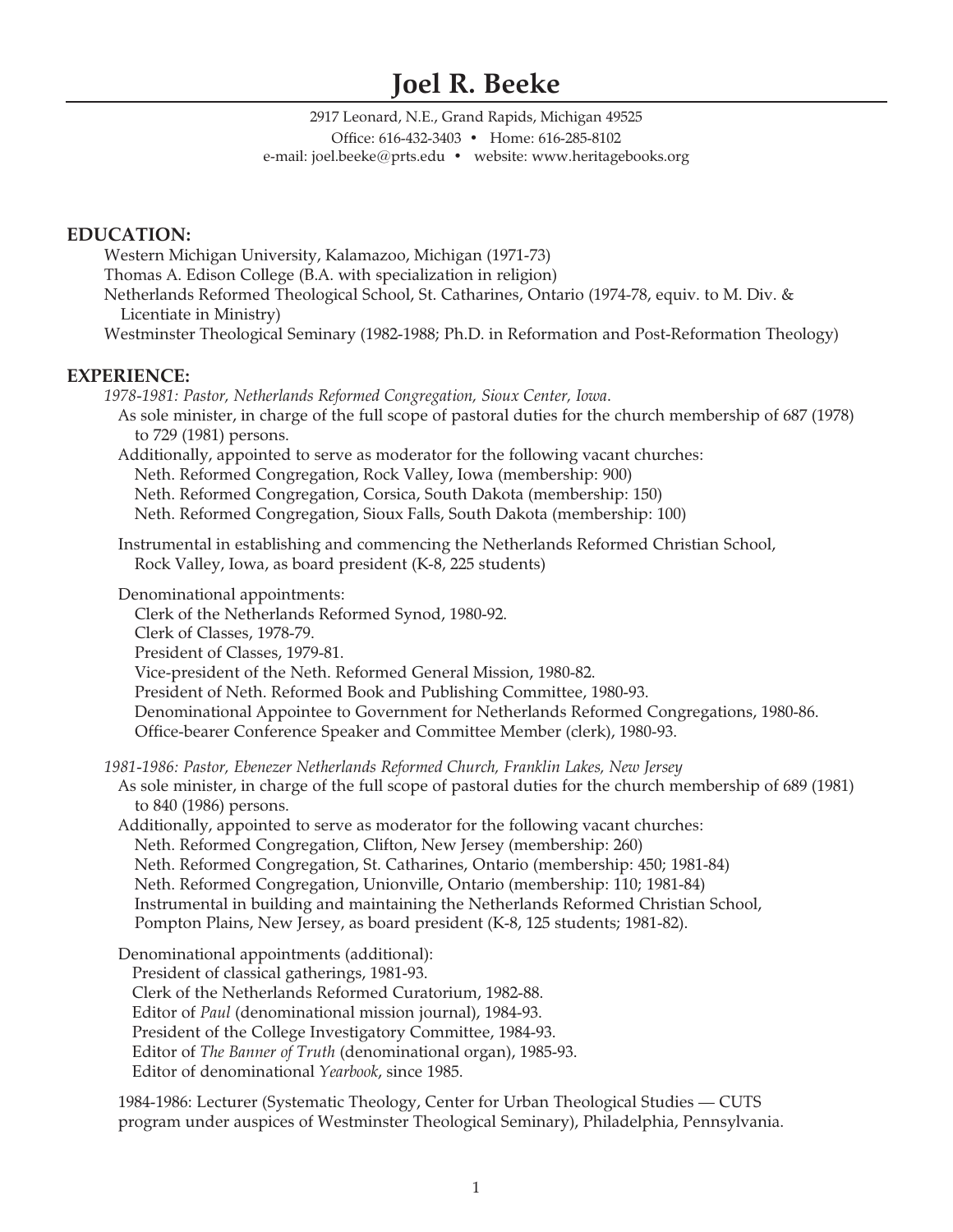1985-1986: Lecturer (Systematic Theology), Westminster Theological Seminary, Philadelphia, Pennsylvania. *1986- : Pastor, Heritage Netherlands Reformed Congregation, Grand Rapids, Michigan (the congregation was called First NRC from 1986-1994).* As sole minister, in charge of the full scope of pastoral duties for the church membership of 850 persons. Additionally, appointed to serve as moderator for the following vacant churches: Neth. Reformed Congregation (Covell Avenue), Grand Rapids, Michigan (membership: 200), 1987-90 Neth. Reformed Congregation, Kalamazoo, Michigan (membership: 360), 1986-93. True Dutch Reformed Church, South Holland, Illinois (membership: 14), 1986-93. First Netherlands Reformed Congregation, Woodstock, Ontario (membership: 300), 1993-94. First Netherlands Reformed Congregation, St. Catharines, Ontario (membership: 250), 1994. Heritage Netherlands Reformed Congregation, Hull, Iowa (membership: 50), 1995-2001. Additional denominational appointments: Theological Instructor in the Netherlands Reformed Theological School: Systematic Theology/Ethics, Church History, Liturgy, and Missiology, 1986-92. Synodical Deputy of Articles 48 and 49, 1986-93. Vice-president of Synodical Education Committee, 1986-93. Bimonthly speaker at Bethlehem Mission, Baldwin, Michigan, 1987-93. President of Inheritance Publishers Committee, since 1987. President of Macedonia Mission Society (sermons division), 1990-93. Theological Instructor, First Netherlands Reformed Theological School, 1993-94. Editor of *The Banner of Sovereign Grace Truth*, since 1993. President and Theological Instructor, Systematic Theology and Homiletics, Puritan Reformed Theological Seminary, since 1995. Radio Pastor and Editor, *The Gospel Trumpet*, since 1995. Other appointments: Stichting Studie der Nadere Reformatie (SSNR), president of North American branch, 1992-2003. Adjunct Professor of Theology, Westminster Theological Seminary, Philadelphia, Pennsylvania, 1993-1998. Vice-president of Dutch Reformed Translation Society, since 1994. Staff editor, Christian Observer, since 1994-2005. Editorial Director, Reformation Heritage Books, since 1994. Lecturer (Preaching), Westminster Theological Seminary in California, Escondido, California, 1995-2001.

# **REFERENCES:**

Dr. Daniel Clair Davis, carolclair219@aol.com

Dr. Sinclair B. Ferguson, sinclairbferguson@yahoo.co.uk

Dr. Richard A. Muller, MullRi@calvinseminary.edu

Dr. Derek W. Thomas, derekwhthomas@gmail.com

# **PROFESSIONAL ORGANIZATIONS:**

American Society of Church History Calvin Studies Society Conference on Faith and History Evangelical Theological Society Sixteenth Century Studies Conference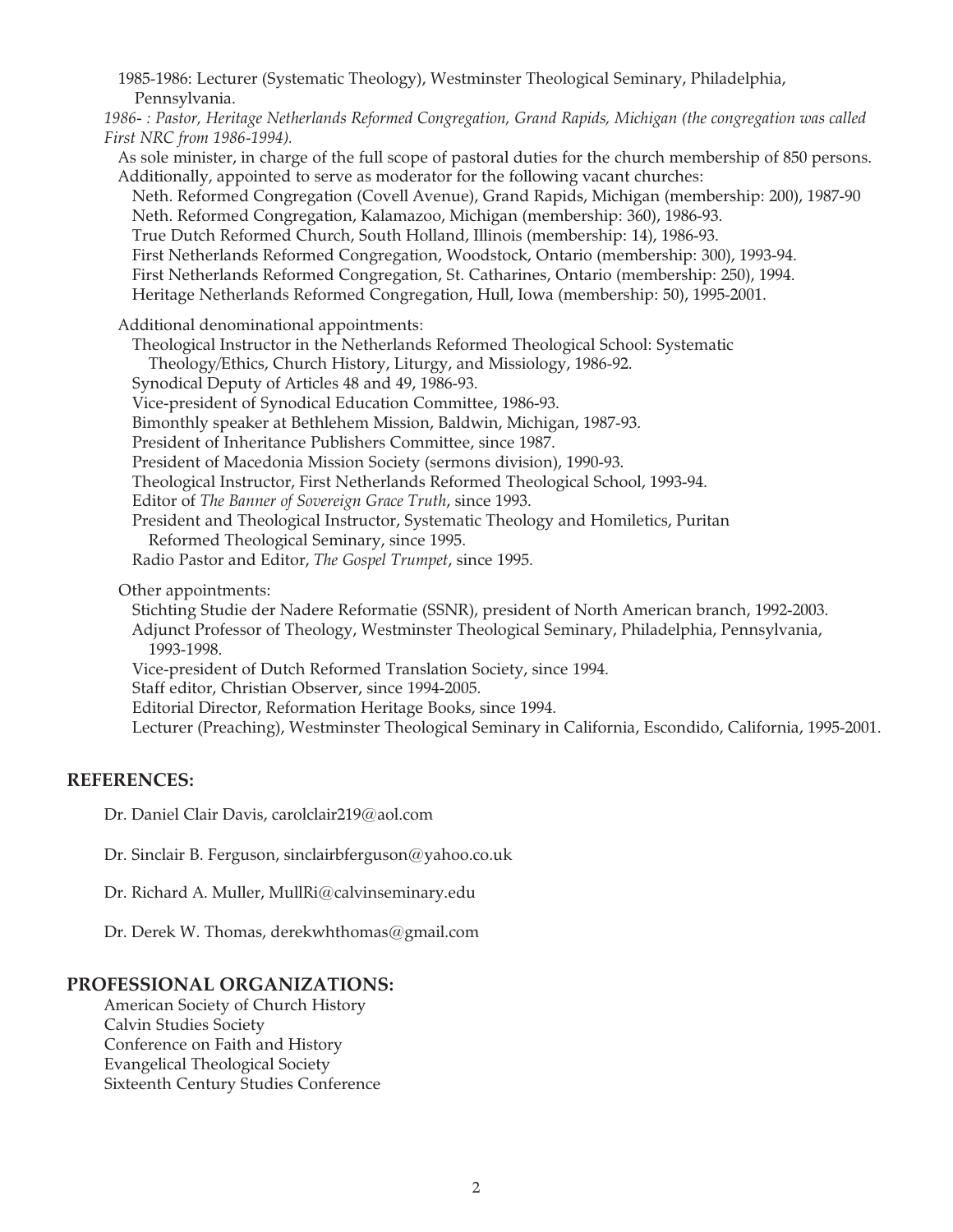# **PERSONAL INFORMATION:**

Born 9 December 1952, Kalamazoo, Michigan Married Mary Kamp (1989), nurse, schoolteacher, homemaker Son, Calvin James (b. 1991) Daughter, Esther Idellette (b. 1992) Daughter, Lydia Ruth (b. 1996)

# **BIOGRAPHICAL REFERENCE LISTINGS:**

Who's Who in Religion Who's Who in America Who's Who in the World Men of Achievement International Who's Who of Intellectuals Dictionary of International Biography 2000 Notable American Men International Directory of Distinguished Leadership International Who's Who of Contemporary Achievement 5000 Personalities of the World International Book of Honor 500 Leaders of Influence The Contemporary Who's Who of Professionals National Register's Who's Who Cambridge Blue Book Who's Who in American Education

# **PUBLICATIONS: BOOKS**

## **Books Authored**

*Jehovah Shepherding His Sheep*. Grand Rapids: Eerdmans, 1982. *Bible Doctrine Student Workbook: Teacher's Guide*. Grand Rapids: Eerdmans, 1982. *Backsliding: Disease and Cure.* Grand Rapids: Eerdmans, 1982. *Student Workbook on the Reformed Faith: Based on Rev. Hellenbroek's "A Specimen of Divine Truths."* Vol. 1. Grand Rapids: Eerdmans, 1985. *Verachtering in de Genade: Kwaal en Genezing*. Utrecht: De Banier, 1989. *Assurance of Faith: Calvin, English Puritanism, and the Dutch Second Reformation*. New York: Peter Lang, 1991. *Holiness: God's Call to Sanctification*. Edinburgh: Banner of Truth Trust, 1994. *Justification by Faith: Selected Bibliography*. Grand Rapids: Reformation Heritage Press, 1995. *Heritage Netherlands Reformed Theological Training*. Grand Rapids: Reformation Heritage Books, 1995. Assurance of Faith: Divine Promises, Inward Evidences, and Witness of the Spirit. Dundas: Free Reformed Student Society, 1995. *A Tocha dos Puritanos: Evangelização Bíblica*. Palestras proferidas no IV Sympósio OS PURITANOS em 1995. Sao Paulo: Publicações Evangélicas Selecionadas, 1996. *Truth that Frees: A Workbook on Reformed Doctrine*. Grand Rapids: Reformation Heritage Books, 1998. *The Quest for Full Assurance: The Legacy of Calvin and His Successors*. Edinburgh: Banner of Truth Trust, 1999. *A Reader's Guide to Reformed Literature: An Annotated Bibliography of Reformed Theology*. Grand Rapids: Reformation Heritage Books, 1999. *Puritan Evangelism: A Biblical Approach*. Grand Rapids: Reformation Heritage Books, 1999. *Gisbertus Voetius*. Grand Rapids: Reformation Heritage Books, 1999. *Cultivating Holiness* [in Chinese]. Portage, MI: China Reformation Publishers, 2000. *Cultivando a Santidade*. Recife, Brazil: Proecto Os Puritanos, pp. 33-68. [*Cultivating Holiness* in Portuguese with a chapter of Ryle on holiness], 2000. *La Santidad: El IIamamiento de Dios a la santificaciõn* [*Holiness* in Spanish]. Edinburgh: Banner of Truth Trust, 2000. *Bringing the Gospel to Covenant Children in Dependency on the Spirit*. Family Guidance, No. 1. Grand Rapids: Reformation Heritage Books, 2001.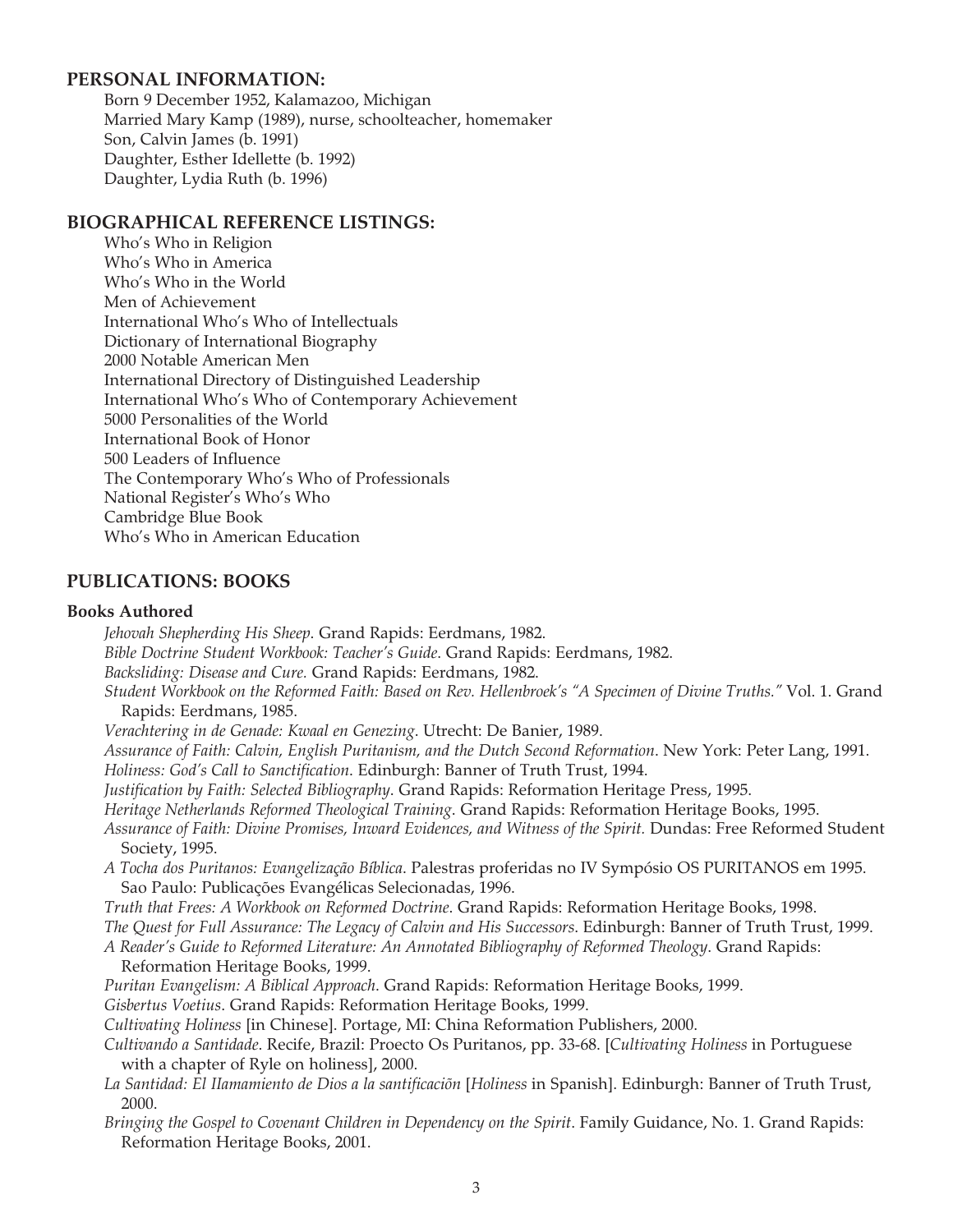- *A Loving Encouragement to Flee Worldliness*. Family Guidance, No. 2. Grand Rapids: Reformation Heritage Books, 2001.
- *Jehovah Shepherding His Sheep* [in Korean]. Seoul: Word of Life Press, 2001.
- *Puritan Evangelism: A Biblical Approach* [in Korean]. Translated by Anne-Mette VanToor. Seoul: The Puritan Faith Publishing Ministries, 2002.
- *Family Worship*. Grand Rapids: Reformation Heritage Books, 2002.
- *Truth that Frees: Teachers' Guide.* Grand Rapids: Reformation Heritage Books, 2002.
- *A Busca da Plena Seguranca: O Legado de Calvino e Seus Successores* [*Quest for Full Assurance of Faith: Calvin and His Successors* in Portuguese]. Recife: Projecto Os Puritanos, 2003.
- *Trazendo o Evangelho aos Filhos da Alianca* [*Bringing the Gospel to Covenant Children* in Portuguese]. Sao Paulo: Campinas, 2003.
- *Puritan Reformed Spirituality*. Grand Rapids: Reformation Heritage Books, 2004.
- *Family Worship* [in Korean]. Seoul: Korea Christian Book House, 2004.
- *Portraits of Faith*. Bridgend, Wales: Bryntirion Press, 2004.
- *Backsliding: Disease and Cure* [in Korean]. Seoul: Revival & Reformation Press, 2004.
- *The Family at Church: Listening to Sermons and Attending Prayer Meetings*. Grand Rapids: Reformation Heritage Books, 2004.
- *Overcoming the World: Grace to Win the Daily Battle.* Phillipsburg, N.J.: P & R, 2005.
- *Il Culto Di Famiglia.* [*Family Worship* in Italian]. Mantova, Italy: Passagio, 2005.
- *Gods roeping tot heiligmaking.* Arnemuiden: Stichting Herleving, 2005.
- *Dagelijkse Gezinsgodsdienst.* Arnemuiden: Stichting Herleving, 2005.
- Calvin's Passion for the Lost and the Puritans on Adoption and Meditation [in Korean]. Seoul: Korean Institute for Reformed Preaching [KIRP], 2006.
- *Aangaande mij en mijn huis: Het geloof gestalte geven in het gezin.* Kampen: De Groot Goudriaan, 2006.
- *Het vijfde gebod.* Arnemuiden: Stichting Herleving, 2006.
- *Striving Against Satan.* Brynitirion, Wales: Brynitirion Press, 2006.
- *Puritan Reformed Spirituality.* Darlington, England: Evangelical Press, 2006 [paperback edition].
- *The Epistles of John*. Darlington: Evangelical Press, 2006.
- *Geloven in de praktijk: Schetsen van het geloofsleven.* Kampen: De Groot Goudriaan, 2007.
- *Walking as He Walked.* Grand Rapids: Reformation Heritage Books, and Bridgend, Wales: Bryntirion Press, 2007.
- *De Wereld Overwinnen.* Kampen: De Groot Goudriaan, 2007.
- *The Heritage Reformed Congregations: Who We Are and What We Believe.* Grand Rapids: Reformation Heritage Books, 2007.
- *Puritan Evangelism.* Second edition. Grand Rapids: Reformation Heritage Books, 2007.
- *Jesus navolgen* [*Walking as He Walked* in Dutch]. Translated by Ruth Pieterman. Kampen: De Groot Goudriaan, 2008.
- *La Lucha Contra Satanás: Conociendo el Enemigo Sua Debilidades, Estratgims, y Derroth* [*Striving Against Satan* in Spanish]. Graham, N.C.: Publicaciones Faro e Gracia, 2008.
- *La Espiritualidad Puritana y Reformada* [*Puritan Reformed Spirituality* in Spanish]. Graham, N.C.: Publicaciones Faro e Gracia, 2008.
- *Striving Against Satan* in Russian. Bridgend, Wales: Bryntirion Press, 2008.
- *Heirs with Christ: The Puritans on Adoption.* Grand Rapids: Reformation Heritage Books, 2008.
- *Living for God's Glory: An Introduction to Calvinism.* Orlando, Fla.: Reformation Trust, 2008.
- *Vencendo o Mundo: Graça para Vencer a Batalha Diária* [*Overcoming the World* in Portuguese]. São José dos Campos, Brazil: Editora Fiel, 2009.
- *Reformatorische spiritualiteit: Een praktische studie naar de gereformeerde spirituele erfenis* [*Puritan Reformed Spirituality* in Dutch]. Translated by Ruth Pieterman. Kampen: De Groot Goudriaan, 2009.
- *Puritan Reformed Spirituality* [in Korean]. Seoul: Revival and Reformation Press, 2009.
- *Menjadi Auli WarisBersama Kristus* [*Heirs with Christ: The Puritan View of Adoption* in Indonesian]. Translated by Edi Purwanto. Jakarta, 2009.
- *Pastors Live for a Purpose: Reformed Spirituality and Preaching* [in Korean]. Seoul: SMART, 2009.
- *Contagious Christian Living.* Grand Rapids: Reformation Heritage Books, and Bryntirion, 2009.
- *Heirdeiros com Christo: Os Puritanos sobre a Adoção* [*Heirs with Christ: The Puritans on Adoption* in Portuguese]. São Paulo: Publicações Evangélicas Selecionadas, 2010.
- *Living for God's Glory: An Introduction to Calvinism* [in Korean]. Seoul: Jiryung, 2010.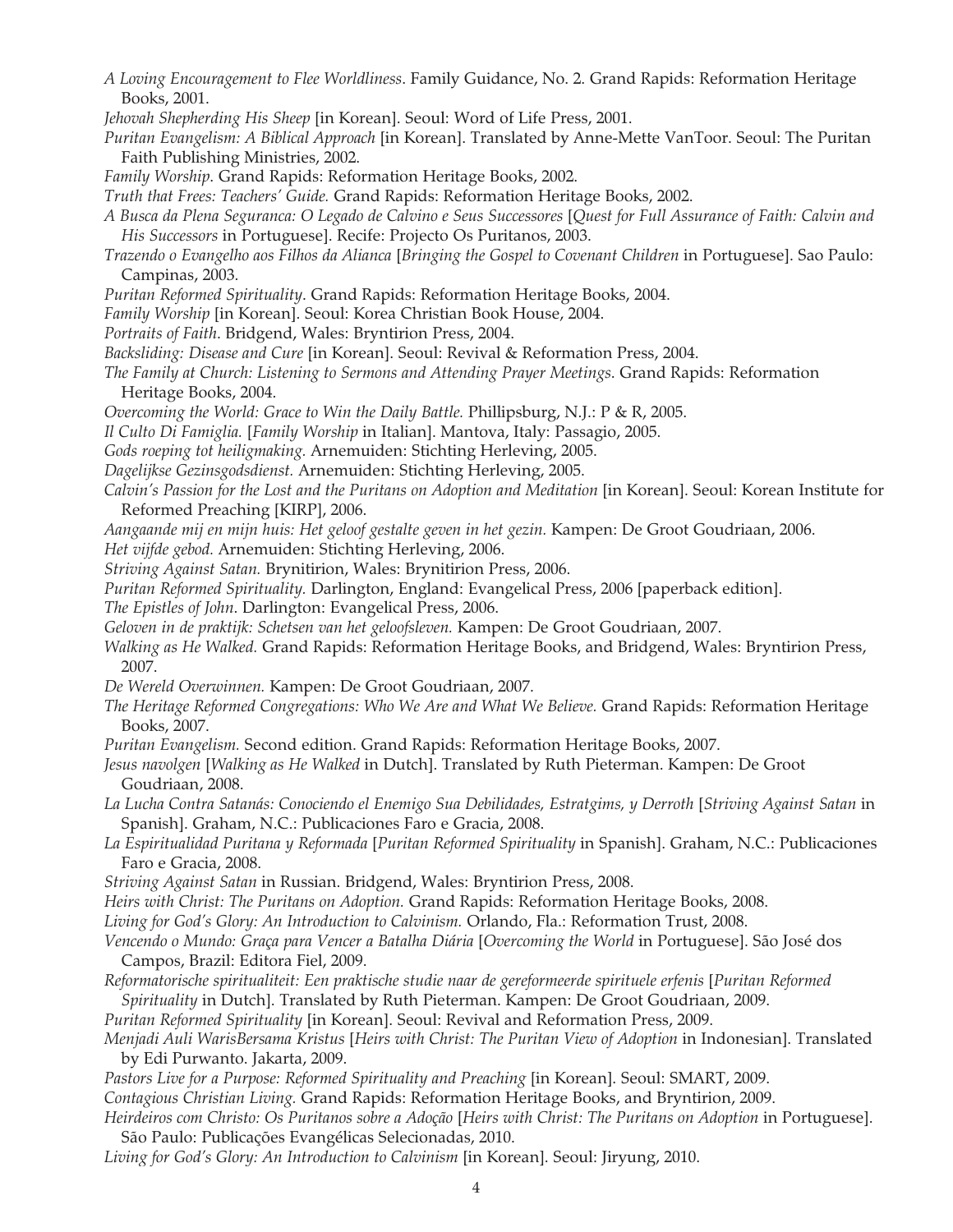- *Calvinisme: een godgerichte en praletische levensvisia* [*Living for God's Glory: An Introduction to Calvinism* in Dutch]. Kampen: De Groot Goudriaan, 2010.
- *Soli Deo Gloria: Un 'introduzione al Calvinismo* [*Living for God's Glory: An Introduction to Calvinism* in Italian]. Caltanissetta, Italy: Alfa & Omega, 2010.
- *Vivendo para a Glória de Deus* [*Living for God's Glory: An Introduction to Calvinism* in Portuguese]. São José dos Campos, Brasil: Editora Fiel, 2010.
- *Bringing the Gospel to Covenant Children* [in Korean]. Seoul: Subook, 2011.
- *Parenting by God's Promises.* Orlando, Fla.: Reformation Trust, 2011.
- *Getting Back into the Race: The Cure for Backsliding*. Adelphi, Md.: Cruciform Press, 2011.
- *A Faithful Church Member.* Darlington, UK: Evangelical Press, 2011.
- *Friends and Lovers: Cultivating Companionship and Intimacy in Marriage*. Adelphi, Md.: Cruciform Press, 2012. *What Is Evangelicalism?* Darlington, Eng.: Evangelical Press, 2012.
- *Parenting by God's Promises* [in Korean]. Seoul: Jipyung Publishing Co., 2012.
- *How to Evaluate Sermons.* Darlington, U.K.: Evangelical Press, 2012.
- *Amigos e Amantes: Como Cultivar a Amizade e a Intimidade No Casamento* [*Friends and Lovers* in Portuguese]. Translated by Flavia Lopes. Sao Paulo: Vida Nova, 2012.
- *Membru Fidil Tal-Knisja* [*What is a Faithful Church Member?* in Maltese]. Darlington: Evangelical Press, 2012. "Heidelberg Catechism Sermons," 2 Volumes. Grand Rapids: Reformation Heritage Books, 2013.
- *Inchinarea In Familie* [*Family Worship* in Romanian]. Societatea Misionara Coresi, 2013.
- *Tough Questions About the Bible.* Fearn, Ross-shire, Scotland: Christian Focus, 2013.
- *Developing Healthy Spiritual Growth: Knowledge, Practice, and Experience.* Darlington, England: Evangelical Press, 2013.
- *De Volta para os Braços do Pai: A cura para quem se desvia dos caminhos de Deus* [*Getting Back in the Race: The Cure for Backsliding* in Portuguese]*.* São Paulo: Vida Nova, 2013.
- *Amigo e Amantes: Como Cultivar a Amizade e a Intimidade No Casemento* [*Friends and Lovers* in Portuguese]*.* São Paulo: Vida Nova, 2013.
- *A Famílie Na Igreja: Ouvindo os Sermoes e Participando das Reunioes de Oraçao.* São Paulo: Os Puritanos, 2013.
- *Opvoeden bij Gods Woord: Gods beloften voor ouders* [*Parenting by God's Promises* in Dutch]*.* Translated by Ruth Pieterman. Kampen: Brevier, 2013.
- *Alles in Christus!: Het heil in Christus bij de puriteinen.* [Addresses given in the Netherlands—not available in English.] Lunteren, The Netherlands: De Tabernakel, 2013.
- *PuritanII Si Abordarea Biblia A Evanghelizari* [*Puritan Evangelism* in Romanian]. Translated by Ninel Lazar. www.wdjd.ro Romania: Coresi Missionary Society, 2013.
- *What Did the Reformers Believe About the Age of the Earth?* Petersburg, Ky.: Answers in Genesis, 2014. *How Should Teens Read the Bible?* Grand Rapids: Reformation Heritage Books, 2014.
- *Espiritualidade Reformada: Uma Teologica Pratica para a Devocao a Deus* [*Puritan Reformed Spirituality* in Portuguese]*.* Sao Jose dos Campos, Brazil: Fiel Editora, 2014.

*Inchinarea in Familie* [*Family Worship* in Romanian]*.* Bucharest, Romania: Societatea Misonara Coresi, 2014. *What is Resurrection?* Phillipsburg, NJ: P&R Publishing, 2014.

- *How Should Men Lead Their Families?* Grand Rapids: Reformation Heritage Books, 2014.
- *How to Read the Bible* [in Korean]. Seoul: Word of Life Press, 2014.
- *Piety: The Heartbeat of Reformed Theology*. Phillipsburg, N.J. and Philadelphia: P&R and Westminster Seminary Press, 2015.
- *Fighting Satan: Knowing His Weaknesses, Strategies, and Defeat.* Grand Rapids: Reformation Heritage Books, 2015. [revised edition of *Striving Against Satan*]
- *Family Worship* [in Hebrew]. Israel: Hagefen Publishing, 2015.
- *Why Should We Sing Psalms?* Grand Rapids: Reformation Heritage Books, 2015.
- *Portraits of Faith: What Five Biblical Characters Teach Us About Our Life with God.* Grand Rapids: Reformation Heritage Books, 2015. [revised edition]

*The Lord Shepherding His Sheep.* Grand Rapids: Reformation Heritage Books, 2015. [revised edition]

## **Books Co-authored**

*Bible Doctrine Student Workbook*. With James W. Beeke. Grand Rapids: Eerdmans, 1982.

*Building on the Rock, Book 1.* Christian Stories for Children, with James W. Beeke and Diana Kleyn. Grand Rapids: Eerdmans, 1989.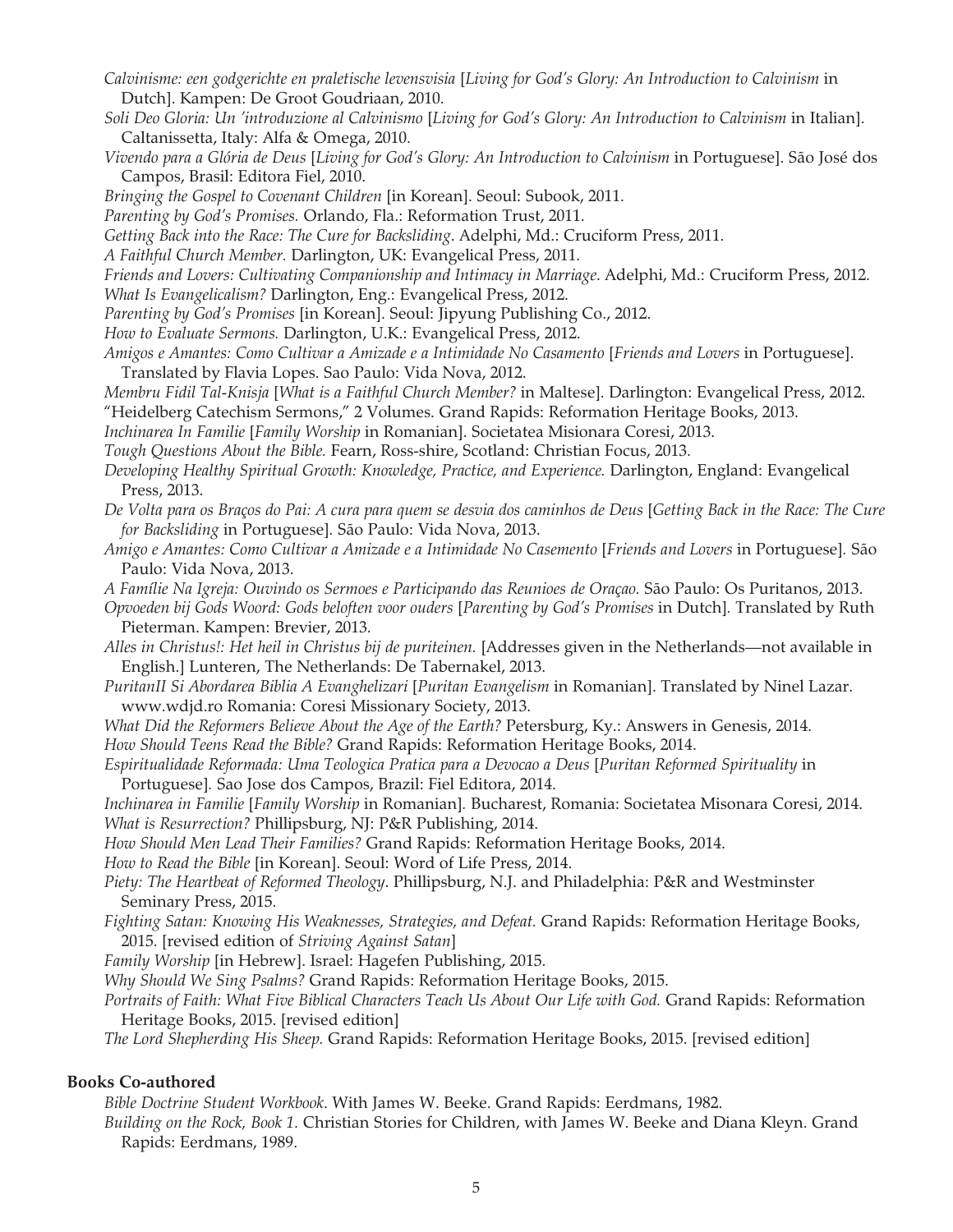- *Building on the Rock, Book 2*. Christian Stories for Children, with James W. Beeke and Diana Kleyn. Grand Rapids: Eerdmans, 1990.
- *Building on the Rock*, *Book 3*, with Jenny Luteyn and James W. Beeke. Grand Rapids: Reformation Heritage Books, 1993.
- *Knowing and Living the Christian Life,* with James Greendyk. Grand Rapids: Reformation Heritage Books, 1997.
- *The Great Shepherd Caring for His Sheep* [*Building on the Rock, Books 1-3* in Chinese], 1999.

*Building on the Rock*, *Book 4*, with Diana Kleyn. Grand Rapids: Reformation Heritage Books, 2000.

- *God's Alphabet for Life: Devotions for Young Children,* with Heidi Boorsma. Grand Rapids: Reformation Heritage Books, 2000.
- *The Truths of God's Word,* with Diana Kleyn. Ross-shire: Christian Focus, and Grand Rapids: Reformation Heritage Books, 2002.
- *An Analysis of Herman Witsius's "Economy of the Covenants",* with D. Patrick Ramsey. Ross-shire: Christian Focus, 2002.
- *Bible Doctrine Student Workbook,* with James Beeke. Grand Rapids: Reformation Heritage Books, 2003. [revised edition]
- *How God Used a Thunderstorm,* with Diana Kleyn. *Building on the Rock, volume 1.* Ross-shire: Christian Focus, and Grand Rapids: Reformation Heritage Books, 2003.
- *How God Stopped the Pirates,* with Diana Kleyn. *Building on the Rock, volume 2.* Ross-shire: Christian Focus, and Grand Rapids: Reformation Heritage Books, 2003.
- *How God Used a Snowdrift,* with Diana Kleyn. *Building on the Rock, volume 3.* Ross-shire: Christian Focus, and Grand Rapids: Reformation Heritage Books, 2003.
- *How God Used a Draught and an Umbrella,* with Diana Kleyn. *Building on the Rock, volume 4.* Ross-shire: Christian Focus, and Grand Rapids: Reformation Heritage Books, 2003.
- *How God Used a Dog to Save a Boy,* with Diana Kleyn. *Building on the Rock, volume 5.* Ross-shire: Christian Focus, and Grand Rapids: Reformation Heritage Books, 2003.
- *Meet the Puritans, With a Guide to Modern Reprints,* with Randall Pederson. Grand Rapids: Reformation Heritage Books, 2006.
- *Het Onweer,* with Diana Kleyn. Kampen: De Groot Goudriaan, 2007.
- *Een Redder in Nood,* with Diana Kleyn. Kampen: De Groot Goudriaan, 2007.
- *Reformation Heroes: A Simple, Illustrated Overview of People Who Assisted in the Great Work of the Reformation,*  with Diana Kleyn. Grand Rapids: Reformation Heritage Books, 2007.
- *ABC de Deus para a Vida* [*God's Alphabet* in Portuguese], with Heidi Boorsma. Levilâamdoa. Brazil: Knox Publicaçöes, 2008.
- *Meet the Puritans* [in Korean]. Seoul: Revival & Reformation Press, 2010.
- *Paixão pela Pureza* [*Meet the Puritans* in Portuguese]. São Paulo: Publicações Evangélicas Selecionadas, 2010. *Living by God's Promises,* with James A. La Belle. Grand Rapids: Reformation Heritage Books, 2012.
- *Purytanie: Biografie I Dzieta* [*Meet the Puritans* in Polish]. Translated by Jacek Satachi, ed. Dariusz M. Brycko. Grand Rapids: Tolle Lege Institute, 2010.
- *Developing a Healthy Prayer Life: 31 Meditations on Communing with God*, with James W. Beeke. Grand Rapids: Reformation Heritage Books, 2010.
- *A Puritan Theology: Doctrine for Life,* with Mark Jones. Grand Rapids: Reformation Heritage Books, 2012.
- *Living Zealously,* with James A. La Belle. Grand Rapids: Reformation Heritage Books, 2012.
- *Encouragement for Today's Pastors: Help from the Puritans,* with Terry Slachter. Grand Rapids: Reformation Heritage Books, 2013.
- *Prepared by Grace for Grace: The Puritans on God's Ordinary Way of Leading Sinners to Christ,* with Paul M. Smalley. Grand Rapids: Reformation Heritage Books, 2013.
- *Why Christ Came: 31 Meditations on the Incarnation,* with William Boekestein. Grand Rapids: Reformation Heritage Books, 2013.
- *Acts Journible,* with Rob Wynalda. Grand Rapids: Reformation Heritage Books, 2013.
- *Wie Gott durch ein Gewitter wirkte und andere Andachtsgeschichten,* with Diana Kleyn. Oerlinghausen, Germany: 2013.
- *Wie Gott durch die Piraten besiegte und andere Andachtsgeschichten,* with Diana Kleyn. Oerlinghausen, Germany: 2013.
- *Wie Gott durch eine Schneewehe rettete und andere Andachtsgeschichten,* with Diana Kleyn. Oerlinghausen, Germany: 2013.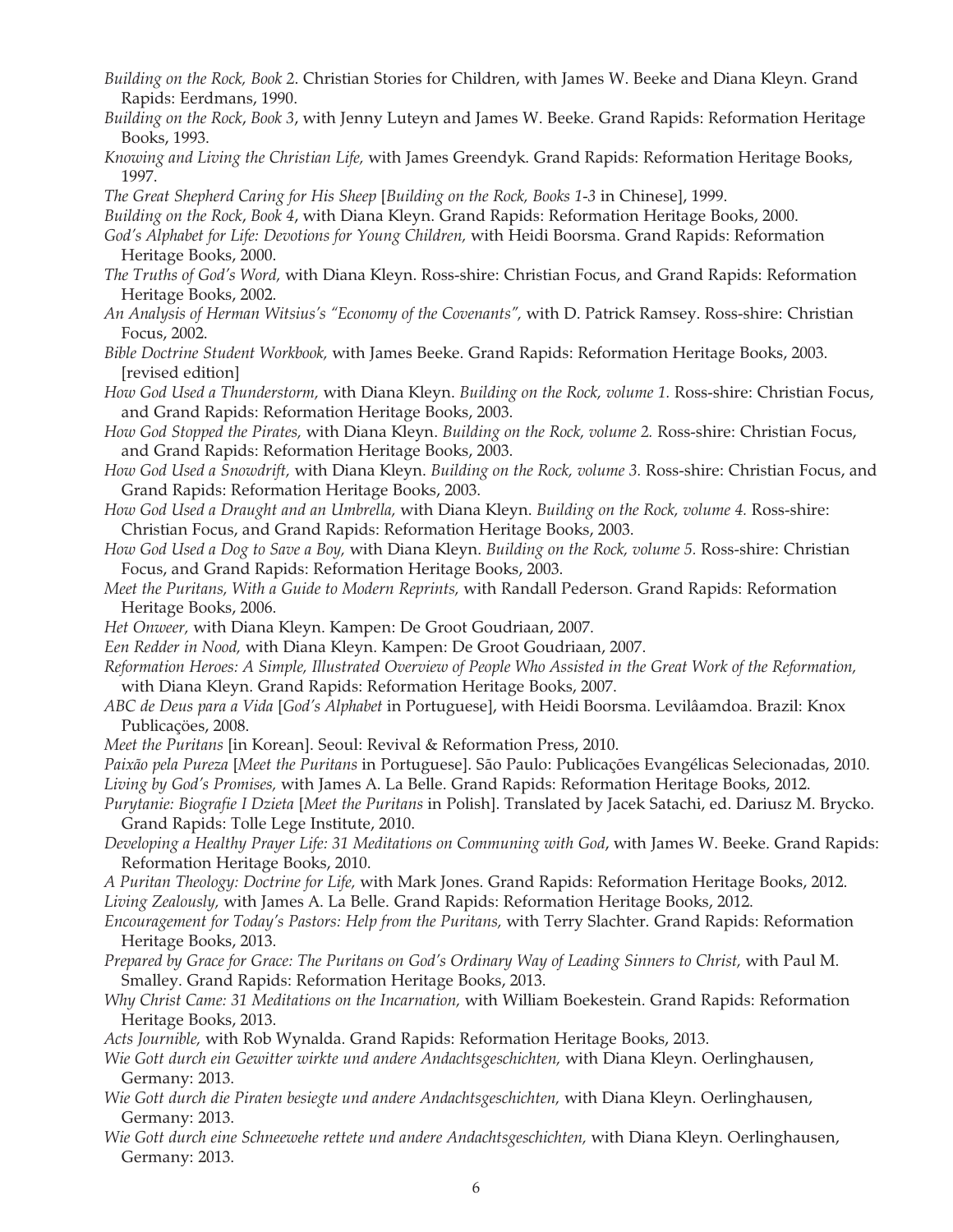*Wie Gott bei Dürre einen Schirm sandte und andere Andachtsgeschichten,* with Diana Kleyn. Oerlinghausen, Germany: 2013.

*Proverbs Journible,* with Rob Wynalda. Grand Rapids: Reformation Heritage Books, 2014.

*Matthew Journible,* with Rob Wynalda. Grand Rapids: Reformation Heritage Books, 2014.

*Taking Hold of God* [in Korean]. Seoul: YWAM Publishing Korea, 2014.

*Revelation Journible,* with Rob Wynalda. Grand Rapids: Reformation Heritage Books, 2015.

*Puritan Theology* [in Korean]. Seoul, Korea: Revival and Reformation Press, 2015.

*Como Deus Usou Uma Tempestade e Outras Historias Devocionais* [*How God Used a Thunderstorm, and Other Devotional Stories* in Portuguese]. Ananindeua, Panama: Knox Publicacoes, 2015.

*William Perkins,* with Stephen Yuille. Welwyn Garden City, UK: EP Books, 2015.

*Mark Journible,* with Rob Wynalda. Grand Rapids: Reformation Heritage Books, 2015.

*How Should We Develop Biblical Friendship?,* with Michael A.G. Haykin. Grand Rapids: Reformation Heritage Books, 2015.

#### **Editor**

Ed., *Religious Stories for Young and Old*, Vol. 3. Grand Rapids: Eerdmans, 1981.

Ed., *Religious Stories for Young and Old*, Vol. 4. Grand Rapids: Eerdmans, 1983.

Ed., *The Twenty-fifth Mission Day*. Grand Rapids: Eerdmans, 1984.

- Ed., *Sovereign Grace in Life and Ministry*. Grand Rapids: Eerdmans, 1984.
- Ed., *Experiential Grace in Dutch Biography*. Grand Rapids: Eerdmans, 1985.
- Ed., *Collected Writings of Reverend William C. Lamain*, volume 1. Grand Rapids: Neth. Reformed Book and Publishing Committee, 1986. (Biographical sketch, pp. 1-6; memorial oration, pp. 87-97.)

Ed. and introductions, *Doctrinal Standards, Liturgy, & Church Order*. Grand Rapids: Eerdmans, 1992.

Ed. and introductions, *The Psalter*. Grand Rapids: Eerdmans, 1992.

Ed., *Heaven Taken by Storm*, by Thomas Watson. Ligonier: Soli Deo Gloria, 1992.

- Ed., *The Christian's Reasonable Service*, 4 vols., by Wilhelmus à Brakel. Translated by Bartel Elshout. Morgan, PA: Soli Deo Gloria, 1995-99.
- Ed., *Memoirs of Thomas Halyburton*, intro. Sinclair Ferguson. Grand Rapids: Reformation Heritage Books, 1996.
- Ed. and introduction, *The Pearl of Christian Comfort*, by Petrus Dathenus. Grand Rapids: Reformation Heritage Books, 1997.
- Ed. with Sinclair Ferguson, *Reformed Confessions Harmonized*. Grand Rapids: Baker Books, 1999.
- Ed. and translated, *Forerunner of the Great Awakening: Sermons by Theodorus Jacobus Frelinghuysen* (1691-1747). Also, biographical introduction with Cornelis Pronk, pp. vii-xxxviii. The Historical Series of the Reformed Church in America, No. 36. Grand Rapids: Eerdmans, 2000.
- Ed., *The Path of True Godliness* by William Teellinck. Translated by Annemie Godbehere. Classics of Reformed Spirituality Series. Grand Rapids: Baker, 2003.
- Ed., Octavius Winslow, *Evening Thoughts* (with Kate DeVries). Grand Rapids: Reformation Heritage Books, 2005.

Ed. and biographical preface, Andrew Gray's *Loving Christ and Fleeing Temptation,* ed. with Kelly VanWyck. Grand Rapids: Reformation Heritage Books, 2007.

Ed. with Sinclair Ferguson. *Harmonia das Confissões Reformadas*. São Paulo: Editora Cultura Cristo, 2007.

- Selected and ed., with Michael Haykin, *365 Days with Calvin.* Leominster, U.K. Day One, and Grand Rapids: Reformation Heritage Books, 2008.
- Ed., William Ames, *A Sketch of the Christian's Catechism.* Translated by Todd M. Rester. Classic Reformed Theology, vol. 1. Grand Rapids: Reformation Heritage Books, 2008.
- Ed., *365 Dagen met Calvijn* [*365 Days with Calvin* in Dutch]. Translated by Ruth Pieterman. Kampen: De Groot Goudriaan, 2009.
- Ed., *"The Soul of Life": The Piety of John Calvin.* Profiles in Reformed Spirituality, no. 6. Grand Rapids: Reformation Heritage Books, 2009.
- Ed. with Mark Jones, "A Habitual Sight of Him": The Christ-Centered Piety of Thomas Goodwin. Profiles in Reformed Spirituality, no. 8. Grand Rapids: Reformation Heritage Books, 2009.

Ed., *Calvin for Today*. Grand Rapids: Reformation Heritage Books, 2010.

Contributor and ed., *Milk & Honey: A Devotional*. Grand Rapids: Reformation Heritage Books, 2010.

Ed., *Calvin: Theologian and Reformer,* with Garry Williams. Grand Rapids: Reformation Heritage Books, 2010.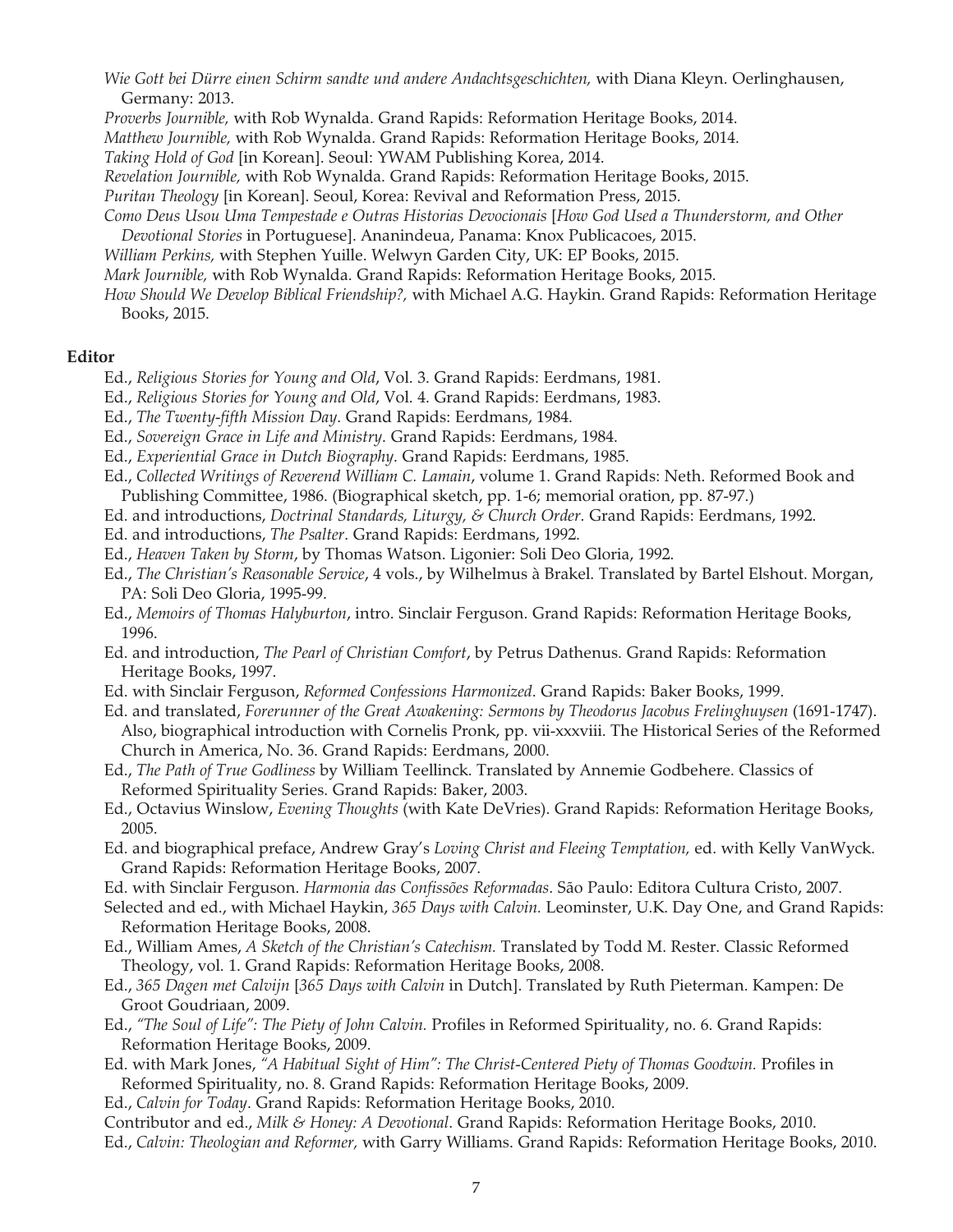- Ed., *The Three Forms of Unity*. Vestavia Hills, Al.: Solid Ground Christian Books, 2010.
- Ed. with Anthony T. Selvággio, *Sing a New Song: Recovering Psalm Singing in the Twenty-First Century.* Grand Rapids: Reformation Heritage Books, 2010.
- Ed. with Brian Najapfour, *Taking Hold of God: Reformed and Puritan Perspectives on Prayer*. Grand Rapids: Reformation Heritage Books, 2011.
- Ed., *The Beauty and Glory of Christ*. Grand Rapids: Reformation Heritage Books, 2011.
- Ed. with Ray B. Lanning, *Reformed Thought: Selected Writings of William Young*. Grand Rapids: Reformation Heritage Books, 2011.
- Ed. with Rob Wynalda, *1 and 2 Corinthians Journible*. Grand Rapids: Reformation Heritage Books, 2011.
- Comp. and ed. with Paul M. Smalley, *Feasting with Christ: Meditations on the Lord's Supper*. Darlington, Eng.: Evangelical Press, 2012.
- Ed. with Joseph A. Pipa, Jr., *The Beauty and Glory of the Holy Spirit.* Grand Rapids: Reformation Heritage Books, 2012.
- Ed., Godefridus Udemans, *The Practice of Faith, Hope, and Love,* Grand Rapids: Reformation Heritage Books, 2012.
- Ed. with Rob Wynalda, *Deuteronomy Journible,* Grand Rapids: Reformation Heritage Books, 2012.
- Ed. and modernized with Scott Brown, William Gouge, *Building a Godly Home, Volume 1: A Holy Vision for Family Life.* Grand Rapids: Reformation Heritage Books, 2013.
- Ed., *The Beauty and Glory of the Father.* Grand Rapids: Reformation Heritage Books, 2013.
- Ed. with Nelson Kloosterman, Petrus Van Mastricht, *The Best Method of Preaching: The Use of Theoretical-Practical Theology.* Grand Rapids: Reformation Heritage Books, 2013.
- Ed. with Derek W. H. Thomas, *The Holy Spirit and Reformed Spirituality.* Grand Rapids: Reformation Heritage Books, 2013.
- Ed. with Scott Brown, William Gouge, *Building a Godly Home, Volume 2: A Holy Vision for a Happy Marriage.*  Grand Rapids: Reformation Heritage Books, 2013.
- Ed., *The Beauty and Glory of Christian Living.* Grand Rapids: Reformation Heritage Books, 2014.
- Ed., *The Reformation Heritage KJV Study Bible.* Grand Rapids: Reformation Heritage Books, 2014.
- Ed. with Scott Brown. William Gouge, *Building a Godly Home, Volume 3: A Holy Vision for Raising Children.*  Grand Rapids: Reformation Heritage Books, 2014.
- Ed., *Faith Seeking Assurance,* by Anthony Burgess. Grand Rapids: Reformation Heritage Books, 2015.
- Ed., *The Beauty and Glory of Christ's Bride.* Grand Rapids: Reformation Heritage Books, 2015.
- Ed., *The Happiness of Enjoying and Making a True and Speedy Use of Christ,* by Alexander Grosse. Grand Rapids: Reformation Heritage Books, 2015.

#### **Series Editor**

- Series ed., Jean Taffin, *The Marks of God's Children,* Classics of Reformed Spirituality Series, Grand Rapids: Baker, 2003.
- Series ed., Jacobus Koelman, *The Duties of Parents,* Classics of Reformed Spirituality Series, Grand Rapids: Baker, 2003.
- Series ed., Gisbertus Voetius and Johannes Hoornbeeck, *Spiritual Desertion,* Classics of Reformed Spirituality Series, Grand Rapids: Baker, 2003.
- Series ed., Michael Haykin, *"A Consuming Fire": The Piety of Alexander Whyte.* Profiles in Reformed Spirituality, no. 1. Grand Rapids: Reformation Heritage Books, 2006.
- Series ed., Michael Haykin, *"A Sweet Flame": Piety in the Letters of Jonathan Edwards.* Profiles in Reformed Spirituality, no. 2. Grand Rapids: Reformation Heritage Books, 2007.
- Series ed., Michael Haykin and Steve Weaver, *"Devoted to the Service of the Temple": Piety, Persecution, and Ministry in the Writings of Hercules Collins.* Profiles in Reformed Spirituality, no. 3. Grand Rapids: Reformation Heritage Books, 2007.
- Series ed. and forward with Michael Haykin. Stephen Yuille, *"Trading and Thriving in Godliness": The Piety of George Swinnock.* Grand Rapids: Reformation Heritage Books, 2008.
- Series ed. with Jay Collier. R. Scott Clark, *Caspar Olevian and the Substance of the Covenant.* Grand Rapids: Reformation Heritage Books, 2008.
- Series ed., "May We Meet in the Heavenly World": The Piety of Lemuel Haynes, ed. Thabiti M. Anyabwile. Grand Rapids: Reformation Heritage Books, 2009.
- Series ed. with Jay Collier, George Swinnock, *The Fading of the Flesh and the Flourishing of Faith,* ed. Stephen Yuille. Puritan Treasures for Today, no. 1. Grand Rapids: Reformation Heritage Books, 2009.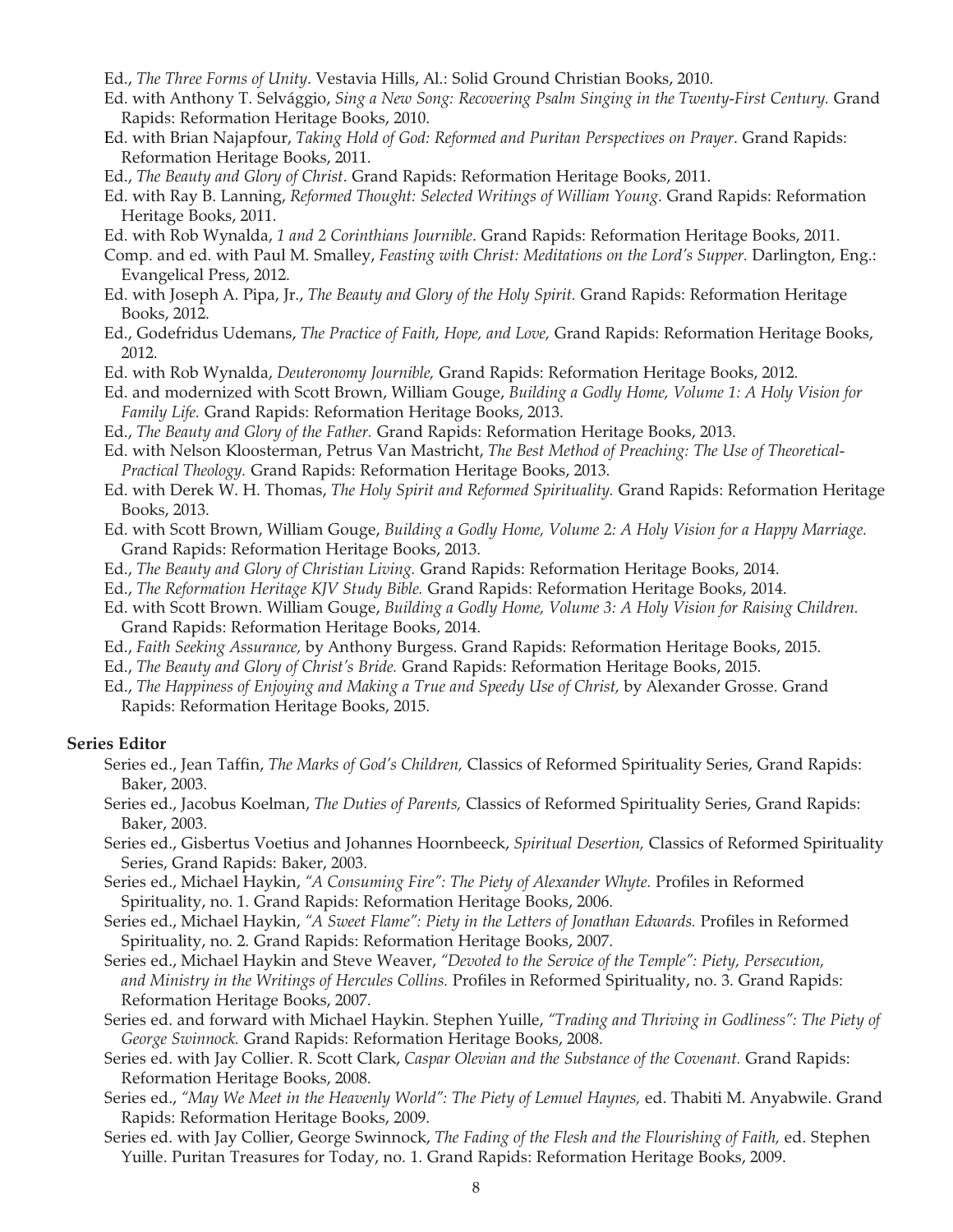- Series ed., Wilhelm Schortinghuis, *Essential Truths in the Heart of a Christian.* Translated by Harry Boonstra and Gerrit W. Sheeres; ed. James A. De Jong. Classics of Reformed Spirituality, no. 5. Grand Rapids: Reformation Heritage Books, 2009.
- Series ed., *A Spiritual Appeal to Christ's Bride*, by Jodocus van Lodenstein. Translated by Bartel Elshout. Grand Rapids: Reformation Heritage Books, 2010.
- Series ed. with Michael A. G. Haykin, *"The King in His Beauty": The Piety of Samuel Rutherford,* ed. and intro. Matthew Vegan. Grand Rapids: Reformation Heritage Books, 2011.
- Series ed. with Michael A. G. Haykin, "A Scribe Well-Trained": Archibald Alexander and the Life of Piety, intro. and ed. by James M. Garretson. Grand Rapids: Reformation Heritage Books, 2011.
- Series ed., *Triumphing over Sinful Fear,* by John Flavel, ed. J. Stephen Yuille. Grand Rapids: Reformation Heritage Books, 2011.
- Series ed., *The Spiritual Brotherhood: Cambridge Puritans and the Nature of Christian Piety,* by Paul Schaefer, Jr. Grand Rapids: Reformation Heritage Books, 2011.
- Series ed., *Teaching Predestination: Elnathan Parr and Pastoral Ministry in Early Stuart England, by David H.* Kranendonk. Grand Rapids: Reformation Heritage Books, 2011.
- Series ed., William VanDoodewaard, *The Marrow Controversy and Seceder Tradition: Atonement, Saving Faith, and the Gospel Offer in Scotland (1718–1799)*. Grand Rapids: Reformation Heritage Books, 2011.
- Series ed., *Stop Loving the World*, by William Greenhill, ed. Jay Collier. Grand Rapids: Reformation Heritage Books, 2011.
- Series ed., *Venture All for God: Piety in the Writings of John Bunyan,* intro. and ed. Roger D. Duke and Phil A. Newton with Drew Harris. Grand Rapids: Reformation Heritage Books, 2011.
- Series ed. with Michael A.G. Haykin, *An Honest, Well-Experienced Heart: The Piety of John Flavel,* edited and introduction with Adam Embry. Grand Rapids: Reformation Heritage Books, 2012.
- Series ed., Andrew A. Woolsey, *Unity and Continuity in Covenantal Thought: A Study in the Reformed Tradition to the Westminster Assembly.* Grand Rapids: Reformation Heritage Books, 2012.
- Series ed., *In Remembrance of Him: Profiting from the Lord's Supper,* by Guilelmus Saldenus and Wilhelmus à Brakel. Grand Rapids: Reformation Heritage Books, 2012.
- Series ed., Jeremiah Burroughs, *Contentment, Prosperity, and God's Glory,* Puritan Treasures for Today, No. 4 (co-edit series with Jay T. Collier). Grand Rapids: Reformation Heritage Books, 2013.
- Series ed., Wayne R. Spear, *Covenantal Uniformity in Religion: The Influence of the Scottish Commissioners upon the Ecclesiology of the Westminster Assembly.* Grand Rapids: Reformation Heritage Books, 2013.
- Series ed., Ryan M. McGraw, *What Is a Christian?* Grand Rapids: Reformation Heritage Books, 2014.
- Series ed., Maurice Roberts, *What Does It Mean to Love God?* Grand Rapids: Reformation Heritage Books, 2014.
- Series ed., Geoffrey Thomas, *How Do I Kill Remaining Sin?* Grand Rapids: Reformation Heritage Books, 2014.
- Series ed. with Michael A.G. Haykin, George Swinnock, *The Blessed and Boundless God*, ed. J. Stephen Yuille. Grand Rapids: Reformation Heritage Books, 2014.
- Series ed., Ryan M. McGraw, *How Do Preaching and Corporate Prayer Work Together?* Grand Rapids: Reformation Heritage Books, 2014.
- Series ed., *What is a Christian?* [in Korean], by Ryan M. McGraw. Seoul: Word of Life Press, 2014.
- Series ed., *How Do I Kill Remaining Sin?* [in Korean], by Geoffrey Thomas. Seoul: Word of Life Press, 2014.

Series ed., *What Does It Mean to Love God?* [in Korean], by Maurice Roberts. Seoul: Word of Life Press, 2014.

- Series ed. with Derek Thomas, *The Works of William Perkins, Volume 1,* by William Perkins, edited by J. Stephen Yuille. Grand Rapids: Reformation Heritage Books, 2014.
- Series ed., Martin I. Klauber, ed., *The Theology of the French Reformed Churches: From Henri IV to the Revocation of the Edict of Nantes.* Grand Rapids: Reformation Heritage Books, 2014.
- Series ed., *What is Experiential Calvinism?* by Ian Hamilton. Grand Rapids: Reformation Heritage Books, 2015.
- Series ed., *Why Should I Fast?* by Daniel R. Hyde. Grand Rapids: Reformation Heritage Books, 2015.
- Series ed., *Why Should You Deny Yourself?,* by Ryan M. McGraw. Grand Rapids: Reformation Heritage Books, 2015.
- Series ed., *Why Must We Forgive?,* by Stanley D. Gale. Grand Rapids: Reformation Heritage Books, 2015.

Series ed. with Derek W.H. Thomas, *The Works of William Perkins, Volume 2,* edited by Paul M. Smalley*.*  Grand Rapids: Reformation Heritage Books, 2015.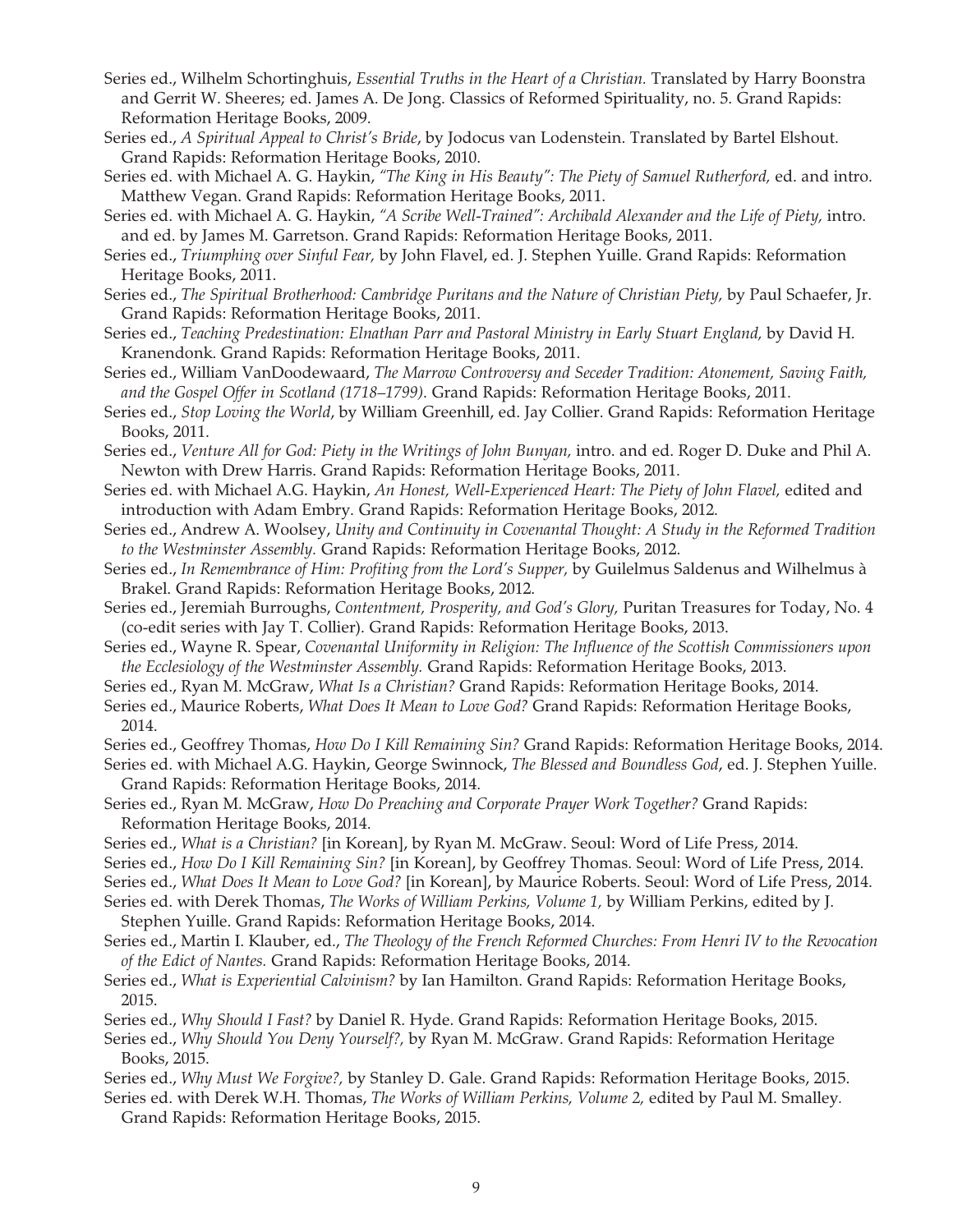## **Final Editor**

- Ed., Johan Blaauwendraad, *Salvation Has Become Complicated*. Grand Rapids: Reformation Heritage Books, 1998.
- Ed. and foreword, Douglas Vickers, *Christian Confession and the Crackling Thorn: The Imperatives of Faith in an Age of Unbelief*. Grand Rapids: Reformation Heritage Books, 2004.
- Ed. and foreword, Aston Oxenden, *A Happy Old Age*. Grand Rapids: Reformation Heritage Books, 2004.
- Ed., Richard Daniels, *The Christology of John Owen.* Grand Rapids: Reformation Heritage Books, 2004.
- Ed. and introduction, Douglas Vickers, *Divine Redemption and the Refuge of Faith.* Grand Rapids: Reformation Heritage Books, 2005.
- Ed. and introduction (with James Garretson), *A Brief Compendium of Bible Truth* by Archibald Alexander. Grand Rapids: Reformation Heritage Books, 2005.
- Ed., James Greendyk, *Lonia: A Conversion Story.* Grand Rapids: Reformation Heritage Books, 2005.
- Ed., W. Gary Crampton's *A Conversation With Jonathan Edwards.* Grand Rapids: Reformation Heritage Books, 2006.
- Ed., John Elias, *The Experimental Knowledge of Christ and Additional Sermons.* Grand Rapids: Reformation Heritage Books, 2006.
- Ed. and introduction, Arie Elshout, *Overcoming Spiritual Depression.* Grand Rapids: Reformation Heritage Books, 2006.
- Ed. and introduction, Cor Harinck, *We With Our Children*. Grand Rapids: Reformation Heritage Books, 2006.
- Ed., Andrea Ferrari, *John Diodati's Doctrine of Holy Scripture.* Grand Rapids: Reformation Heritage Books, 2006.
- Ed., Diana Kleyn, *Taking Root: Conversion Stories for Children.* Grand Rapids: Reformation Heritage Books, 2006.
- Ed. and foreword, Octavius Winslow, *Our God.* Grand Rapids: Reformation Heritage Books, 2007.
- Ed., Thomas Reade, *Spiritual Exercises of the Heart.* Grand Rapids: Reformation Heritage Books, 2007.
- Ed., J. Stephen Yuille, *The Inner Sanctum of Piety: John Flavel's Doctrine of Mystical Union with Christ.* Grand Rapids: Reformation Heritage Books, 2007.
- Ed., *Their Lives & Your Life: Children's Devotions on Bible Characters.* Grand Rapids: Reformation Heritage Books, 2007.
- Ed., Frans Bakker, *The Everlasting Word.* Grand Rapids: Reformation Heritage Books, 2007.
- Ed., Daniel Hyde, *God With Us: Knowing the Mystery of Who Jesus Is.* Grand Rapids: Reformation Heritage Books, 2007.
- Ed., Ray Penning, *Church & Caesar: A Loyal Primer for Church Office-Bearers.* Grand Rapids: Reformation Heritage Books, 2008.
- Ed., Maurice Roberts, *Union and Communion with Christ.* Grand Rapids: Reformation Heritage Books, 2008.
- Ed., Thomas Foxcroft, *The Gospel Ministry.* Grand Rapids: Reformation Heritage Books, 2008.
- Ed., James T. Dennison, Jr., comp. *Reformed Confessions of the 16th and 17th Centuries in English Translation: Volume 1, 1523–1552*. Grand Rapids: Reformation Heritage Books, 2008.
- Ed., Simonetta Carr, *John Calvin.* Grand Rapids: Reformation Heritage Books, 2008.
- Ed., Diana Kleyn, *Sowing the Seed: Evangelism Stories for Children.* Grand Rapids: Reformation Heritage Books, 2009.
- Ed., *The Church's Book of Comfort,* ed. Willem van't Spijker. Grand Rapids: Reformation Heritage Books, 2009.
- Ed., Cornel Venema, *Children of the Lord's Table? Assessing the Case for Paedocommunion*. Grand Rapids: Reformation Heritage Books, 2009.
- Ed., *Soldiers of Christ: Selections from the Writings of Basil Manly, Sr., and Basil Manly, Jr.,* ed. Michael Haykin, Roger Duke, and A. James Fuller. Cape Coral, Fla.: Founders Press, 2009.
- Ed., *The Rule of Love: Broken, Fulfilled, and Applied,* by J. V. Fesko. Grand Rapids: Reformation Heritage Books, 2009.
- Ed., Ashton Oxenden, *The Earnest Communicant.* Grand Rapids: Reformation Heritage Books, 2009.
- Ed., Simonetta Carr, *Augustine of Hippo.* Grand Rapids: Reformation Heritage Books, 2009.
- Ed., *The Happiness of Heaven*, by Maurice Roberts. Grand Rapids: Reformation Heritage Books, 2010.
- Ed., *This Do in Remembrance of Me*, by Arie Elshout. Grand Rapids: Reformation Heritage Books, 2010.
- Ed., *An Exposition of the Apostles' Creed*, by Caspar Olevianus. Volume 2 of Classic Reformed Theology. Grand Rapids: Reformation Heritage Books, 2010.
- Ed., *The Seven Signs: Seeing the Glory of Christ in the Gospel of John*, by Anthony T. Selvaggio. Grand Rapids: Reformation Heritage Books, 2010.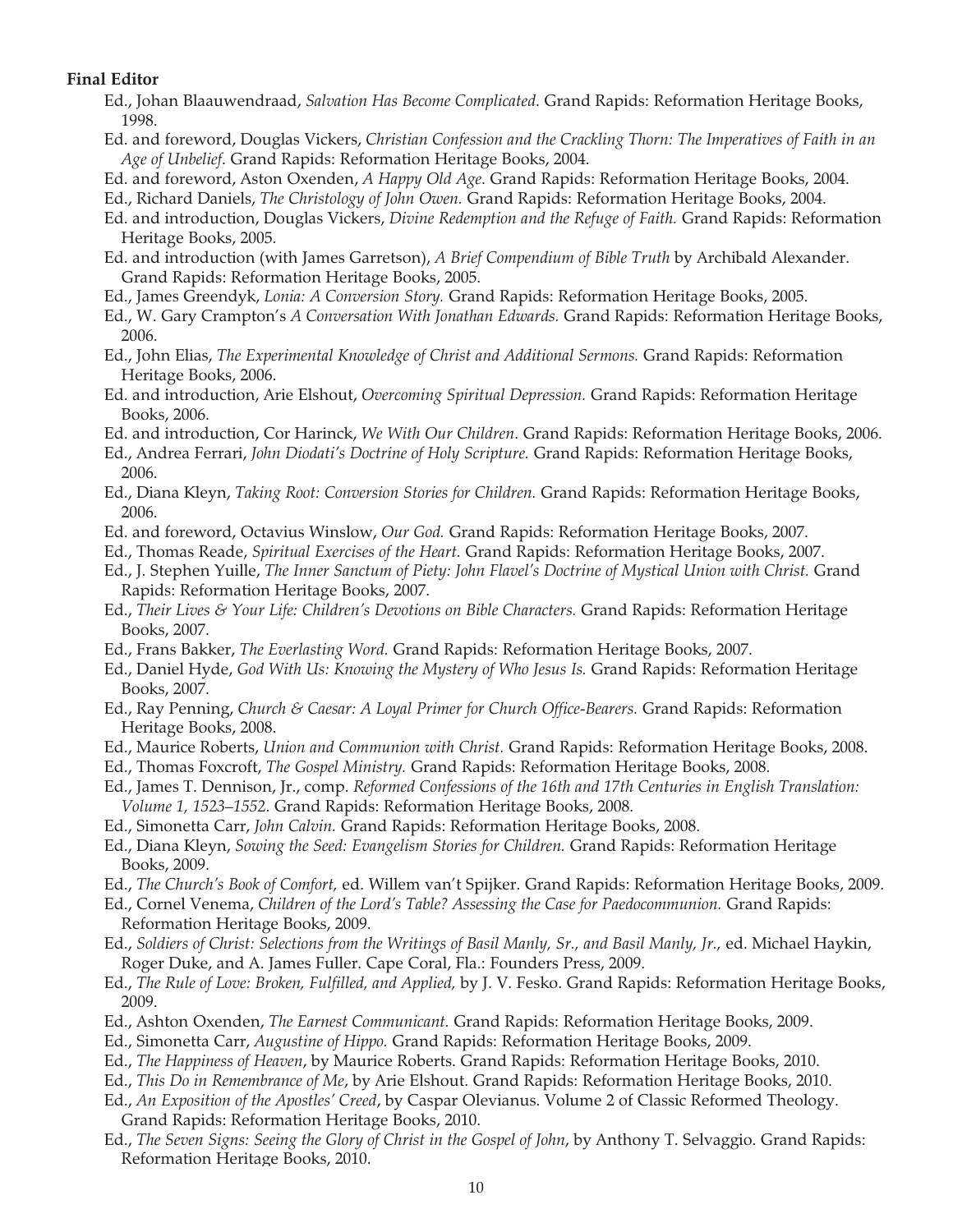- Ed., *In Defense of the Descent,* by Daniel R. Hyde. Explorations in Reformed Confessional Theology, no. 1. Grand Rapids: Reformation Heritage Books, 2010.
- Ed., *Reformed Confessions of the 16th and 17th Centuries in English Translation, Volume 2, 1552–1566*, by James Dennison Jr. Grand Rapids: Reformation Heritage Books, 2010.
- Ed., *The Larger Catechism: A Critical Text and Introduction*, by John R. Bower. Grand Rapids: Reformation Heritage Books, 2010.
- Ed., *Where Wisdom is Found: Christ in Ecclesiastes*, by J. V. Fesko. Grand Rapids: Reformation Heritage Books, 2010.
- Ed., *Attending upon God without Distraction*, by Nathanael Vincent. Grand Rapids: Soli Deo Gloria, 2010.

Ed., *The Sound-Hearted Christian*, by William Greenhill. Grand Rapids: Soli Deo Gloria, 2010.

- Ed., *Word, Water, and Spirit: A Reformed Perspective on Baptism*, by J. V. Fesko. Grand Rapids: Reformation Heritage Books, 2010.
- Ed., *A Portrait of Paul: Identifying a True Minister of Christ*, by Rob Ventura and Jeremy Walker. Grand Rapids: Reformation Heritage Books, 2010.
- Ed., *John Owen*, by Simonetta Carr. Grand Rapids: Reformation Heritage Books, 2010.
- Ed., *The Hymns of Philip Doddridge*, comp. and ed. Graham C. Ashworth. Grand Rapids: Reformation Heritage Books, 2010.
- Ed., *Preaching in the Holy Spirit*, by Albert N. Martin. Grand Rapids: Reformation Heritage Books, 2011.
- Ed., *Introduction to Reformed Scholasticism*, by W. van Asselt et al. Grand Rapids: Reformation Heritage Books, 2011.
- Ed., *Planting, Watering, Growing: Planting Confessional Reformed Churches in the 21st Century*, ed. Daniel R. Hyde and Shane Lems. Grand Rapids: Reformation Heritage Books, 2011.
- Ed., *Theodorus Frelinghuysen's Evangelism: Catalyst to the First Great Awakening*, by Scott Maze. Grand Rapids: Reformation Heritage Books, 2011.
- Ed., *Godly Conversation: Rediscovering the Puritan Practice of Conference,* by Joanne J. Jung. Grand Rapids: Reformation Heritage Books, 2011.
- Ed., *Jonathan Edwards's Apologetic for the Great Awakening, With Particular Attention to Charles Chauncy's Criticisms,* by Robert Davis Scott. Grand Rapids: Reformation Heritage Books, 2011.
- Ed., *Athanasius,* by Simonetta Carr. Grand Rapids: Reformation Heritage Books, 2011.
- Ed., *A Life of Gospel Peace: A Biography of Jeremiah Burroughs,* by Philip L. Simpson. Grand Rapids: Reformation Heritage Books, 2011.
- Ed., *The Quest for Comfort: The Story of the Heidelberg Catechism,* by William Boekestein. Grand Rapids: Reformation Heritage Books, 2011.
- Ed., *Reformer of Basel: The Life, Thought, and Influence of Johannes Oecolampadius, by Diane Poythress. Grand* Rapids: Reformation Heritage Books, 2011.
- Ed., *The Day of Worship: Reassessing the Christian Life in Light of the Sabbath,* by Ryan M. McGraw. Grand Rapids: Reformation Heritage Books, 2011.
- Ed., *What Is a Reformed Church?,* by Malcolm Watts. Grand Rapids: Reformation Heritage Books, 2011.
- Ed., *The Holy Spirit,* by Geoffrey Thomas. Grand Rapids: Reformation Heritage Books, 2011.
- Ed., *Keeper of the Great Seal of Heaven: Sealing of the Spirit in the Life and Thought of John Flavel,* by Adam Embry. Grand Rapids: Reformation Heritage Books, 2011.
- Ed., *Living Blessedly Forever: The Sermon on the Mount and the Puritan Piety of William Perkins,* by J. Stephen Yuille. Grand Rapids: Reformation Heritage Books, 2012.
- Ed., *Christ and the Condition: The Covenant Theology of Samuel Petto (1624–1711)*. Grand Rapids: Reformation Heritage Books, 2012.
- Ed., *Glory Veiled and Unveiled: A Heart-Searching Look at Christ's Parables,* by Gerald Bilkes. Grand Rapids: Reformation Heritage Books, 2012.
- Ed., *The Broken Hearted Evangelist,* by Jeremy Walker. Grand Rapids: Reformation Heritage Books, 2012.
- Ed., *Presbyterian and Reformed Churches: A Global History,* by James E. McGoldrick. Grand Rapids: Reformation Heritage Books, 2012.
- Ed., *The Mysteries of God,* by Maurice Roberts. Grand Rapids: Reformation Heritage Books, 2012.
- Ed., *By Good and Necessary Consequence,* by Ryan McGraw. Grand Rapids: Reformation Heritage Books, 2012.
- Ed., *Lady Jane Grey,* Simonetta Carr. Grand Rapids: Reformation Heritage Books, 2012.
- Ed., Priscilla Wong, *Anne Steele and Her Spiritual Vision.* Grand Rapids: Reformation Heritage Books, 2012.
- Ed., Dustin W. Benge, ed., *A Journey Toward Heaven: Daily Devotions from the Sermons of Jonathan Edwards.*  Grand Rapids: Reformation Heritage Books, 2012.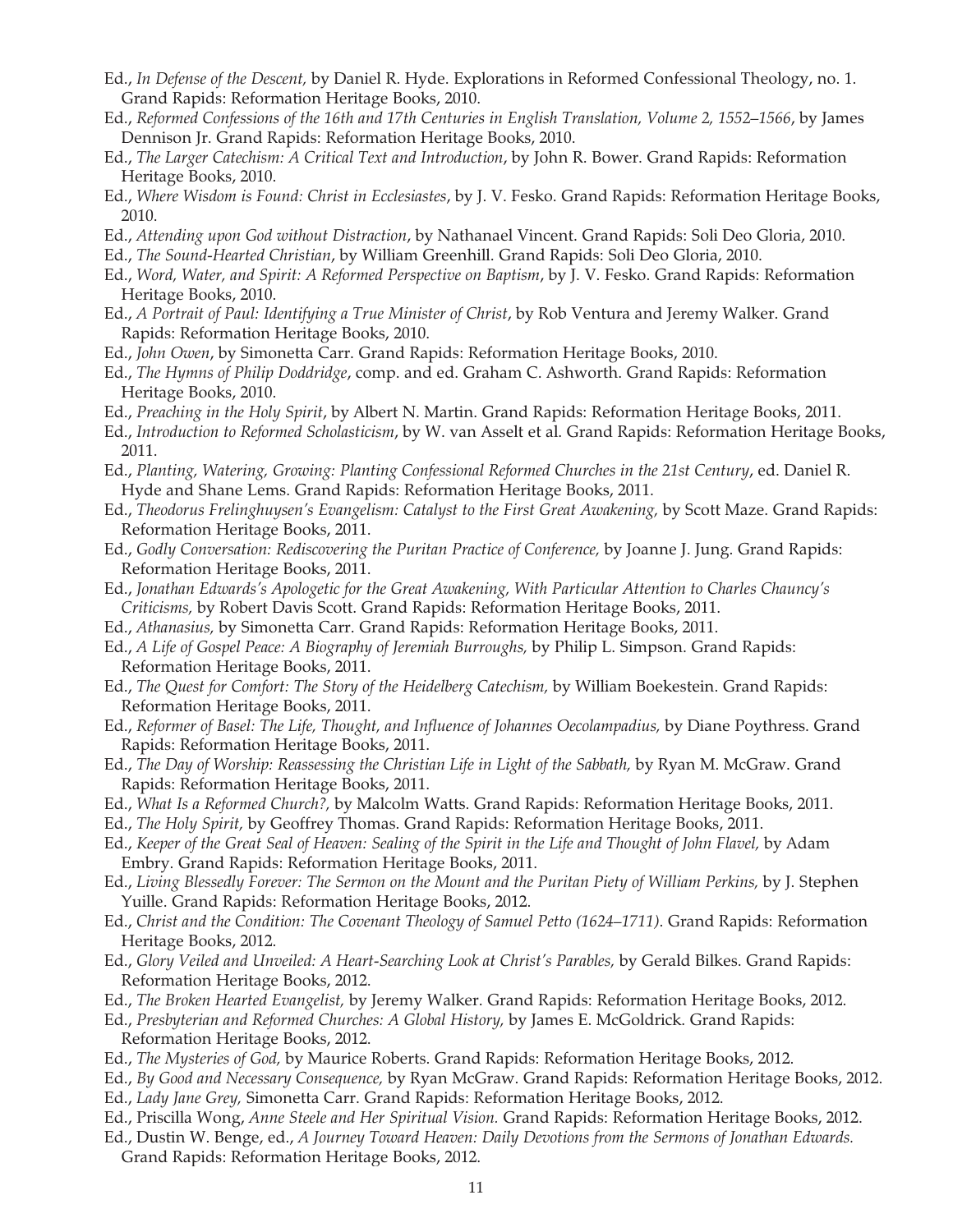- Ed., William Boekestein, *The Glory of Grace: The Story of the Canons of Dort.* Grand Rapids: Reformation Heritage Books, 2012.
- Ed., Paul Washer, *The Gospel's Power and Message.* Grand Rapids: Reformation Heritage Books, 2012.
- Ed., Glenda Mathes, *A Month of Sundays: 31 Meditations on Resting in God.* Grand Rapids: Reformation Heritage Books, 2012, 150 pp.
- Ed., James T. Dennison, Jr., *Reformed Confessions of the 16th and 17th Centuries in English Translation, Volume 3: 1567–1599.* Grand Rapids: Reformation Heritage Books, 2012.
- Ed., Brian H. Cosby, *Suffering & Sovereignty: John Flavel and the Puritans on Afflictive Providence,* Grand Rapids: Reformation Heritage Books, 2012.
- Ed., Ryan M. McGraw, *Christ's Glory, Your Good: Salvation Planned, Promised, Accomplished and Applied.* Grand Rapids: Reformation Heritage Books, 2013.
- Ed., *A Faith Worth Teaching: The Heidelberg Catechism's Enduring Heritage,* ed. Jon D. Payne and Sebastian Heck. Grand Rapids: Reformation Heritage Books, 2013.
- Ed., Lesley A. Rowe, *The Life and Times of Arthur Hildersham: Prince Among the Puritans.* Grand Rapids: Reformation Heritage Books, 2013.
- Ed., Simonetta Carr, *Anselm of Canterbury.* Grand Rapids: Reformation Heritage Books, 2013.
- Ed., Paul Washer, *The Gospel Call and True Conversion.* Grand Rapids: Reformation Heritage Books, 2013.
- Ed., Christopher W. Bogosh, *Compassionate Jesus: Rethinking the Christian's Approach to Modern Medicine.*  Grand Rapids: Reformation Heritage Books, 2013.
- Ed., *A Labor of Love,* by J. Stephen Yuille. Grand Rapids: Reformation Heritage Books, 2013.
- Ed., Gerald M. Bilkes, *Memoirs of the Way Home: Ezra and Nehemiah as a Call to Conversion*. Grand Rapids: Reformation Heritage Books, 2013.
- Ed., *Seasons of the Heart: A Year of Devotions from One Generation of Women to Another.* Compiled by Donna Kelderman. Grand Rapids: Reformation Heritage Books, 2013.
- Ed., Simonetta Carr, *Anselm of Canterbury*. Grand Rapids: Reformation Heritage Books, 2013.
- Ed., Jeremy Walker, *Life in Christ: Becoming and Being a Disciple of the Lord Jesus.* Grand Rapids: Reformation Heritage Books, 2013.
- Ed., Thabiti M. Anyabwile, *Captivated: Beholding the Mystery of Jesus' Death and Resurrection*. Grand Rapids: Reformation Heritage Books, 2014.
- Ed., Brian Borgman and Rob Ventura, *Spiritual Warfare: A Biblical and Balanced Perspective.* Grand Rapids: Reformation Heritage Books, 2014.
- Ed., Simonetta Carr, *John Knox.* Grand Rapids: Reformation Heritage Books, 2014.
- Ed., James M. Garretson, *An Able and Faithful Ministry: Samuel Miller and the Pastoral Office.* Grand Rapids: Reformation Heritage Books, 2014.
- Ed., James T. Dennison, Jr., *Reformed Confessions of the 16th and 17th Centuries in English Translation, Volume 4, 1600–1693.* Grand Rapids: Reformation Heritage Books, 2014.
- Ed., Tanner G. Turley, *Heart to Heart: Octavius Winslow's Experimental Preaching.* Grand Rapids: Reformation Heritage Books, 2014.
- Ed., Paul Washer, *Gospel Assurance and Warnings.* Grand Rapids: Reformation Heritage Books, 2014.
- Ed., J.V. Fesko, *Songs of a Suffering King: The Grand Christ Hymn of Psalms 1–8.* Grand Rapids: Reformation Heritage Books, 2014.
- Ed., David P. Beaty, *An All-Surpassing Fellowship: Learn from Robert Murray M`Cheyne's Communion with God.*  Grand Rapids: Reformation Heritage Books, 2014.
- Ed., Stanley D. Gale, *A Vine-Ripened Life: Spiritual Fruitfulness through Abiding in Christ.* Grand Rapids: Reformation Heritage Books, 2014.
- Ed., China's Reforming Churches: Mission, Polity, and Ministry in the Next Christendom. Ed. Bruce P. Baugus. Grand Rapids: Reformation Heritage Books, 2014.
- Ed., *Biblical Interpretation and Doctrinal Formulation in the Reformed Tradition: Essays in Honor of James De Jong.*  Ed. Arie C. Leder and Richard A. Muller. Grand Rapids: Reformation Heritage Books, 2014.
- Ed., Simonetta Carr, *Jonathan Edwards.* Grand Rapids: Reformation Heritage Books, 2014.
- Ed., Ryan M. McGraw, *The Foundation of Communion with God: The Trinitarian Piety of John Owen.* Grand Rapids: Reformation Heritage Books, 2014.
- Ed., Franciscus Junius, *A Treatise on True Theology With the Life of Franciscus Junius. Translated by David C.* Noe. Grand Rapids: Reformation Heritage Books, 2014.
- Ed., *Rules for Walking in Fellowship,* by John Owen. Grand Rapids: Reformation Heritage Books, 2014.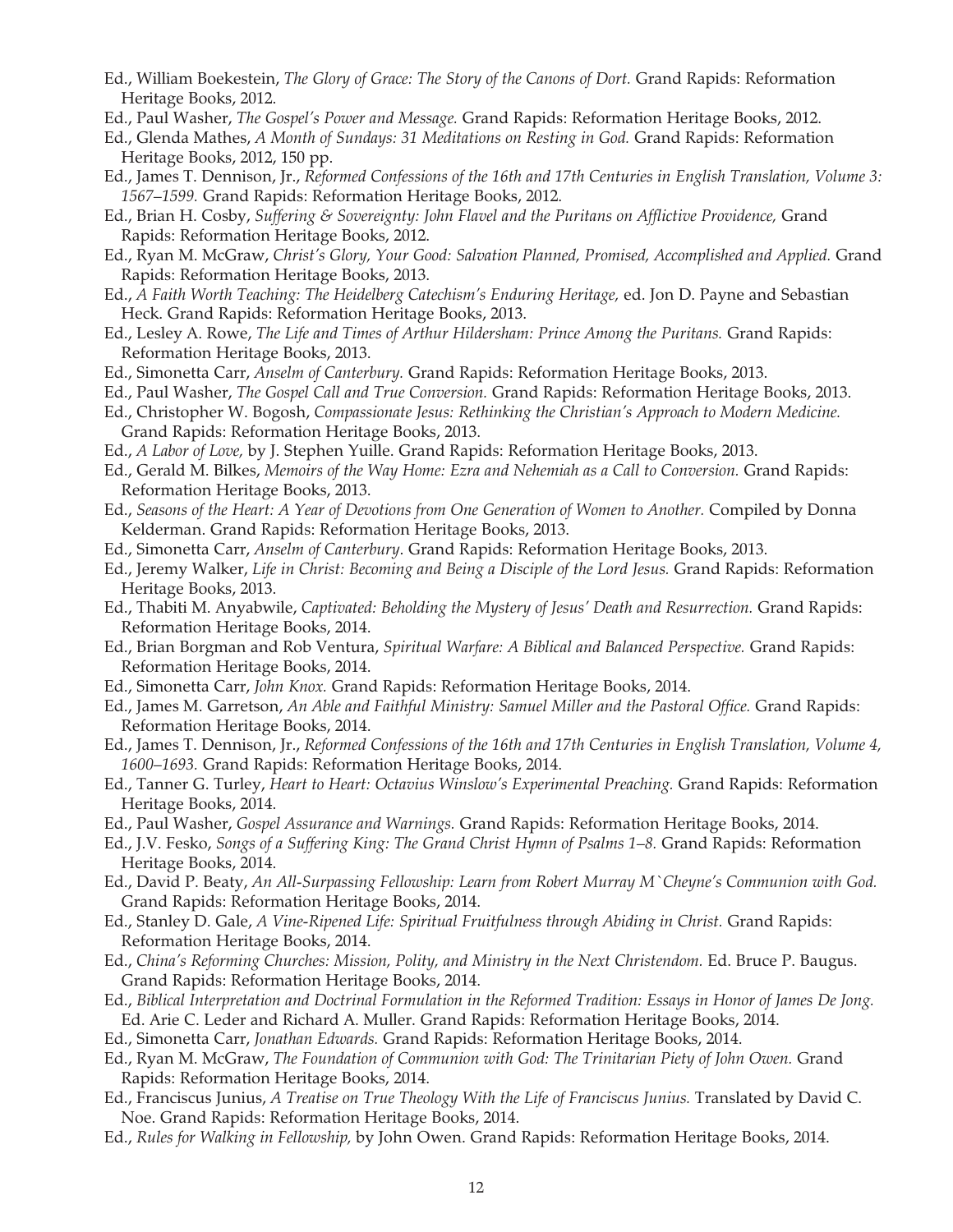- Ed., *God's Battle Plan for the Mind: The Puritan Practice of Biblical Meditation,* by David W. Saxton*.* Grand Rapids: Reformation Heritage Books, 2015.
- Ed., *To Win Our Neighbors for Christ,* by Wes Bredenhof. Grand Rapids: Reformation Heritage Books, 2015.
- Ed., *The Quest for the Historical Adam: Genesis, Hermeneutics, and Human Origins,* by William VanDoodewaard. Grand Rapids: Reformation Heritage Books, 2015.
- Ed., *Mercy Revealed: A Cross-Centered Look at Christ's Miracles,* by Gerald M. Bilkes. Grand Rapids: Reformation Heritage Books, 2015.
- Ed., *Developments in Biblical Counseling,* by J. Cameron Fraser. Grand Rapids: Reformation Heritage Books, 2015.
- Ed., *The Communicant's Spiritual Companion,* by Thomas Haweis. Grand Rapids: Reformation Heritage Books, 2015.
- Ed., *Passing Through: Pilgrim Life in the Wilderness,* by Jeremy Walker. Grand Rapids: Reformation Heritage Books, 2015.
- Ed., *Marie Durand,* by Simonetta Carr. Grand Rapids: Reformation Heritage Books, 2015.
- Ed. and Introduction, *Systematic Theology: A Compendious View of Natural and Revealed Religion,* by John Brown of Haddington. Grand Rapids: Reformation Heritage Books, 2015.
- Ed., *Sabbathum Veteris Et Novi Testamenti: The True Doctrine of the Sabbeth,* by Nicholas Bownd. Grand Rapids: Reformation Heritage Books, 2015.
- Ed., *The Next to Last Word: Service, Hope, and Revival in the Postexilic Prophets,* by Michael P.V. Barrett. Grand Rapids: Reformation Heritage Books, 2015.
- Ed., *The Forgotten Fear: Where Have All the God-Fearers Gone?,* by Albert N. Martin. Grand Rapids: Reformation Heritage Books, 2015.
- Ed., *Riots, Revolutions, and the Scottish Covenanters: The Work of Alexander Henderson,* by L. Charles Jackson. Grand Rapids: Reformation Heritage Books, 2015.

Ed., *The Lord's Supper and the "Popish Mass": A Study of Heidelberg Catechism Q&A 80, by Cornelis P. Venema.* Grand Rapids: Reformation Heritage Books, 2015.

Ed., *Thoughts on Preaching & Pastoral Ministry: Lessons from the Life and Writings of James W. Alexander,* by James M. Garretson. Grand Rapids: Reformation Heritage Books, 2015.

# **PUBLICATIONS: CHRONOLOGICAL ORDER**

# 1979…

"The Resurrection." *Banner of Truth* 45 (4):1-3.

"God's Grace in Daniel." *Insight Into*, June-Dec, 1979.

"Peter's Place by Grace." *Banner of Truth* 46 (6):1-4.

## 1980…

Translated with J. C. Weststrate, *Reformed Dogmatics*, vol. 1, by G. H. Kersten (Grand Rapids: Eerdmans, 316 pp.). *Report of the Synodical Meeting of the Netherlands Reformed Congregations . . . June 18-20, 1980*, 35 pp.

#### 1981…

"To Whom Must We Dedicate Our School Building?" *Banner of Truth* 47 (1):6-9; 47 (2):5-8.

"Abortion." *Banner of Truth* 47 (2):7-10.

"What is the Netherlands Reformed Church?" *Christian Renewal* 7 (19):4-5.

*Religious Stories for Young and Old*, editor. Vol. 3. Grand Rapids: Eerdmans, 140 pp.

"Television." *Gospel Standard* 147 (9):272-76.

*The God-given Faith of the Shunammite Woman*. Glen Rock, NJ: Macedonia Mission Society, 32 pp.

#### 1982…

"Divine Desertion." *Banner of Truth* 48 (1):5-8.

"Rest." *Banner of Truth* 48 (2):1-4.

"Divine Affliction." *Banner of Truth* 48 (2):8-9.

*Bible Doctrine Student Workbook*. With J. W. Beeke. Grand Rapids: Eerdmans, 160 pp.

*Jehovah Shepherding His Sheep*. Grand Rapids: Eerdmans, 451pp.

*Bible Doctrine Student Workbook: Teacher's Guide*. Grand Rapids: Eerdmans, 217 pp.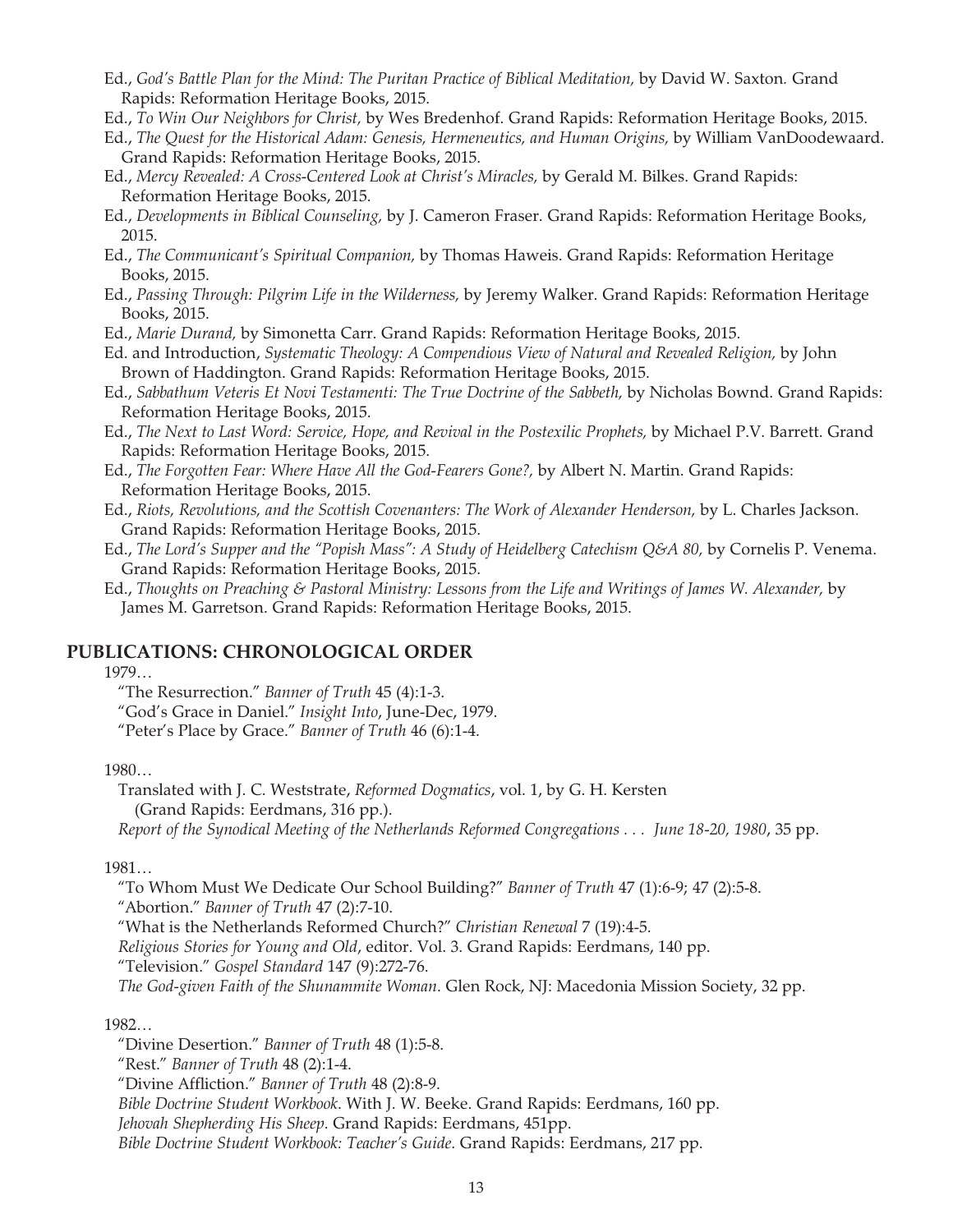"Divine Paths of Righteousness." *Banner of Truth* 48 (7):10-12; (8):10-11.

*Report of the Synodical Meeting of the Netherlands Reformed Congregations . . . June 15-17, 1982*, 56 pp.

"Preventing, Accompanying, and Following Grace." *Banner of Truth* 48 (8):1-3.

*Backsliding: Disease and Cure.* Grand Rapids: Eerdmans, 92pp.

*The Church's Present Need: Sermons on the Reformation.* Glen Rock: Macedonia Mission Society, 47 pp. "Impediments to Growth in Grace." *Banner of Truth* 48 (10):10-12.

"The History of Our Heidelberg Catechism: A Legacy of Faith." *Banner of Truth* 48 (11):9-13; (12):5-8.

### 1983 …

"An Appointment You Will Keep . . ." *Banner of Truth* 49 (1):1-3.

*Religious Stories for Young and Old*, editor. Vol. 4. Grand Rapids: Eerdmans, 140 pp.

Translated with J.C. Weststrate, *Reformed Dogmatics*, vol. 2, by G. H. Kersten. Grand Rapids: Eerdmans, 300 pp.

"Contending for Reformed Tenets." *Banner of Truth* 49 (10):1-3.

"Jesus in the Midst." *NRCEA School Journal* 4 (6):5-8.

"Jonathan Edwards's Personal Relish for Divine Sovereignty." *Banner of Truth* 49 (11):6-7.

## 1984 …

"Cremation." *Banner of Truth* 50 (7):4-5.

"What the Believer Finds in Jesus Christ." *Banner of Truth* 50 (7):6-7.

"The First Christ-centered Confession of Faith." *Banner of Truth* 50 (8):1-3.

*Report of the Synodical Meeting of the Netherlands Reformed Congregations . . . June 19-21, 1984*, 81 pp.

"Faith and Promise Tried." *Banner of Truth* 50 (10):1-2.

*The Twenty-fifth Mission Day*, editor. Grand Rapids: Eerdmans, 142 pp.

"The Biblical Perspective of Missions." *Paul* 1 (2):5-8.

"Christ's Pre-Pentecost Mission Work." *Paul* 1 (2):4; (3):2-5; (4):3-7.

"The Torch of Reformed Missiology." *Paul* 1 (3):6-9.

*Sovereign Grace in Life and Ministry*, editor. Grand Rapids: Eerdmans, 250 pp.

## 1985…

"Mission Themes in the Heidelberg Catechism." *Paul* 2 (1):7-11.

"Review of 1984." *Yearbook of the Netherlands Reformed Congregations* (editor),

with editorial introduction, pp. 2-6.

"Mission Themes in the Belgic Confession." *Paul* 2 (2):3-4.

"In Memory of Reverend William C. Lamain, 1904-1984." *Banner of Truth* 51 (1):3-6.

"Banner of Truth: 50 Years." *Banner of Truth* 51 (1):7-9.

"The Reformers and Change." *Banner of Truth* 51 (2):7-9.

"Heaven's Activities." *Banner of Truth* 51 (3):5-6.

"Doctrine of John Wesley." *Banner of Truth* 51 (3):7.

"Balance in Doctrine and Life: Lessons for Christian Principalship from the Puritan Pastorate." *NRCEA School Journal* 6 (1):5-12.

*Experiential Grace in Dutch Biography*, editor. Grand Rapids: Eerdmans, 260 pp.

*Student Workbook on the Reformed Faith: Based on Rev. Hellenbroek's "A Specimen of Divine Truths."* Vol. 1. Grand Rapids: Eerdmans, 160 pp.

"Nadere Reformatie." Appendix to *Confession and Then. . .?* by A. Hoogerland, pp. 83-88. Grand Rapids: Eerdmans, 88pp.

"Thomas Boston on Original Sin." *Banner of Truth* 51 (4):5-6.

"Ascension/Pentecost." *Banner of Truth* 51 (5):4-6.

"Astrology and Horoscope Reading." *Banner of Truth* 51 (5):10-11.

"Mission Themes in the Canons of Dordt." *Paul* 2 (3):7-10.

"Apologetics and Cornelius Van Til." *Banner of Truth* 51 (6):4-7.

"Thomas Adam's 'Private Thoughts.'" *Banner of Truth* 51 (6):7-8.

"The Tercentenary of Bach and Handel: J. J. and S. D. G." *Banner of Truth* 51 (7):3-4.

"Introduction to Peter Immens, John Newton, Ralph Erskine, and Samuel Rutherford." *Banner of Truth* 51 (7):7, 10, 13, 15.

"Custom in Public Prayer." *Banner of Truth* 51 (7):9.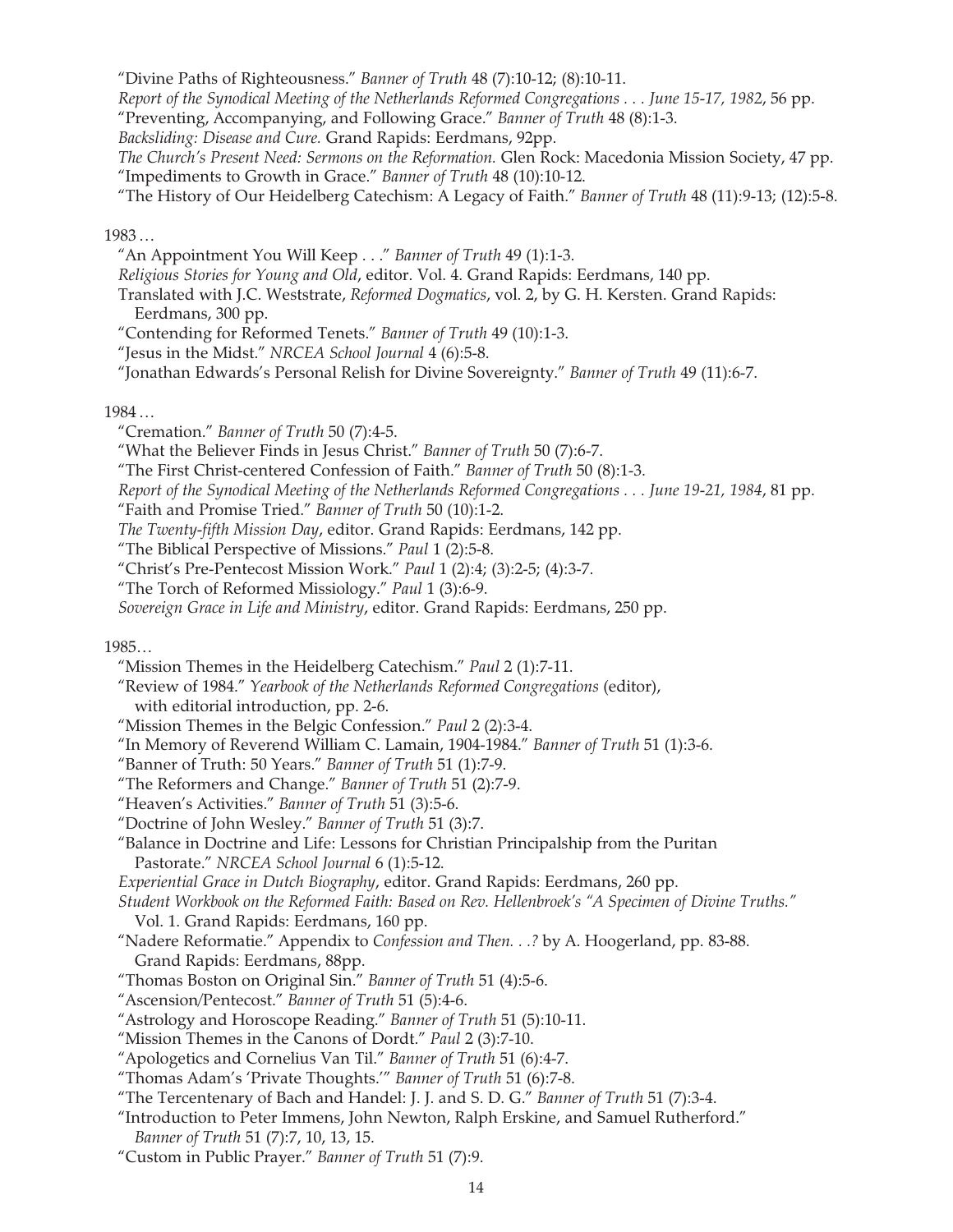"A Call for Return to God's Attributes." *Banner of Truth* 51 (8):24.

"Calvin and Missions." *Paul* 2 (4):5-8.

- "Spiritual Growth." *Banner of Truth* 51 (9):6-7.
- "The Lord's Prayer." *Banner of Truth* 51 (9):16.
- "Falling Leaves." *Banner of Truth* 51 (10):6-7.
- "Providence." *Banner of Truth* 51 (10):12.
- "Calvin and Calvinism." *Banner of Truth* 51 (10):18-19.

"The Call to Prayer for Mission/Evangelism." *Paul* 2 (5):6-8.

- "Thanking God for Everything." *Banner of Truth* 51 (11):5.
- "Religion: Christianity's Supremacy." *Banner of Truth* 51(11):6-7.
- "Young People Ask. . ." *Banner of Truth* 51 (11):10.
- "De 300ste gedenkdag van Bach en Handel." *Kerk en Muziek* 34 (5):1-2.
- "Christ in Christmas." *Banner of Truth* 51 (12):6-7.
- "From Fear to Faith." *Banner of Truth* 51 (12):14.
- "December: Old or New Year?" *Banner of Truth* 51 (12):20-21.
- "The Gospel of Grace: 'Difficult' Evangelism Made 'Easy.'" *Paul* 2 (6):6-8.

1986…

- "Review of 1985." *Yearbook of the Netherlands Reformed Congregations* (editor), with editorial introduction, pp. 4-9.
- "Living Expectantly in 1986." *Banner of Truth* 52 (1):6-7.
- "Young Children Ask. . ." *Banner of Truth* 52 (1):25-26.
- "Election and Evangelism/Missiology." *Paul* 3 (1):5-7.
- "David's School." *NRCEA School Journal* 7 (1):1-2.
- "The Traveling Jesus." *Banner of Truth* 52 (2):4-5.
- "The Passion Weeks." *Banner of Truth* 52 (2):14.
- "Meet the Puritans . . . In Print!" *Banner of Truth* 52 (2):16-17; (4):102-103; (6):156-57; (9):240-41; (11):292-93.

"Easter Spells Victory." *Banner of Truth* 52 (3):62-63.

- "Older Children Ask. . ." *Banner of Truth* 52 (3):80-81.
- "Mercy: Given and Withheld." *Paul* 3 (2):5-7.
- "Between Easter and Ascension: The April 'Pause."' *Banner of Truth* 52 (4):90-91.
- "Young People Ask. . ." *Banner of Truth* 52 (4):95.
- "Post-Pentecost: Your Name or Christ's Name?" *Banner of Truth* 52 (5):118.
- "An Open Letter to Teen-agers on True Identity." *Banner of Truth* 52 (5):119.
- "Questions Answered on Prayer." *Banner of Truth* 52 (5):124.
- "Are You Called to be a Missionary?" *Paul* 3 (3):5-10.
- "Called to Holiness." *Banner of Truth* 52 (6):145-47.
- "Grades K-4 Ask. . ." *Banner of Truth* 52 (6):156-57.
- *Report of the Synodical Meeting of the Netherlands Reformed Congregations . . . June 24-25, 1986*, 71 pp.
- "Called to Holiness in Church History and Practice." *Banner of Truth* 52 (7):174-77.
- "Communion Money. . . Believing. . . Election." *Banner of Truth* 52 (7):184.
- *Collected Writings of Reverend William C. Lamain*, volume 1, editor. Grand Rapids: Neth. Reformed Book and Publishing Committee, 134pp. (Biographical sketch, pp. 1-6; memorial oration, pp. 87-97.)
- "Mission Foundations in the Old Testament." *Paul* 3 (4):8-9.
- "An Open Letter to True Believers: Living Through Affliction Christianly." *Banner of Truth* 52 (8):200-202.
- "'Youth Day' Attendants Ask. . ." *Banner of Truth* 52 (8):217-18; (9):249-50; (11):305-306.
- "Pastoral Advice to the 'Impressed' But 'Unconverted.'" *Banner of Truth* 52 (9):230-31.
- "Worship on October 31: Why and Whom?" *Banner of Truth* 52 (10):258-59.
- "Experiential Religion." *Banner of Truth* 52 (10):266-68.
- "The Urgency of Evangelism and Missions." *Paul* 3 (5):5-7.
- "Advent: How? What? Why?" *Banner of Truth* 52 (11):286-87.
- "Approaching Others: From Truth to Television." *Paul* 3 (6):5-6.
- "Room for the Christ-Child?" *Banner of Truth* 52 (12):313-15.
- "From Christmas Gifts to The Gift of Christmas." *Banner of Truth* 52 (12):320-21.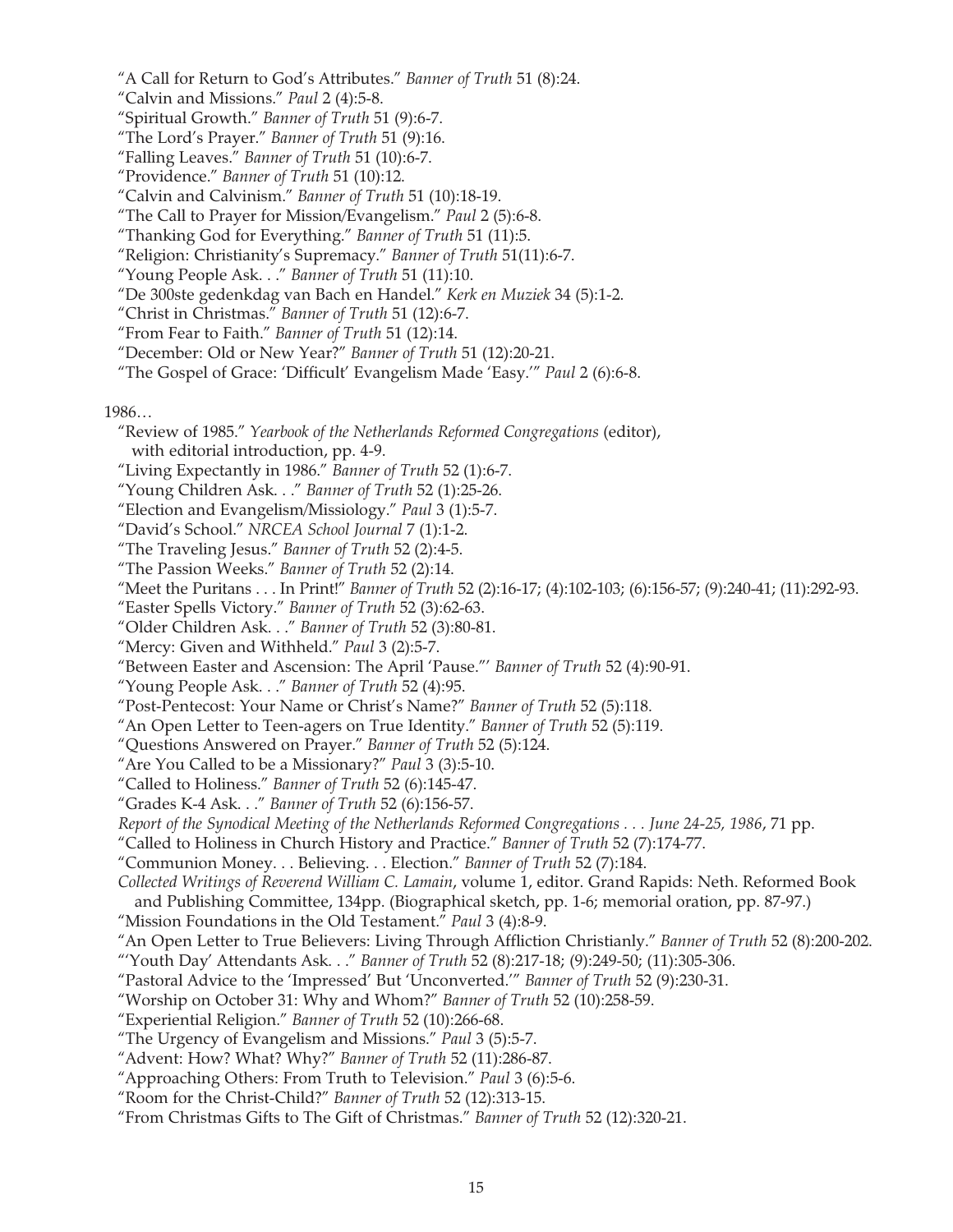1097

| 1987                                                                                               |  |
|----------------------------------------------------------------------------------------------------|--|
| "Review of 1986." Yearbook of the Netherlands Reformed Congregations (editor),                     |  |
| with editorial introduction, pp. 4-10.                                                             |  |
| "Meet the Puritans In Print!" Banner of Truth 53 (6):154-55; (7):184-85.                           |  |
| "Lessons for Christian Principalship from the Puritan Pastorate." NRCEA School Journal 8 (1):7-15. |  |
| "Entering 1987: Missing Yet Possessing." Banner of Truth 53 (1):6-8.                               |  |
| "Grades K-4 Ask. " Banner of Truth 53 (1):25-26.                                                   |  |
| "Approaching Others: Thoughts on Evangelism in Everyday Life." Paul 4 (1):6-8.                     |  |
| "What are the Netherlands Reformed Congregations?" Banner of Truth 53 (2):34-35.                   |  |
|                                                                                                    |  |
| "Grades 5-8 Ask." Banner of Truth 53 (2):51-52.                                                    |  |
| "What are the Netherlands Reformed Congregations Doing?" Banner of Truth 53 (3):62-65.             |  |
| "From Passion to Prayer." Banner of Truth 53 (3):72-73.                                            |  |
| "Easter: Meeting, Holding, Worshiping Jesus." Banner of Truth 53 (4):89-91.                        |  |
| "From Military Service to Human Helplessness." Banner of Truth 53 (4):105-106.                     |  |
| "Missions in Africa: Did You Know.?" Paul 4 (2):5-6.                                               |  |
| "May's 'Between Times': Weaning and Waiting." Banner of Truth 53 (5):118-19.                       |  |
| "From Peer Pressure to Daily Conversion: Young People Ask." Banner of Truth 53 (5):128-29.         |  |
| "Pentecost/Mission." Paul 4 (3):6-8.                                                               |  |
| "Post-Pentecost Steadfastness." Banner of Truth 53 (6):146-47.                                     |  |
| "Grades K-4 Ask. " Banner of Truth 53 (6):164.                                                     |  |
| "Yesterday, Today, Tomorrow." Insight Into, June 1987, pp. 4-8.                                    |  |
| "Psalm 144 on Unity." Banner of Truth 53 (7):174.                                                  |  |
| "Faith and Doubt." Banner of Truth 53 (7):175.                                                     |  |
| "Our NRC's 80th Anniversary." Banner of Truth 53 (8):202-204; (9):230-31.                          |  |
| "Grades 5-8 Ask." Banner of Truth 53 (8):221.                                                      |  |
| "A Message from Baldwin: 'And that Word is Christ!'" Paul 4 (4):5-7.                               |  |
| "English Works on the Doctrine of Scripture." Banner of Truth 53 (9):244-45; (11):295.             |  |
| "Young People Ask." Banner of Truth 53 (9):250.                                                    |  |
| "David's Reminiscings as a Senior." Pine Haven Projector, October 1987, pp. 1-2.                   |  |
| "Martin Luther: Father of the Reformation." Banner of Truth 53 (10):258-61.                        |  |
| "Adults Ask." Banner of Truth 53 (10):266.                                                         |  |
| "How are Evangelism and Revival Related?" Paul 4 (5):5-8.                                          |  |
| "The 1987-1988 Church Calendar." Banner of Truth 53 (11):284-85.                                   |  |
| "Fifty Impediments to Growth in Grace." Banner of Truth 53 (11):286.                               |  |
| "Grades K-4 Ask." Banner of Truth 53 (11):305.                                                     |  |
| "33 Marks of True Prayer." Paul 4 (6):7-10.                                                        |  |
| "Taking Inventory on Old Year's Night." Banner of Truth 53 (12):314-16.                            |  |
| "Approaching God by Faith at Year's End." Banner of Truth 53 (12):325.                             |  |
| "Grades 5-8 Ask." Banner of Truth 52 (12):333.                                                     |  |
|                                                                                                    |  |
| 1988                                                                                               |  |
| "Review of 1987." Yearbook of the Netherlands Reformed Congregations (editor),                     |  |
| with editorial introduction, pp. 5-12.                                                             |  |
| "English Works on the Doctrine of Scripture." Banner of Truth 54 (1):16; (3):73; (4):101.          |  |
| "Children Dying in Infancy." Banner of Truth 54 (1):22-23.                                         |  |
| "The Goal of Christian Education." NRCEA School Journal 9 (1):2-6.                                 |  |
| "Office-Bearers Ask." Banner of Truth 54 (2):41-43.                                                |  |
| "Biographies of Dutch 'Nadere Reformatie' Divines." Banner of Truth:                               |  |
| "Willem Teellinck" 54 (2):55; "Godefriedus Udemans" 54 (3):82;                                     |  |
|                                                                                                    |  |

- "Gijsbertus Voetius" 54 (5):139; "Johannes Bogerman" 54 (6):167;
- "Jean Taffin" 54 (7):195; "Abraham Hellenbroek" 54 (8):223;
- "Petrus Dathenus" 54 (9):251; "Theodorus à Brakel" 54 (10):279;
- "Wilhelmus à Brakel" 54 (11):307; "Johannes Beukelman" 54 (12):334.
- "Jesus' Suffering and Dying." *Banner of Truth* 54 (3):80.
- "Jehovah's Perfect Parental Discipline." *Banner of Truth* 54 (4):91-94.
- "The 'When' of Prayer: 'Praying Always. . .'" *Paul* 5 (2):5-7.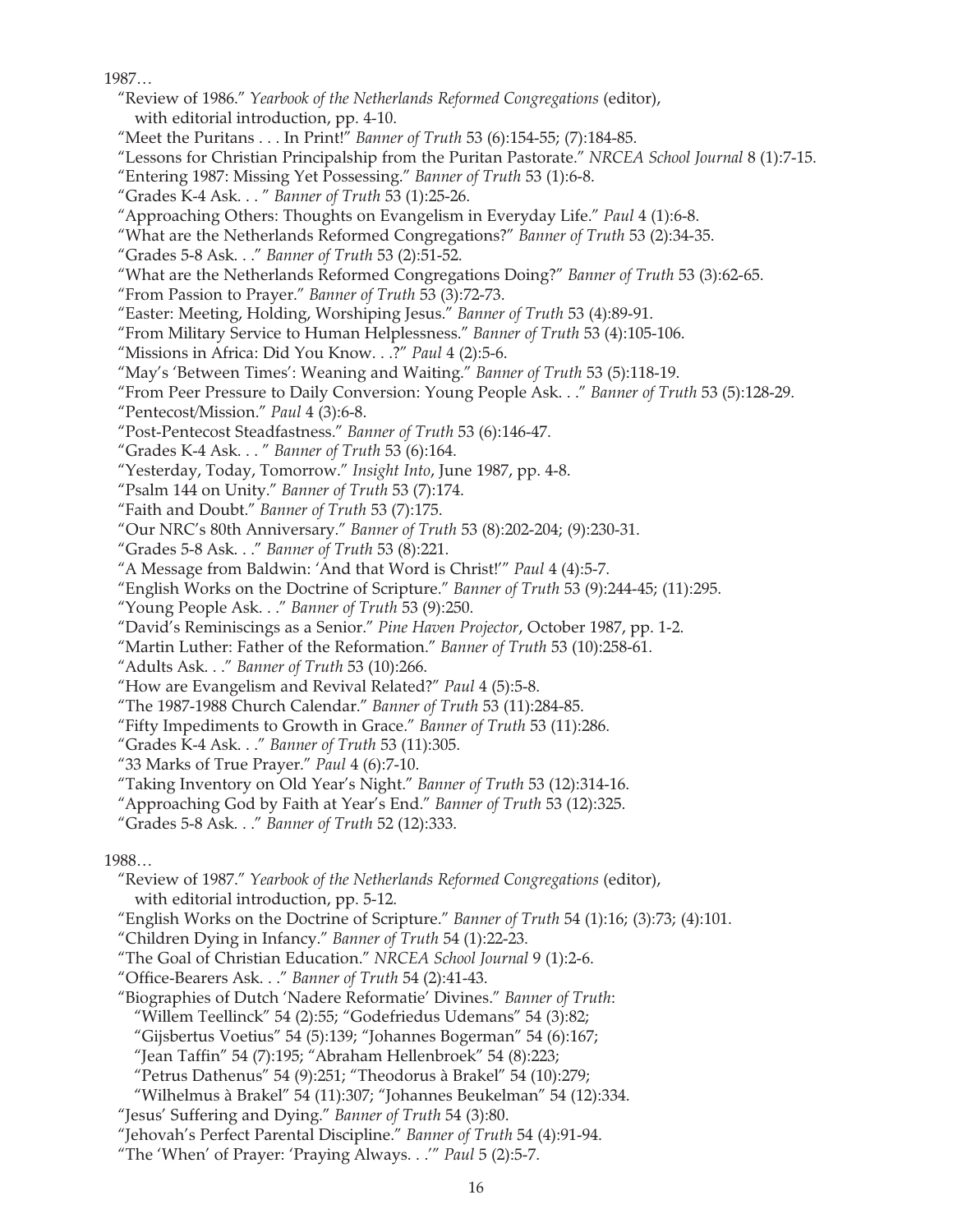"Eternal Homecoming." *Banner of Truth* 54 (5):117-20.

"Cremation." *Banner of Truth* 54 (5):123.

"Knowing, Loving, and Living Our Reformation Heritage." *The Reformed Scope* 2 (6):6-11; 2 (7):6-10; 2 (8):6-10; 2 (9):8-12.

"Personal Assurance of Faith: English Puritanism and the Dutch 'Nadere Reformatie' from Westminster to Alexander Comrie (1640-1760)." Ph.D. dissertation, Westminster Seminary (UMI pub. #88-13319), 511 pp.

"Knox, Hus, and Anabaptism." *Banner of Truth* 54 (6):146-47.

"After Graduation. . ." *Banner of Truth* 54 (6):163.

"The 'What' of Prayer: 'With All Prayer and Supplication.'" *Paul* 5 (3):6-9.

*Report of the Synodical Meeting of the Netherlands Reformed Congregations. . .*

June 27-28 and October 20,1988, 66 pp. and 24 pp.

"Astrology and Horoscope Reading." *Banner of Truth* 54 (7):184.

"The 'How' of Prayer: 'In the Spirit.'" *Paul* 5 (4):3-6.

"Thanksgiving/Advent Intertwined." *Banner of Truth* 54 (11):286-87.

"Questions Answered on Missiology." *Paul* 5 (6):5-6.

"Old Year's and True Submission." *Banner of Truth* 54 (12):314-15.

1989…

"Review of 1988." *Yearbook of the Netherlands Reformed Congregations* (editor), with editorial introduction, pp. 5-11.

"Biographies of Dutch 'Nadere Reformatie' Divines." *Banner of Truth*:

"Jacobus Koelman" 55 (1):27; "Johannes Polyander" 55 (2):55;

"Theodorus VanderGroe" 55 (3):83; "Johannes Fontanus" 55 (4):111;

"Alexander Comrie" 55 (5):139; "Herman Witsius" 55 (6):167;

"Franciscus Junius" 55 (7):195; "Sibrandus Lubbertus" 55 (8):223;

"Johannes Maccovius" 55 (9):251; "Antonius Walaeus" 55 (10):279;

"Samuel Maresius" 55 (11):307; "Johannes Hoornbeeck" 55 (12):335.

"The Christian Church in Australia and New Zealand." *Banner of Truth* 55 (1):6-7; (2):34-37; (3):68-70; (4):90-91; (5):118-20.

"Michigan Wil Niet dat Overheid Abortus Vergoedt." *Reformatorisch Dagblad*, January 12, p. 11.

"Rev. Andrew Gray: 'A Door Opening Into Everlasting Life.'" *Banner of Truth* 55 (2):43.

"Grades K-4 Ask. . ." *Banner of Truth* 55 (2):50.

"A New Year's Wish: 'Behold Me! Behold Me!'" *Paul* 6 (1):3-5.

"From Passion to Post-Resurrection: The Penitent Thief." *Banner of Truth* 55 (3):62-64.

*Building on the Rock, Book 1.* Christian Stories for Children (authored with

James W. Beeke and Diana Kleyn). Grand Rapids: Eerdmans, 121 pp.

"What a Missionary Heart Is: The Prodigal's Father." *Paul* 6 (2):5-7.

"What a Missionary Heart Is Not: The Prodigal's Brother." *Paul* 6 (3):6-8; (4):6-8.

"Het Door God Geschonken Geloof in de Sunamietische Vrouw." *Uit den Schat des Woords,* 40e Jrg. (Utrecht: De Banier), pp. 126-46.

"Theologie en Ethiek in VS." *Reformatorisch Dagblad*, May 11, p. 11.

"The Road Less Traveled: Dear Graduate. . . " *Banner of Truth* 55 (6):145-47.

*Verachtering in de Genade: Kwaal en Genezing*. Utrecht: De Banier, 100 pp.

"Is Abortion Really So Bad?" Netherlands Reformed Book and Publishing Committee.

"How to Use Leisure Time (1): Biblical Principles." *Banner of Truth* 55 (8):202-203.

"How to Use Leisure Time (2): Practical Suggestions." *Banner of Truth* 55 (9):229-231.

"How to Use Leisure Time (3): Loving Admonitions." *Banner of Truth* 55 (10):258-59.

"Lotto Lust." *Reformatorisch Dagblad*, 14 September 1989, section 2, p. 17.

"The Queen of Sheba Evangelized by King Solomon." *Paul* 6 (5):4-6; (6):5-8.

"Questions Answered on the Reformation." *Insight Into*, October, pp. 4-8.

"The Lottery and the Reformation." *Banner of Truth* 55 (10):274-75.

"Advent and the First Gospel Promise." *Banner of Truth* 55 (11):286-87; (12):314-15.

"No Room for Christ?" *NRCEA School Journal* 10 (4):2-5.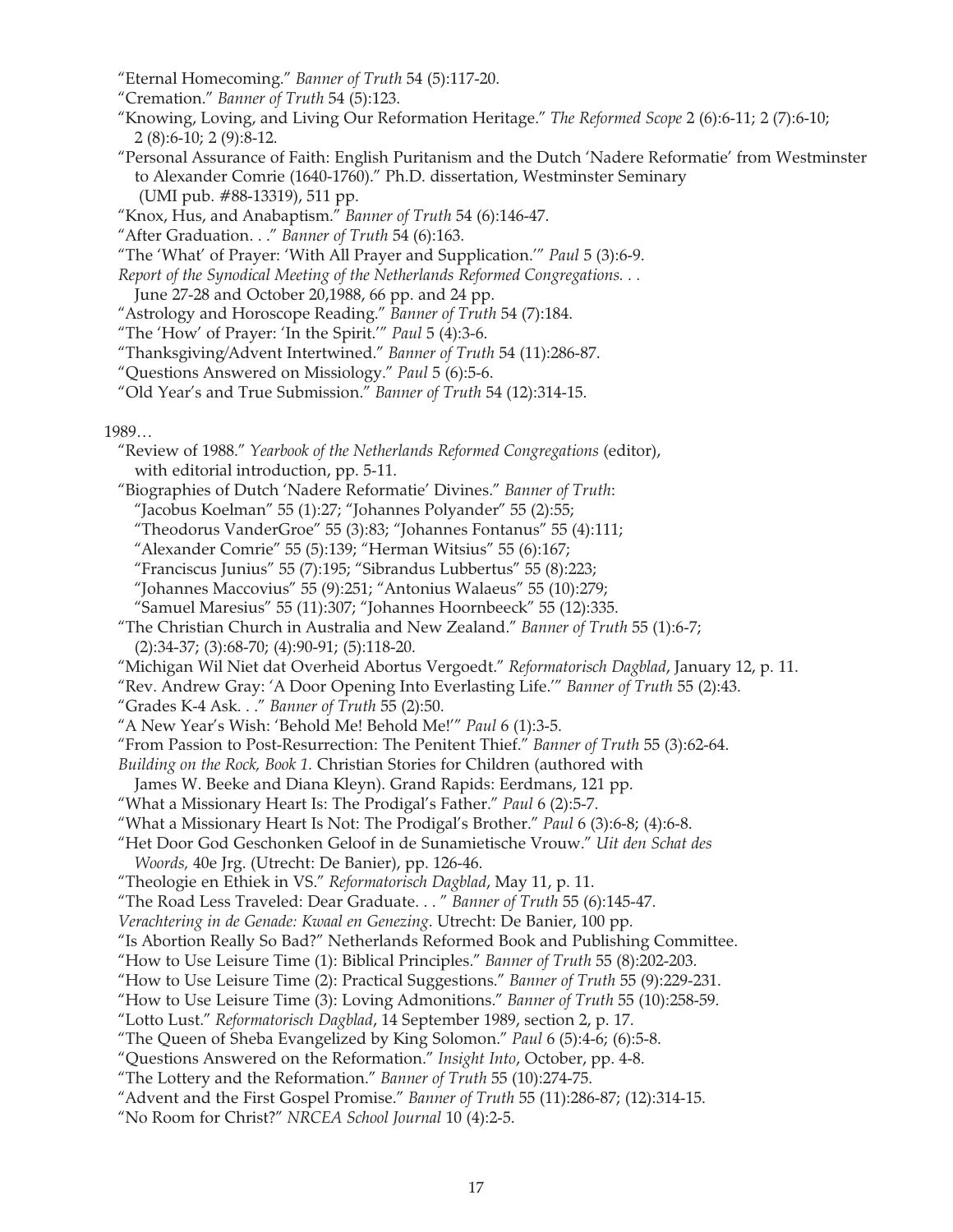1990 …

- "A Prayer for the Nineties." *Banner of Truth* 56 (1):6-7.
- "Evolutie-Denkers Willen de Macht." *Reformatorisch Dagblad*, 4 January 1990, section 2, p. 13.
- "Biographies of Dutch 'Nadere Reformatie' Divines." *Banner of Truth*:
- "Petrus Wittewrongel" 56 (1):27; "Festus Hommius" 56 (2):55; "Florentius Costerus" 56 (3):83. *Bartimeus* (Dutch sermon on Mark 10:46-52). Rotterdam-Alexanderpolder: Kerkeraad
- van Gereformeerde Gemeenten, 30pp.
- "Review of 1989." *Yearbook of the Netherlands Reformed Congregations* (editor), with editorial introduction, pp. 5-11.
- "The Queen of Sheba Evangelized by King Solomon." *Paul* 7 (1):8-9; (2):5-7.
- *Building on the Rock, Book 2*. Christian Stories for Children (authored with James W. Beeke and Diana Kleyn). Grand Rapids: Eerdmans, 136 pp.
- "Living Expectantly in 1990." *Christian Observer* 168 (No. 11):2, 4.
- "Jonathan Edwards: Personal Relish for God's Eternal Sovereignty." *Christian Observer* 168 (No. 11):21-22.
- "How God's Desertions Promote His People's Good." *Banner of Truth* (England) No. 318 (March 1990):10-12. "Needed on Prayer Day: True Prayer." *Banner of Truth* 56 (3):62-63.
- "Post-Resurrection 'Easter.'" *Banner of Truth* 56 (4):91.
- "The NRC of South Holland, Illinois." *Banner of Truth* 56 (4):92-93; (5):124-26.
- "Pre- and Post-Ascension." *Banner of Truth* 56 (5):117.
- "Pentecost: Filled with the Holy Ghost." *Outlook* 40 (5):2-3.
- "Bijbelse visie op de vrouw is duidelijk." *Reformatorisch Dagblad*, 10 May 1990, section 2, p. 17.
- "Tussen wereldlijke cultuur en orthodox geloof." *Reformatorisch Dagblad*, 18 May 1990, section 2, p. 7.
- "An Open Letter to our Mission Team." *Paul* 7 (3):6-10.
- "Jonathan Edwards's Account of How He Came to Love God's Sovereignty." *Banner of Truth* (England) No. 320 (May 1990):15-18.
- "Unreported Grades." *Banner of Truth* 56 (6):146-47.
- "The First NRC of Grand Rapids, Michigan." *Banner of Truth* 56 (6):154-55; (7):184-85; (8):206-207; (9):230-31; (10):262-63; (11):286-87; (12):323-25.
- "Truth and Truth-telling." *Banner of Truth* 56 (7):174-76; (8):202-203.
- "Living Through Affliction." *The Gospel Magazine*, No. 1553 (July-August 1990):163-68.
- *Report of the Synodical Meeting of the Netherlands Reformed Congregations . . .* June 27, 1990, 82 pp.
- "Puritan versus Modern Evangelism." *Paul* 7 (4):3-5.
- "The New Age Movement and You." *Banner of Truth* 56(9):239-41; (10):257-60.
- "Introduction to the New Age Movement." *Outlook* 40 (8):3-7.
- "Is Televisie nu echt zo slecht?" *De Saambinder* 68 (45):6-8; (46):5-6.
- "Needed: Contention for Reformed Tenets." *Insight Into*, October-November 1990, pp. 5-8.
- "Confereren over Calvijn." *Reformatorisch Dagblad*, 27 September 1990, section 2, p. 15.
- "The Reformation: Our Needs and Our Failures." *Banner of Truth* 56 (10):279.
- "The Approach to Covenant Children: Correction from the NRC." *The Standard Bearer* 67, 3 (November 1, 1990):55-56.
- "The Canaanitish Woman Coming By Faith to Jesus." *Paul* 7 (5):6-7.
- "Geref. Gemeenten in N.-Amerika hechten aan erfgoed van puriteinen en Nadere Reformatie." *Reformatorisch Dagblad*, 17 November 1990, section 2, p. 2.
- "New Year's Eve." *Banner of Truth* 56 (12):314-15.
- "The Canaanitish Woman: Trial of Faith by Jesus." *Paul* 7 (6):3-5.
- "Self-Examination." *Gospel Tidings* 12 (4):153-56.

### 1991…

- "The First NRC of Grand Rapids, Michigan." *Banner of Truth* 57 (1):8-9; (2):38-39.
- *The Dying Thirst of Jesus Christ; King Jesus Preparing His Bride for Holy Communion.* Glen Rock, NJ: Macedonia Mission Society, 28 pp.
- "Zondag 42 en 43," in *Even Stil...* Dagboek voor Jongeren, ed. J. H. Mauritz, portions for October 15-28. Woerden: Jeugdbond, 1991.
- "Review of 1990." *Yearbook of the Netherlands Reformed Congregations* (editor), with editorial introduction, pp. 5-11.
- "Self-examination." *Free Grace Broadcaster*, January 1991, pp. 4-7.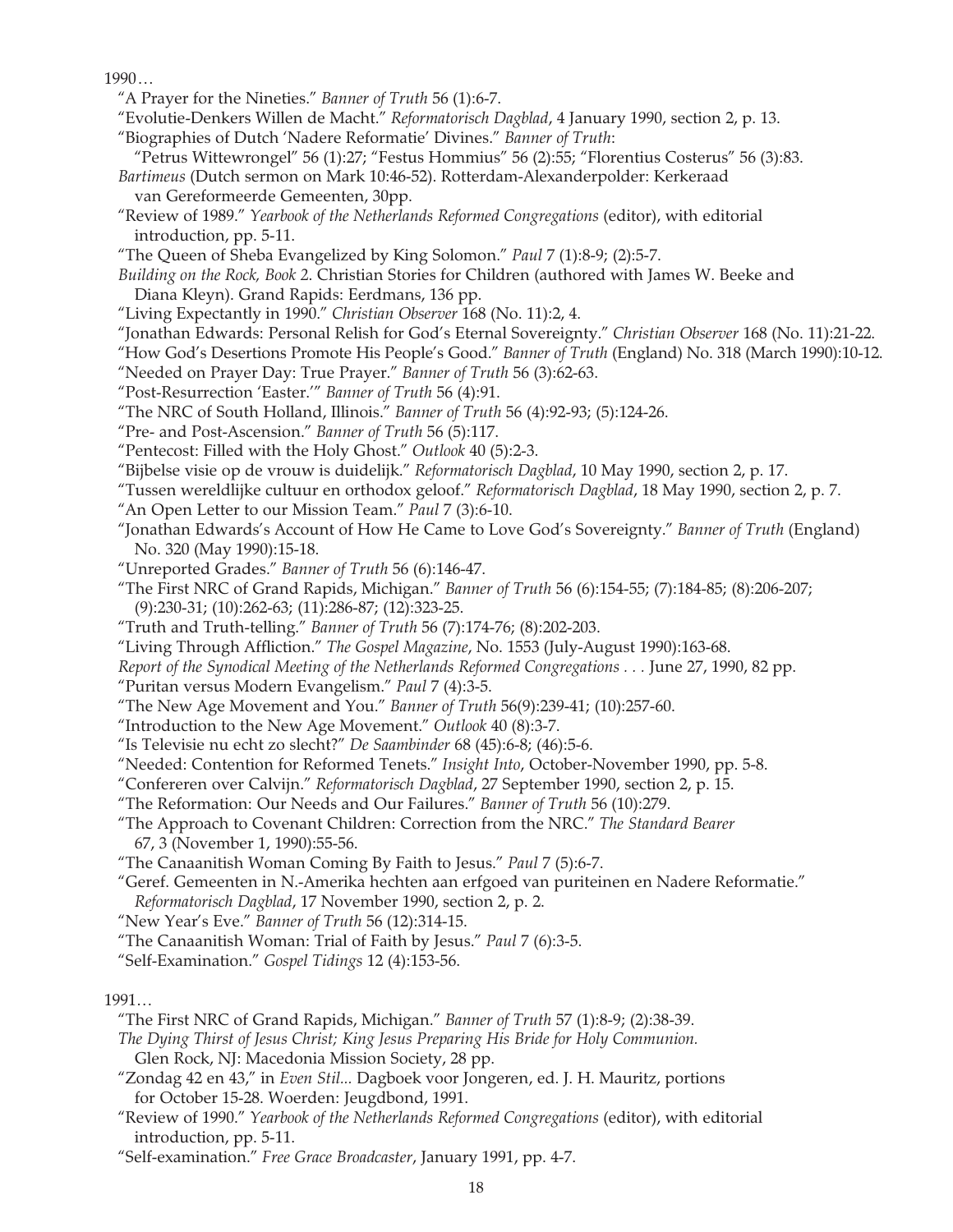- "The Canaanitish Woman: Trial of Faith by Jesus." *Paul* 8 (1):6-7.
- "The NRC of Clifton, New Jersey." *Banner of Truth* 57 (3):61-63; (4):98-99; (5):126-27; (6):154-55; (7):182-83; (8):210.
- "The Dutch Second Reformation." *Banner of Truth* 57 (4):90-91; (5):122-23; (6):145-47; (7):174-75; (8):202-204.
- "The Canaanitish Woman: Victory Through Faith in Jesus." *Paul* 8 (2):6-9.
- "Una Cita Usted Cumplira... A Pesar De Todo." Spanish tract for distribution.
- "Six Guidelines for Graduating to High School." *Banner of Truth* 57 (6):161-62.
- "Go in This Thy Might." *Paul* 8 (3):4-6.
- "How Much Do You Owe?" *Banner of Truth* 57 (7):190.
- "Stewardship." *Banner of Truth* 57 (7):195.
- "Stealing from Others." *Banner of Truth* 57 (8):223.
- "Promoting Others." *Banner of Truth* 57 (9):251.
- "Ecumenical Creeds, Doctrinal Standards, and Liturgy." *Banner of Truth* 57 (10):256-57.
- "The Covell Avenue NRC of Grand Rapids, Michigan." *Banner of Truth* 57 (10):264-65; (11):286-89; (12): 321-22.
- "Stealing from God and Ourselves." *Banner of Truth* 57 (10):279.
- *Assurance of Faith: Calvin, English Puritanism, and the Dutch Second Reformation*. New York: Peter Lang, 525 pp.
- "Paul Evangelizing Felix." *Paul* 8 (4):5-8; (5)3-5; (6):3-5.
- "October 31: Halloween or Reformation." *Grand Rapids Press*, 31 October 1991, B-5.
- *Our Calling to Earnestly Contend for Reformation Faith; The Living Church Sighing for Divine*
- *Reformation*. Glen Rock, NJ: Macedonia Mission Society, 28 pp.
- "Working Faithfully." *Banner of Truth* 57 (11):307.
- "Choosing a Career." *Banner of Truth* 57 (12):333.
- "Jonathan Edwards and the Sovereignty of God." *Gospel Tidings* 12 (8):300-302.
- "God's Attributes." *Gospel Tidings* 12 (8):302-306.
- 1992…
	- "1992: Alpha and Omega." *Banner of Truth* 58 (1):5.
	- "The Covell Avenue NRC of Grand Rapids, Michigan." *Banner of Truth* 58 (1):7-9; (2):42-45; (3):69-71.
	- "What is Your Treasure?" *Banner of Truth* 58 (1):27.
	- *Doctrinal Standards, Liturgy, & Church Order*, ed. and introductions. Grand Rapids: Eerdmans, 189 pp. *The Psalter*, ed. and introductions. Grand Rapids: Eerdmans, 625 pp.
	- "1991 Denominational Review." *Banner of Truth* 58 (2):32-35.
	- "The Power of Your Tongue." *Banner of Truth* 58 (2):55.
	- "Nations Born Again in Zion." *Paul* 9 (1):3-5.
	- "Paul Evangelizing Felix." *Paul* 9 (1):8-10; (2):5-6; (3):16-17.
	- *The Value of Christ's Substitutionary Passion; The Significance of Christ's Triple Cross-Title*. Glen Rock, NJ: Macedonia Mission Society, 32 pp.
	- "'Gezelschappen' with Old Books Printed Anew." *Banner of Truth* 58 (3):63-65; (4):98-100.
	- "Bearing False Witness." *Banner of Truth* 58 (3):83.
	- "Cornelius Van Til and Apologetics." *Banner of Truth* (England) No. 340 (March):17-22.
	- "Review of 1991." *Yearbook of the Netherlands Reformed Congregations* (editor),
	- with editorial introduction, pp. 5-11.
	- "Dangers for our Souls (1): Free Will, Easy Believism, and Arminianism." *Banner of Truth* 58 (4):90-92.
	- "Prayers for Children: Grades 5-8 Ask." *Banner of Truth* 58 (4):102.
	- "Backbiting and Judging Unheard." *Banner of Truth* 58 (4):111.
	- "Faith & Assurance in the Heidelberg Catechism and its Primary Composers: A Fresh Look at the Kendall Thesis." *Calvin Theological Journal* 27 (1):39-67.
	- "Review of: Fred Klooster, *A Mighty Comfort*." *Calvin Theological Journal* 27 (1992):125-128. (4)
	- "Dangers for Our Souls (2): Self-Flattery." *Banner of Truth* 58 (5):117-118; (6):145-146.
	- "The NRC of Kalamazoo, Michigan." *Banner of Truth* 58 (5):124-126.
	- "Lying: The Devil's Work and God's Wrath." *Banner of Truth* 58 (5):139.
	- "In Memoriam: Ds. A. Elshout." In *Vermelt Zijn heil op't wereldrond*, pp. 51-55.
	- "Lying Against Myself and God." *Banner of Truth* 58 (6):167.
	- *Heaven Taken by Storm*, by Thomas Watson, editor. Ligonier: Soli Deo Gloria, 130 pp.
	- "The Church's Perpetual Need: Preservation of Old Paths." *Banner of Truth* 58 (7):172-174; (8):201-203;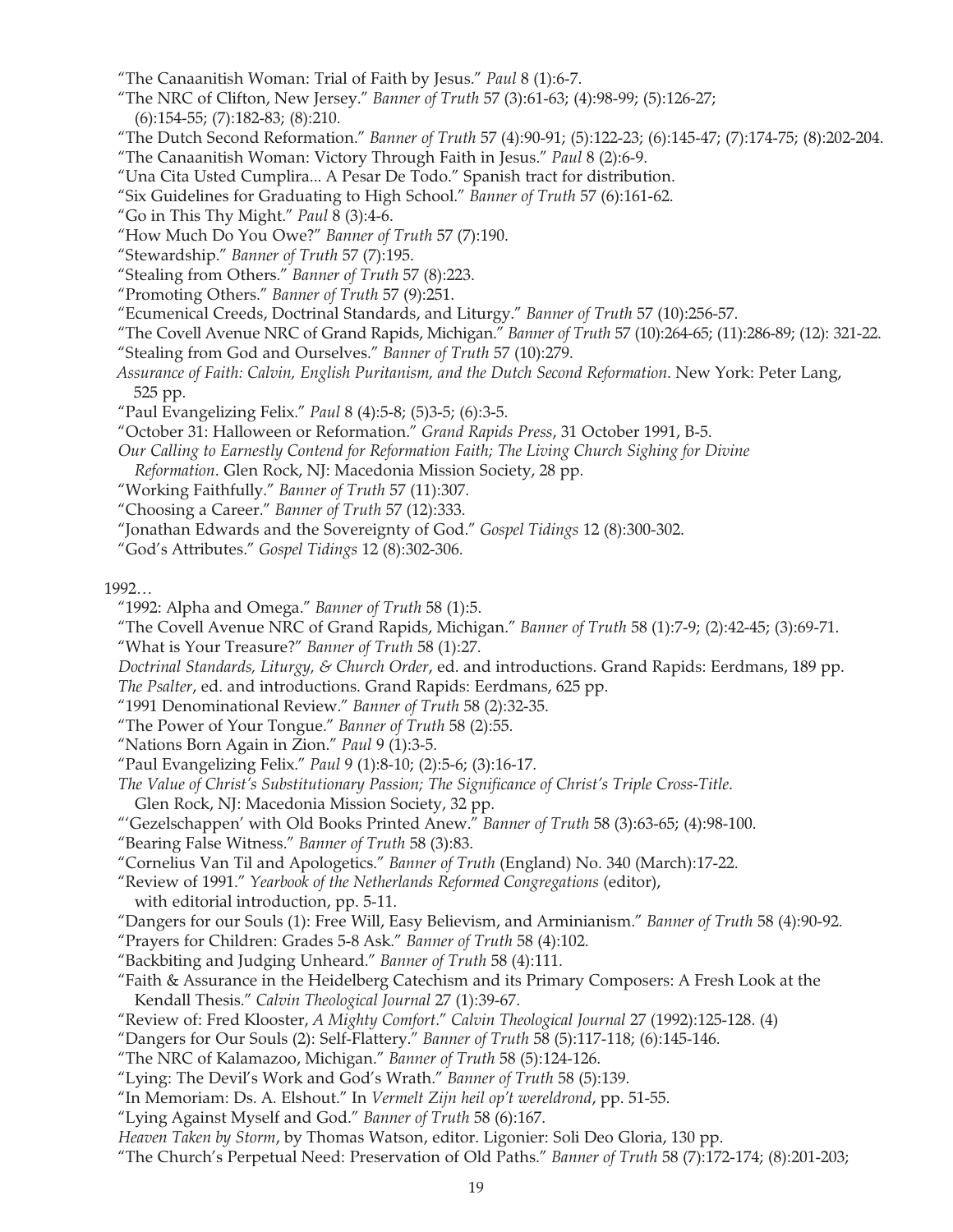(9):229-231; (10):258-259.

"Loving the Truth." *Banner of Truth* 58 (7):195; (8):223.

*The Works of Andrew Gray, introduction*. Ligonier: Soli Deo Gloria, pp. i-iv.

*The Christian's Reasonable Service*, vol. 1, Wilhelmus à Brakel, coauthor of preface with Bartel Elshout,

 pp. xix-xxiii; essay, "The Dutch Second Reformation, pp. lxxxiii-cxi. Ligonier: Soli Deo Gloria, 778 pp. "God's Sovereign Good Pleasure: The Source of Reformed Missions." *Paul* 9 (5):5-7.

- "The Sins of Television." *Insight Into*, December, 1992:8-11.
- "The Holy Spirit: The Power of Reformed Missions." *Paul* 9 (6):4-5.
- "Lessons for the Church of the '90s Gleaned from the Dutch Second Reformation." *Banner of Truth* 58 (12):313-315.

# 1993…

"God's Grace in Daniel's Separation from the World." *Banner of Truth* 59 (1):5-7; (2):34-35; (3):62-63.

"*In Memoriam* Robert VanderBoon and 'Lay Ministry'— An Open Letter to Young People." *Paul* 10 (1):7-14.

- *Christ's Ministry in the Christian*, by Gerard Wisse; preface, pp. vii-viii. Sioux Center, IA: Netherlands Reformed Book and Publishing, 139 pp.
- "Memories and Lessons from a God-fearing Father." *Banner of Truth* 59 (4):91-93.

"Review of 1992." *Yearbook of the Netherlands Reformed Congregations* (editor), with editorial introduction, pp. 5-10.

*The Christian's Reasonable Service*, vol. 2, Wilhelmus à Brakel, coauthor of preface with Bartel Elshout, pp. xv-xviii. Ligonier: Soli Deo Gloria, 720 pp.

"Christ: The Anointed One." *Banner of Truth* 59 (5):139.

"Easter Spells Victory." *Gospel Tidings* 14 (2):203-208.

*The Precious Things of God*, by Octavius Winslow. Foreword, pp. [iii-vi]. Ligonier: Soli Deo Gloria, 430 pp. "Post-Easter: Jesus Lives as Resurrected Lord." *Paul* (5):5-6.

- "Personal Assurance of Faith: The Puritans & Chapter 18.2 of the Westminster Confession." *Westminster Theological Journal* 55 (1):1-33.
- "New Books for Summer Reading." *Banner of Truth* 59 (6):152-53.

"Bearing Office." *Banner of Truth* 59 (6):166.

*The Inquisitor's Secretary*, by W.J.D. van Dijck. Foreword, p. [iii]. Sioux Center, IA: Netherlands Reformed Book and Publishing, 159 pp.

- "The NRC of Peoples Park, New Jersey." *Banner of Truth* 59 (7):176-177.
- "Christ, the Chief Prophet." *Banner of Truth* 59 (7):194.
- "New Books for Autumn Reading." *The Banner of Sovereign Grace Truth* 1 (1):5-6; (2):34-35; (3):62-64.
- "Reformed Prison Ministry." *The Banner of Sovereign Grace Truth* 1 (1):16.
- "Christ, the Unique High Priest." *The Banner of Sovereign Grace Truth* 1 (1):26.
- "The Pioneers Behind the Heidelberg Catechism." *Banner of Truth* (England) No. 357 (October):13-18.
- "Christ, the Eternal King." *The Banner of Sovereign Grace Truth* 1 (2):54.
- "Jean Taffin." *The Banner of Sovereign Grace Truth* 1 (3):68.

*Life in Jesus: Memorial of Mary Winslow*, by Octavius Winslow. Foreword, pp. [iii-viii].

Ligonier: Soli Deo Gloria, 350 pp.

"Partaker of Christ's Anointing." *The Banner of Sovereign Grace Truth* 1 (3):82.

*Toegang tot het Eeuwige Leven*, by Andrew Gray. Woord vooraf, pp. 9-11. Utrecht: De Banier, 211 pp.

- "Holiness." *Free Grace Broadcaster* No. 146 (October):1-12.
- "Needed for the 'Holy-Days': God's Lamb for a Burnt Offering." *The Banner of Sovereign Grace Truth* 1 (4):90-91. "Ruardus Acronius." *The Banner of Sovereign Grace Truth* 1 (4):93.
- "Rare Facsimiles of Good Books." *The Banner of Sovereign Grace Truth* 1 (4):96-98.
- "Why are You Called a Christian?" *The Banner of Sovereign Grace Truth* 1 (4):110.
- *Building on the Rock*, Book 3. With J. Luteyn, J. W. Beeke. Grand Rapids: Reformation Heritage Books, 165 pp. "The Dutch Second Reformation." *Calvin Theological Journal* 28 (2):298-327.
- "Insights for the Church from the Dutch Second Reformation." *Calvin Theological Journal* 28 (2):420-24.

1994…

"Jeremias Bastingius." *The Banner of Sovereign Grace Truth* 2 (1):11.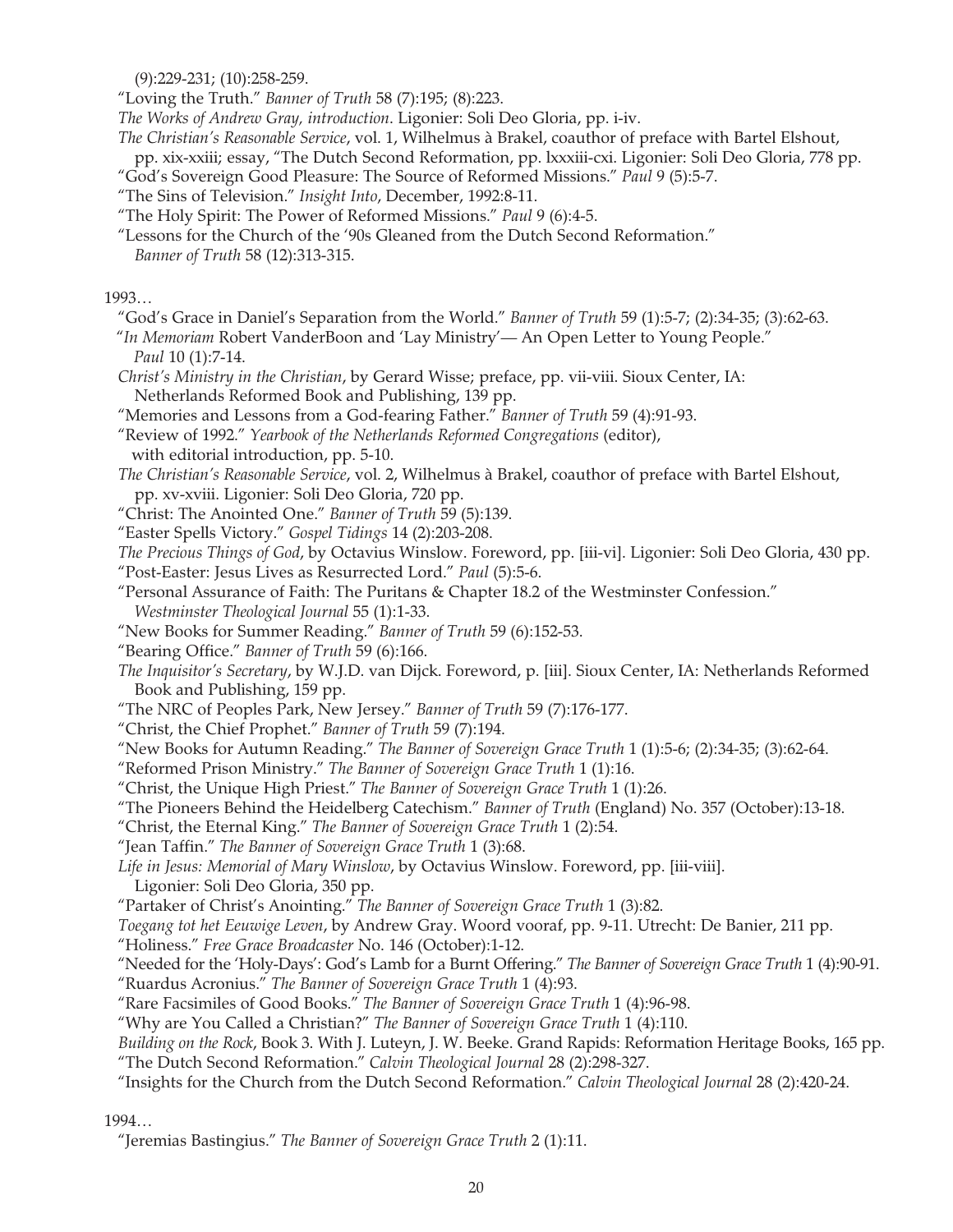- "God's Divine Householder." *The Banner of Sovereign Grace Truth* 2 (1):26.
- "God Will Provide Himself..." *The Banner of Sovereign Grace Truth* 2 (2):34-36.
- "Sonships Compared." *The Banner of Sovereign Grace Truth* 2 (2):54.
- "Revising Our Reformation Principles." *The Banner of Truth* No. 365 (March):8-11.
- "Experiential Religion and Preaching." *The Banner of Sovereign Grace Truth* 2 (3):61-63.
- "Privileges of Adoption." *The Banner of Sovereign Grace* Truth 2 (3):82.
- *The Lives of the Puritans*, by Benjamin Brook. 3 volumes. Foreword, pp. i-iv. Pittsburgh: Soli Deo Gloria, 1500 pp.
- "Modern Evangelism." *The Banner of Sovereign Grace Truth* 2 (4):90.
- "Herman Witsius." *The Banner of Sovereign Grace Truth* 2 (4):96-97.
- "Experiencing Adoption." *The Banner of Sovereign Grace Truth* 2 (4):110.
- Review of "*Inter timorem et spem*: A Study of the Theological Thought of Gerard Zerbolt
- of Zutphen (1367-1398)," by G. H. Gerrits. *Calvin Theological Journal* 29 (1):209-211.
- Review of "The Works of George Swinnock." *Calvin Theological Journal* 29 (1):275-76.
- Review of "Zacharias Ursinus: The Reluctant Reformer His Life and Times," by Derk Visser. *Sixteenth Century Journal* XXV (1):217-19.
- "Does Assurance Belong to the Essence of Faith? Calvin and the Calvinists." *The Master's Seminary Journal* 5, 1 (Spring):43-71.

*The Lord's Prayer*, by Herman Witsius. Preface, pp.iii-xi. Philipsburg: Presbyterian and Reformed. "Redeemed." *The Banner of Sovereign Grace Truth* 2 (5):138.

- "Warmed Hearts." *The Banner of Sovereign Grace Truth* 2 (6):146-48; (7):174-76; (8):207; (10):264-65.
- "Delivered from the Power of the Devil." *The Banner of Sovereign Grace Truth* 2 (6):166.
- *Holiness: God's Call to Sanctification*. Edinburgh: Banner of Truth Trust.
- "Una Cita Usted Complira… A Pesar de Todo" (tract for Mexico missions).
- "Is There a Difference Between the Terms *Experimental* and *Experiential*?" *Christian Observer* 172 (September 2):25.
- "Belonging to Christ's Lordship." *The Banner of Sovereign Grace Truth* 2 (7):194.
- "The States of Christ." *The Banner of Sovereign Grace Truth* 2 (8):222.
- "Mary, the Mother of Christ and A Daughter of Grace." *The Banner of Sovereign Grace Truth* 2 (9):229-30.
- "Titles from Soli Deo Gloria." *The Banner of Sovereign Grace Truth* 2 (9):239-40.
- "Nearest Kinsman." *The Banner of Sovereign Grace Truth* 2 (9):250.
- "The Knowledge of Heads and Hearts." *Evangelical Times* (October):13.
- Review of "The Assurance of Faith: Conscience in the Theology of Martin Luther and John Calvin," by Randall Zachman. *Calvin Theological Journal* 29 (2):217-18.
- "Becoming Man While Remaining God." *The Banner of Sovereign Grace Truth* 2 (10):278.
- "Justification by Faith Alone: The Relation of Faith to Justification." In *Justification by*

 *Faith Alone*, edited by Don Kistler. Morgan, PA: Soli Deo Gloria, pp. 53-105.

[Biweekly book reviews for *The Christian Observer*.]

#### 1995…

- *The Practice of Piety*, by Lewis Bayly. Preface, pp.iii-vii. Morgan, PA: Soli Deo Gloria.
- "Born of the Virgin Mary." *The Banner of Sovereign Grace Truth* 3 (1):26.
- "Great Themes in the Teaching of the Apostle John." *Christian Observer* 173 (January 20):27.
- "Jesus' Humble Birth." *The Banner of Sovereign Grace Truth* 3 (2):54.
- *Justification by Faith: Selected Bibliography*. Grand Rapids: Reformation Heritage Press, 43pp.

*Heritage Netherlands Reformed Theological Training*. Grand Rapids: Reformation Heritage Books, 64 pp. *Heritage Netherlands Reformed Church* (tract).

- "New Books." *The Banner of Sovereign Grace Truth* 3 (3): 80-81; (4):107-109; (5):135-37.
- "Incarnation: The Holy Spirit and Profit." *The Banner of Sovereign Grace Truth* 3 (3):82.
- "Reprinted Treatises on Burroughs." *Christian Observer* 173 (March 3):16.
- "Flying Bread." *Christian Observer* 173 (March 17):17-18.
- "Belgic Confession of Faith: Further Reading"— series of annotated bibliographical
- articles on each article of the Belgic Confession. *Christian Observer* 173 (commencing April 7- ).
- "The Incarnation: Concluding Questions." *The Banner of Sovereign Grace Truth* 3 (4):110.
- "VanTil and Apologetics." *New Horizons* (May):5-6.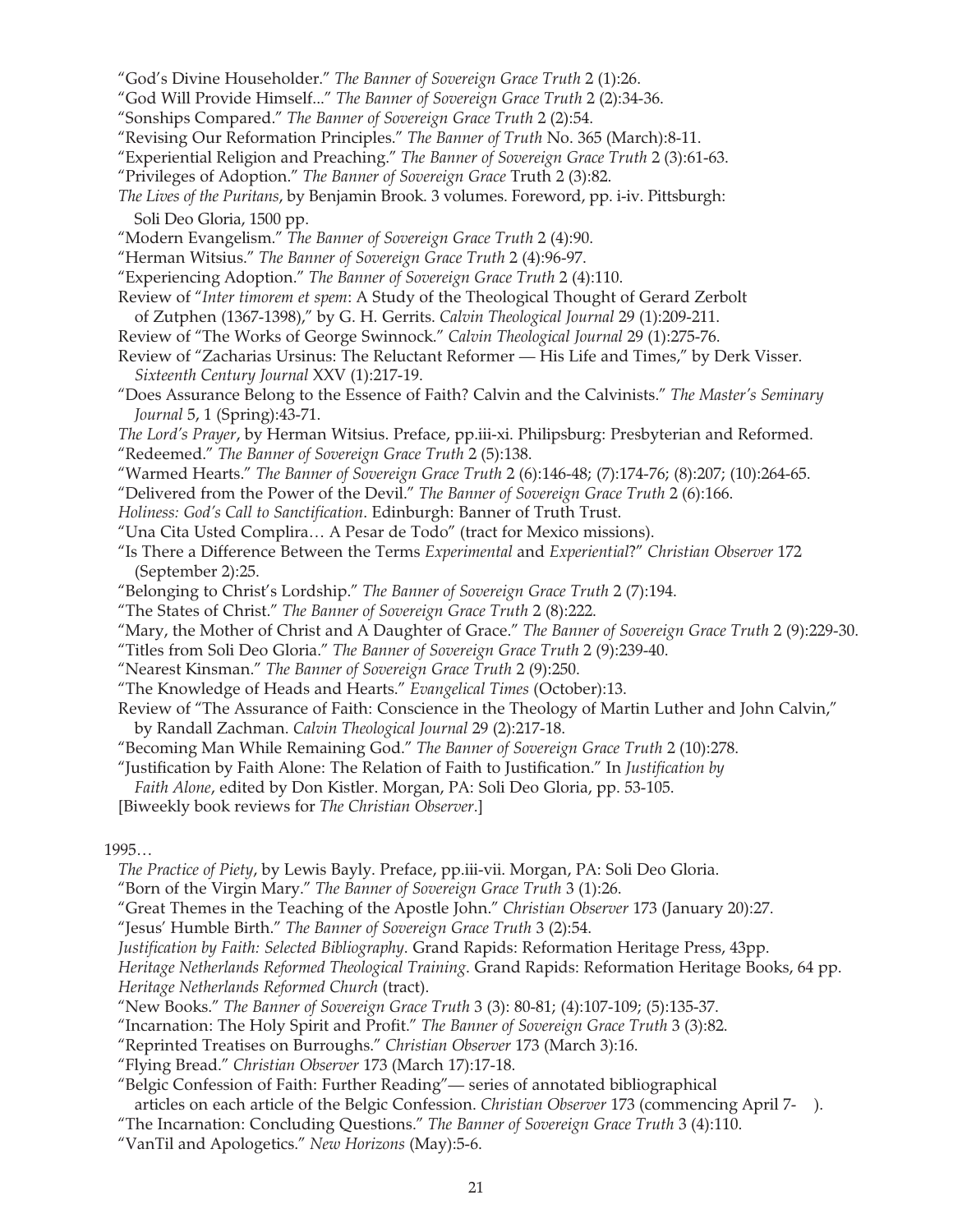Review of "Spiritual Counsels," by Thomas Charles. *Calvin Theological Journal* 30 (1):242-44.

Review of "An Earnest Ministry," by John A. James. *Calvin Theological Journal* 30 (1):258-59.

- "The Centennial of Cornelis VanTil's Birth." *Clarion* 44, 8 (April 21):182-85.
- "Cultivating Holiness." *Reformation and Revival* 4 (2): 81-112.
- *The Christian's Reasonable Service*, vols. 3 and 4, Wilhelmus à Brakel, trans. by Bartel Elshout, coeditor. Morgan, PA: Soli Deo Gloria, 589, 578 pp.
- Review of "A Dispute Against the English Popish Ceremonies," by George Gillespie. *Westminster Theological Journal* 57 (1) (1995):264-66.
- "The Puritan Project in Brazil." *The Banner of Sovereign Grace Truth* 3 (6):150-53.
- *Joseph and His Brothers; Felix Under the Preaching of the Word of God; Our Nation Laid in the Balances*. Gospel Trumpet, No. 1. Grand Rapids: Reformation Heritage Books, 47 pp.
- *Assurance of Faith: Divine Promises, Inward Evidences, and Witness of the Spirit.* Dundas: Free Reformed Student Society.
- *The Poor Man's Morning and Evening Portions*, by Robert Hawker. *Reformed Experiential Thought*, Vol. 1, general editor and introduction, pp. iii-vii. Grand Rapids: Reformation Heritage Books.
- [Biweekly book reviews for *The Christian Observer*.]
- "Curriculum of the Puritan Reformed Theological School." 15 pp.
- "Robert Hawker and John Brown of Wamphray." *The Banner of Sovereign Grace Truth* 3 (6):155-57.
- Review of "The Marrow of Theology," by William Ames. *Christian Observer* 173 (8-4):15.
- "The First Gospel Promise." *Gospel Trumpet Broadcast* #5.
- *Christ: The Way, the Truth, and the Life*, by John Brown. Morgan, PA: Soli Deo Gloria, introduction of 6 pp.
- Review of "Revival and Revivalism: The Making and Marring of American Evangelicalism," by Iain Murray. *Reformation and Revival* 4 (3):167-73.
- "Fifteen Ways Teens and Young Adults Can Help the Church." *The Banner of Sovereign Grace Truth* 3 (7):194.
- "John Calvin on Assurance of Faith." *The Banner of Sovereign Grace Truth* 3 (8):201-203; (9):230-31; (10):260-61.
- "Mini-Reviews for Autumn Reading." *The Banner of Sovereign Grace Truth* 3 (8):220-21; (9):248-49.
- Review of "To Glorify and Enjoy God," ed. David Hall. *Westminster Theological Journal* 57 (2):488-89.
- Review of "Calvin's Sermons on Job." *Calvin Theological Journal* 30 (2):554-56.
- "Our Reformation Heritage: The Just Living by Faith." *Gospel Trumpet*, No. 2, pp. 1-17.
- "Daniel: (1) How to Resist Temptation; (2) How to Go Through Trial; (3) How to Live." *Gospel Trumpet Broadcast*, #17-19.
- Review of "Selections from the Unpublished Writings of Jonathan Edwards." *Calvin Theological Journal* 30 (2):634-35.
- Review of "The Final Word," by O. Palmer Robertson. *Calvin Theological Journal* 30 (2):635.
- Review of "A Watered Garden," by Gertrude Hoeksema. *Church History* 64 (4):739-41.
- "William Cunningham." In *Historians of the Christian Tradition: Their Methodology and Impact on Western Thought,* ed. Michael Bauman and Martin I. Klauber. Nashville: Broadman & Holman, pp. 209-226.

#### 1996…

- "Cultivating Holiness." *Reformation Today* (Jan-Feb):10-16.
- "John Calvin on Assurance of Faith." *The Banner of Sovereign Grace Truth* 4 (1):9-10;
- "The Transforming Power of Scripture" (with Ray Lanning), in *Sola Scriptura! The Protestant Position on the Bible*, ed. Don Kistler. Morgan, PA: Soli Deo Gloria, pp. 221-76.
- "Seeking Real Things." *The Banner of Sovereign Grace Truth* 4 (2):34-35.
- "Meat for the Soul." *The Banner of Sovereign Grace Truth* 4 (2):42-43, 51.
- *The Works of Thomas Goodwin*. Eureka, CA: Tanski Publications, introduction [1-23].
- "Acronius, Ruardus." "Bastingius, Jeremias." "Taffin, Jean." "Venator, Adolphus." "Vorstius, Conradus." In *The Oxford Encyclopedia of the Reformation*, ed. Hans Hillerbrand. Oxford: University Press, 1:2-3, 127-28; 4:143, 224-25, 248-49.
- "Recent Received Publications." *The Banner of Sovereign Grace Truth* 4 (3):61-63.
- "What Do You Think of Jesus Christ?" *The Banner of Sovereign Grace Truth* 4 (3):71-73.
- "Pentecost: The Outpouring of the Holy Spirit." *Gospel Trumpet*, No. 3, pp. 14-31.
- "Daniel's Separation from the World." *Gospel Trumpet*, No. 3, pp. 32-50.
- *A Tocha dos Puritanos: Evangelização Bíblica*. Palestras proferidas no IV Sympósio OS PURITANOS em 1995. Sao Paulo: Publicações Evangélicas Selecionadas, 79 pp.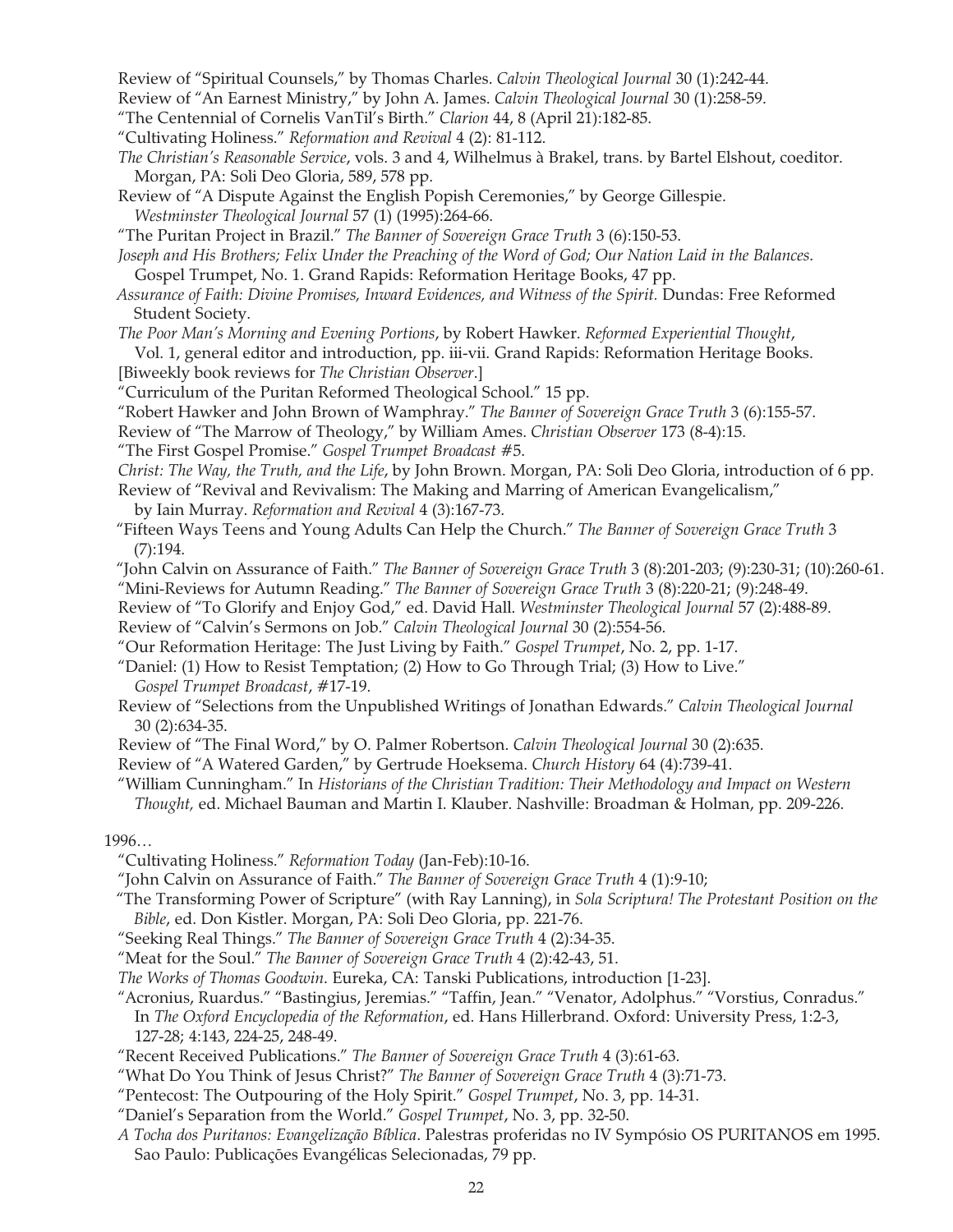- "Easter Applied." *The Banner of Sovereign Grace Truth* 4 (4):88-90.
- "Goodwin's Works, Oxford Encyclopedia of the Reformation, and Other New Titles." *The Banner of Sovereign Grace Truth* 4 (4):95-97.
- Series of annotated bibliographies based on the Belgic Confession, *Christian Observer*, (37 articles).
- "Understanding Assurance," *Banner of Truth*, no. 392 (May):16-21; no. 394 (July):9-17.
- "Jesus Christ, the Same Yesterday, Today, and Forever." *History of Heritage Netherlands Reformed Congregation, Grand Rapids—125th Anniversary*, pp. 2-13.
- "National Repentance Needed: Ezra's Example." *The Banner of Sovereign Grace Truth* 4 (5):115-118.
- "Reading and Hearing the Word in a Puritan Way" (with Ray Lanning). *Reformation and Revival*, 5, 2 (Spring):67-76.
- "Puritan Living in Relationship to Affliction, Desertion, and Sin." *Reformation and Revival*, 5, 2 (Spring):101-116.
- "Reading the Best in Puritan Literature: A Modern Bibliography." *Reformation and Revival*, 5, 2 (Spring):117-158.

"The Biblical Perspective of Mission Work," *Sounding the Trumpet*, May-June, 1-3.

"Spiritual Food." *Banner of Sovereign Grace Truth* 4 (6):165-66.

Editor of *Memoirs of Thomas Halyburton*, intro. Sinclair Ferguson. Grand Rapids: Reformation Heritage Books. "Life's Most Important Questions." *Gospel Trumpet Broadcast* #45.

- "Back to the School of Scripture." *Banner of Sovereign Grace Truth* 4 (7):182-83.
- "Cultivando a Santidade," *Jornal os Puritanos* 4, 3 (1996):3-5.
- "All Things Working Together for Good" (pp. 1-15), and "The Church of the Living God" (pp. 35-53). *Gospel Trumpet Sermon* Booklet, #4.
- "Assurance Lost and Renewed," *Banner of Sovereign Grace Truth*, 4 (8): 202-204.
- "Experiential Christianity and Literature." *Banner of Sovereign Grace Truth* 4 (10):259-61.
- "Glad Obedience: The Third Use of the Law" (with Ray Lanning). In *Trust and Obey*, ed. Don Kistler. Morgan, PA: Soli Deo Gloria, 154-200.
- "Cultvando a Santidade," *Jornal Os Puritanos* 4, 3 (May-June):3-5; 4 (Jul-Aug):3-5; 5 (Sep-Oct):32-35; 6 (Nov-Dec):27-28.

# 1997…

"Reviewing the Past and Facing the Future in Christ," *Banner of Sovereign Grace Truth* 5 (1):4-5.

"Take Up and Read," *Banner of Sovereign Grace Truth* 5 (2):44-45; 5 (3):70-71; 5 (4):100-101, 109;

- 5 (5):126-27; 5 (6):152-54; (7):193; (8):217-18; (9):233; (10):267.
- *The Practical and Pastoral Theology of Wilhelmus à Brakel*, by Bartel Elshout. Foreword, pp. 3-4. Grand Rapids: Reformation Heritage Books, 56 pp.
- *The Pearl of Christian Comfort*, by Petrus Dathenus. Editor and introduction, pp. v-xii. Grand Rapids: Reformation Heritage Books, 100 pp.
- *Jehovah Shepherding His Sheep*. New preface. Reprint, Grand Rapids: Reformation Heritage Books, 380 pp. "Longing for Spiritual Communion with Christ," *Banner of Sovereign Grace Truth* 5 (4):94-95.
- "The Puritan Attitude to Life in Relationship to Affliction, Desertion, and Sin," *Banner of Truth* (U.K.), No. 402 (March):6-10; No. 403 (April):20-25.
- "Lendo e Ouvindo a Palavra De Maneira Puritana," *Jornal Os Puritanos* 5, 1 (Jan-Feb):17-20 (with Ray Lanning).
- "Seek the Lord Early," *Banner of Sovereign Grace Truth* 5 (6):154-56; (7):178-79; (8):206-207; (9):238.
- "Theodore Jacobus Frelinghuysen (1691-1747): Precursor of the Great Awakening," *Banner of Truth* (U.K.), No. 407 (Aug-Sep):38-59 (with Cornelius Pronk).
- "National Repentance Needed: Ezra's Example" (pp. 1-10), and "Christ's Tears Over Jerusalem" (pp. 25-38), *Gospel Trumpet Sermon* Booklet, #5.
- Foreword to *Michael and the Dragon, or Christ Tempted and Satan Foiled*, by Daniel Dyke. Audubon, NJ: Old Paths. "A Providencia de Deus," *Jornal Os Puritanos* 5, 3 (May-June)7-10; 4 (Jul-Aug):24-26.
- "Os Ricos Frutos da Fe na Providencia Espcial Vindos de Um Jesus Ressurreto," *Jornal Os Puritanos* 5, 3 (May-June):18-21; 4 (Jul-Aug):27-29.
- Review of Martin Klauber, *Between Reformed Scholasticism and Pan-Protestantism: Jean-Alphonse Turretin (1671-1737) and Enlightened Orthodoxy at the Academy of Geneva. Journal of the Evangelical Theological Society* 40, 3 (Sept):495-96.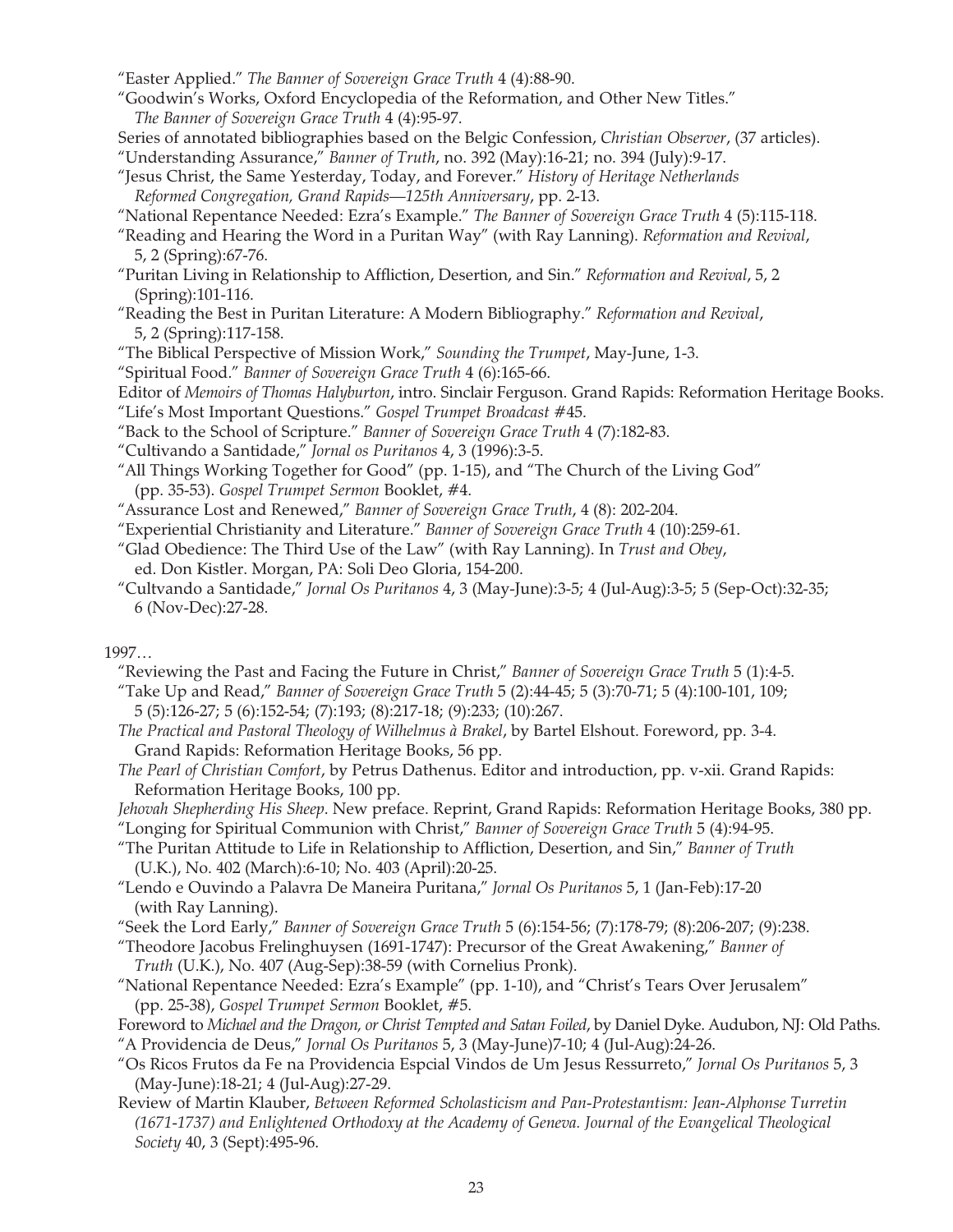"Puritan Reformed Theological Society" (brochure).

"Did Beza's Supralapsarianism Spoil Calvin's Theology?" *Reformed Theological Journal* 13 (Nov):58-69. Introduction to *The Christian*, by William S. Plumer. Harrisonburg, VA: Sprinkle. *Backsliding: Disease and Cure*. Reprint, Grand Rapids: Reformation Heritage Books. *Knowing and Living the Christian Life* (with J. Greendyk). Grand Rapids: Reformation Heritage Books.

#### 1998…

- Introduction to *The Christian Entirely the Property of Christ in Life and Death; Exhibited in Fifty-Three Sermons on the Heidelberg Catechism*, by Johannes VanderKamp. Grand Rapids: Reformation Heritage Books.
- *1998-99 Yearbook: Heritage Netherlands Reformed Congregations*, editor, introduction (pp. 5-13), and "Gisbertus Voetius" (pp. 67-91).
- "Take Up and Read," *Banner of Sovereign Grace Truth* 6, 1 (Jan):17; 2 (Feb):52; 3 (Mar):79-80.

"The Gospel of Grace," *Sounding the Trumpet* 3 (Feb):11-12.

- "Is TV Really So Bad?" (revised), in Foppe VanderZwaag, *The Use and Impact of Monitor-Related Technology* (Grand Rapids: Reformation Heritage Books), pp. 39-46.
- "Obedience," *Outlook* 48, 2 (Feb):12-13; 3 (Mar)17-20; 4 (Apr):13-14.
- "Heidelberg Catechism Sermons," 5 volumes. Jordan, Ontario: Heritage Reformed, 1200 pages.
- "The Order of the Divine Decrees at the Genevan Academy: From Bezan Supralapsarianism to Turretinian Infralapsarianism," in *The Identity of Geneva: The Christian Commonwealth, 1564- 1864*, eds. John B. Roney and Martin I. Klauber. Westport, Conn.: Greenwood Press, pp. 57-75.
- "Anthony Burgess on Assurance," in *The Answer of a Good Conscience*. Westminster Conference Papers. London, pp. 27-52.
- "Cornelius VanTil, Le gardien d'une nouvelle apologétique," *La Revue Reformeé* 48, 5, pp. 33-42.
- *Truth that Frees: A Workbook on Reformed Doctrine*. Grand Rapids: Reformation Heritage Books, 438 pages.
- "Richard Sibbes on Entertaining the Spirit," *Banner of Sovereign Grace Truth* 6, 7: 173-75; 6, 8: 202-203; 6, 9: 230-31.
- "Summer Reading," *Banner of Sovereign Grace Truth* 6, 5(May-Jun):126-27; 6 (Jul-Aug):151-53.

"A Missionary Heart," *Banner of Sovereign Grace Truth* 6, 6 (Jul-Aug):161-63.

- Abraham Hellenbroek, *A Specimen of Divine Truths*. Trans. and foreword. Grand Rapids: Reformation Heritage Books, pp. iii-ix.
- "Martin Luther on Assurance." *Banner of Sovereign Grace Truth* 6, 9 (Nov):235-36.
- "Predestination and Confession of Faith." *Banner of Sovereign Grace Truth* 6, 9 (Nov):249.
- "The Secret of Sanctification: Union with Christ." *Banner of Sovereign Grace Truth* 6, 10 (Dec):258-59.
- Editor of Johan Blaauwendraad, *Salvation Has Become Complicated*. Grand Rapids: Reformation Heritage Books.

"Todas as Coisas Cooperam Para a Nosso Dem." Radio message on Romans 8:28.

#### 1999…

- "Ursinus, Oxford and the Westminster Divines" (with R. Scott Clark). In *The Westminster Confession into the 21st Century*, eds. Ligon Duncan and Duncan Rankin. Jackson: Reformed Academic Press.
- "Gisbertus Voetius: Toward a Reformed Marriage of Knowledge and Piety," in *Protestant Scholasticism: Essays in Reassessment*, eds. Carl R. Trueman and R. Scott Clark, Paternoster Press.

*The Quest for Full Assurance: The Legacy of Calvin and His Successors*. Edinburgh: Banner of Truth Trust. *Reformed Confessions Harmonized*, ed. with Sinclair Ferguson. Grand Rapids: Baker Books.

- *A Reader's Guide to Reformed Literature: An Annotated Bibliography of Reformed Theology*. Grand Rapids: Reformation Heritage Books.
- "The Secret of Sanctification: Union with Christ." *Banner of Sovereign Grace Truth* 7, 1 (Jan):5-7; 2 (Feb):33-35; 3 (Mar):60-62.

"Preaching, Teaching, and Practical Christian Living." *Banner of Sovereign Grace Truth* 7, 1 (Jan):12-13.

"Tests for a Christian Dating or Courting Relationship." *Banner of Sovereign Grace Truth* 7, 1 (Jan):24.

"Making Sense of Calvin's Paradoxes on Assurance of Faith," in *Calvin and Spirituality*. Grand Rapids: CRC Product Services, pp. 13-30.

"How to be Holy: The Puritan Formula." *Sword and Trowel*, No. 4, 1998, pp. 13-17.

"Martin Luther on Assurance." *Reformation and Revival* 7, 4: 163-71.

*The Great Shepherd Caring for His Sheep* [Chinese translation of Building on the Rock, Books 1-3].

"God-Sent Trials." *Sword and Trowel*, No. 1, 1999, 16-18.

"Lessons I Wish Someone Had Told Me Before I was Ordained." *Sword and Trowel*, No. 2, 1999, 27-29.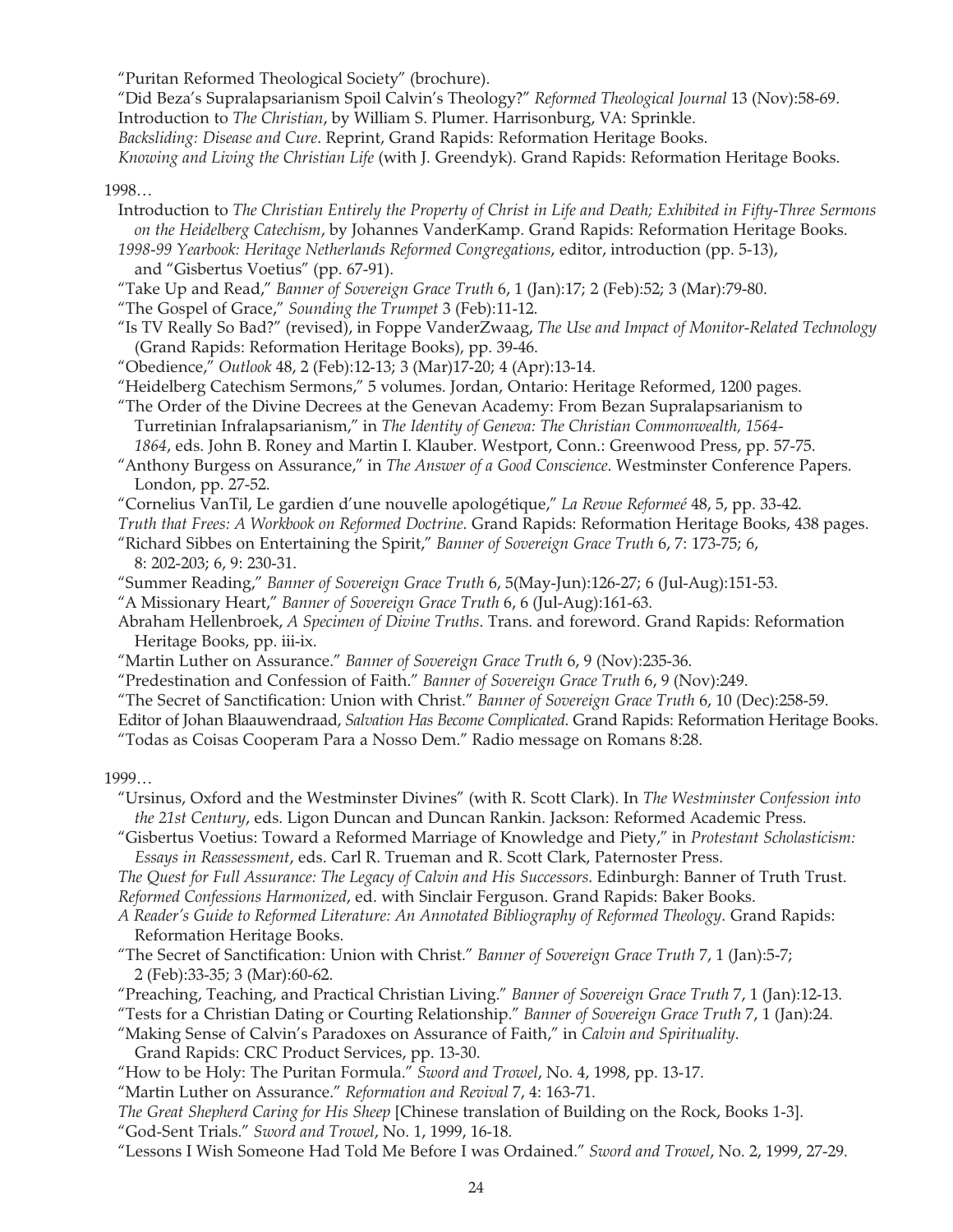"'Glorious Things of Thee Are Spoken': The Doctrine of the Church," in *Onward Christian Soldiers: Protestants Affirm the Church*, ed. Don Kistler. Morgan, Pa.: Soli Deo Gloria, pp. 23-67.

*Puritan Evangelism: A Biblical Approach*. Grand Rapids: Reformation Heritage Books.

Walter Marshall, *Gospel Mystery of Sanctification*, ed. and intro, pp. v-xxv. Grand Rapids: Reformation Heritage Books.

*Gisbertus Voetius*. Grand Rapids: Reformation Heritage Books.

"Psalm-singing." *Banner of Sovereign Grace Truth* 7, 7 (Sept):177-78.

"Alexander Comrie." *Banner of Sovereign Grace Truth* 7, 7 (Sept):182.

"Mercy: Given and Withheld." *Glad Tidings* (Sept): 1, 3.

"The Church's Unity." *Reformation and Revival* 8, 3 (Summer):67-73.

"Netherlands Reformed Congregations of North America," in *Dictionary of the Presbyterian and Reformed Tradition in America*, ed. D.G. Hart. Downers Grove, Ill.: InterVarsity Press, pp. 168-69.

"Sanctified Thanksgiving." *Banner of Sovereign Grace Truth* 7, 9 (Nov):237-38.

"Thomas Bedford." *Banner of Sovereign Grace Truth* 7, 10 (Dec):269.

"En Eeuw van Strijd en Verdeeldheid." *Reformatorisch Dagblad*, Dec 22, p. 23.

2000…

"An Age of Strife and Division: The Presbyterian and Reformed Experience in 20th Century America" (with Ray Lanning). *Christian Renewal* 18, 9 (Jan 17):1-3.

"Gisbertus Voetius." *Christianity and Society* 10, 1(Jan):4-10.

- "One Church." *Evangelical Times* 34, 2 (Feb):15, 26.
- "Retaining the KJV." *Banner of Sovereign Grace Truth* 8, 2 (Feb):43-44.
- "The Church's Holiness." *Evangelical Times* 34, 3 (Mar):15.
- Translation into Chinese of my translation of Abraham Hellenbroek's *A Specimen of Divine Truths*. Portage, MI: China Reformation Publishers, 90 pages.
- *Cultivating Holiness* (translated into Chinese). Portage, MI: China Reformation Publishers, 39 pages. "The Church is Catholic and Apostolic." *Evangelical Times* 34, 4 (Apr):15.
- "Todas as Coisas Cooperam para O Nosso Bem" (on Rom. 8:28). *Os Puritanos* 8, 2 (Apr-June):33-35.
- "What is Reformed Experimental Preaching?" *Evangelical Times* 34, 5 (May):15.

*Puritan Reformed Theological Seminary Catalog*. Grand Rapids: Reformation Heritage Books, 124 pages. *2000-2001 Yearbook: Church and School Directory of the Heritage Netherlands Reformed* 

 *Congregations*, editor. Grand Rapids: Reformation Heritage Books, 115 pages.

- "A Thousand Years as One Day." *2000-2001 Yearbook: Church and School Directory of the Heritage Netherlands Reformed Congregations*, pp. 5-25.
- "The Utter Necessity of a Godly Life." *2000-2001 Yearbook: Church and School Directory of the Heritage Netherlands Reformed Congregations*, pp. 93-115.

*Building on the Rock*, Book 4 (with Diana Kleyn). Grand Rapids: Reformation Heritage Books, 157 pages.

"Richard Sibbes on Entertaining the Holy Spirit." *Banner of Truth* (U.K.) #441 (June):9-15; #442 (July):9-16.

*Cultivando a Santidade*. Recife, Brazil: Proecto Os Puritanos, pp. 33-68. (*Cultivating Holiness* translated into Portuguese with a chapter of Ryle on holiness.)

*Forerunner of the Great Awakening: Sermons by Theodorus Jacobus Frelinghuysen* (1691-1747), ed. and trans. Also, biographical introduction with Cornelis Pronk, pp. vii-xxxviii. The Historical Series of the Reformed Church in America, No. 36. Grand Rapids: Eerdmans, 382 pages.

Octavius Winslow, *Help Heavenward*, ed. and intro, pp. v-vii. Edinburgh: Banner of Truth Trust, 200 pages.

- "Encouragements for Cultivating Holiness." *Australian Beacon*, Sept, p. 3.
- "The Call to Agonize in Prayer for Mission and Evangelism." *Glad Tidings*, Sept, p. 1.
- "Modest Dress; Assurance of Faith." *Banner of Sovereign Grace Truth* 8, 7 (Sept):192-93.

*God's Alphabet for Life: Devotions for Young Children* (with Heidi Boorsma). Grand Rapids: Reformation Heritage Books, 65 pages.

- "The Didactic Use of the Law." *Reformation Today* #177 (Sept-Oct):19-30.
- "Q & A on the Reformation," *Banner of Sovereign Grace Truth* 8, 8 (Oct):208-209.
- "A Review of John Colquhoun's A Treatise on the Law and the Gospel." *Banner of Sovereign Grace Truth* 8, 9 (Nov):235-37; 8, 10 (Dec):263-65.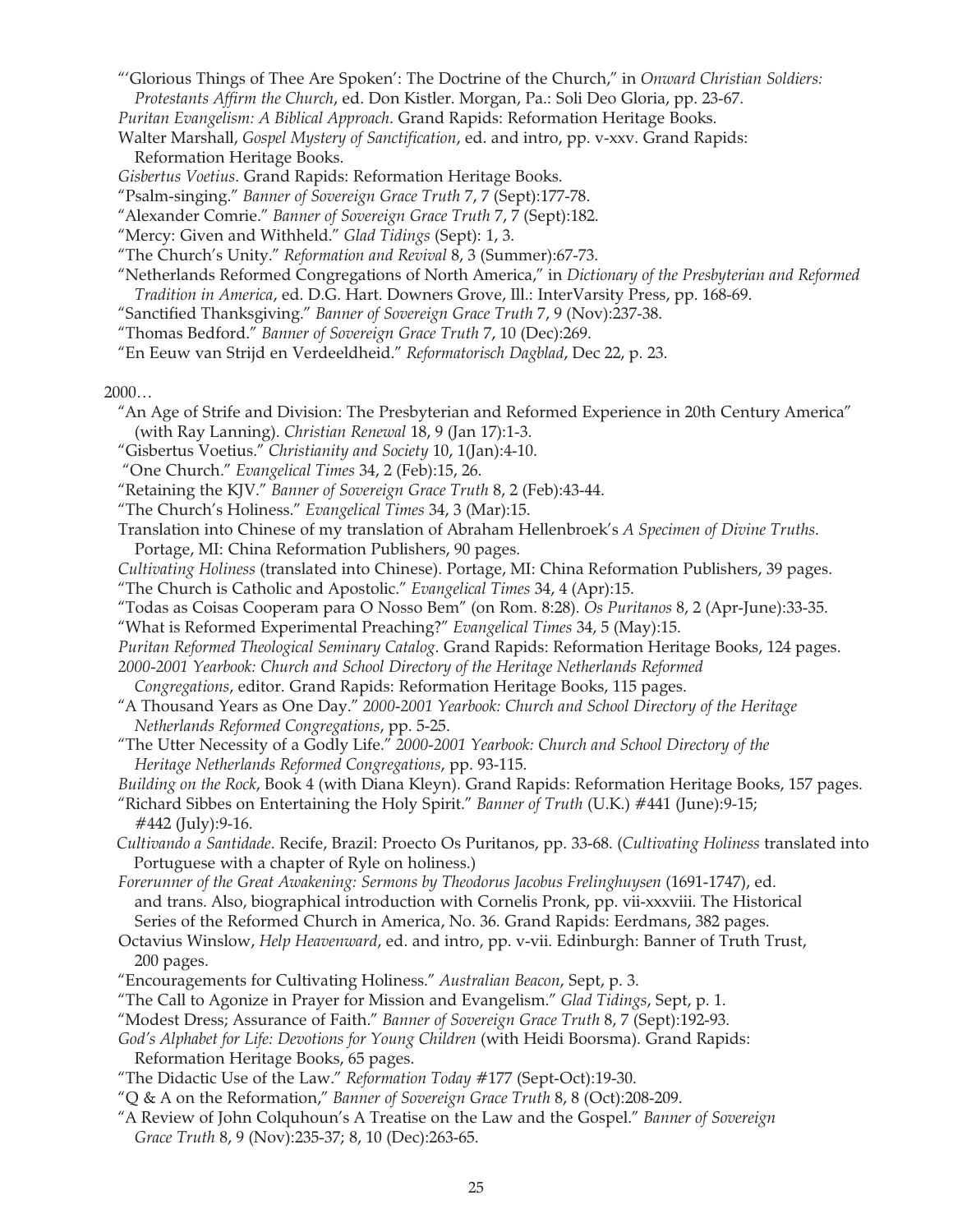*La Santidad: El IIamamiento de Dios a la santificaciõn*. Edinburgh: Banner of Truth Trust. [*Holiness* translated into Spanish, 29 pp.]

*Yusuf dan sandara sandaranya* [sermon on Joseph translated into Indonesian].

 $2001...$ 

- "Reformed Experiential Preaching." *Australian Beacon*, Jan., pp. 3, 10.
- "God's Mercy and the Signs of the Times." *Banner of Sovereign Grace Truth* 9, 1 (Jan):15-17.
- "Een vuurtoren die nog steeds licht geeft." *Reformatorisch Dagblad* 20, 245 (Jan 18):20.
- "The Heidelberg Catechism and Its Authors." *Banner of Sovereign Grace Truth* 9, 2 (Feb):33-35.
- "The Place and Value of the Westminster Confession of Faith in History." *Banner of Sovereign Grace Truth* 9, 2 (Feb):36-38.
- "Thomas Wills." *Banner of Sovereign Grace Truth* 9, 2 (Feb):44-45.
- "Worldliness" and "Advent and the First Gospel Promise." Sermons in *Gospel Trumpet* No. 6:1-22, 37-48.
- Introduction to Octavius Winslow, ed. *Heaven Opened: The Correspondence of Mary Winslow*. Grand Rapids: Reformation Heritage Books, i-iv.
- "The Westminster Confession of Faith in History." *Outlook* 51, 3 (Mar):3-5.
- "The Five Points of Calvinism." *Banner of Sovereign Grace Truth* 9, 3 (Mar):61-63.
- "Epaphras and Prayer Day." *Banner of Sovereign Grace Truth* 9, 3 (Mar):65.
- Foreword to William Spurstowe, *The Wells of Salvation Opened*. With Randall Pederson. Edmonton: Still Waters Revival Books, [i-iii].
- "Toward a Reformed Marriage of Knowledge and Piety: The Contribution of Gisbertus Voetius." *Reformation & Revival* 10, 1 (Winter):125-55.
- "Como Viver de Forma Crista Diante des Aflicoes." *Os Puritanos* 9, 1 (Jan-Mar):15-18.

"The Utter Necessity of a Godly Life: The Foundation of Pastoral Ministry." In *Reforming Pastoral Ministry: Challenges for Ministry in Postmodern Times*, ed. John W. Armstrong. Wheaton: Crossway Books, pp. 59-82.

- "Read and Meditate on Scripture." *Banner of Sovereign Grace Truth* 9, 4 (Apr):88-89.
- "Evangelism Rooted in Scripture: The Puritan Example." In *Whatever Happened to the Reformation?*, ed. Gary L.W. Johnson and R. Fowler White. Philipsburg, N.J.: Presbyterian and Reformed, pp. 229-52, 320-25.
- "John Calvin as Teacher of Evangelism." *Banner of Sovereign Grace Truth* 9, 5 (May-Jun):117-19.
- "Belgic Confession of Faith and the Canons of Dort." *Reformation and Revival* 10,2 (Spr):91-95.
- "Notes from Bali, Indonesia." *Banner of Sovereign Grace Truth* 9, 6 (Jul-Aug):147-49.
- *Bringing the Gospel to Covenant Children in Dependency on the Spirit*. Family Guidance, No. 1. Grand Rapids: Reformation Heritage Books, 43 pp.
- *A Loving Encouragement to Flee Worldliness*. Family Guidance, No. 2. Grand Rapids: Reformation Heritage Books, 12 pp.
- *The Truths of God's Word* (with Diana Kleyn). Grand Rapids: Reformation Heritage Books, 45 pp.

Biographical preface to *The Selected Works of William Twisse*. Edmonton: Still Waters Revival Books, 1:1-8.

"The Spirit of Grace and Supplications." *Banner of Sovereign Grace Truth* 9, 7 (Sep):171-72.

- "John Calvin as Practitioner of Evangelism in Geneva." *Banner of Sovereign Grace Truth* 9, 7 (Sep):173-74. "OT Foundations for Missions Worldwide." *Glad Tidings*, Sep., p. 1 .
- Introduction to Joseph Caryl, *Practical Observations on Job.* 12 vols. Grand Rapids: Reformation Heritage Books, and Berkley, Mich.: Dust & Ashes, 1:iii-xii.

"Victory!" *Tabletalk* 25, 11 (Nov):14-16, 55.

- "Ebenezer and Ralph Erskine: Their Lives and Their Preaching." Introduction and Erskine bibliography for Samuel M'Millan, *The Beauties of Ebenezer Erskine*. Fearn, Ross-shire: Christian Focus, and Grand Rapids: Reformation Heritage Books, 1-liii, 617-22.
- "Escape for Your Life." *Banner of Sovereign Grace Truth* 9, 8 (Oct):199-202.
- *Jehovah Shepherding His Sheep* (in Korean). Seoul: Word of Life Press, 534 pp.
- "The Cup of Salvation: The Lord's Supper as a Thanksgiving Feast." *Banner of Sovereign Grace Truth* 9, 9 (Nov):229-30.
- "The Spirit's Work in Evangelical Repentance." *Banner of Sovereign Grace Truth* 9, 9 (Nov):235-36.
- "John Calvin as Practitioner of Evangelism in France and Brazil." *Banner of Sovereign Grace Truth* 9, 10 (Dec):257-58.
- "John Calvin: Teacher and Practitioner of Evangelism." *Reformation and Revival* 10, 4 (Fall), 107-130.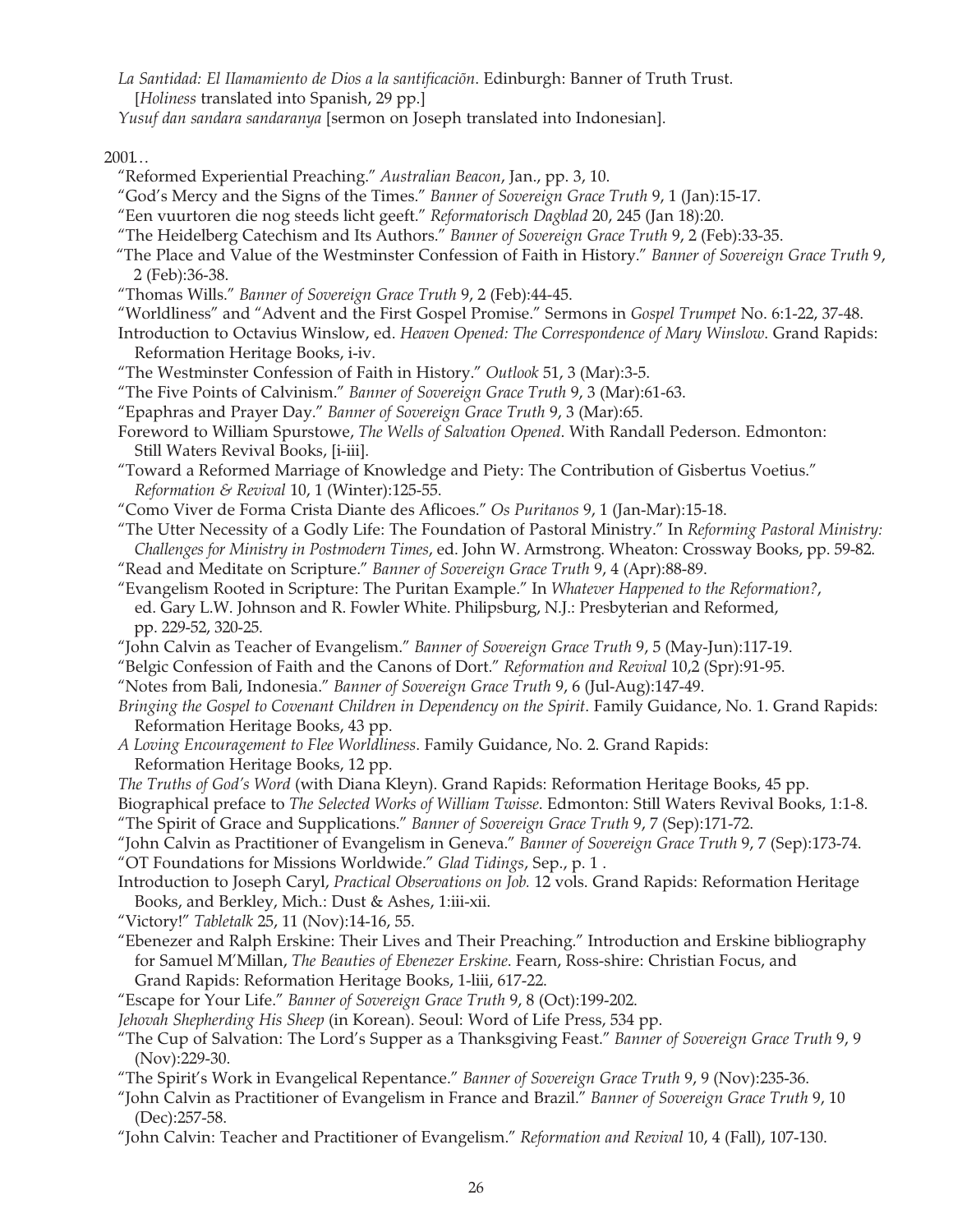2002…

- "John Calvin as Evangelist: Concluding Lessons." *Banner of Sovereign Grace Truth* 10, 1 (Jan):4-5.
- "Sovereign Grace and the Five Points." *Peace & Truth*, 2002:1, pp. 21-22.
- "Conselhas Pastorais A Pessoas Impressionadas, Porem 'Nao Convertidas.'" *Os Puritanos* 10,1 (Jan-Mar):33-35.
- *Puritan Evangelism: A Biblical Approach* (in Korean). Trans. Anne-Mette VanToor. Seoul: The Puritan Faith Publishing Ministries, 136 pp.
- "Practical Reasons for Retaining the KJV." *Australian Beacon*, No. 429 (Mar):10-11.
- *Puritan Reformed Theological Seminary, Catalog 2002-2004.* Grand Rapids: Reformation Heritage Books, 126 pp.
- "The Life and Writings of John Brown of Haddington." Introduction to *The Systematic Theology of John Brown of Haddington*, with Randall Pederson. Grand Rapids: Reformation Heritage Books, and Ross-shire: Christian Focus, pp. e-x.
- *2002-2003 Yearbook: Heritage Netherlands Reformed Congregations, Church and School Directory*, editor. Grand Rapids: Reformation Heritage Books, 103 pp. Includes "The Puritan Practice of Meditation," pp. 73-103.
- "Pastoring the Dying and the Mourning." *Diakonia* 15, 4 (Mar): 59-71.
- "Piety in the Psalter." *Free Church Witness* (Jun):16.
- "Joao Calvino: Come Professor de Evangelismo." *Os Puritanos* 10, 2 (Apr-Jun):10-12.
- "Lessons from Experiential Preachers." *Free Church Witness* (Jul-Aug):10-11.
- "Taking Every Thought Captive: The Life of Abraham Kuyper." *Table Talk* 26, 10 (Oct):8-10, 54.
- "Read and Meditate on the Scriptures." *Free Church Witness* (Sep):15-16.
- "Seeing God's Glory." *Gospel Trumpet Sermon Booklet*, No. 7:26-37.
- "William Cunningham's Historiography" (in Korean). Translation of *Historians of the Christian Tradition*, ed. Michael Baumann and Martin Klauber. Seoul: Jireh, pp. 251-72.
- "Een thuisland voor miljoenen moslims." *Reformatorisch Dagblad*, Sep 12.
- *Family Worship*. Grand Rapids: Reformation Heritage Books, 30 pp.
- "The Lasting Power of Reformed Experiential Preaching." In *Feed My Sheep: A Passionate Plea for Preaching,* ed. Don Kistler. Morgan, Penn.: Soli Deo Gloria, pp. 94-128.
- "Richard Sibbes on Entertaining the Spirit." *Credo Quarterly Theological Journal,* Spring, pp. 4-20.
- "The Importance of Assurance of Faith." *Evangelical Magazine of Wales,* 41, 6 (Nov-Dec.):8-10.
- "The Minister's Fainting Fits." *Free Church Witness,* Nov., p. 4.
- "Calvin as Shepherd and Promoter of Piety." Introduction to *Treatises of the Sacraments* by John Calvin, translated by Henry Beveridge. Ross-shire: Christian Focus, and Grand Rapids: Reformation Heritage Books, pp. A-G.
- *The Truths of God's Word,* with D. Kleyn. Ross-shire: Christian Focus, and Grand Rapids: Reformation Heritage Books, 57 pp.
- *Truth that Frees: Teachers' Guide.* Grand Rapids: Reformation Heritage Books, 600 pp.
- "The Heidelberg Catechism and Its Authors." *Reformed Theological Journal,* 18 (Nov.):66-73.
- "William Perkins on Predestination, Preaching, and Conversion." In *The Practical Calvinist: An Introduction to the Presbyterian & Reformed Heritage,* ed. Peter Lillback. Ross-shire: Christian Focus, pp. 183-214.
- "The Life and Theology of Thomas Boston," with Randall Pederson. Introduction to *Complete Works of Thomas Boston,* vol. 1. Stoke-on-Trent, England: Tentmaker Publications, pp. I-1 to I-16.
- "Theodorus Jacobus Frelinghuysen: Precursor of the Great Awakening," with Cornelius Pronk. *Reformation & Revival,* 11, 4 (fall):23-56.
- *An Analysis of Herman Witsius's "Economy of the Covenants."* With D. Patrick Ramsey. Ross-shire: Christian Focus, 91 pp.

2003…

- "The Puritans on How Assurance of Faith is Realized." *The Evangelical Magazine,* 42, 1 (Jan-Feb.):7-8, 11.
- "Family Worship: Some Objections Answered." *Banner of Truth (U.K.),* no. 472 (Jan.):16-21.
- "Covetousness." *Banner of Sovereign Grace Truth,* 11, 3 (Mar.):32-34.
- "Historical Introduction to the Reformed Confessions." *Christian Observer,* 181, 3 (Mar.):26.
- "Why Some Christians Lack Assurance of Faith." *The Evangelical Magazine,* 42, 2 (Mar.-Apr.):21-23.
- Introduction to *Letters and Sketches of Maggie Paton.* Grand Rapids: Reformation Heritage Books, and Harrisonburg, Va.: Sprinkle Publications, pp. v-viii.
- "Seeing God's Glory" and "The Puritan Practice of Meditation." In *Reformed Spirituality: Communing With Our Glorious God.* Taylors, S.C.: Southern Presbyterian Press, pp. 19-28, 73-100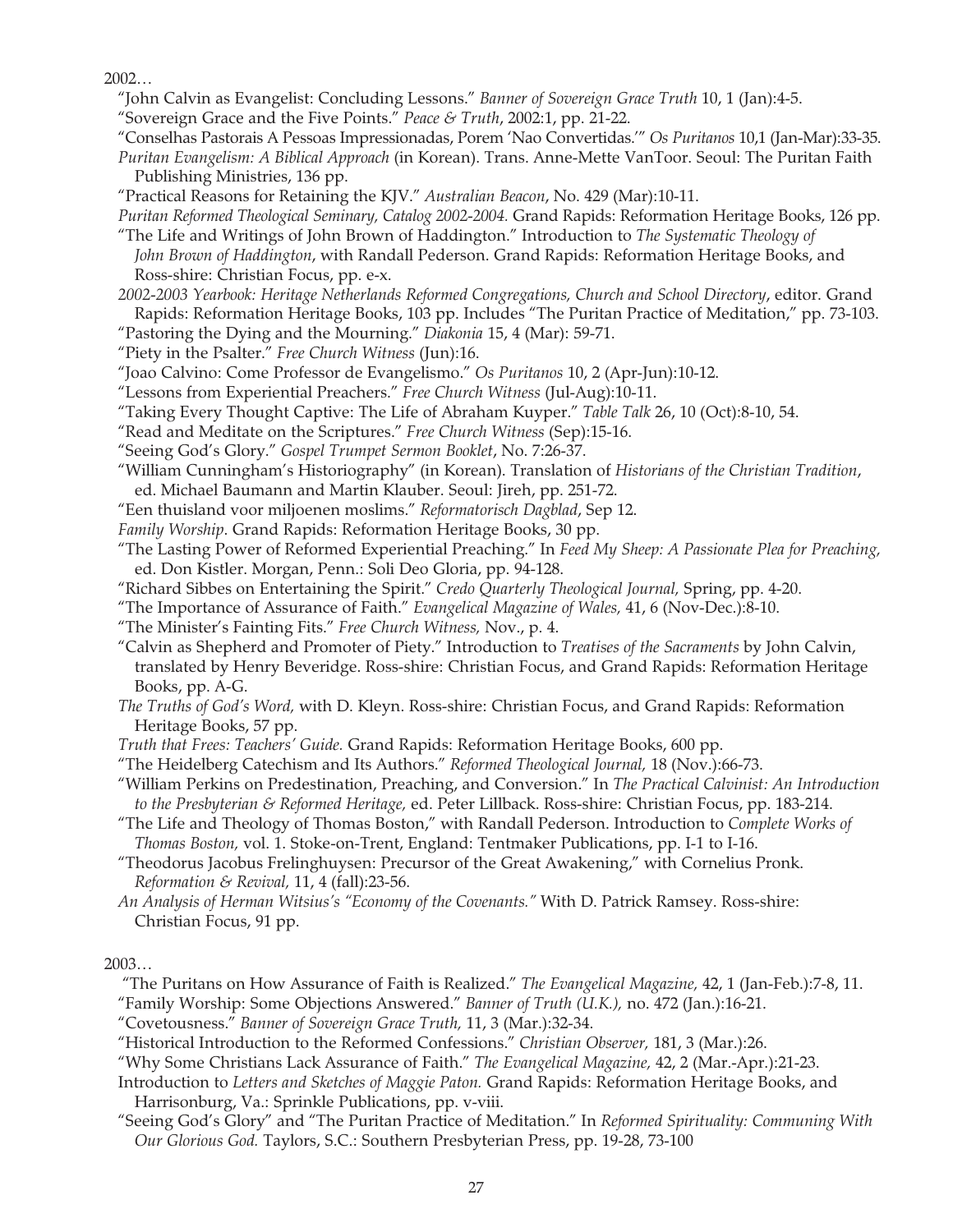- "Teaching Preaching at Puritan Reformed Theological Seminary," with Gerald Bilkes. *Christian Renewal* 21, 12 (Mar 10):15.
- "The Spirit of Grace and Supplication." *Free Church Witness,* Mar., p. 10.
- "John and Maggie Paton." *Christian Observer,* 181, 4 (Apr.):22.
- "Overcoming Worldliness by Faith." *Sword & Trowel,* Jan-Mar., pp. 8-13.
- Introduction with Herb Samworth to *The Life and Letters of Joseph Alleine,* by Richard Baxter, et al. Grand Rapids: Reformation Heritage Books, pp. v-xii.
- *How God Used a Thunderstorm,* with Diana Kleyn. *Building on the Rock, volume 1.* Ross-shire: Christian Focus, and Grand Rapids: Reformation Heritage Books, 147 pp.
- *How God Stopped the Pirates,* with Diana Kleyn. *Building on the Rock, volume 2.* Ross-shire: Christian Focus, and Grand Rapids: Reformation Heritage Books, 161 pp.
- *How God Used a Snowdrift,* with Diana Kleyn. *Building on the Rock, volume 3.* Ross-shire: Christian Focus, and Grand Rapids: Reformation Heritage Books, 172 pp.
- *How God Used a Draught and an Umbrella,* with Diana Kleyn. *Building on the Rock, volume 4.* Ross-shire: Christian Focus, and Grand Rapids: Reformation Heritage Books, 162 pp.
- *How God Used a Dog to Save a Boy,* with Diana Kleyn. *Building on the Rock, volume 5.* Ross-shire: Christian Focus, and Grand Rapids: Reformation Heritage Books, 165 pp.
- Editor of *The Path of True Godliness* by William Teellinck, translated by Annemie Godbehere. Classics of Reformed Spirituality Series. Grand Rapids: Baker, 303 pp. Introduction, pp. 11-29.

General editor of Classics of Reformed Spirituality Series, Grand Rapids: Baker.

- Jean Taffin, *The Marks of God's Children,* 155 pp.
- Jacobus Koelman, *The Duties of Parents,* 175 pp.
- Gisbertus Voetius and Johannes Hoornbeeck, *Spiritual Desertion,* 176 pp.
- "The Cup of Salvation: The Lord's Table as a Thanksgiving Feast." *Banner of Truth (U.K.),* no. 473 (Feb.):9-13.
- "Profiting from the Puritans for Devotional Reading." *Christian Observer,* 181, 6 (June):24-25.
- "Matchless Mercy." *Banner of Sovereign Grace Truth,* 11, 5 (May-June):117-20; 11, 6 (Jul-Aug): 145.
- *Bible Doctrine Student Workbook,* with James Beeke, rev. ed. Grand Rapids: Reformation Heritage Books. "PRTS Update." *Banner of Sovereign Grace Truth,* 11, 5 (May-June):135-36.
- *A Busca da Plena Seguranca: O Legado de Calvino e Seus Successores* (translation of *Quest for Full Assurance of Faith: Calvin and His Successors* into Portuguese). Recife: Projecto Os Puritanos, 477 pp.
- Introduction with Bartel Elshout to *Called to Confess* by Cor Harinck. Grand Rapids:

Reformation Heritage Books, pp. v-vi.

- "John Cotton (1584-1652)." *Christian Observer,* 181, 7 (July):23-24.
- "Implementing Family Worship." *The Highroad for All (ARP),* 25, 1 (Spr):1-3.
- "Vend a Gloria De Deus" ("Seeing the Glory of God" in Portuguese). *Os Puritanos,* 11, 2 (Apr-Jun):30-35.
- "Realizando o Culto Dome stico" ("Implementing Family Worship" in Portuguese). *Os Puritanos,* 11, 2 (Apr-Jun):35-39
- *HNRC Pictorial Directory:* "From Our Pastors," p. 2; "PRTS," p. 5; "Church Ministries," p. 6; "Outreach Ministries," p. 10. Grand Rapids: n. p.
- "Family Worship." *Bible League Quarterly,* no. 412 (Jan-Mar):2-11; no. 413 (Apr-Jun):57-67; no. 414 (Jul-Sep):117-24.
- *Trazendo o Evangelho aos Filhos da Alianca* (translation of *Bringing the Gospel to Covenant Children* in Portuguese. Sao Paulo: Campinas, 70 pp.
- "Theodore Beza's Supralapsarian Predestination." *Reformation and Revival,* 12, 2 (Spr):69-84.
- "A Justificacao pela Fe Somente." In *Justificacao Pala Fe Somente.* Sao Paulo: Editora Cultura Crista, pp. 47-84.
- "Jonathan Edwards," with Randall Pederson. *Banner of Sovereign Grace Truth,* 11, 7 (Sep.):172-75.
- "Unto You, and To Your Children," with Ray Lanning. In *The Case for Covenantal Infant Baptism,* ed. Gregg Strawbridge. Philipsburg, N.J.: Presbyterian & Reformed, 49-69.
- Introduction to *Faith and Revelation* by Thomas Halyburton. Aberdeen: James Begg Soceity, pp. v-xi.
- "Thomas Hooker." *Banner of Sovereign Grace Truth,* 11, 8 (Oct.):200-202.
- "The Creation of Woman." *Banner of Sovereign Grace Truth,* 11, 9 (Nov.):228-32.
- Introduction to *Morning Thoughts* by Octavius Winslow. Grand Rapids: Reformation Heritage Books, pp. iii-viii.
- "Paul Baynes." *Banner of Sovereign Grace Truth,* 11, 10 (Dec.):258.
- "The Flood: Local or Global?" *Banner of Sovereign Grace Truth,* 11, 10 (Dec.):264-65.
- "The Life and Vision of Abraham Kuyper." *Banner of Truth,* no. 483 (Dec.):12-21.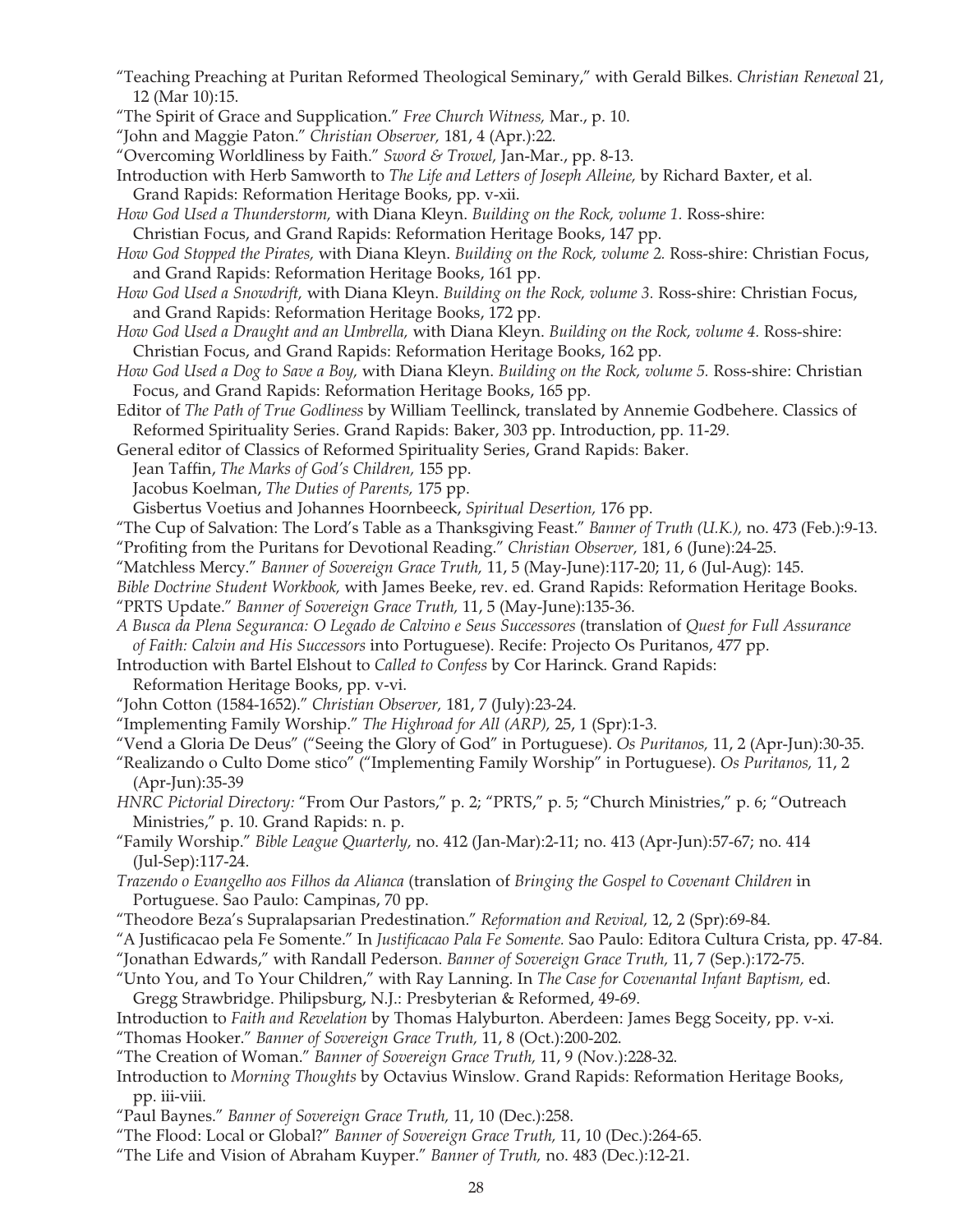2004…

- "Robert Bolton, 1572-1631." *Banner of Sovereign Grace Truth* 12, 1 (Jan.):4-5.
- "Paul Baynes." *Christian Observer* 182, 1 (Jan.):24.
- "The Life and Vison of Abraham Kuyper." *Christianity & Society* 14, 1 (Jan.):24-31.
- "Take Heed to Your Attitude to Ministry." *Banner of Sovereign Grace Truth* 12, 2 (Feb.):32-33; 12, 3 (March):68-69; 12, 4 (Apr.):97-98; 12, 5 (May-June):123.
- "John Bunyan." *Christian Observer* 182, 3 (March): 21-22
- "Learn from the Puritans." *Dear Timothy: Letters on Pastoral Ministry*, ed. Thomas K. Ascol. Cape Coral, Fla.: Founders Press, pp. 219-269.
- "The Cup of Salvation." *Outlook* 54, 4 (April):2-5.
- "The Atonement in Herman Bavinck's Theology." In *The Atonement: Biblical, Historical, & Practical Perspectives*. Eds. Charles E. Hill and Frank A. James III. Downers Grove, Ill.: InterVarsity Press, pp. 324-45.
- "How to Resist Negative Peer Pressure." *Banner of Sovereign Grace Truth* 12, 4 (Apr.):105.
- *Puritan Reformed Spirituality*. Grand Rapids: Reformation Heritage Books, 486 pp.
- *Family Worship* [in Korean]. Seoul: Korea Christian Book House, 104 pp.
- "Election and Reprobation: Calvin on Equal Ultimacy." *Banner of Truth*, No. 489 (June):8-19.
- "Ursinus, Oxford, and the Westminster Divines" (with R. Scott Clark). *The Westminster Confession into the 21st Century, volume 2,* ed. J. Ligon Duncan. Ross-shire: Christian Focus Publications, pp. 1-32.
- Foreword for Robert Hawker's *The Poor Man's New Testament Commentary*. 3 vols. Birmingham, Ala.: Solid Ground Christian Books.
- Foreword for Robert Hawker's *The Poor Man's Old Testament Commentary*. 6 vols. Birmingham, Ala.: Solid Ground Christian Books.
- "Implementing Family Worship." *Free Grace Broadcaster* No. 188 (June):38-45.
- "Auto-Adulacao" [Self-Adulation, in Portuguese]. *Os Puritanos* 11, 4:31-34.
- Editor of *2004-2005 Yearbook, Church and School Directory of the Heritage Reformed Congregations*. Grand Rapids: Reformation Heritage Books, 101 pp.
- Foreword to and editor of Douglas Vickers's *Christian Confession and the Crackling Thorn: The Imperatives of Faith in an Age of Unbelief*. Grand Rapids: Reformation Heritage Books.
- "Joseph Alleine." *Evangelical Magazine of Wales* (May-June):8-9.
- "Calvin on Piety," in *The Cambridge Companion to John Calvin*. Cambridge: University Press, pp. 125-152.

Foreword to and editor of Aston Oxenden's *A Happy Old Age*. Grand Rapids: Reformation Heritage Books.

- "Take Heed to Your Attitude to Ministry." *Diakonia* 18, 1 (June):21-28.
- "A Criaxao da Mulher" [on Gen. 2:18-25 in Portuguese]. *Os Puritanos*, 12, 2:3-8.
- "Trazendo o Evangelho aos Filhos da Alianxa." *Os Puritanos*, 12, 2:38-40.
- *Portraits of Faith*. Bridgend, Wales: Bryntirion Press, 104 pp.
- Preface and chapter 12 of Marinus Staal's *My Counselor, My Friend*. Grand Rapids: Staal.
- "The History of Prayer Meetings." *Free Church Witness* (Aug.):32-34.
- "Fight Pride." *Free Church Witness* (Sept.):16.
- *Backsliding: Disease and Cure* [in Korean]. Seoul: Revival & Reformation Press, 152 pp.
- "Was the Flood Global or Regional?" *Sword & Trowel* (Apr.-June):7-10.
- "Life and Writings of Jeremiah Burroughs." *Banner of Sovereign Grace Truth* 12, 7 (Sept.):172-73.
- "How Ministerial Worldliness Damages the Flock of God." *Banner of Sovereign Grace Truth* 12, 7 (Sept.):176-78.
- "Coping with Criticism." In *Character Assassins*. Ed. Peter Hammond. Cape Town: Christian Liberty Books, pp. 75-78.
- "The Heart of Reformed Theology (1): A Historical Perspective." *Banner of Sovereign Grace Truth* 12, 8 (Oct.):200-202.
- "Noah's Thanksgiving." *Banner of Sovereign Grace Truth* 12, 9 (Nov.):231-32.
- "Persuasions to Overcome Worldliness in the Ministry." *Banner of Sovereign Grace Truth* 12, 9 (Nov.):234-36. "Almost Home." *Table Talk* 28, 12 (Dec.):16-18.
- "Thomas Bedford," "Alexander Comrie," and "Thomas Wills," in *The New DNB*. Oxford.
- *The Family at Church: Listening to Sermons and Attending Prayer Meetings*. Grand Rapids: Reformation Heritage Books, 50 pp.
- Editor of Richard Daniels's *The Christology of John Owen.* Grand Rapids: Reformation Heritage Books. "Interview with Joel Beeke," *Semper Reformanda* 13, 2 (fall):48-51.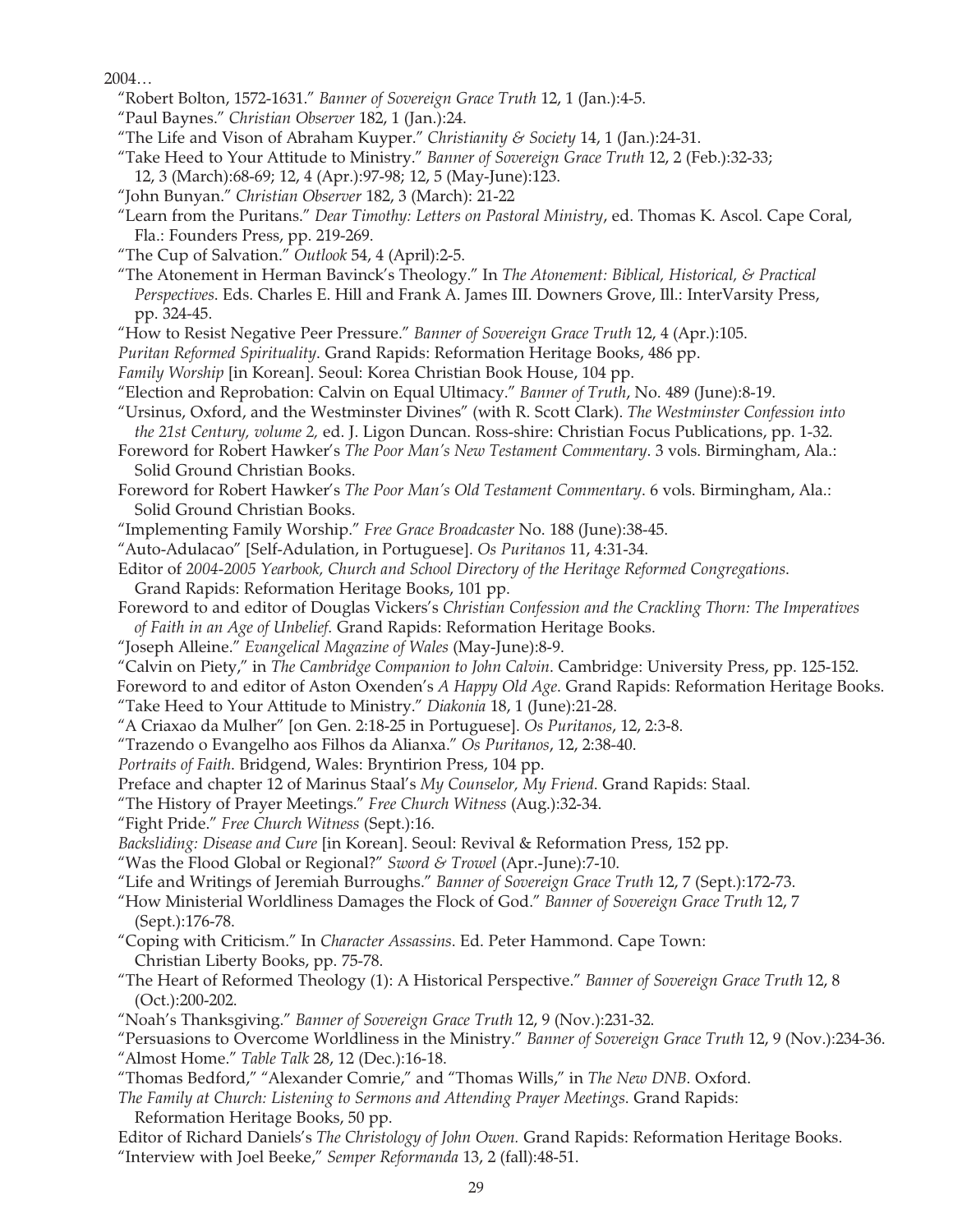## $2005...$

- "*The Marrow of Theology* by William Ames" (with Jan VanVliet), in *The Devoted Life: An Invitation to the Puritan Classics*, ed. Kelly M. Kapic and Randall C. Gleason. Downers Grove: InterVarsity Press, 52-65. "Preparing for the Preached Word," *Banner of Sovereign Grace Truth* 13, 1 (Jan):4-6.
- "The Life and Influence of William Perkins," *Banner of Sovereign Grace Truth* 13, 1 (Jan):13-15.
- "The History of the Prayer Meeting," *Reformation Today,* no. 203, 19-23.
- "Receiving the Preached Word," *Banner of Sovereign Grace Truth* 13, 2 (Feb):35-37.
- "The Dutch Second Reformation." *Gospel Witness* 83, 9 (Feb.):12-14.
- Ed. and intro. of Douglas Vickers, *Divine Redemption and the Refuge of Faith.* Grand Rapids: Reformation Heritage Books.
- "Henry Bullinger's *Decades*" (with George Ella), *The Decades.* Grand Rapids: Reformation Heritage Books, 1:lxxiii-cxxviii.
- *Overcoming the World: Grace to Win the Daily Battle. Phillipsburg, N.J.: P & R, 202 pp.*
- "Our Need for God's Presence: Dedicatory Address [for PRTS Building]," *PRTS Update*, 2, 1 (Feb):3-6.
- "Develop a Puritan Attitude to Ministry," *Free Church Witness,* (Feb):9.
- "Sin versus Holiness," *The Youth Messenger* (Spr), 11-15.
- "Practicing the Preached Word," *Banner of Sovereign Grace Truth* 13, 3 (Mar):61-63.
- Ed. and intro. (with James Garretson), *A Brief Compendium of Bible Truth* by Archibald Alexander. Grand Rapids: Reformation Heritage Books.
- "The Value of Christ's Ascension," *Banner of Sovereign Grace Truth* 13, 4 (Apr):87-89, 108.
- "From Psalm-singing to Reformed Biblical Theology," *Banner of Sovereign Grace Truth* 13, 4 (Apr):96-97.
- *Il Culto Di Famiglia. (Family Worship* in Italian.) Mantova, Italy: Passagio, 44 pp.
- Ed., James Greendyk, *Lonia: A Conversion Story.* Grand Rapids: Reformation Heritage Books.
- "Tenth Anniversary and Sixth Commencement of PRTS," *PRTS Update* 2, 2 (June):1-5.
- "Bala Potopa Globalna Alebo Regionalna?" ("Was the Flood Global or Regional?" in Slovak), n.p.
- "Questions Answered on Faith," *Banner of Sovereign Grace Truth* 13, 6 (Jul-Aug):152-53.
- "Calvin as an Experiential Preacher," *Banner of Sovereign Grace Truth* 13, 5 (May-June):116-18; 13, 6 (Jul-Aug):144-45.
- *Gods roeping tot heiligmaking.* Arnemuiden: Stichting Herleving, 30 pp.
- Intro., Timothy Dwight, *Theology: Defended and Explained.* Birmingham: Solid Ground Christian Books, v-ix.
- *Dagelijkse Gezinsgodsdienst.* Arnemuiden: Stichting Herleving, 35 pp.
- Intro., Wayne Mack, *Humility: The Forgotten Virtue.* Phillipsburg, N.J.: P & R, 9-12.
- Biographical intro. (with Randall Pederson), *Day by Day with Jonathan Edwards.* Peabody, Mass.: Hendrickson, 1-5.
- "The Heart of Reformed Theology (2 and 3): The Five Watchwords," *Banner of Sovereign Grace Truth* 13, 8 (Oct):200-202; 13, 9 (Nov):228-29.
- Intro., John Howe, *The Redeemer's Tears.* Birmingham: Solid Ground Christian Books, i-vi.
- "The Heart of Reformed Theology (4): The Central Tenet of Calvinism," *Banner of Sovereign Grace Truth* 13, 10 (Dec):257-59.

Ed. Octavius Winslow, *Evening Thoughts* (with Kate DeVries). Grand Rapids: Reformation Heritage Books.

Intro., Ian Hamilton, *On the first day of the week: God, the Christian, and the Sabbath.* Leominster, England: Day One.

"William Perkins and 'How a man may know whether he be a child of God, or no,'" *The Faith that Saves: Papers Read at the 2004 Westminster Conference.* London: Westminster Conference, 7-31.

"Joseph Alleine." *Leben* 1, 4 (Oct.-Dec.):10-11.

"The Need for Prayer Meetings." *Reformation Today* no. 208 (Nov.-Dec.):27-28.

"Trazendo o Evangelho aos Filhos da Alianca." *Os Puritanos* 13, 4 (Oct.-Dec.):16-20.

2006…

- *Calvin's Passion for the Lost and the Puritans on Adoption and Meditation* [in Korean]. Seoul:
- Korean Institute for Reformed Preaching [KIRP], 94 pp.
- "Thomas Gouge." *Christian Observer* 184, 2 (Feb.):32.
- Foreword to Robert Philip's *Communion with God: A Guide to the Devotional Spirit* (with Jay Collier). Grand Rapids: Reformation Heritage Books, pp. v-vii.

<sup>&</sup>quot;John Flavel." *Christian Observer* 184, 1 (Jan.):24-25.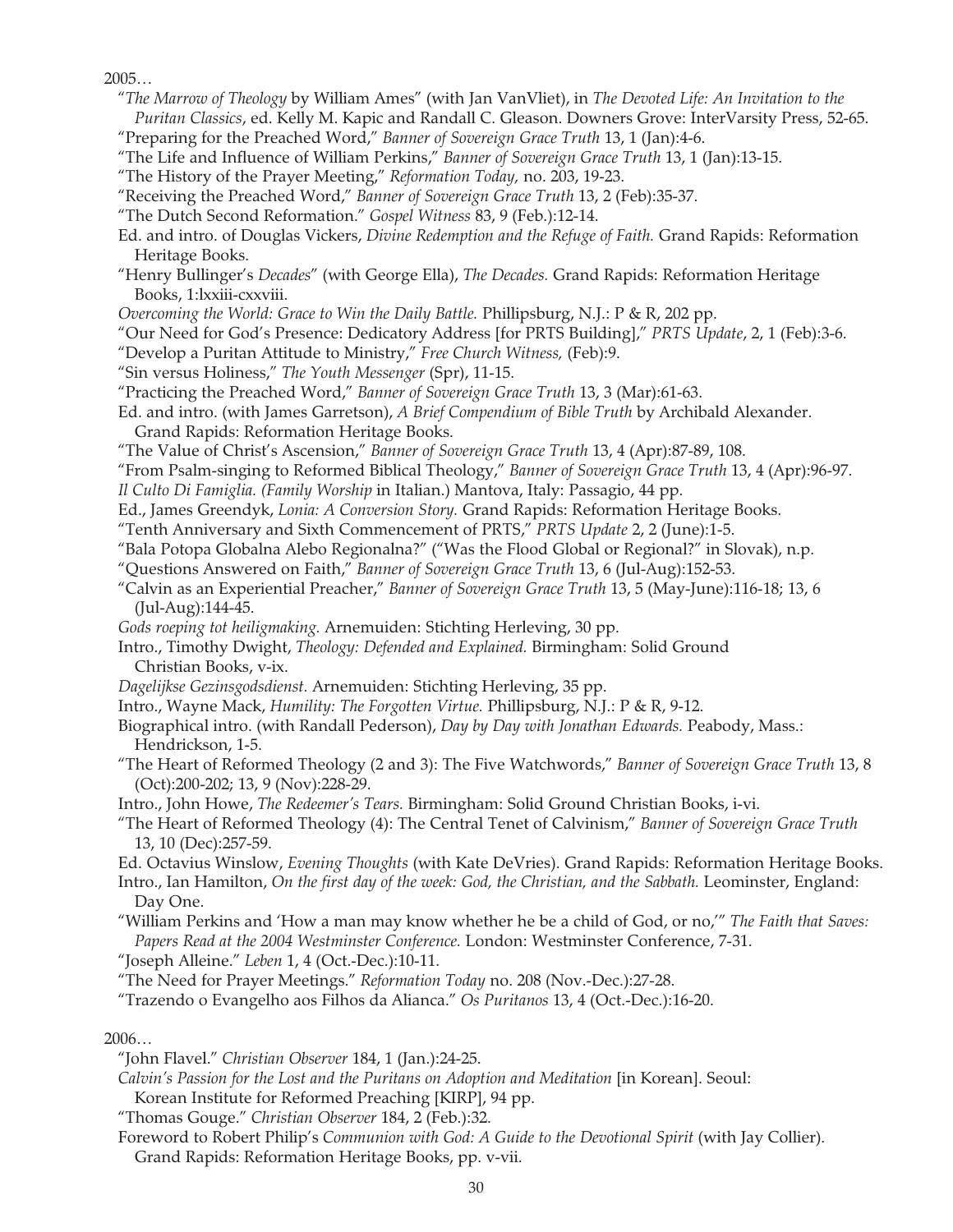- "The Importance of Assurance of Faith." *Evangelical Action* (Feb.-Mar.):6-8.
- "Richard Greenham." *Banner of Sovereign Grace Truth* 14, 4 (Apr.):96-97.
- "William Gouge." *Bible League Quarterly* no. 425 (Apr.-June):233-37.
- *Puritan Reformed Theological Seminary, 2006-2009 Catalog*, 118 pages.
- Introduction to Jay Green's *The Children's 'King James' Bible*. Grand Rapids: Reformation Heritage Books, 2 pp.
- Foreword to James Janeway's *Heaven Upon Earth*. Birmingham: Solid Ground Christian Books, 4 pp.. Introduction to William Gouge's *Commentary on Hebrews*. Birmingham: Solid Ground Christian Books, pp. ix-xi.
- *Aangaande mij en mijn huis: Het geloof gestalte geven in het gezin.* Kampen: De Groot Goudriaan, 189 pp.
- Ed., W. Gary Crampton's *A Conversation With Jonathan Edwards.* Grand Rapids: Reformation Heritage Books, 202 pp.
- Ed., John Elias's *The Experimental Knowledge of Christ and Additional Sermons.* Grand Rapids: Reformation Heritage Books, 164 pp.
- "James Janeway." *Banner of Sovereign Grace Truth* 14, 5 (May-June):127.
- "God's First Priority: True Holiness." *Australian Presbyterian* no. 582 (June):4-9.
- Ed., *2006-2007 Yearbook of the Heritage Reformed Congregations, Church and School Directory*. Grand Rapids: Reformation Heritage Books, 119 pp.
- "Transforming Power and Comfort: The Puritans on Adoption." *2006-2007 Yearbook of the Heritage Reformed Congregations, Church and School Directory.* Grand Rapids: Reformation Heritage Books, pp. 77-119.
- "Cornelius Van Til's Concept of Man as the Analogue of God" (with Michael Bell). *Act 3 Review* 15, 1 (Jan.-Mar.):103-128.
- *Het vijfde gebod.* Arnemuiden: Stichting Herleving, 22 pp.
- Ed. and intro., Arie Elshout's *Overcoming Spiritual Depression.* Grand Rapids: Reformation Heritage Books, 110 pp.
- Ed. and intro., Cor Harinck's *We With Our Children*. Grand Rapids: Reformation Heritage Books, 200 pp. *Striving Against Satan.* Brynitirion, Wales: Brynitirion Press, 126 pp.
- "Signs of Backsliding Churches." *Free Grace Broadcaster* no. 197 (fall):29-33.
- "Faint Not!" *PRTS Update* 3, 3 (fall):3-4.
- Ed., Andrea Ferrari, *John Diodati's Doctrine of Holy Scripture.* Grand Rapids: Reformation Heritage Books, 130 pp.
- *Puritan Reformed Spirituality.* Darlington, England: Evangelical Press, 490 pp. (paperback edition).
- "The Fullness of Grace," in *Assured by God: Living in the Fullness of God's Grace,* ed. Buck Parsons.
- Philipsburg, New Jersey: Presbyterian and Reformed, pp 107-24.
- "Paul Baynes." *Bible League Quarterly* no. 427 (Oct.-Dec.):307-309.
- "Perseverance and Assurance." *Banner of Truth* (U.K.) no. 517 (Oct.):1-7.
- "Oliver Heywood: Puritan Luminary." *Act 3 Review* 15, 2 (Apr.-June):46-50.
- Foreword to *An Account of the Life and Death of Mrs. Elizabeth Bury*, ed. Kevin McGrane. Grand Rapids: Reformation Heritage Books, pp. vii-viii.
- *The Epistles of John*. Darlington: Evangelical Press, 250 pp.
- *Meet the Puritans, With a Guide to Modern Reprints* (with Randall Pederson). Grand Rapids: Reformation Heritage Books, 935 pp.
- "William Perkins and 'How a man may know whether he be a child of God, or no.'" *Calvin Theological Journal* 41 (2006):255-78.
- "William Jenkyn: Biographical Sketch." Introduction to William Jenkyn's *Jude*. Birmingham: Solid Ground Chritian Books, pp. i-ii.
- Ed. Diana Kleyn's *Taking Root: Conversion Stories for Children.* Grand Rapids: Reformation Heritage Books, 190 pp.
- Michael Haykin, *"A Consuming Fire": The Piety of Alexander Whyte.* Series ed. with Michael Haykin: Profiles in Reformed Spirituality, no. 1. Grand Rapids: Reformation Heritage Books, 121 pp.

## 2007…

- "Theodorus Jacobus Frelinghuysen (1691-1747)." In Michael McClymond, ed., *Encyclopedia of Religious Revivals in America.* Westport, Conn.: Greenwood Press, 1:178-80.
- "Robert Bolton (1572-1631)." *Bible League Quarterly* no. 428 (Jan-Mar):336-40.
- "Take Heed to Your Attitude to Ministry." *The Biblical Counsellor* 7, 10 (Jan):28-29.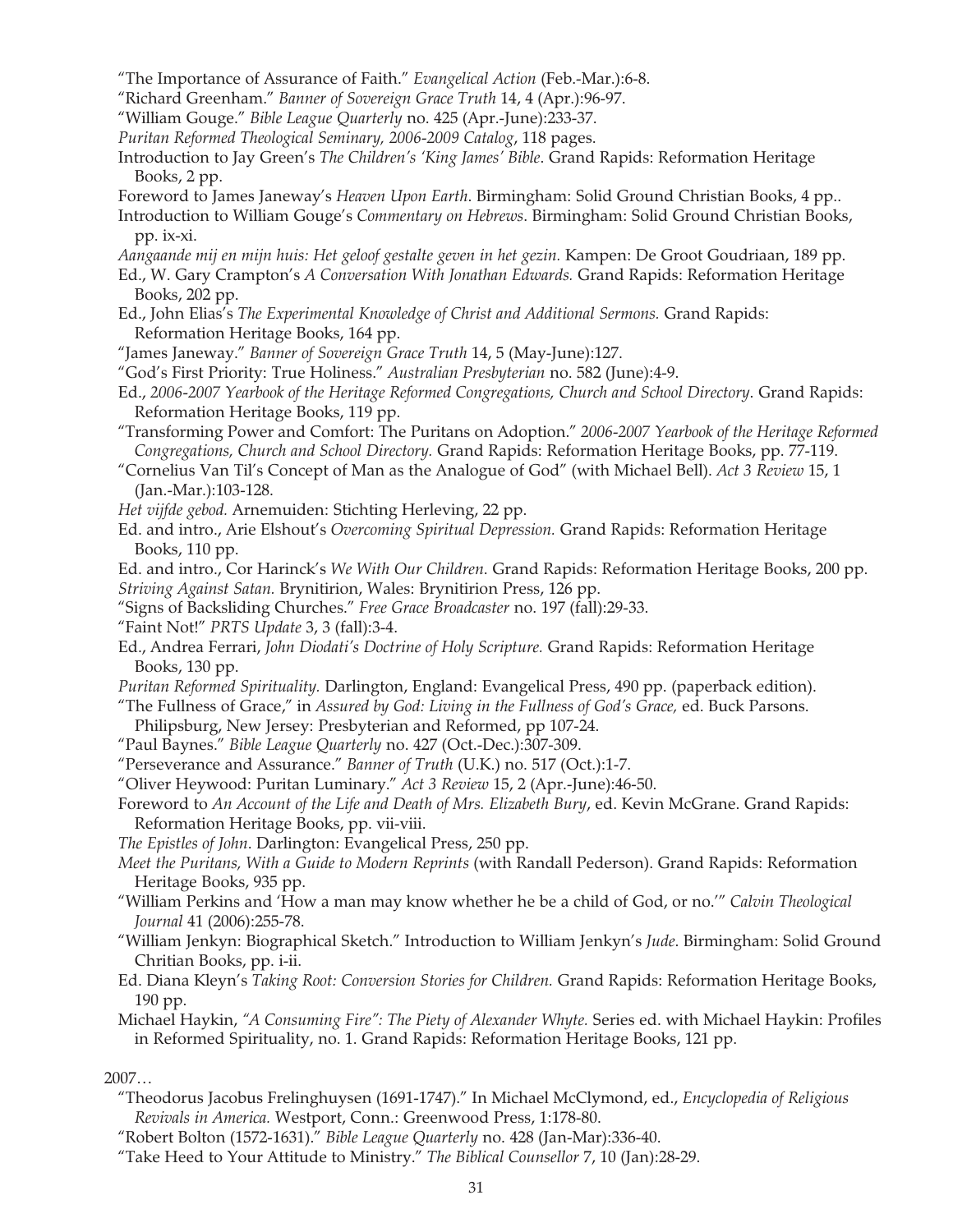Ed. and foreword, Octavius Winslow's *Our God.* Grand Rapids: Reformation Heritage Books, 164 pp. *Het Onweer,* with Diana Kleyn. Kampen: De Groot Goudriaan, 150 pp.

- "Thomas Hooker." *Christian Observer* 185, 2 (Feb):24-26.
- "How to Pray at Prayer Meetings." *Banner of Sovereign Grace Truth* 15, 2 (Mar):60-61.
- Ed., Thomas Reade's *Spiritual Exercises of the Heart.* Grand Rapids: Reformation Heritage Books, 443 pp. *Geloven in de praktijk: Schetsen van het geloofsleven.* Kampen: De Groot Goudriaan, 157 pp.
- Introduction to Robert Philip's *Eternity Realized,* with Jay Collier. Grand Rapids: Reformation Heritage Books, pp. v-vii.
- "Thinking About True Spirituality: Puritan Meditation." *Southern Baptist Journal of Theology* 10, 4 (Winter):90-94.
- "Good Works and Assurance." *Banner of Truth (U.K.)* no. 522 (Mar):7-14.
- "Taking Heed to the Flock." *Biblical Counsellor* 7, 12 (Mar):20-24.
- "True Shepherding." *Table Talk* 31, 4 (Apr):54-55.
- *Walking as He Walked.* Grand Rapids: Reformation Heritage Books, and Bridgend, Wales: Bryntirion Press, 133 pp.
- "Bond of Brotherhood: Jonathan and David." *The Youth Messenger* (Spr):14-16.
- "John Cotton." *Bible League Quarterly* no. 429 (Apr-June):362-68.
- *Een Redder in Nood,* with Diana Kleyn. Kampen: De Groot Goudriaan, 160 pp.
- "Herman Witsius." *Reformation Today* no. 216 (Mar-Apr):18-25.
- Ed., J. Stephen Yuille, *The Inner Sanctum of Piety: John Flavel's Doctrine of Mystical Union with Christ.* Grand Rapids: Reformation Heritage Books, 130 pp.
- "Benjamin Keach: Biographical Preface," Benjamin Keach's *The Marrow of True Justification.* Birmingham: Solid Ground Christian Books, pp. 11-16.
- Michael Haykin, *"A Sweet Flame": Piety in the Letters of Jonathan Edwards.* Series ed. with Michael Haykin: Profiles in Reformed Spirituality, no. 2. Grand Rapids: Reformation Heritage Books, 192 pp.
- "The Dutch Further Reformation" in Chinese edition of Wilhelmus à Brakel's *The Christian's Reasonable Service.* Portage, Mich.: China Reformed Publishers, 1:73-105.
- Ed. and biographical preface, Andrew Gray's *Loving Christ and Fleeing Temptation,* ed. with Kelly VanWyck. Grand Rapids: Reformation Heritage Books, 638 pp. (preface: ix-xiii).
- "Transforming Power and Comfort: The Puritans on Adoption." In *The Faith Once Delivered: Celebrating the Legacy of Reformed Systematic Theology and the Westminster Assembly,* ed. Anthony Selvaggio. Phillipsburg, New Jersey: P & R , pp. 63-105.
- "A Visão Puritana de Santidada." *Os Puritanos* 15, 1 (Jan-Mar):23-25.
- "Calvinismo e Arminianismo." *Os Puritanos* 15, 2 (Apr-June):9-15.
- "Para a Glória de Deus." *Os Puritanos* 15, 2 (Apr-June):33-36.
- "Aprenda com os Puritanos I /II." In *Amado Timóteo.* Ed.Thomas Ascol. São José des Compos, Brazil: EditoraFiel, pp. 187-230.

*Harmonia das Confissões Reformadas.* Ed. with Sinclair Ferguson. São Paulo: Editora Cultura Cristo, 241 pp. "John Cotton" (in Dutch). *Oudvaders* 2 (June):7-13.

"Worldliness in Ministry." *Biblical Counsellor* 8, 4 (July):24-30.

 "The Practical Life of Faith and Family Worship." *Banner of Sovereign Grace Truth* 15, 6 (Jul-Aug):152-54. "The Marks of True Prayer." *Bible League Quarterly* no. 430 (July-Sept):401-404.

*Hoe ben ik heilig voor God?* Trans. J. Zandee. Arnemuiden: Stichting Reformaorisch Appèl, 27 pp.

*De Wereld Overwinnen.* Kampen: De Groot Goudriaan, 175 pp.

- Michael Haykin and Steve Weaver, *"Devoted to the Service of the Temple": Piety, Persecution, and Ministry in the Writings of Hercules Collins.* Series ed. with Michael Haykin: Profiles in Reformed Spirituality, no. 3. Grand Rapids: Reformation Heritage Books, 140 pp.
- *The Heritage Reformed Congregations: Who We Are and What We Believe.* Grand Rapids: Reformation Heritage Books, 33 pp.
- "Handling Theological Error." *Banner of Sovereign Grace Truth* 15, 7 (Sept):179-82.
- Foreword to Michael Haykin's *The God Who Draws Near: Introduction to Biblical Spirituality.* Darlington, England: Evangelical Press, xi-xiii.
- *Puritan Evangelism.* Second edition. Grand Rapids: Reformation Heritage Books, 80 pp.
- Ed., *Their Lives & Your Life: Children's Devotions on Bible Characters.* Grand Rapids: Reformation Heritage Books, 372 pp.
- Ed., Frans Bakker's *The Everlasting Word.* Grand Rapids: Reformation Heritage Books, 640 pp.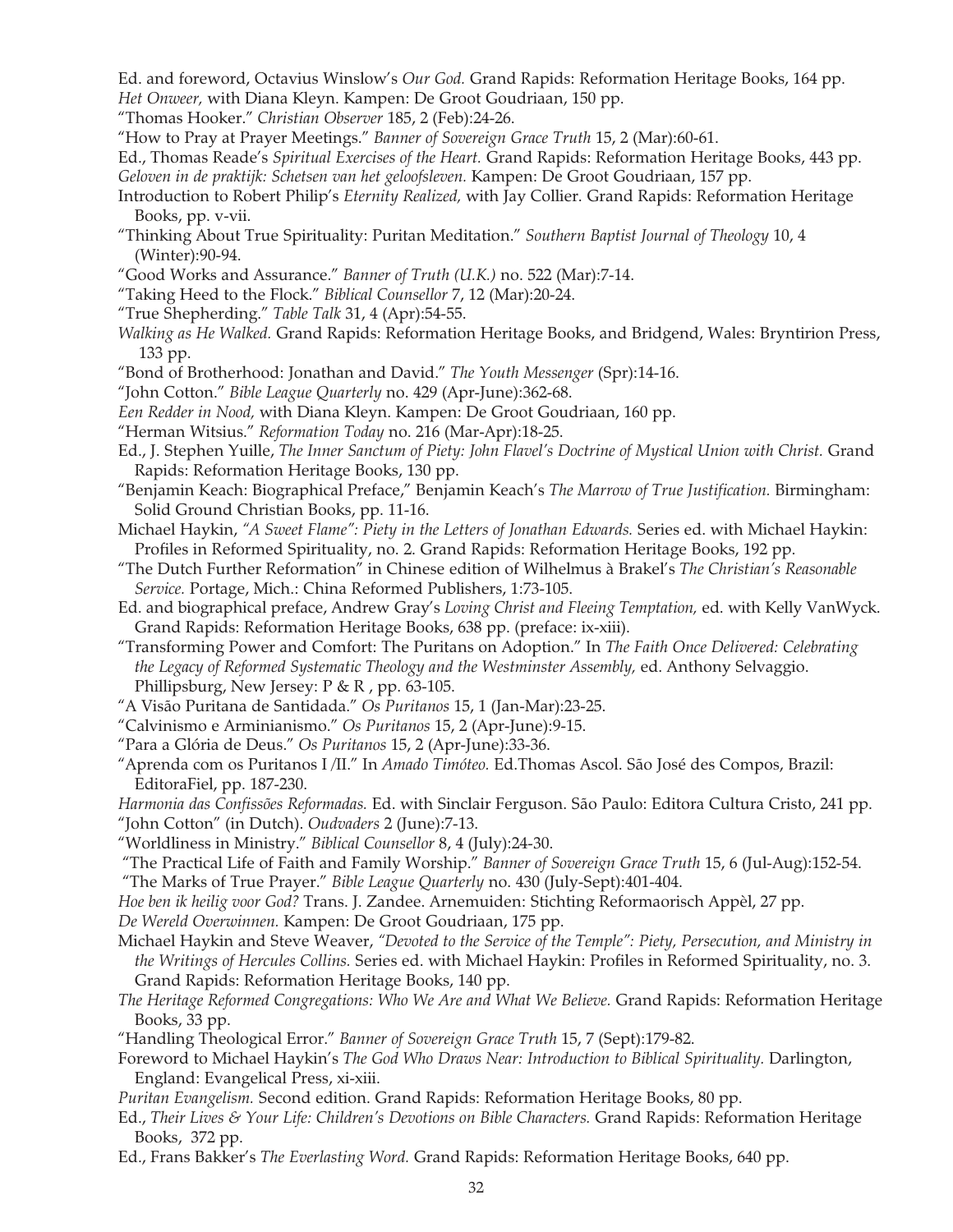*Reformation Heroes: A Simple, Illustrated Overview of People Who Assisted in the Great Work of the Reformation,* with Diana Kleyn. Grand Rapids: Reformation Heritage Books, 240 pp.

"Marks of True Prayer." *Banner of Truth (U.K.),* no. 513 (Dec.):10-13.

- Introduction to Korean edition of Willem Teellinck's *The Path of True Godliness.* Seoul: Duranno Press, pp. 4-13.
- Ed., Daniel Hyde's *God With Us: Knowing the Mystery of Who Jesus Is.* Grand Rapids: Reformation Heritage Books, 158 pp.
- "Overcoming Worldliness in the Ministry." *Biblical Counsellor* 8, 8 (Nov.):20-24.
- "John Calvin's Joy," *Grand Rapids Press,* Dec. 3, 2007, p. A-6.
- "A Visão Puritana Da Ceia Do Senhor E A. Communhão Na Igreja." [Portuguese: The Puritans on the Lord's Supper.] *Os Puritanos,* (Oct-Dec):3-8.

2008...

- "Jesus' Family Tree." *Table Talk* 32, 1 (Jan):37–38.
- "Christ Victorious." *Table Talk* 32, 2 (Feb):34–35.
- "Christ's Tears in Bethany." *Banner of Sovereign Grace Truth* 16, 2 (Feb):33–34.
- *Jesus navolgen.* Trans. Ruth Pieterman (Dutch: *Walking as He Walked*). Kampen: De Groot Goudriaan, 172 pp. "Considering Christ as We Suffer." *Tolle Lege* (Feb):18–19.
- "Targeting Audiences." *Banner of Sovereign Grace Truth* 16, 3 (Mar):61–64.
- "Portraits of Jesus." *Table Talk* 32, 3 (Mar):37–38.
- "A. Corrida da Igreja com Cristo" [on Hebrews 12:1–2]. *Os Puritanos,* (Jan-Mar):3–9.
- "Os Puritanos e a Adoração" [Puritans on worship]. *Os Puritanos,* (Jan-Mar):19–24.
- "Be Ye Perfect." *Table Talk* 32, 4 (Apr):33–34.
- "Calvin on Prayer." *Yearbook: HRC–Church & School Directory.* Grand Rapids: Reformation Heritage Books, 83–97.
- Ed., *Yearbook: HRC–Church & School Directory*. Grand Rapids: Reformation Heritage Books, 97 pp.
- *La Lucha Contra Satanás: Conociendo el Enemigo Sua Debilidades, Estratgims, y Derroth* [*Striving Against Satan,* in Spanish]. Graham, N.C.: Publicaciones Faro e Gracia, 137 pp.
- *ABC de Deus para a Vida* [*God's Alphabet* in Portuguese]. Levilâamdoa. Brazil: Knox Publicaçöes, 64 pp.
- *La Espiritualidad Puritana y Reformada* [*Puritan Reformed Spirituality* in Spanish]. Graham, N.C.: Publicaciones Faro e Gracia, 389 pp.
- "El esposo bondadosa" ["The Kind Husband"], in Mary Beeke *La Enseñanza de La Bondad* [*The Law of Kindness* in Spanish.] Graham, N.C.: Publicaciones Faro e Gracia, pp. 61–74.
- *Striving Against Satan* in Russian. Bridgend, Wales: Bryntirion Press, 207 pp.
- "Targeting the 15-Yarder: The Growing Believer." *Banner of Sovereign Grace Truth* 16, 4 (Apr):88–90.
- "The Faithful Minister." *Table Talk* 32, 5 (May):35–36.
- "How the Kingdom Comes." *Table Talk* 32, 6 (June):38–39.
- Ed., Ray Penning, *Church & Caesar: A Loyal Primer for Church Office-Bearers.* Grand Rapids: Reformation Heritage Books, 66 pp.
- "The Ages of Faith." *Australian Presbyterian,* no. 603 (May):10–12.
- "Targeting the 25-Yarder: The Backsliding Believer and Those in Bondage." *Banner of Sovereign Grace Truth* 16, 5 (May–June):88–90.
- "Appropriating Salvation: The Spirit, Faith and Assurance, and Repentance—*Institutes,* 3.1.3." In *A Theological Guide to Calvin's Institutes: Essays and Analysis,* ed. David W. Hall and Peter A. Lillback. Phillipsburg, N.J.: P&R , pp. 273–300.
- *Heirs with Christ: The Puritans on Adoption.* Grand Rapids: Reformation Heritage Books, 150 pp.
- "The Turning Point." *Table Talk* 32, 7 (July):37–38.
- "Evangelicalism in the Dutch Further Reformation." In *The Emergence of Evangelicalism: Exploring Historical Continuities.* Ed. Michael A. G. Haykin and Kenneth J. Stewart. Nottingham, U.K.: Apollos, pp. 146–68. (Published later in the year in America as *The Advent of Evangelicalism: Exploring Historical Continuities.* Nashville: Broadman & Holman, pp. 146–68.)
- Series ed. and forward with Michael Haykin. Stephen Yuille, *"Trading and Thriving in Godliness": The Piety of George Swinnock.* Grand Rapids: Reformation Heritage Books, 215 pp.
- Foreword to Garnet Milne, *The Westminster Confession of Faith and the Cessation of Special Revelation.* Milton Keyes, U.K.: Paternoster, and Eugene, Ore.: Wipf and Stock, pp. xiii–xiv.
- "For the Record." *Table Talk* 32, 8 (Aug):34–35.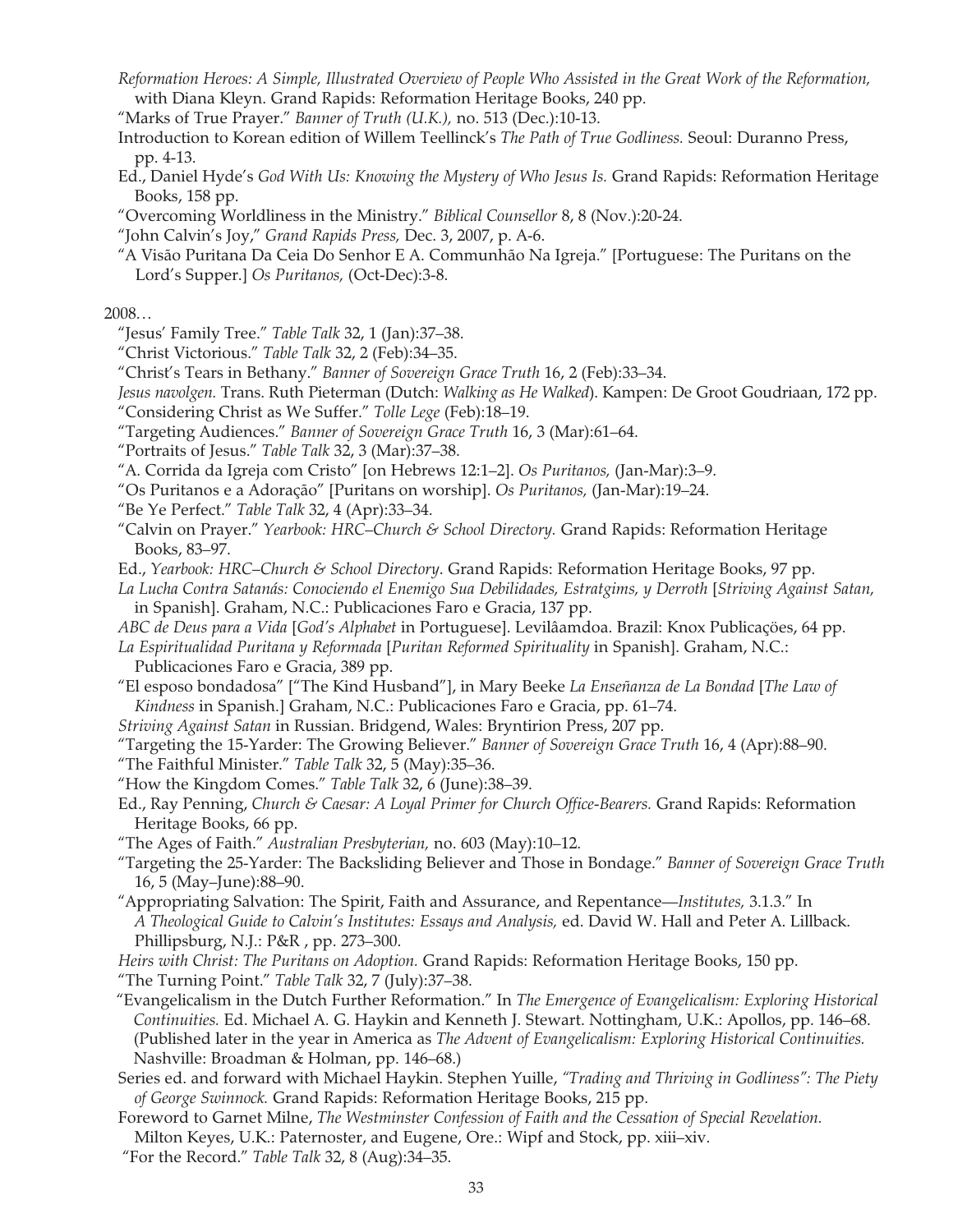- "Why You Should Read the Puritans." *The Reformed Presbyterian* 1, 1 (July):27–33.
- "Targeting the 35-Yarder: The Open-Conscience Unbeliever." *Banner of Sovereign Grace Truth* 16, 6 (July–Aug):144–45.
- *The Family at Church: Listening to Sermons and Attending Prayer Meetings.* Second ed. Grand Rapids: Reformation Heritage Books, 80 pp.
- Ed., Maurice Roberts, *Union and Communion with Christ.* Grand Rapids: Reformation Heritage Books, 130 pp. (also forward, pp. vii–viii).
- "Thomas Manton: Biographical Preface." *The Works of Thomas Manton,* vol. 1. Birmingham, Ala.: Solid Ground Christian Books, 4 pp.
- "Prayer Meetings and Revival in the Church." In *Giving Ourselves to Prayer: An Acts 6:4 Primer for Ministry.* Comp. Dan R. Crawford. Terre Haute, Ind.: Pray in Shop Publishing, pp. 301–307.
- "Preparing for the Lord's Supper." *The Gospel Witness* 87, 3 (Aug):9–12.
- "Thy King Cometh unto Thee." *Table Talk* 32, 9 (Sep):38–39.
- Ed. Thomas Foxcroft, *The Gospel Ministry.* Grand Rapids: Reformation Heritage Books, 90 pp.
- "Biographical Sketch of Richard Baxter," in Richard Baxter's *Christian Directory.* Grand Rapids: Reformation Heritage Books, 950 pp.
- "A Just War." *Table Talk* 32, 10 (Oct):36–37.
- "Targeting the 45-Yarder: The Open-Conscience Unbeliever." *Banner of Sovereign Grace Truth* 16, 7 (Sep):176–77.
- "Biographical sketch of Thomas Watson," in Thomas Watson, *The Mischief of Sin.* Grand Rapids: Reformation Heritage Books, 140 pp.
- *Living for God's Glory: An Introduction to Calvinism.* Orlando, Fla.: Reformation Trust, 432 pp.
- "Six Errors in Targeting Audiences." *Banner of Sovereign Grace Truth* 16, 8 (Oct):204–207.
- "Ligonier's Interview with Dr. Beeke about *Living for God's Glory: An Introduction to Calvinism." Banner of Sovereign Grace Truth* 16, 8 (Oct):215–16.
- "The Puritan Marriage." *Banner of Sovereign Grace Truth* 16, 8 (Oct):217–19, 221.
- "De Nadere Reformatie, 1608–2008: enkele hedendaagse evaluaties." *Documentatie Nadere Reformatie,* (Oct):157–61.
- Ed., James T. Dennison, Jr., comp. *Reformed Confessions of the 16th and 17th Centuries in English Translation: Volume 1, 1523–1552*. Grand Rapids: Reformation Heritage Books, 820 pp.
- "A Final Word on Self-Examination." *Banner of Sovereign Grace Truth* 16, 9 (Nov):236, 245.
- "Practices or Duties of Marriage." *Banner of Sovereign Grace Truth* 16, 9 (Nov):246–48.
- "Betrayed." *Table Talk* 32, 11 (Nov):33–34.

"Christ Forsaken." *Table Talk* 32, 12 (Dec):38–39.

- "Biographical sketch of Thomas Watson," in Thomas Watson, *The Art of Divine Contentment.* Grand Rapids: Reformation Heritage Books, 135 pp.
- Gen. ed. with Jay Collier. R. Scott Clark, *Caspar Olevian and the Substance of the Covenant.* Grand Rapids: Reformation Heritage Books, 257 pp.
- "Experiential Preaching." In *Feed My Sheep: A Passionate Plea for Preaching.* Ed. Don Kistler. Second ed. Orlando: Reformation Trust, pp. 53–70.
- Selected and ed., *365 Days with Calvin.* Leominster, U.K. Day One, and Grand Rapids: Reformation Heritage Books, 400 pp. Includes a paragraph of meditation for each day, and an opening 10-page biographical sketch of Calvin, co-authored with Michael Haykin.
- "The Communion of Men with God." In *John Calvin: A Heart for Devotion, Doctrine & Doxology.* Ed. Burk Parsons. Orlando: Reformation Trust, pp. 231–46.
- Ed., "Calvin on Advent and the Incarnation." *Banner of Sovereign Grace Truth* 16, 10 (Dec):263–65.
- "The Puritan Family (1)." *Banner of Sovereign Grace Truth* 16, 10 (Dec):276–78.
- "Christ Forsaken!" *Gospel Trumpet,* sermon booklet no. 10, pp. 26–47.
- Foreword to Tim Shenton, *The Life of Rowland Hill, 'The Second Whitefield.'* Darlington, U.K.: Evangelical Press, pp. 11–13.
- Ed., Simonetta Carr, *John Calvin.* Grand Rapids: Reformation Heritage Books, 63 pp.
- Ed., William Ames, *A Sketch of the Christian's Catechism.* Trans. Todd M. Rester. Classic Reformed Theology, vol. 1.Grand Rapids: Reformation Heritage Books, 290 pp. Also, intro. with Todd M. Rester, pp. xii–xxxi.
- 2009...
	- "God-Centered Theology in the Ministry of the Word." *Puritan Reformed Journal* 1,1 (Jan):3–19.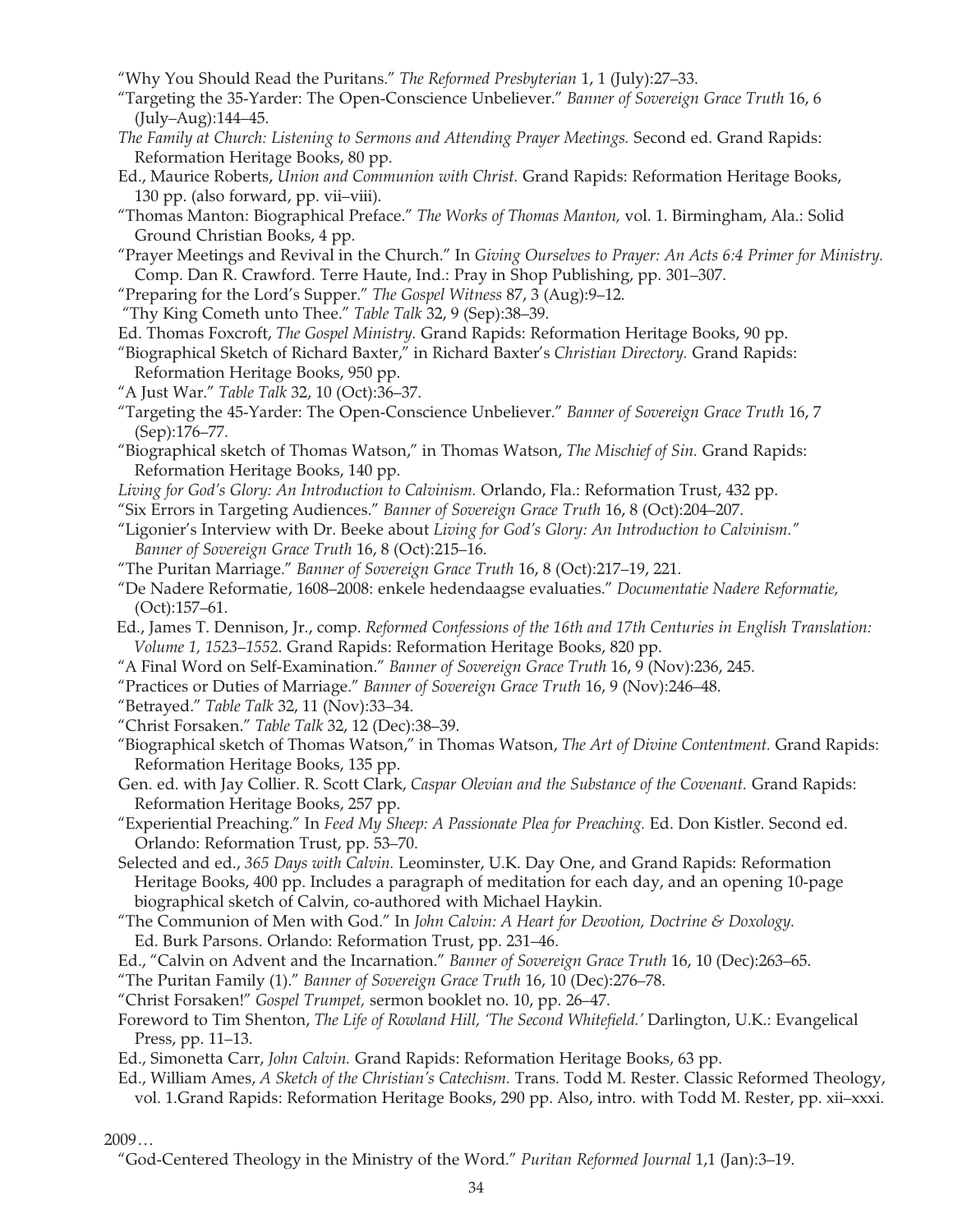- "God-Centered Adult Education." *Puritan Reformed Journal* 1,1 (Jan):159–83.
- "Is God Involved in Politics? If So, How Did He Vote?" *Banner of Sovereign Grace Truth* 17, 1 (Jan):4–6.
- "The Puritan Family (2)." *Banner of Sovereign Grace Truth* 17, 1 (Jan):17–19.
- Ed., Diana Kleyn, *Sowing the Seed: Evangelism Stories for Children.* Grand Rapids: Reformation Heritage Books, 150 pp.
- *"The Soul of Life": The Piety of John Calvin.* Profiles in Reformed Spirituality, no. 6. Grand Rapids: Reformation Heritage Books, 250 pp.
- Ed., William Ames, *A Sketch of the Christian's Catechism.* Trans. Todd M. Rester. Classic Reformed Theology, vol. 1. Grand Rapids: Reformation Heritage Books, 290 pp. Also, intro. with Todd M. Rester, pp. xii–xxxi.
- *Vencendo o Mundo: Graça para Vencer a Batalha Diária.* São José dos Campos, Brazil: Editora Fiel, 216 pp.
- Ed., *365 Dagen met Calvijn,* trans. Ruth Pieterman. Kampen: De Groot Goudriaan, 371 pp.
- *Family Worship,* 2nd edition. Grand Rapids: Reformation Heritage Books, 80 pp.
- Ed., *The Church's Book of Comfort,* ed. Willem van't Spijker. Grand Rapids: Reformation Heritage Books, 300 pp.
- "Familiar Conversation with God: Calvin on Prayer." *Banner of Sovereign Grace Truth* 17, 3 (Mar):68–71.
- Ed., *Puritan Reformed Theological Seminary Catalog, 2009–2012.* Grand Rapids: Reformation Heritage Books, 112 pp.
- Ed., *Children of the Lord's Table? Assessing the Case for Paedocommunion.* Grand Rapids: Reformation Heritage Books, 200 pp.
- *Reformatorische spiritualiteit: Een praktische studie naar de gereformeerde spirituele erfenis.* Trans. Ruth Pieterman. Kampen: De Groot Goudriaan, 553 pp.
- "Necessary Blood." *Precious Blood: The Atoning Work of Christ,* ed. Richard B. Phillips Wheaton, Ill.: Crossway, pp. 15–34.
- "The Blood of Christ in Puritan Piety." *Precious Blood: The Atoning Work of Christ,* ed. Richard B. Phillips Wheaton, Ill.: Crossway, pp. 163–78.
- "The Battle with Self." *Milk and Meat* (Mar):6.
- *Puritan Reformed Spirituality* (Korean). Seoul: Revival and Reformation Press, 772 pp.
- *Menjadi Auli WarisBersama Kristus* [Indonesian version of *Heirs with Christ: The Puritan View of Adoption*], trans. Edi Purwanto. Jakarta, 150 pp.
- "Juan Calvino: maestro y practicante de la Evengelización." *Nauva Reforma,* no. 85–86, pp. 27–37.
- Intro. to John Colquhoun, *A Treatise on the Law and Gospel.* Grand Rapids: Reformation Heritage Books, pp. vii–xxiv.
- "A Godly Walk: The Foundation for Pastoral Ministry." *Faith Walk,* 4,4 (April):4–11.
- Foreword for Daniel R. Hyde, *In Living Color: Images of Christ and the Means of Grace.* Grandville: Reformed Fellowship, 190 pp.
- Ed., *Soldiers of Christ: Selections from the Writings of Basil Manly, Sr., and Basil Manly, Jr.,* ed. Michael Haykin, Roger Duke, and A. James Fuller. Cape Coral, Fla.: Founders Press, 208 pp.
- Ed., *"May We Meet in the Heavenly World": The Piety of Lemuel Haynes,* ed. Thabiti M. Anyabwile. Grand Rapids: Reformation Heritage Books, 128 pp.
- Ed., *The Rule of Love: Broken, Fulfilled, and Applied,* by J. V. Fesko. Grand Rapids: Reformation Heritage Books, 141 pp.
- "Calvin as an Experiential Preacher." *Puritan Reformed Journal* 1, 2 (July):131–54.
- "Interview with Joel Beeke about Reformed Churches and Seminaries." *Puritan Reformed Journal* 1, 2 (July):249–55.
- "The Extent of the Atonement." *Banner of Sovereign Grace Truth* 17, 6 (Jul–Aug):160–63.
- "Consider Christ in Affliction." *Banner of Sovereign Grace Truth* 17, 6 (Jul–Aug):167–69.
- "Book Talk on Calvin," with Jay Collier. *Banner of Sovereign Grace Truth* 17, 6 (Jul–Aug):170–71.
- "John Calvin on piety." *Evangelical Times* 43, 7 (July):14.
- "Ministry among Sheep and Wolves." In Martin Downes, ed., *Risking the Truth: Handling Errors in the Church*. Ross-shire, Scotland: Christian Focus: 165–76.
- *Reformation Heroes, with Study Questions,* with Diana Kleyn. Second edition. Grand Rapids: Reformation Heritage Books, 250 pp.
- Introduction to John Downame, *The Christian Warfare Against the Devil, World, and Flesh.* Vestavia Hills, Alabama: Solid Ground Christian Books, pp. v-vii.
- *Pastors Live for a Purpose: Reformed Spirituality and Preaching* (Korean). Seoul: SMART, 135 pp.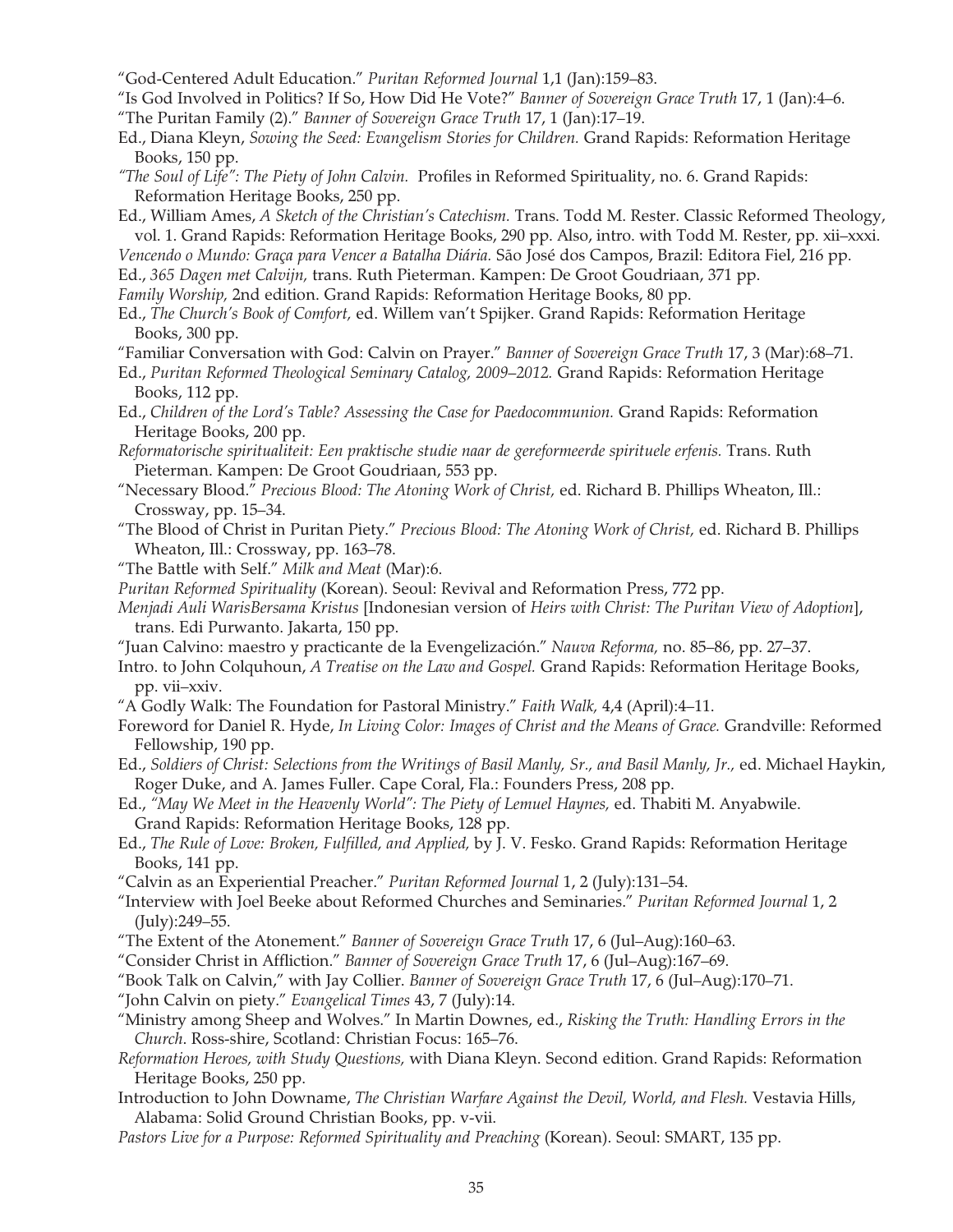- "The Communion of Men with God." In *John Calvin: A Heart for Devotion, Doctrine, & Doxology,* ed. Burk Parsons (paperback edition). Orlando: Reformation Trust, pp. 235–46.
- Intro. and ed. with Mark Jones, *"A Habitual Sight of Him": The Christ-Centered Piety of Thomas Goodwin.* Profiles in Reformed Spirituality, no. 8. Grand Rapids: Reformation Heritage Books, 150 pp.
- "What Must I Do to be Saved? Three Truths and a Consequence: Justification by Faith Alone." *Areopagus Journal* 9, 2 ((Mar–Apr): 26–31.
- "Problems with Arminian Universal Redemption." *Banner of Sovereign Grace Truth* 17, 8 (Oct):216–17.
- *God's Alphabet for Life,* with Heidi Boorsma. Second edition. Grand Rapids: Reformation Heritage Books, 80 pp.
- Gen. ed., Wilhelm Schortinghuis, *Essential Truths in the Heart of a Christian.* Trans. Harry Boonstra and Gerrit W. Sheeres; ed. James A. De Jong. Classics of Reformed Spirituality, no. 5. Grand Rapids: Reformation Heritage Books, 134 pp.
- Ed., Ashton Oxenden, *The Earnest Communicant.* Grand Rapids: Reformation Heritage Books, 48 pp. "Definite Atonement." *Banner of Sovereign Grace Truth* 17, 9 (Nov):250–51.
- "Why Adopt the Westminster Standards?" *Banner of Sovereign Grace Truth* 17, 9 (Nov):254–56.
- Gen. ed. with Jay Collier, George Swinnock, *The Fading of the Flesh and the Flourishing of Faith,* ed. Stephen Yuille. Puritan Treasures for Today, no. 1. Grand Rapids: Reformation Heritage Books, 175 pp.
- Ed., Simonetta Carr, *Augustine of Hippo.* Grand Rapids: Reformation Heritage Books, 62 pp. *Contagious Christian Living.* Grand Rapids: Reformation Heritage Books, and : Bryntirion, 144 pp.
- "The Glory of God as Father." *Gospel Trumpet, No. 11.* Grand Rapids: Reformation Heritage Books, pp. 13–31.
- "The Glory of the Son's Purchase," with Maarten Kuivenhoven. *Gospel Trumpet, No. 11.* Grand Rapids: Reformation Heritage Books, pp. 33–52.
- "Defending Definite Atonement." *Banner of Sovereign Grace Truth* 17, 10 (Dec):274–76, 278.
- "The Transforming Power of Scripture." In Don Kistler, ed., *Sola Scriptura: The Protestant Postion on the Bible*, with Ray Lanning. Hardcover reprint. Orlando: Reformation Trust, pp. 111–41.

#### $2010...$

- "Paul's Plan for Christian Living," *Banner of Sovereign Grace Truth* 18, 1 (Jan): 3–5.
- "A Just War," *Banner of Sovereign Grace Truth* 18, 1 (Jan): 6-7.
- Ed., *The Happiness of Heaven*, by Maurice Roberts. Grand Rapids: Reformation Heritage Books, 130 pp.
- Ed., *This Do in Remembrance of Me*, by Arie Elshout. Grand Rapids: Reformation Heritage Books, 114 pp.
- Ed., *An Exposition of the Apostles' Creed*, by Caspar Olevianus. Volume 2 of Classic Reformed Theology.
- Grand Rapids: Reformation Heritage Books, 190 pp.
- "Betrayed," *Banner of Sovereign Grace Truth* 18, 2 (Feb): 36–37.
- "Practical Lessons from the Life of Idelette Calvin," *Puritan Reformed Journal* 2, 1 (Jan): 329–41.
- "Book Endorsements," *Puritan Reformed Journal* 2, 1 (Jan): 380–94.
- Intro., *The Harmony of the Divine Attributes*, by William Bates. Vestavia Hills, Al.: Solid Ground Christian Books, pp. xi–xiv.
- Ed., *Calvin for Today*. Grand Rapids: Reformation Heritage Books, 280 pp.
- "Christ Forsaken!" *Banner of Sovereign Grace Truth* 18, 3 (Mar): 68–69.
- "How Afflictions Work for Good," *Banner of Sovereign Grace Truth* 18, 3 (Mar): 72–73.
- *Heirdeiros com Christo: Os Puritanos sobre a Adoção* [Portuguese trans. of *Heirs with Christ: The Puritans on*
- *Adoption*]. São Paulo: Publicações Evangélicas Selecionadas, 165 pp.
- Ed., *The Seven Signs: Seeing the Glory of Christ in the Gospel of John*, by Anthony T. Selvaggio. Grand Rapids: Reformation Heritage Books, 116 pp.
- "The Structure of Genesis," *Banner of Sovereign Grace Truth* 18, 4 (Apr): 99.
- *Living for God's Glory: An Introduction to Calvinism* [Korean]. Seoul: Jiryung, 675 pp.
- Ed., *In Defense of the Descent,* by Daniel R. Hyde. Explorations in Reformed Confessional Theology, no. 1. Grand Rapids: Reformation Heritage Books, 89 pp.
- *Purytanie: Biografie I Dzieta,* [Polish trans. of *Meet the Puritans*] trans. Jacek Satachi, ed. Dariusz M. Brycko. Grand Rapids: Tolle Lege Institute, 755 pp.
- *Calvinisme: een godgerichte en praletische levensvisia* [Dutch trans. of *Living for God's Glory: An Introduction to Calvinism*]. Kampen: De Groot Goudriaan, 462 pp.
- Ed., *Reformed Confessions of the 16th and 17th Centuries in English Translation, Volume 2, 1552–1566*, by James Dennison Jr. Grand Rapids: Reformation Heritage Books, 909 pp.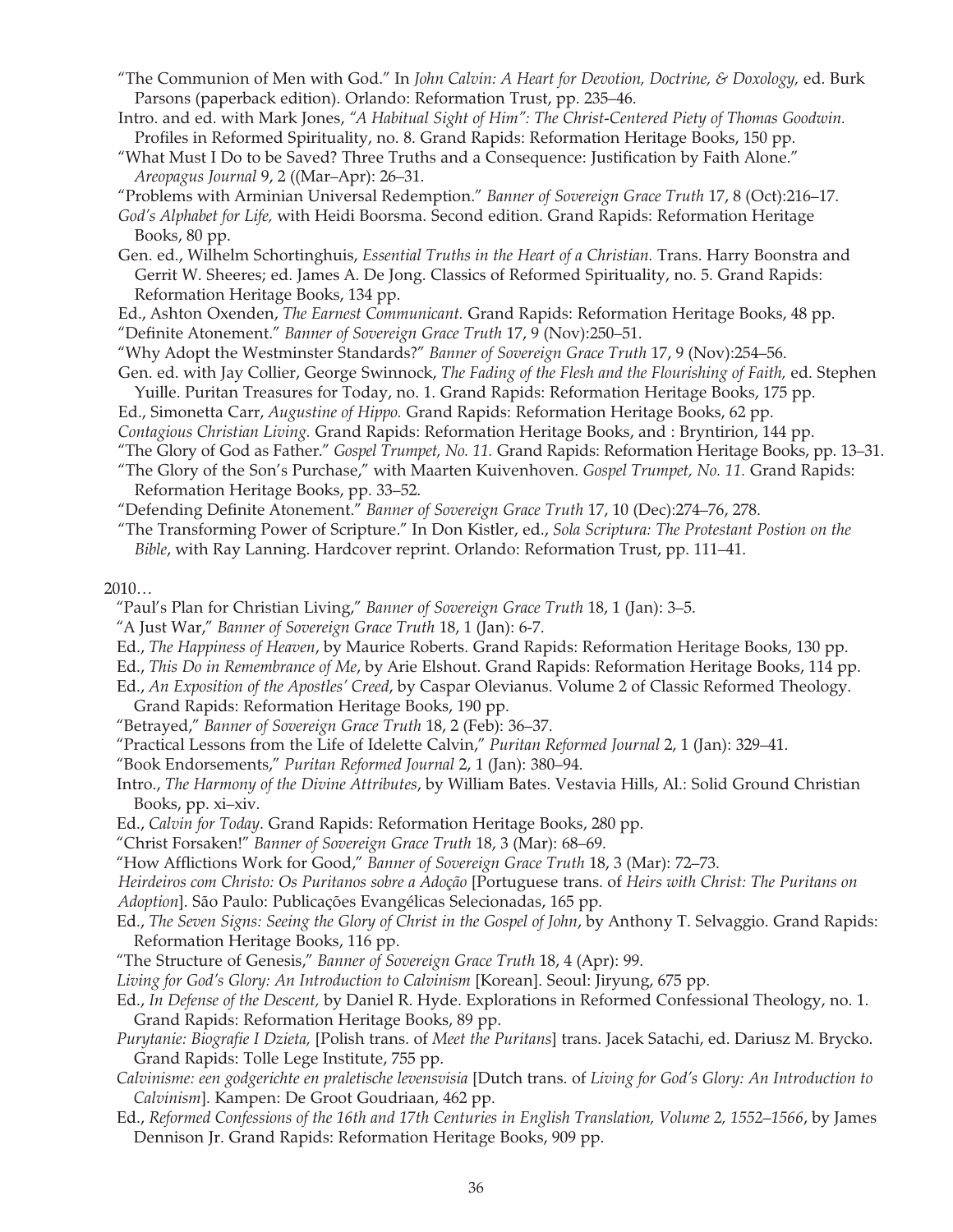- Ed., *The Larger Catechism: A Critical Text and Introduction*, by John R. Bower. Grand Rapids: Reformation Heritage Books, 300 pp.
- Ed., *Where Wisdom is Found: Christ in Ecclesiastes*, by J. V. Fesko. Grand Rapids: Reformation Heritage Books, 170 pp.
- Ed., *Calvin: Theologian and Reformer,* with Garry Williams. Grand Rapids: Reformation Heritage Books, 170 pp.
- "Cherishing the Church." In *Preaching Like Calvin: Sermons from the 500th Anniversary of Calvin*, ed. David W. Hall. Phillipsburg, N.J.: P&R, pp. 191–213.
- Ed., *2010–2011 Yearbook: Heritage Reformed Congregations, Church & School Directory*. Grand Rapids: Reformation Heritage Books, 112 pp.
- "The Christ of History." In *2010–2011 Yearbook: Heritage Reformed Congregations, Church & School Directory*. Grand Rapids: Reformation Heritage Books, pp. 97–112.
- Intro. and ed., *Attending upon God without Distraction*, by Nathanael Vincent. Grand Rapids: Soli Deo Gloria, 208 pp.
- *Meet the Puritans* [Korean]. Seoul: Revival & Reformation Press, 714 pp.
- "The Age of the Spirit and Revival," *Puritan Reformed Journal* 2, 2 (July): 32–51.
- "Calvin on Sovereignty, Providence, and Predestination," *Puritan Reformed Journal* 2, 2 (July): 79–107.
- "Consider Christ in Affliction: An Open Letter to True Believers," *Reformation Today* (July-Aug): 4–10.
- Intro. and ed., *The Sound-Hearted Christian*, by William Greenhill. Grand Rapids: Soli Deo Gloria, 239 pp.
- Intro., *Economy of the Covenants*, by Herman Witsius. Grand Rapids: Reformation Heritage Books, 1:[3]–[26].
- Intro., *Sacred Dissertations on the Lord's Prayer*, by Herman Witsius. Grand Rapids: Reformation Heritage Books, [3]–[7].
- "The Discipline of God as a Mark of Being a Christian," *Tabletalk* 34, 10 (???): 14–17.
- "Psalm Singing in Calvin and the Puritans," *Outlook* 60, 4 (July-Aug): 19–24; 60, 5 (Sept-Oct): 18–23.
- Intro. and Ed., *A Spiritual Appeal to Christ's Bride*, by Jodocus van Lodenstein, trans. Bartel Elshout. Grand Rapids: Reformation Heritage Books, 175 pp.
- *Soli Deo Gloria: Un 'introduzione al Calvinismo* [Italian trans. of *Living for God's Glory: An Introduction to Calvinism*]. Caltanissetta, Italy: Alfa & Omega, 425 pp.
- Intro. and Ed., *Word, Water, and Spirit: A Reformed Perspective on Baptism*, by J. V. Fesko. Grand Rapids: Reformation Heritage Books, 455 pp.
- "Understanding the Promises of God," with James La Belle. *Banner of Sovereign Grace Truth* 18, 8 (Oct): 212–14, 232.
- Foreward and ed., *A Portrait of Paul: Identifying a True Minister of Christ*, by Rob Ventura and Jeremy Walker. Grand Rapids: Reformation Heritage Books, 207 pp.
- *Paixão pela Pureza* [Portuguese trans. of *Meet the Puritans*]. São Paulo: Publicações Evangélicas Selecionadas, 1088 pp.
- Intro. and ed., *The Three Forms of Unity*. Vestavia Hills, Al.: Solid Ground Christian Books, 166 pp.
- *Vivendo para a Glória de Deus* [Portuguese trans. of *Living for God's Glory: An Introduction to Calvinism*]. São José dos Campos, Brasil: Editora Fiel, 415 pp.
- Ed., *John Owen*, by Simonetta Carr. Grand Rapids: Reformation Heritage Books, 64 pp.
- "A Comunhão Dos Homens Com Deus." In *João Calvino: Amor Devocão Doutrina* [Portuguese trans. of "The Communion of Men with God." In *John Calvin: A Heart for Devotion, Doctrine, and Doxology*]. São José dos Campos, Brasil: Editora Fiel, pp. 253–67.
- Contributor and ed., *Milk & Honey: a Devotional*. Grand Rapids: Reformation Heritage Books, 400 pp. "The Discipline of God"*Banner of Sovereign Grace Truth* 18, 9 (Nov): 250–51.
- Co-ed. with Anthony T. Selvággio, *Sing a New Song: Recovering Psalm Singing in the Twenty-First Century.* Grand Rapids: Reformation Heritage Books, 208 pp.
- "Psalm Singing in Calvin and the Puritans." In *Sing a New Song: Recovering Psalm Singing in the Twenty-First Century.* Grand Rapids: Reformation Heritage Books, pp. 16–40.
- "Leading through Office-Bearing (1): Godly Manhood in the Home under the Offices of Christ," *Banner of Sovereign Grace Truth* 18, 10 (Dec): 280–81, 283.
- Ed., *The Hymns of Philip Doddridge*, comp. and ed. Graham C. Ashworth. Grand Rapids: Reformation Heritage Books, 215 pp.
- *Developing a Healthy Prayer Life: 31 Meditations on Communing with God*, with James W. Beeke. Grand Rapids: Reformation Heritage Books, 100 pp.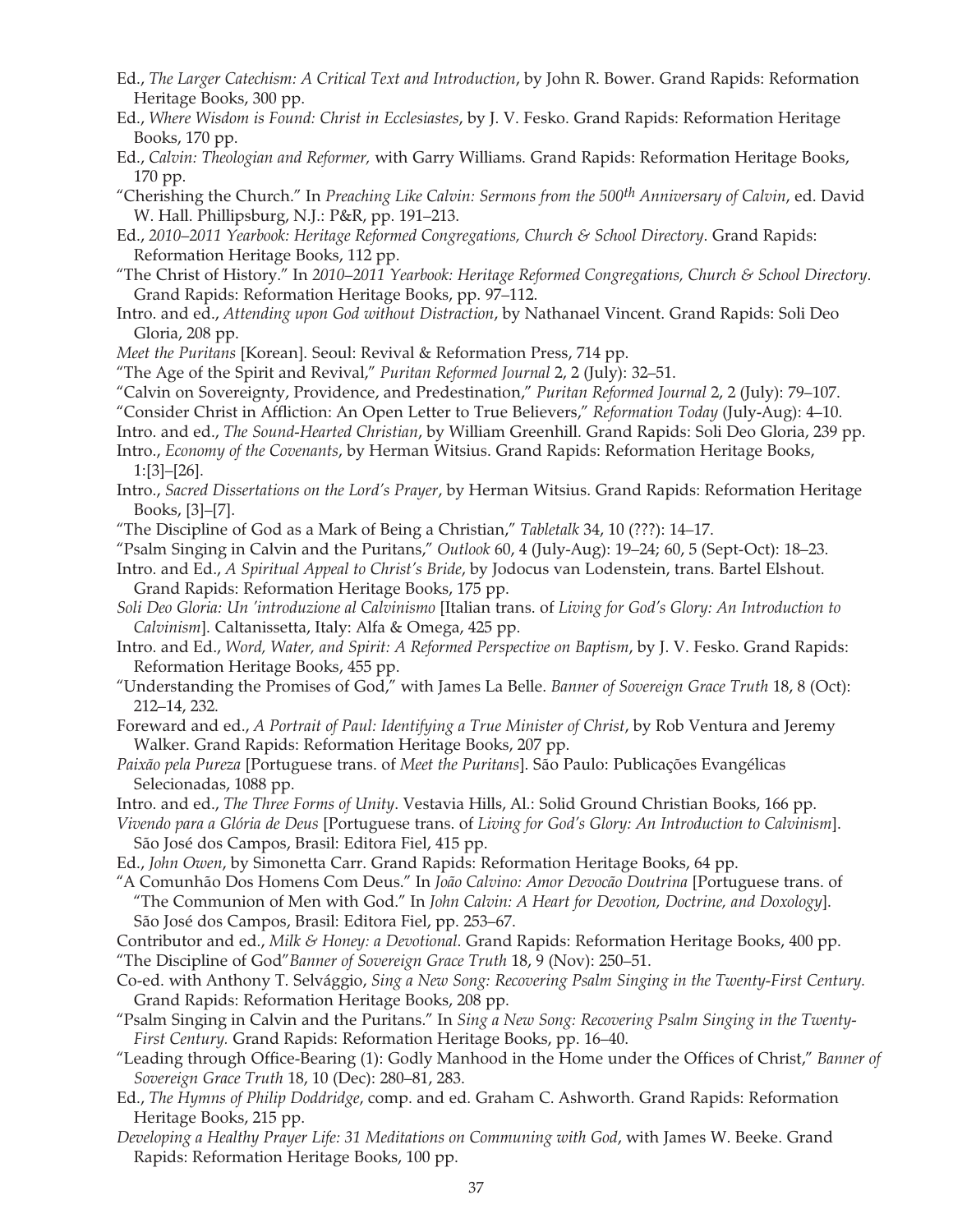"Our Glorious Adoption," *Reformed Theological Journal* (fall): 94–108.

2011…

- "The Puritans on Coming to Christ," *Banner of Sovereign Grace Truth* 19, 1 (Jan): 4–7.
- "Leading through Office-Bearing (2)," *Banner of Sovereign Grace Truth* 19, 1 (Jan): 10–11.
- Co-ed. with Brian Najapfour, *Taking Hold of God: Reformed and Puritan Perspectives on Prayer*. Grand Rapids: Reformation Heritage Books, 267 pp.
- "Trust in the Incarnate Word," *Puritan Reformed Journal* 3, 1 (Jan): 24–40.
- "How to Evaluate Your Sermons," *Puritan Reformed Journal* 3, 1 (Jan): 255–78.
- "Rediscovering the Laity: The Reformation in the Pew and in the Classroom," *Puritan Reformed Journal* 3, 1 (Jan): 307–315.
- Ed., *Preaching in the Holy Spirit*, by Albert N. Martin. Grand Rapids: Reformation Heritage Books, 67 pp.
- Ed., *Stop Loving the World*, by William Greenhill, ed. Jay Collier. Grand Rapids: Reformation Heritage Books, 73 pp.
- "The Puritans on Human Impediments in Coming to Christ (1)," *Banner of Sovereign Grace Truth* 19, 2 (Feb): 36–37.
- "Leading through Office Bearing (3)," *Banner of Sovereign Grace Truth* 19, 2 (Feb): 40–42.
- "John Calvin on Prayer and Communion with God." In *Taking Hold of God: Reformed and Puritan Perspectives on Prayer*. Grand Rapids: Reformation Heritage Books, pp. 27–42.
- "Anthony Burgess on Christ's Prayer for Us." In *Taking Hold of God: Reformed and Puritan Perspectives on Prayer*. Grand Rapids: Reformation Heritage Books, pp. 83–108.
- "Matthew Henry on a Practical Method of Daily Prayer." In *Taking Hold of God: Reformed and Puritan Perspectives on Prayer*. Grand Rapids: Reformation Heritage Books, pp. 141–58.
- "Thomas Boston on Praying to Our Father." In *Taking Hold of God: Reformed and Puritan Perspectives on Prayer*. Grand Rapids: Reformation Heritage Books, pp. 159–86.
- "Puritan Prayers for World Missions." In *Taking Hold of God: Reformed and Puritan Perspectives on Prayer*. Grand Rapids: Reformation Heritage Books, pp. 207–222.
- "Prayerful Praying Today." In *Taking Hold of God: Reformed and Puritan Perspectives on Prayer*. Grand Rapids: Reformation Heritage Books, pp. 223–40.
- "How Does Christ's Resurrection Shape Our Hope?" *Gospel Trumpet [???]* #12, pp. 33–54.
- "The Puritans on Human Impediments in Coming to Christ (2)," *Banner of Sovereign Grace Truth* 19, 3 (Mar): 64–65.
- Ed., *Introduction to Reformed Scholasticism*, by W.. van Asselt et al. Grand Rapids: Reformation Heritage Books, 265 pp.
- "Reading the Puritans," *Southern Baptist Journal of Theology* 14, 4 (Winter 2010): 20–37.
- Ed., *Planting, Watering, Growing: Planting Confessional Reformed Churches in the 21st Century*, ed. Daniel R. Hyde and Shane Lems. Grand Rapids: Reformation Heritage Books, 310 pp.
- "Why Do I Believe… the Bible is the Word of God?" *The Messenger* 58, 3 (Mar): 18–20.
- Ser. ed. with Michael A. G. Haykin, *"The King in His Beauty": The Piety of Samuel Rutherford,* ed. and intro. Matthew Vegan. Grand Rapids: Reformation Heritage Books, 184 pp.
- Ed., *Theodorus Frelinghuysen's Evangelism: Catalyst to the First Great Awakening,* by Scott Maze. Grand Rapids: Reformation Heritage Books, 220 pp.
- "Denying Hell Undermines Faith." *Grand Rapids Press* (April 6, 2011): A15.
- "Hell." *Banner of Sovereign Grace Truth* 19, 5 (May/June 2011): 137.
- Ed., *Godly Conversation: Rediscovering the Puritan Practice of Conference,* by Joanne J. Jung. Grand Rapids: Reformation Heritage Books, 207 pp.
- Ed., *Triumphing over Sinful Fear,* by John Flavel, ed. J. Stephen Yuille. Grand Rapids: Reformation Heritage Books, 125 pp.
- Ed., *Jonathan Edwards's Apologetic for the Great Awakening, With Particular Attention to Charles Chauncy's Criticisms,* by Robert Davis Scott. Grand Rapids: Reformation Heritage Books, 366 pp.
- *Bringing the Gospel to Covenant Children* [Korean]. Seoul: Subook, 128 pp.
- "Helping Your Child Discern God's Will." *Proclamation,* no. 24 (June 2011): 1–4.
- Ser. ed. with Michael A. G. Haykin, "A Scribe Well-Trained": Archibald Alexander and the Life of Piety, intro. and ed. by James M. Garretson. Grand Rapids: Reformation Heritage Books, 185 pp.
- "Lewis Bayly and the Practice of Piety." *Banner of Sovereign Grace Truth* 19, 6 (July/August 2011): 166. Ed., *The Beauty and Glory of Christ*. Grand Rapids: Reformation Heritage Books, 250 pp.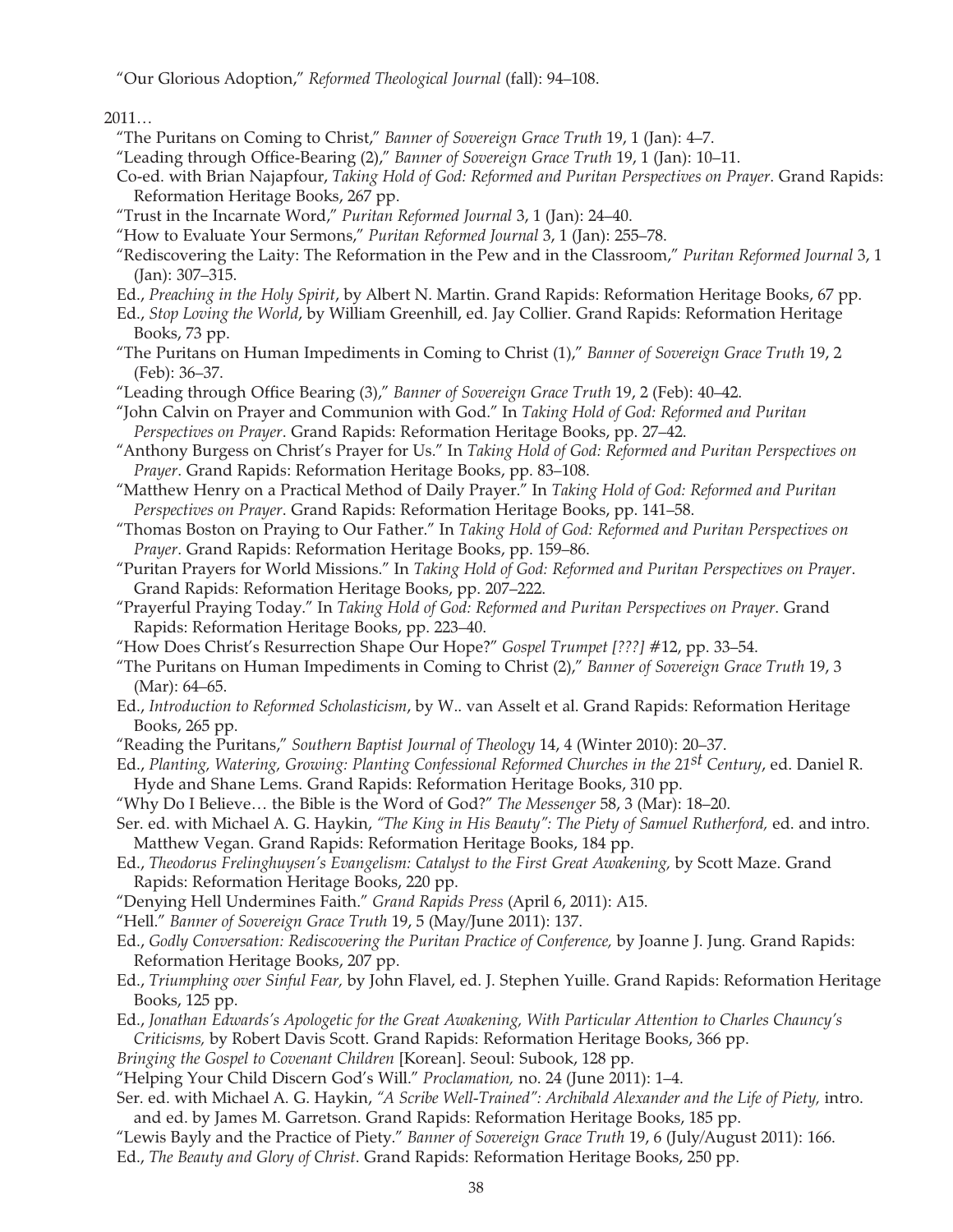- "Thomas Goodwin on Christ's Beautiful Heart." In *The Beauty and Glory of Christ*. Grand Rapids: Reformation Heritage Books, 135–54.
- "The Assurance Debate: Six Key Questions." In *Drawn into Controversie: Reformed Theological Diversity and Debates within Seventeenth-Century British Protestantism,* ed. Michael A. G. Haykin and Mark Jones. Göttingen: Vanderhoeck & Ruprecht, 263–83.
- Ed., *The Spiritual Brotherhood: Cambridge Puritans and the Nature of Christian Piety,* by Paul Schaefer, Jr. Grand Rapids: Reformation Heritage Books, 385 pp.
- Ed., *Teaching Predestination: Elnathan Parr and Pastoral Ministry in Early Stuart England,* by David H. Kranendonk. Grand Rapids: Reformation Heritage Books, 200 pp.
- Ed., *The Marrow Controversy and Seceder Tradition: Atonement, Saving Faith, and the Gospel Offer in Scotland (1718–1799)*. Grand Rapids: Reformation Heritage Books, 313 pp.
- "John Bunyan on Justification." *Midwestern Journal of Theology* 10, 1 (Spring 2011): 166–89.
- "Paul and James: Are We Justified by Faith or by Faith and Works?," with Steven Lawson. *Puritan Reformed Journal* 3, 2 (July 2011): 38–62.
- "Our Glorious Adoption: Trinitarian Based and Transformed Relationships." *Puritan Reformed Journal* 3, 2 (July 2011): 63–79.
- "Reading the Puritans," *Puritan Reformed Journal* 3, no. 2 (July 2011): 193–231.
- "How to View Children in the Church." *Banner of Sovereign Grace Truth* 19, 7 (September 2011): 184–85.
- Ed., *Athanasius,* by Simonetta Carr. Grand Rapids: Reformation Heritage Books, 60 pp.
- Ed., *A Life of Gospel Peace: A Biography of Jeremiah Burroughs,* by Philip L. Simpson. Grand Rapids: Reformation Heritage Books, 316 pp.
- "The Cup of Salvation: The Lord's Supper as a Thanksgiving Feast." *Banner of Sovereign Grace Truth* 19, 8 (October 2011): 212–15.
- "Practical Guidelines for Ministry to Children in the Church." *Banner of Sovereign Grace Truth* 19, 8 (October 2011): 216–18; 19, 9 (November 2011): 251–53.
- Ed., *The Quest for Comfort: The Story of the Heidelberg Catechism,* by William Boekestein. Grand Rapids: Reformation Heritage Books, 30 pp.
- Ed., *Venture All for God: Piety in the Writings of John Bunyan,* intro. and ed. Roger D. Duke and Phil A. Newton with Drew Harris. Grand Rapids: Reformation Heritage Books, 194 pp.
- "Twenty-Five Years of Ministry in Grand Rapids, Michigan: An Interview with Joel R. Beeke." *Banner of Sovereign Grace Truth* 19, 9 (November 2011): 245–47.
- Ed., *Reformer of Basel: The Life, Thought, and Influence of Johannes Oecolampadius,* by Diane Poythress. Grand Rapids: Reformation Heritage Books, 240 pp.
- "'Only for His Believers': Paedocommunion and the Witness of the Reformed Liturgies." In *Children and the Lord's Supper,* ed. Guy Waters and Ligon Duncan. Ross-shire, UK: Christian Focus Publications, 163–79.
- *Getting Back into the Race: The Cure for Backsliding*. Adelphi, Md.: Cruciform Press, 109 pp.
- Co-ed. with Ray B. Lanning, *Reformed Thought: Selected Writings of William Young*. Grand Rapids: Reformation Heritage Books, 430 pp.
- "Hallowing God's Name." In *Let Us Pray,* ed. Don Kistler. Orlando: Northampton Press, 37–56.
- Ed., *The Day of Worship: Reassessing the Christian Life in Light of the Sabbath,* by Ryan M. McGraw. Grand Rapids: Reformation Heritage Books, 200 pp.
- "The Tenth Anniversary of 9–11." *Gospel Trumpet,* no. 12, 1–17.
- *A Faithful Church Member.* Darlington, UK: Evangelical Press, 48 pp.
- Ed. and foreword, *What Is a Reformed Church?,* by Malcolm Watts. Grand Rapids: Reformation Heritage Books, 164 pp., forward vii–ix.
- Ed., *The Holy Spirit,* by Geoffrey Thomas. Grand Rapids: Reformation Heritage Books, 255 pp.
- Ed. and foreword, *Keeper of the Great Seal of Heaven: Sealing of the Spirit in the Life and Thought of John Flavel,*  by Adam Embry. Grand Rapids: Reformation Heritage Books, 128 pp., foreword vii–ix.
- Ed., *1 and 2 Corinthians, The 17:18 Series*. Grand Rapids: Reformation Heritage Books, 250 pp.
- *Is Abortion Really So Bad?,* with James W. Beeke. Pensacola, Fl.: Chapel Library, 20 pp.
- "Consider Christ in Affliction." *Reformed Baptist Trumpet* 2, 4 (Oct.–Dec. 2011): 3–9.
- Foreword, *Victorious Christians Who Changed the World,* by Peter Hammond. Cape Town: Christian Liberty Books, vii.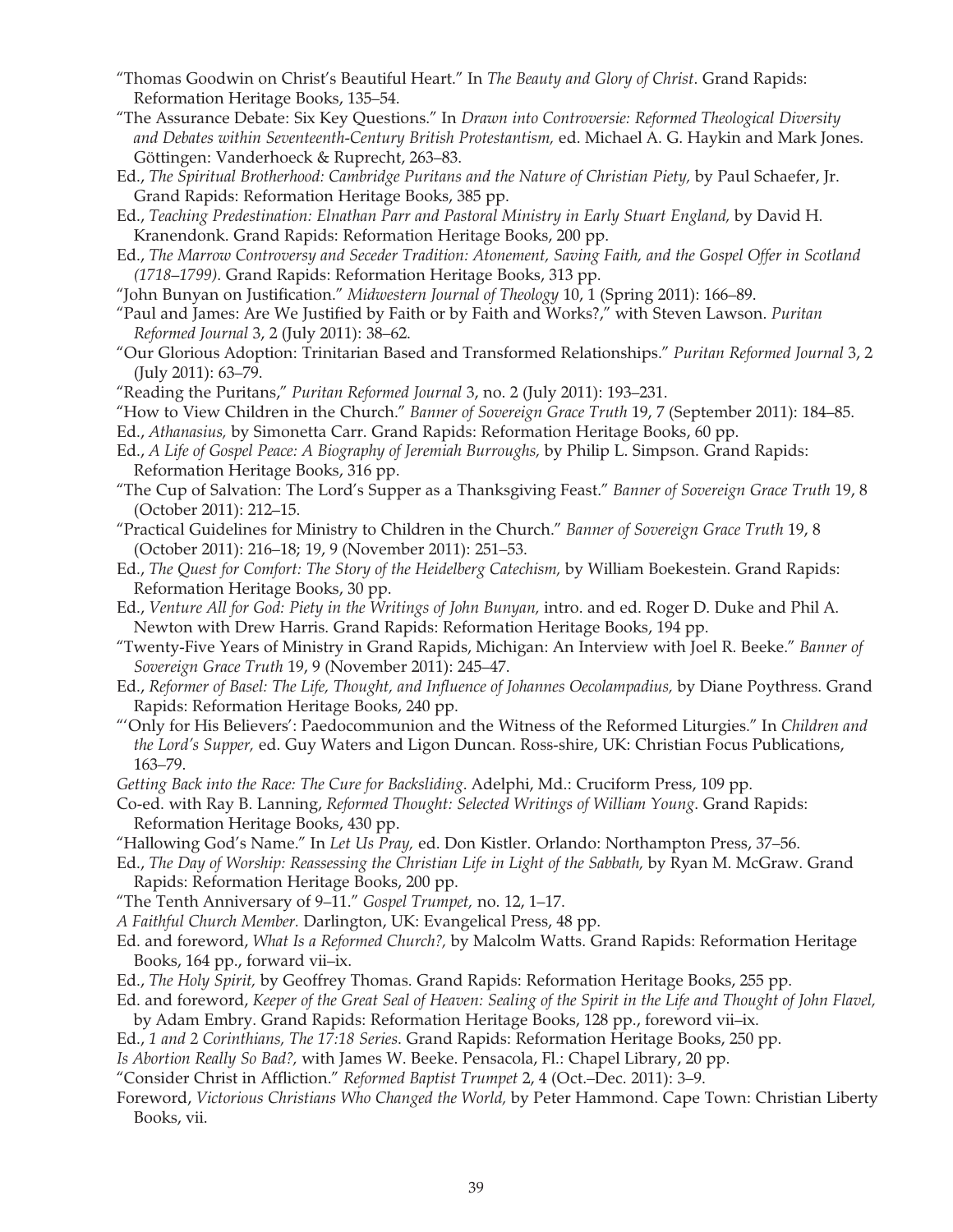2012…

- "Getting Back into the Race." *Banner of Sovereign Grace Truth* 20, (January 2012): 4–5.
- "Answering Pro-Abortionists' Arguments." *Banner of Sovereign Grace Truth* 20, 1 (January 2012): 10–12.
- "Gethsemane's King-Lamb: A Sermon on John 18:7–8, 12–13a." *Puritan Reformed Journal* 4, 1 (January 2012): 25–40.
- "Practical Application in Preaching," with David Murray. *Puritan Reformed Journal* 4, 1 (January 2012): 233–63.
- "Authentic Ministry: Servanthood, Tears, and Temptations," with Paul Smalley. *Puritan Reformed Journal* 4, 1 (January 2012): 264–78.
- Ed., *Living Blessedly Forever: The Sermon on the Mount and the Puritan Piety of William Perkins,* by J. Stephen Yuille. Grand Rapids: Reformation Heritage Books, 151 pp.
- Ed., *Christ and the Condition: The Covenant Theology of Samuel Petto (1624–1711)*. Grand Rapids: Reformation Heritage Books, 140 pp.
- *Friends and Lovers: Cultivating Companionship and Intimacy in Marriage*. Adelphi, Md.: Cruciform Press, 96 pp.
- "Love's Beautiful Attributes and Activities." *Banner of Sovereign Grace Truth* 20, 2 (February 2012): 36–37.
- "What Scripture Says about Abortion." *Banner of Sovereign Grace Truth* 20, 2 (February 2012): 42–44.
- Ed., *Glory Veiled and Unveiled: A Heart-Searching Look at Christ's Parables,* by Gerald Bilkes. Grand Rapids: Reformation Heritage Books, 229 pp.
- Ed., *The Broken Hearted Evangelist,* by Jeremy Walker. Grand Rapids: Reformation Heritage Books, 150 pp. "A Letter to Pastors Regarding Family Worship." *Banner of Truth,* no. 582 (March 2012): 11–12.
- "Honoring and Exercising Authority." *Banner of Sovereign Grace Truth* 20, 3 (March 2012): 60–63.
- "Tough Questions for Tender Souls." *Banner of Sovereign Grace Truth* 20, 3 (March 2012): 70–72.
- Ed., *Presbyterian and Reformed Churches: A Global History,* by James E. McGoldrick. Grand Rapids: Reformation Heritage Books, 564 pp.
- "Like Father, Like Son." *Gospel Trumpet,* no. 14, 1–21.
- "Fourteen Resurrection Certainties." *Banner of Sovereign Grace Truth* 20, 4 (April 2012): 110.
- *Living Zealously,* with James A. La Belle. Grand Rapids: Reformation Heritage Books, 138 pp.
- Ed., *The Mysteries of God,* by Maurice Roberts. Grand Rapids: Reformation Heritage Books, 102 pp.
- Ed., *In Remembrance of Him: Profiting from the Lord's Supper,* by Guilelmus Saldenus and Wilhelmus à Brakel. Grand Rapids: Reformation Heritage Books, 138 pp.
- "Dear Graduate: Don't Waste Your Life—Follow God Fully!" *Banner of Sovereign Grace Truth* 20, 5 (May/ June 2012): 125–27.
- "Interview on Friends and Lovers." *Banner of Sovereign Grace Truth* 20, 5 (May/June 2012): 142.
- Comp. and ed. with Paul M. Smalley, *Feasting with Christ: Meditations on the Lord's Supper.* Darlington, Eng.: Evangelical Press, 176 pp.
- *What Is Evangelicalism?* Darlington, Eng.: Evangelical Press, 78 pp.
- Ed., *By Good and Necessary Consequence,* by Ryan McGraw. Grand Rapids: Reformation Heritage Books, 85 pp.
- *Parenting by God's Promises* [Korean]. Seoul: Jipyung Publishing Co., 470 pp.
- Ed., *An Honest, Well-Experienced Heart: The Piety of John Flavel, edited and introduction with Adam Embry.* Grand Rapids: Reformation Heritage Books, 2012, 154 pp.
- "The Puritans on Conscience 1," *The Banner of Truth,* no. 585 (June): 20–25.
- "The Puritans on Conscience 2," *The Banner of Truth,* no. 586 (July): 13–18.
- *How to Evaluate Sermons.* Darlington, U.K.: Evangelical Press, 2012, 48 pp.
- Ed., *The Book of Deuteronomy: The 17:18 Series,* Grand Rapids: Reformation Heritage Books, 2012, 352 pp.
- Introduction, Jerome Zanchius, *Absolute Predestination,* Conway, Ark.: Free Grace Press, 9–21.
- "Following God Fully," *Youth Messenger* (Spring): 26–31.
- "The Puritans on Conscience and Casuistry," *Puritan Reformed Journal,* 4, 2 (July): 95–112.
- "Children in the Church," *Puritan Reformed Journal,* 4, 2 (July): 201–216.

Review of Erroll Hulse, *The Doctrine and Practice of Holiness, Puritan Reformed Journal,* 4, 2 (July): 229–30.

- Review of Jason Zuideman and Theodore Van Raalte, *Early French Reform: The Theology and Spirituality of Guillaume Farel. Puritan Reformed Journal,* 4, 2 (July): 256–57.
- Ed., *Lady Jane Grey,* Simonetta Carr. Grand Rapids: Reformation Heritage Books, 2012, 64 pp.
- "The Christian's War Against Satan," *Banner of Sovereign Grace Truth,* 20, 6 (Jul–Aug.): 148–49.
- "9 Reasons Why You Should Read the Puritans," *Banner of Sovereign Grace Truth,* 20, 6 (Jul–Aug.): 162–63.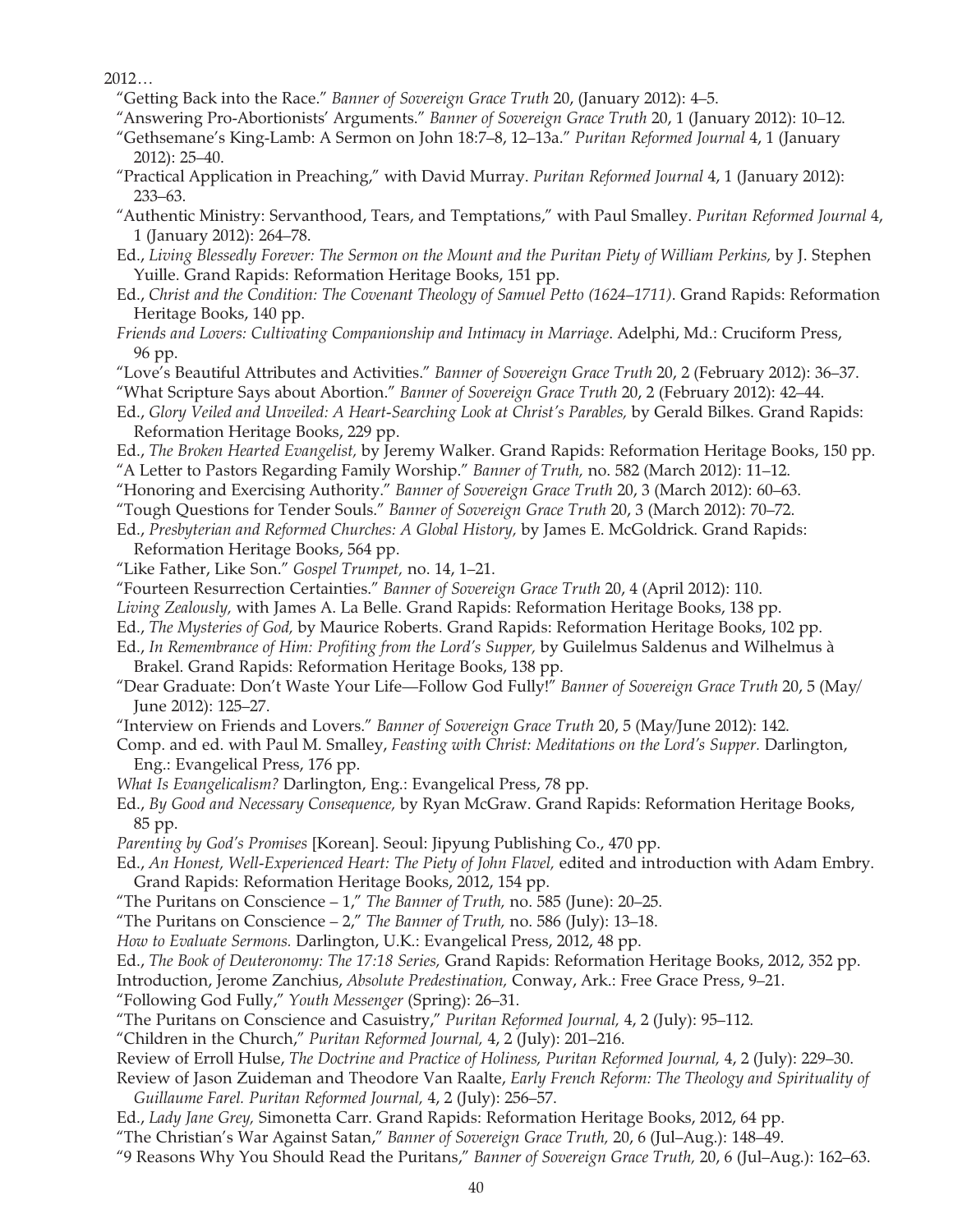- Edited with Joseph A. Pipa, Jr., *The Beauty and Glory of the Holy Spirit.* Grand Rapids: Reformation Heritage Books, 2012, 350 pp.
- "Richard Sibbes on Entertaining the Holy Spirit," in *The Beauty and Glory of the Holy Spirit.* Grand Rapids: Reformation Heritage Books, 2012, 227–45.
- Ed., Priscilla Wong, *Anne Steele and Her Spiritual Vision.* Grand Rapids: Reformation Heritage Books, 2012, 145 pp.
- "Training Our Children to Fight Worldliness." *Banner of Sovereign Grace Truth,* 20, 7 (Sept.): 212–15.
- "The Legacy of My God-Fearing Mother." *Banner of Sovereign Grace Truth,* 20, 7 (Sept.): 232–34.
- Ed., *2012–2013 Yearbook: HRC, Church and School Directory.* Grand Rapids: Reformation Heritage Books, 2012, 110 pp.
- "Puritan Preaching," in *2012-2013 Yearbook: HRC, Church and School Director.,* Grand Rapids: Reformation Heritage Books, 2012, pp. 93–110.
- Ed., Dustin W. Benge, ed., *A Journey Toward Heaven: Daily Devotions from the Sermons of Jonathan Edwards.*  Grand Rapids: Reformation Heritage Books, 2012, 375 pp.
- Ed., William Boekestein, *The Glory of Grace: The Story of the Canons of Dort.* Grand Rapids: Reformation Heritage Books, 2012, 30 pp.
- *Alles in Christus! Het Heil in Christus bij de Puriteines.* Lunteven: De Tabernakel, 2012, 77 pp.
- "How Should We Meditate? Let the Puritans be Your Teachers," *Banner of Sovereign Grace Truth,* 20, 8 (Oct.): 240–41.
- "Could You Have Done Better Than Adam?" *Banner of Sovereign Grace Truth,* 20, 8 (Oct.): 248–49.
- *A Puritan Theology: Doctrine for Life,* with Mark Jones. Grand Rapids: Reformation Heritage Books, 2012, xv, 1055 pp.
- *Amigos e Amantes: Como Cultivar a Amizade e a Intimidade No Casamento,* (*Friends and Lovers* in Portuguese), trans. Flavia Lopes. Sao Paulo: Vida Nova, 110 pp.
- Ed., Paul Washer, *The Gospel's Power and Message.* Grand Rapids: Reformation Heritage Books, 2012, 275 pp. "Why Read the Theology of the Puritans?" *The Messenger,* 59, 9 (Sept.): 18–20.
- "Como Jonathan Edwards cheqou a amar a Soberania de Deus" (Portuguese), *Fe Para Hoje,* no. 37 (July): 25–30.
- "O Marido bondoso" (The Kind Husband), in *A Lei da Bondade,* (Portuguese) by Mary Beeke. Sao Jose dos Campos: FIEL, 2012, 75–87.
- "Advice to a Young Pastor Just Getting Started," *Free Church Witness,* pp. 6–7.
- "The Five Solas," *The Messenger* 19, 2 (March–April): 13–14.
- *?Es Realmente Tan Mano El Aborto?* (*Is Abortion Really so Bad?* (Spanish). Pensacola: Chapel Library, 20 pp.
- "Zero Tolerance for Lust," *Gospel Trumpet,* no. 15, pp. 1–15.
- Ed., Glenda Mathes, *A Month of Sundays: 31 Meditations on Resting in God.* Grand Rapids: Reformation Heritage Books, 2012, 150 pp.
- Ed., Andrew A. Woolsey, *Unity and Continuity in Covenantal Thought: A Study in the Reformed Tradition to the Westminster Assembly.* Grand Rapids: Reformation Heritage Books, 2012, 654 pp.
- "Wisdom for Young People," *Banner of Sovereign Grace Truth,* 20, 10 (Dec.): 298–302.
- "Honorable Leadership Needed," *Banner of Sovereign Grace Truth,* 20, 10 (Dec.): 287.
- Ed., James T. Dennison, Jr., *Reformed Confessions of the 16th and 17th Centuries in English Translation, Volume 3: 1567–1599,* Grand Rapids: Reformation Heritage Books, 2012, 988 pp.
- "The Wonder of Adoption," *Reformation Today,* no. 250, pp. 3–7.

"Christ Alone," *TableTalk,* 36, 11 (Nov.): 20–22.

- Ed., and introduction, Godefridus Udemans, *The Practice of Faith, Hope, and Love,* Grand Rapids: Reformation Heritage Books, 2012, 500 pp.
- *Membru Fidil Tal-Knisja* (*What is a Faithful Church Member?)* (Maltese). Darlington: Evangelical Press, 2012, 48 pp.
- Ed., Brian H. Cosby, *Suffering & Sovereignty: John Flavel and the Puritans on Afflictive Providence,* Grand Rapids: Reformation Heritage Books, 2012, 163 pp.
- Review of Robert A. Naborn, *Eilardus Waterlo (1738–1790): Van Kolonial Dominee tot Amerikaans Predikant, Documentatieblad Nader Reformatie,* 36, 2 Dec.): 95–96.
- "Job's Submission to Providence (1)," *Reformed Baptist Trumpet,* 3, 3 (Dec.): 3–11.

#### 2013…

"Raising Our Children to be Gatekeepers," *Banner of Sovereign Grace Truth,* 21, 1 (Jan.): 4–8.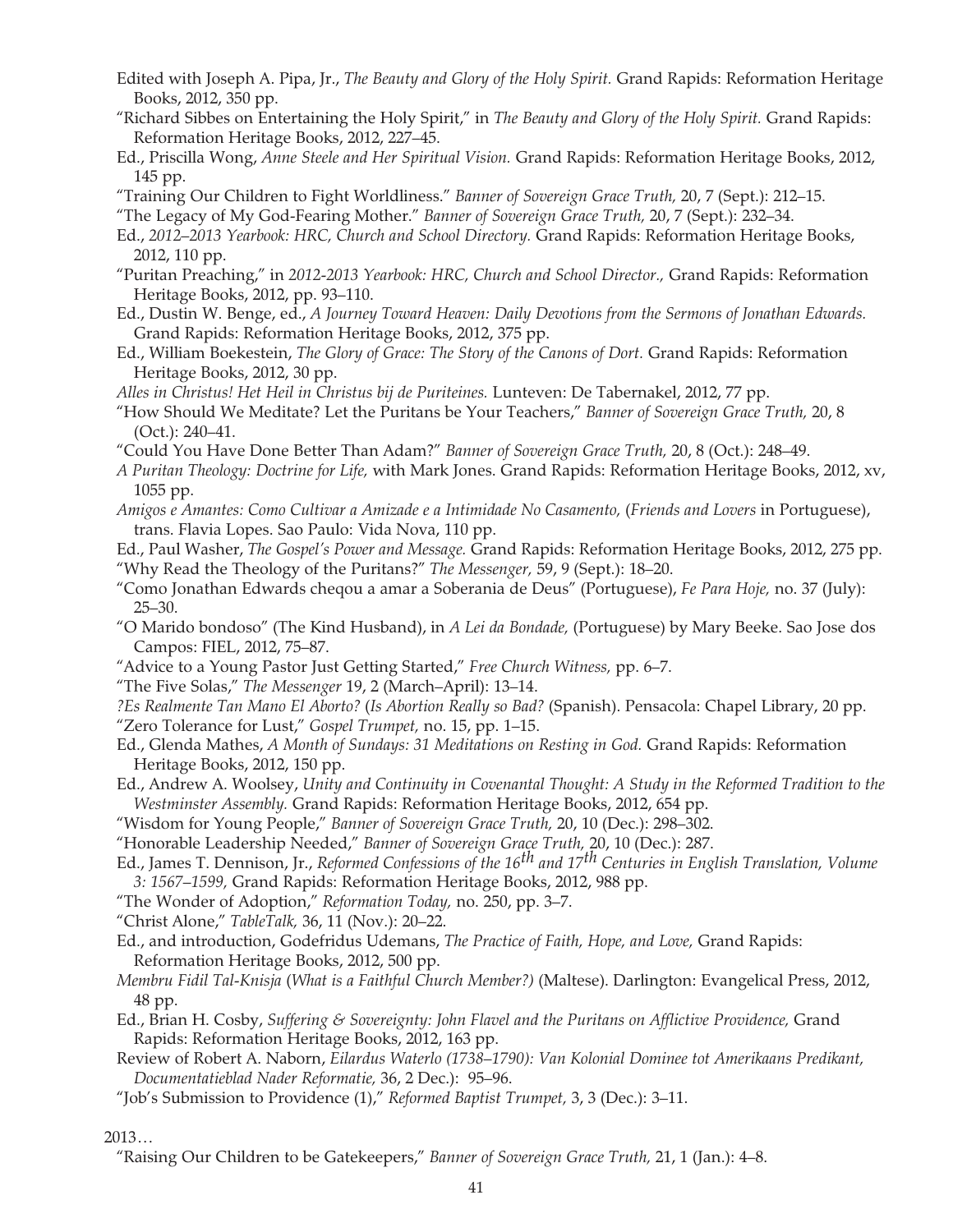"De receptive van de Heidelbergse Catechismus buiten Europa," (with Eric Bristley). In *Handboek Heidelbergse Catechismus,* ed. Arnold Huijgen, John V. Fesko, Aleida Siller. Utrecht: Kok, 135–46.

"Winning Against the World," *Faith Walk,* 7, 2, pp. 4–10.

- *Encouragement for Today's Pastors: Help from the Puritans,* with Terry Slachter, Grand Rapids: Reformation Heritage Books, 2012, 211 pp.
- "Signs & Seals of Union," *TableTalk,* 37, 2 (Feb.): 18–21.
- "Godefridus Udeman," *Puritan Reformed Journal* 5, 1 (Jan.): 78–89.
- "Interview on *A Puritan Theology* (with Mark Jones)," *Banner of Sovereign Grace Truth,* 21, 2 (Feb.): 36–37.
- "Union with Christ and the Sacraments," *Banner of Sovereign Grace Truth,* 21, 2 (Feb.): 42–43.
- Ed., Ryan M. McGraw, *Christ's Glory, Your Good: Salvation Planned, Promised, Accomplished and Applied.*  Grand Rapids: Reformation Heritage Books, 2013, 116 pp.
- Ed. and modernized with Scott Brown, William Gouge, *Building a Godly Home, vol. 1: A Holy Vision for Family Life.* Grand Rapids: Reformation Heritage Books, 2013, 192 pp.
- "Job's Submission to Providence (2)," *Reformed Baptist Trumpet,* 2, 4 (Feb.): 3–11.
- "'In Sweet Communion, Lord, with Thee': The Puritans on Prayer," *Banner of Sovereign Grace Truth,* 21, 3 (Mar.): 67-69.
- *Heidelberg Catechism Sermons, 2 Volumes*. Grand Rapids: Reformation Heritage Books, 2013, 1232 pp.
- "Zealous But Not Legalistic," in *Law & Liberty: A Biblical Look at Legalism,* ed. Don Kistler. Orlando: Northampton Press, 86–101
- *Inchinarea In Familie* (Family Worship). Societatea Misionara Coresi, 32 pp.
- Review of *Andrew Melville and Humanism in Renaissance Scotland, 1545-1622,* by Ernest R. Holloway III. *Sixteenth Century Journal,* 48, 4 (Oct.–Dec.): 1147–48.
- "Satan and the Original Temptation," *BSGT,* 96-98.
- Forward to Brian G. Najapfour, *Jonathan Edwards: His Doctrine of and Devotion to Prayer.* Caledonia, Mich.: Biblical Spirituality Press, ix–x.
- Ed., *A Faith Worth Teaching: The Heidelberg Catechism's Enduring Heritage,* ed. Jon D. Payne and Sebastian Heck. Grand Rapids: Reformation Heritage Books, 2013, 270 pp.
- "Holding Firmly to the Heidelberg: The Validity and Relevance of Catechism Preaching," in *A Faith Worth Teaching: The Heidelberg Catechism's Enduring Heritage,* ed. Jon D. Payne and Sebastian Heck. Grand Rapids: Reformation Heritage Books, 2013, 35–61.
- "Preaching the Catechism Today," in *A Faith Worth Teaching: The Heidelberg Catechism's Enduring Heritage,*  ed. Jon D. Payne and Sebastian Heck, Grand Rapids: Reformation Heritage Books, 2013, 62–78.
- Ed., Lesley A. Rowe, *The Life and Times of Arthur Hildersham: Prince Among the Puritans.* Grand Rapids: Reformation Heritage Books, 2013, 210 pp.
- Ed., Jeremiah Burroughs, *Contentment, Prosperity, and God's Glory,* Puritan Treasures for Today, No. 4 (coedit series with Jay T. Collier). Grand Rapids: Reformation Heritage Books, 2013, 120 pp.
- Ed. with Nelson Kloosterman, Petrus Van Mastricht, *The Best Method of Preaching: The Use of Theoretical-Practical Theology.* Grand Rapids: Reformation Heritage Books, 2013, 82 pp.
- "Crying Out to the God of Providence," *Gospel Trumpet,* no. 16, pp. 13–28.
- *Acts: The 17:18 Series* (with Rob Wynalda). Grand Rapids: Reformation Heritage Books, 2013, 328 pp.
- "The Trouble and Trial of Fallen Sinners," *Banner of Sovereign Grace Truth,* 21, 5 (May–June): 129–31.
- "Faith and Assurance," *TableTalk,* 37, 6 (June): 16–19.
- *Prepared by Grace for Grace: The Puritans on God's Ordinary Way of Leading Sinners to Christ,* with Paul M. Smalley. Grand Rapids: Reformation Heritage Books, 2013, 300 pp.
- "Reformed Orthodoxy in North America," in *A Companion to Reformed Orthodoxy,* ed. Herman J. Selderhuis. Leiden: Brill, 232–49.
- "Marks of a Faithful Church Member," *Ordained Servant,* 21 (2013): 57–62.
- Ed., Simonetta Carr, *Anselm of Canterbury.* Grand Rapids: Reformation Heritage Books, 2013.
- Ed., Paul Washer, *The Gospel Call and True Conversion.* Grand Rapids: Reformation Heritage Books, 2013, 188 pp.
- Ed., *The Beauty and Glory of the Father.* Grand Rapids: Reformation Heritage Books, 2013, 156 pp.
- "The Apostle John and the Puritans on the Father's Adopting, Transforming Love," in *The Beauty and Glory of the Father.* Grand Rapids: Reformation Heritage Books, 2013, pp. 79-105.
- Ed., Christopher W. Bogosh, *Compassionate Jesus: Rethinking the Christian's Approach to Modern Medicine.*  Grand Rapids: Reformation Heritage Books, 2013, 150 pp.
- "John Bunyan on Justification," *Puritan Reformed Journal* 5, 2 (July): 107–30.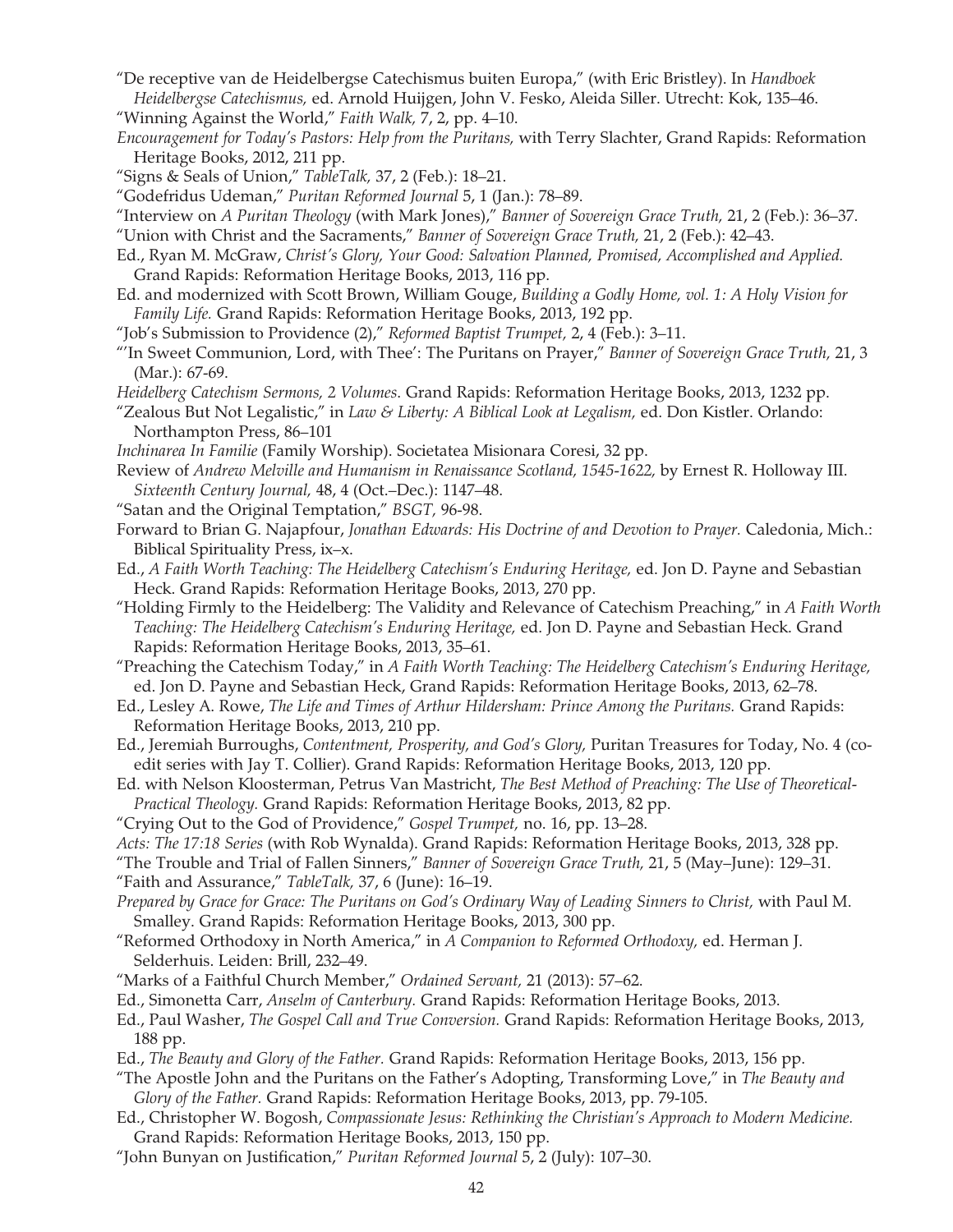- "The Minister's Helpmeet," *Puritan Reformed Journal* 5, 2 (July): 209–18.
- "In Commemoration of the Heidelberg Catechism's 450th Anniversary: The Catechism as a Confession of Faith," *Puritan Reformed Journal* 5, 2 (July): 231–41.
- Ed., *A Labor of Love,* by J. Stephen Yuille. Grand Rapids: Reformation Heritage Books, 2013, 136 pp.

"The Triumph of Divine Grace," *Banner of Sovereign Grace Truth,* 21, 6 (July–Aug.): 151–52.

- Ed., Wayne R. Spear, *Covenantal Uniformity in Religion: The Influence of the Scottish Commissioners upon the Ecclesiology of the Westminster Assembly.* Grand Rapids: Reformation Heritage Books, 2013, 248 pp.
- *Why Christ Came: 31 Meditations on the Incarnation,* with William Boekestein, Grand Rapids: Reformation Heritage Books, 2013, 108 pp.
- "Children in the Church (1)," *Free Church Witness,* Sept. 2013, pp. 10–11.
- Ed., Gerald M. Bilkes, *Memoirs of the Way Home: Ezra and Nehemiah as a Call to Conversion*. Grand Rapids: Reformation Heritage Books, 2013, 188 pp.
- "What Did the Reformers Believe about the Age of the Earth?" in Ken Ham, gen. ed., *The New Answers Book 4: Over 30 Questions on Creation/Evolution and the Bible.* Green Forest, Ark.: Master Books, 2013, pp. 101–110.
- "Practical Application in Preaching" (with David Murray), in *Preaching and Preachers,* Sept. 2013: 1–6. *Tough Questions About the Bible.* Fearn, Ross-shire, Scotland: Christian Focus, 2013, 125 pp.
- "Children in the Church—Part 2." *Free Church Witness* (Oct. 2013): 7–9.
- Ed. with Derek W. H. Thomas. *The Holy Spirit and Reformed Spirituality.* Grand Rapids: Reformation Heritage Books, 2013, 240 pages.
- "The Illumination of the Holy Spirit." *The Holy Spirit and Reformed Spirituality.* Grand Rapids: Reformation Heritage Books, 2013, 52–69.
- *Developing Healthy Spiritual Growth: Knowledge, practice and experience.* Darlington, England: Evangelical Press, 2013, 144 pages.
- Edit, *Seasons of the Heart: A Year of Devotions from One Generation of Women to Another.* Compiled by Donna Kelderman. Grand Rapids: Reformation Heritage Books, 2013, 400 pages.
- Intro. with Tanner Turley. *Life in Jesus: A Memoir of Mary Winslow.* Edited by Octavius Winslow. Grand Rapids: Reformation Heritage Books, 2013, pp. v–x.
- Edit with Scott Brown. William Gouge, *Building a Godly Home: Volume Two: A Holy Vision for a Happy Marriage.* Grand Rapids: Reformation Heritage Books, 2013, 275 pp.
- Edit, Simonetta Carr, *Anselm of Canterbury*. Grand Rapids: Reformation Heritage Books, 2013, 64 pp.
- "Laurence Chaderton: An Early Puritan Vision for Church and School." In *Church and School in Early Modern Protestantism: Studies in Honor of Richard A. Muller on the Maturation of a Theological Tradition.* Ed. Jordan J. Ballor, David S. Sytsma, Jason Zuidema. Leiden: Brill, 2013, 321–37.
- "In Awe of God's Glory: An Interview with Joel R. Beeke." *Tabletalk* 37, 12 (Dec. 2013): 68–71.
- *De Volta para os Braços do Pai: A cura para quem se desvia dos caminhos de Deus* [Portuguese translation of *Getting Back in the Race: The Cure for Backsliding].* São Paulo: Vida Nova, 2013, 111 pages.
- *Amigo e Amantes: Como Cultivar a Amizade e a Intimidade No Casemento.* (ão Paulo: Vida Nova, 2013, 112 pages.
- *A Famílie Na Igreja: Ouvindo os Sermoes e Participando das Reunioes de Oraçao.* São Paulo: Os Puritanos, 2011, 60 pages.
- "Advice for a 12-Year-Old," *Banner of Sovereign Grace Truth,* 21, 9 (Nov. 2013): 248–49.
- "Seven Problems with Arminian Universal Redemption." *Banner of Sovereign Grace Truth,* 21, 9 (Nov. 2013): 256.
- "Children in the Church—Part 3." *Free Church Witness* (Nov. 2013): 8–9.
- "Precious Blood." *Gospel Trumpet, no. 17,* pp. 25–46.
- *De enige manier van leven en sterven,* a sermon on Phil. 1:21. Veenendal: De Tabernakel, 2013, 20 pages.
- *Wie Gott durch ein Gewitter wirkte und andere Andachtsgeschichten,* with Diana Kleyn. Oerlinghausen, Germany: 2013, 190 pp.
- *Wie Gott durch die Piraten besiegte und andere Andachtsgeschichten,* with Diana Kleyn. Oerlinghausen, Germany: 2013, 190 pp.
- *Wie Gott durch eine Schneewehe rettete und andere Andachtsgeschichten,* with Diana Kleyn. Oerlinghausen, Germany: 2013, 190 pp.
- *Wie Gott bei Dürre einen Schirm sandte und andere Andachtsgeschichten,* with Diana Kleyn. Oerlinghausen, Germany: 2013, 190 pp.
- "The Pilgrim Mentality of the Puritans." *Banner of Sovereign Grace Truth,* 21, 10 (Dec. 2013): 270–71.
- "Tough Questions about doing what's right." *Banner of Sovereign Grace Truth,* 21, 10 (Dec. 2013): 276–77.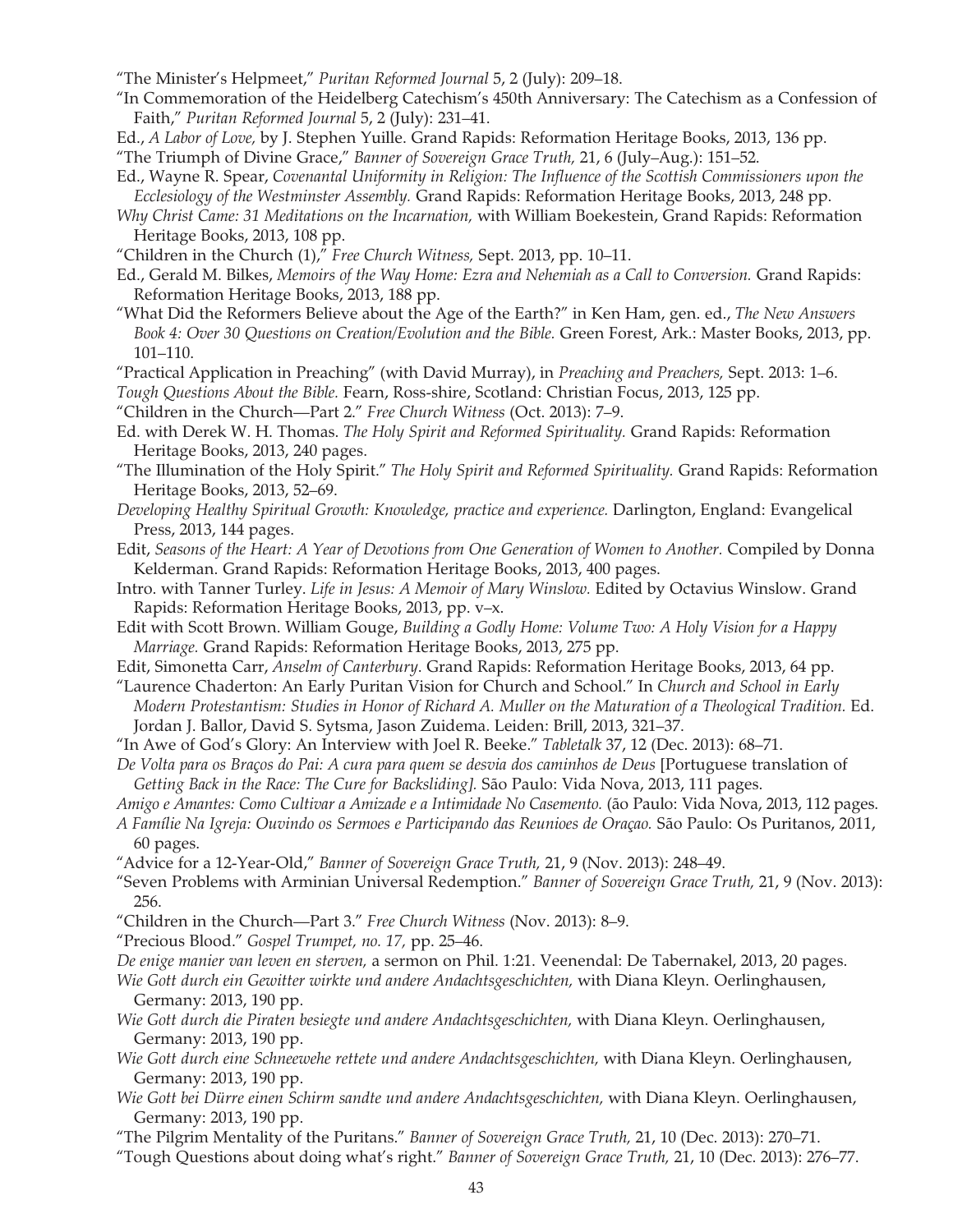- "God's Eternal Decree: The Westminster Confession of Faith (3.1)." *Banner of Sovereign Grace Truth,* 21, 10 (Dec. 2013): 283.
- "Bunyan's perseverance." In *The pure flame of devotion: The history of Christian spirituality: Essays in honour of Michael A. G. Haykin,* ed. G. Stephen Weaver, Jr. and Ian Hugh Clary. Kitchener, Ont.: Joshua Press, 2013, 327–46.
- *Opvoeden bij Gods Woord: Gods beloften voor ouders* [Dutch translation of *Parenting by God's Promises].*  Translated by Ruth Pieterman. Kampen: Brevier, 2013, 350 pp.
- Edit, Jeremy Walker, *Life in Christ: Becoming and Being a Disciple of the Lord Jesus.* Grand Rapids: Reformation Heritage Books, 2013, 144 pp.
- *Alles in Christus!: Het heil in Christus bij de puriteinen.* [Addresses given in the Netherlands—not available in English.] Lunteren, The Netherlands: De Tabernakel, 77 pp.
- *PuritanII Si Abordarea Biblia A Evanghelizari.* [Puritan Evangelism in Romanian.] Translated by Ninel Lazar. www.wdjd.ro Romania: Coresi Missionary Society, 2013, 41 pp.
- Review of J. L. Price, *Dutch Culture in a Golden Age.* In *Sixteenth Century Journal* 44, 3 (2013): 895–96.

2014…

- Edit, Thabiti M. Anyabwile, *Captivated: Beholding the Mystery of Jesus' Death and Resurrection*. Grand Rapids: Reformation Heritage Books, 2014, 100 pp.
- Edit, Brian Borgman and Rob Ventura, *Spiritual Warfare: A Biblical and Balanced Perspective.* Grand Rapids: Reformation Heritage Books, 2014, 125 pp.
- "Family Worship & Holiness Among the Puritans." *Banner of Sovereign Grace Truth* 22, 1 (Jan. 2014):4–5.
- "Effectual Calling (1): The Westminster Confession of Faith (10.1)." With Paul Smalley. *Banner of Sovereign Grace Truth* 22, 1 (Jan. 2014):12–13.
- "Faith and Assurance." *Banner of Sovereign Grace Truth* 22, 1 (Jan. 2014):14–15.
- "Unprofessional Puritans and Professional Pastors: What the Puritans Would Say to Modern Pastors." *Puritan Reformed Journal* 6, 1 (Jan. 2014):183–95.
- "Prayer and the Puritans." *Banner of Sovereign Grace Truth* 22, 2 (Feb. 2014):36–37.
- "The Perseverance of the Saints: Westminster Confession of Faith, Ch. 17." *Banner of Sovereign Grace Truth*  22, 2 (Feb. 2014):47–49.
- Edit, Simonetta Carr, *John Knox.* Grand Rapids: Reformation Heritage Books, 2014, 64 pp.
- Edit, James M. Garretson, *An Able and Faithful Ministry: Samuel Miller and the Pastoral Office.* Grand Rapids: Reformation Heritage Books, 2014, 425 pp.
- Edit, James T. Dennison, Jr., *Reformed Confessions of the 16th and 17th Centuries in English Translation, Volume 4, 1600–1693.* Grand Rapids: Reformation Heritage Books, 2014, 752 pp.
- "Meditation and the Puritans." *Banner of Sovereign Grace Truth* 22, 3 (Mar. 2014):64–65.
- "Effectual Calling (2): The Westminster Confession of Faith (10.2–4)." With Paul Smalley. *Banner of Sovereign Grace Truth* 22, 3 (Mar. 2014):75–77.
- *What Did the Reformers Believe About the Age of the Earth?* Petersburg, Ky.: Answers in Genesis, 2014, 16 pp.
- "Thomas Ridgley on the Trinity." In *Triniteit en kerk: Bundel ter gelegenheid van het afscheid van prof. dr. A.*

*Baars als hoogelaar aan de Theologische Universiteit Apeldoorn,* ed. G. C. den Hertog, H. R. Keurhorst, and H. G. L. Peels. Heerenveen, The Netherlands: Groen, 2014, pp. 128–45.

- Series editor, Ryan M. McGraw, *What Is a Christian?* Grand Rapids: Reformation Heritage Books, 2014, 30 pp.
- Series editor, Maurice Roberts, *What Does It Mean to Love God?* Grand Rapids: Reformation Heritage Books, 2014, 20 pp.
- Series editor, Geoffrey Thomas, *How Do I Kill Remaining Sin?* Grand Rapids: Reformation Heritage Books, 2014, 30 pp.
- Series editor, Joel R. Beeke, *How Should Teens Read the Bible?* Grand Rapids: Reformation Heritage Books, 2014, 27 pp.
- Edit, Tanner G. Turley, *Heart to Heart: Octavius Winslow's Experimental Preaching*. Grand Rapids: Reformation Heritage Books, 2014, 231 pp.
- Edit and endorsement, Paul Washer, *Gospel Assurance and Warnings.* Grand Rapids: Reformation Heritage Books, 2014, 252 pp.
- Edit, J.V. Fesko, *Songs of a Suffering King: The Grand Christ Hymn of Psalms 1–8.* Grand Rapids: Reformation Heritage Books, 2014, 231 pp.
- Series editor, George Swinnock, *The Blessed and Boundless God*, ed. J. Stephen Yuille. Grand Rapids: Reformation Heritage Books, 2014, 170 pp.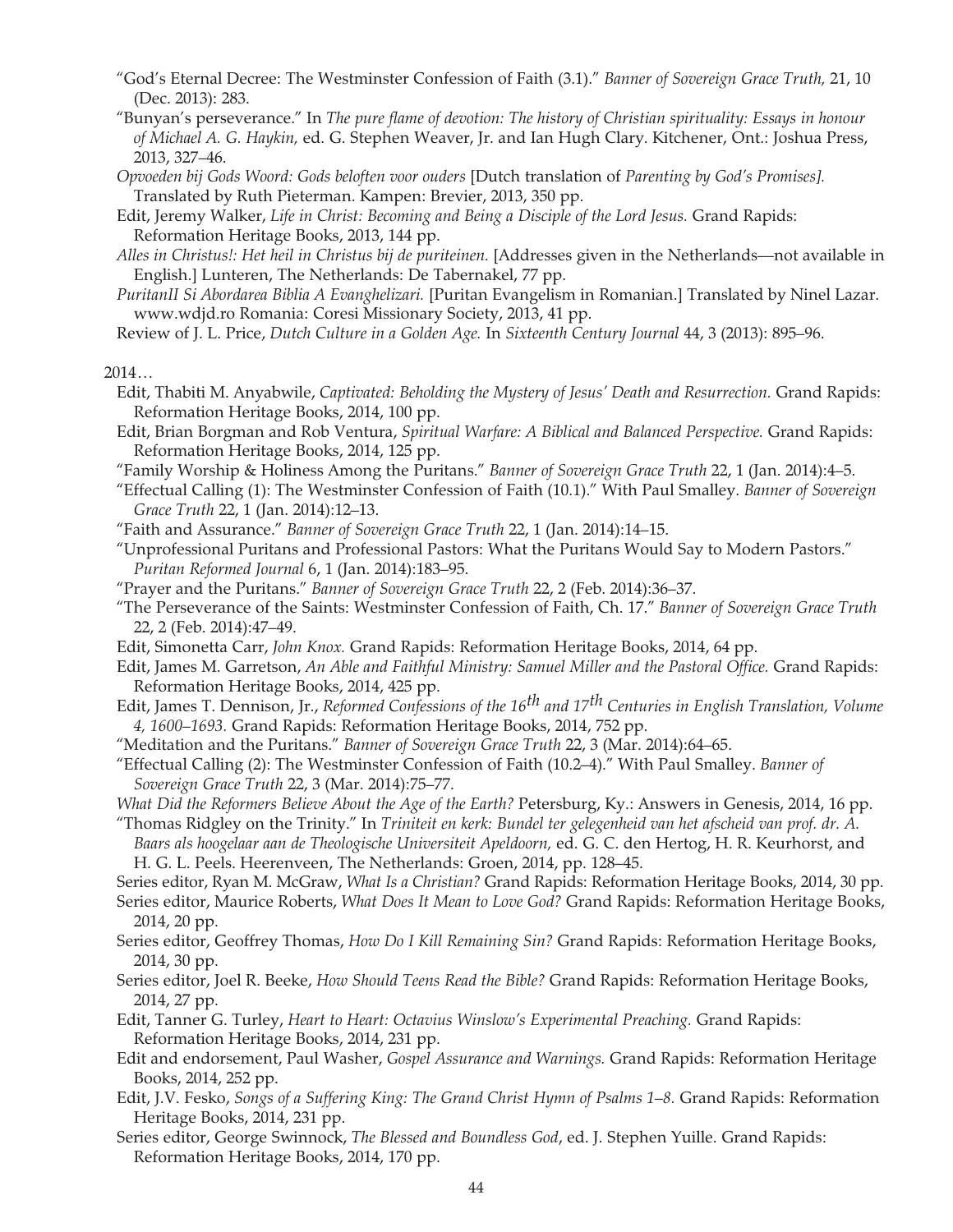- Edit, David P. Beaty, *An All-Surpassing Fellowship: Learn from Robert Murray M`Cheyne's Communion with God.* Grand Rapids: Reformation Heritage Books, 2014, 165 pp.
- Edit, Stanley D. Gale, *A Vine-Ripened Life: Spiritual Fruitfulness through Abiding in Christ*. Grand Rapids: Reformation Heritage Books, 2014, 170 pp.
- Edit, China's Reforming Churches: Mission, Polity, and Ministry in the Next Christendom. Ed. Bruce P. Baugus. Grand Rapids: Reformation Heritage Books, 2014, 340 pp.
- "Conscience and the Puritans." *Banner of Sovereign Grace Truth* 22, 4 (April 2014): 98–99.
- "The Church (1): The Westminster Confession of Faith (25.1–25.3)," with Paul Smalley, *Banner of Sovereign Grace Truth* 22, 4 (April 2014): 110–12.
- "The Church (2): The Westminster Confession of Faith (25.4–25.6)," with Paul Smalley. *Banner of Sovereign Grace Truth* 22, 5 (2014):134–35.
- "The Incarnate Word" and "The Cross of Christ." In *The Triune God,* ed. Ronald L. Kohl. Phillipsburg, N.J.: P & R, 135–59; 181–209.
- Editor, *The Beauty and Glory of Christian Living.* Grand Rapids: Reformation Heritage Books, 2014, 175 pp.
- *The 17:18 Series: The Book of Matthew,* with Rob Wynalda. Grand Rapids: Reformation Heritage Books, 2014, 320 pp.
- "Praying for Our Children's Salvation." *Tabletalk* 38, 7 (July):64–65.
- Edit, *Biblical Interpretation and Doctrinal Formulation in the Reformed Tradition: Essays in Honor of James De Jong.*  Ed. Arie C. Leder and Richard A. Muller. Grand Rapids: Reformation Heritage Books, 2014, 340 pp.
- "Calvin's Teaching Office and the Dutch Reformed *Doctorenambt."* In *Biblical Interpretation and Doctrinal Formulation in the Reformed Tradition: Essays in Honor of James De Jong.* Ed. Arie C. Leder and Richard A. Muller. Grand Rapids: Reformation Heritage Books, 2014, 5–32.
- Editor, 2014–2015 Yearbook, Heritage Reformed Congregations: Church and School Directory. Grand Rapids: Reformation Heritage Books, 2014, 107 pp.
- "The Perspicuity of Scripture." In *2014–2015 Yearbook, Heritage Reformed Congregations: Church and School Directory.* Grand Rapids: Reformation Heritage Books, 2014, pp. 87–107.
- "Assurance of Salvation: The Insights of Anthony Burgess," with Paul Smalley. *Puritan Reformed Journal* 6, 2 (July 2014):171–85.
- "Reading the Puritans." *Puritan Reformed Journal* 6, 2 (July 2014):331–57.
- "Die Verwendung des Heidelberger Katechismus auberhalb Europas." In *Handbuch Heidelberger Katechismus.*  E. Arnold Huijgen, John V. Fesko, and Aleida Siller. Utrecht: Netherlands: Kok, 2013, 119–29.
- Edit, Martin I. Klauber, ed., *The Theology of the French Reformed Churches: From Henri IV to the Revocation of the Edict of Nantes.* Grand Rapids: Reformation Heritage Books, 2014, 414 pp.
- Edit, Simonetta Carr, *Jonathan Edwards.* Grand Rapids: Reformation Heritage Books, 2014, 60 pp.
- *Espiritualidade Reformada: Uma Teologica Pratica para a Devocao a Deus* [Portuguese translation of *Puritan Reformed Spirituality].* Sao Jose dos Campos, Brazil: Fiel Editora, 2014, 597 pp.
- *Inchinarea in Familie* [Romanian Translation of *Family Worship].* Bucharest, Romania: Societatea Misonara Coresi, 2014, 35 pp.
- *What is Resurrection?* Phillipsburg, NJ: P&R Publishing, 2014, 32 pp.
- "Introducing the Book of Revelation." *The Gospel Trumpet,* no. 18, pp. 25–44.
- "Assurance of Salvation: The Insights of Anthony Burgess." With Paul Smalley. *Puritan Reformed Journal* 6, 2 (July 2014): 171–84.
- "Puritan Casuistry." *Banner of Sovereign Grace Truth* 22, 6 (July/Aug. 2014):156–57.
- "Satan." *Banner of Sovereign Grace Truth* 22, 6 (July/Aug. 2014):168.
- "A Salutation from the Throne of Heaven." *The Gospel Trumpet,* no. 19, pp. 26–47
- "Zeal and the Puritans: Interview with Tim Challies." *Banner of Sovereign Grace Truth* 22, 7 (Sep. 2014):188–89. "Adoption." *Banner of Sovereign Grace Truth* 22, 7 (Sep. 2014):200.
- Robert Brady, "Interview with Joel Beeke over the KJV Reformation Study Bible." *Reformation21 Blog,*  September 13, 2014, http://www.reformation21.org/blog/2014/09/interview-with-joel-beeke-over.php.
- "Practical Lessons from the Puritans for Us Today." *Banner of Sovereign Grace Truth* 22, 8 (Oct. 2014):216–17.
- Edit, Ryan M. McGraw, *The Foundation of Communion with God: The Trinitarian Piety of John Owen.* Grand Rapids: Reformation Heritage Books, 2014, 147 pp.
- Edit with Scott Brown. William Gouge, *Building a Godly Home: A Holy Vision for Raising Children.* Grand Rapids: Reformation Heritage Books, 2014, 192 pp.
- Edit, Franciscus Junius, *A Treatise on True Theology With the Life of Franciscus Junius,* Trans. David C. Noe. Grand Rapids: Reformation Heritage Books, 2014, 247 pp.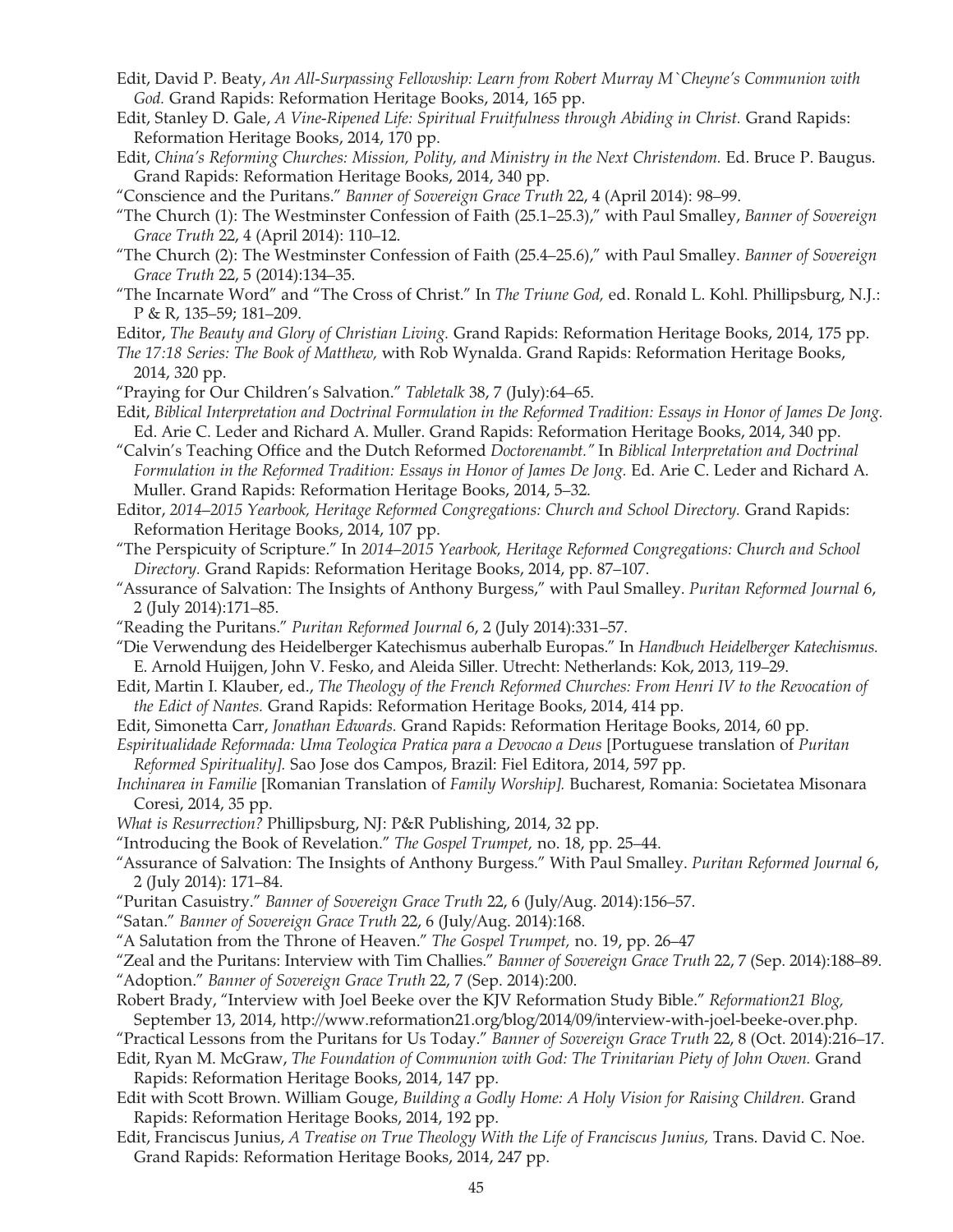- "Implementing Family Worship." In *A Theology of the Family.* Ed. Jeff Pollard and Scott T. Brown. Wake Forest, N.C.: NCFIC, 2014, 91–99.
- "Answers to Abortion Arguments." In *A Theology of the Family.* Ed. Jeff Pollard and Scott T. Brown. Wake Forest, N.C.: NCFIC, 2014, 523–27.
- "Proclamations of God's Word and Abortion." In *A Theology of the Family.* Ed. Jeff Pollard and Scott T. Brown. Wake Forest, N.C.: NCFIC, 2014, 534–38.
- Edit, Robert M. M'Cheyne, "The Conviction of Sin." Inheritance Publishers, 35, 5.
- "The Salvation of Our Children: Presumption or Prayer." *Banner of Sovereign Grace Truth* 22, 9 (Nov. 2014):248–49.
- "Book Talk." *Banner of Sovereign Grace Truth* 22, 9 (Nov. 2014):260–61.
- "The Dedication of PRTS," *PRTS Update,* 11, 4 (Nov. 2014):3–4.
- *The Reformation Heritage KJV Study Bible.* Gen. ed. Grand Rapids: Reformation Heritage Books, 2014, 2216 pp. (Published in hardcover, black leather-like, charcoal leather-like, tan leather-like, black genuine leather, and black Montana cowhide)
- "Welcome to the Reformation Heritage KJV Study Bible." *Reformation Heritage KJV Study Bible,* ix–x.
- "Introduction and Notes on Genesis." *Reformation Heritage KJV Study Bible,* 3–82.
- "The Fall of Man." *Reformation Heritage KJV Study Bible,* 12.
- "God's Covenants." *Reformation Heritage KJV Study Bible,* 83.
- "Introduction and Notes on Exodus." *Reformation Heritage KJV Study Bible,* 85–147.
- "God's Holiness and Ours." *Reformation Heritage KJV Study Bible,* 166.
- "Introduction and Notes on Ruth." *Reformation Heritage KJV Study Bible,* 375–82.
- "Worship by the Word." *Reformation Heritage KJV Study Bible,* 579.
- "Satan." *Reformation Heritage KJV Study Bible,* 716.
- "The Means of Grace." *Reformation Heritage KJV Study Bible,* 777.
- "The Soul." *Reformation Heritage KJV Study Bible,* 812.
- "The Authority and Inerrancy of Scripture." *Reformation Heritage KJV Study Bible,* 922.
- "Total Depravity." *Reformation Heritage KJV Study Bible,* 1060.
- "Perseverance of the Saints." *Reformation Heritage KJV Study Bible,* 1083.
- "God's Faithfulness." *Reformation Heritage KJV Study Bible,* 1118*.*
- "Human Responsibility." *Reformation Heritage KJV Study Bible,* 1152.
- "Christian Discipleship." *Reformation Heritage KJV Study Bible,* 1430.
- "The Lord's Supper." *Reformation Heritage KJV Study Bible,* 1497.
- "Christ's Incarnation." *Reformation Heritage KJV Study Bible,* 1511.
- "Experiential Knowledge." *Reformation Heritage KJV Study Bible,* 1543.
- "Christ's Satisfaction of God's Justice." *Reformation Heritage KJV Study Bible,* 1620.
- "Adoption." *Reformation Heritage KJV Study Bible,* 1628.
- "The Calling of God." *Reformation Heritage KJV Study Bible,* 1648.
- "Justification by Faith Alone." *Reformation Heritage KJV Study Bible,* 1692.
- "Introduction and Notes on Ephesians." *Reformation Heritage KJV Study Bible,* 1701–12.
- "The Image of God." *Reformation Heritage KJV Study Bible,* 1733.
- "Introduction and Notes on Titus." *Reformation Heritage KJV Study Bible,* 1769–75.
- "Regeneration." *Reformation Heritage KJV Study Bible,* 1774.
- "The Church." *Reformation Heritage KJV Study Bible,* 1822.
- "Introduction and Notes on 1 John." *Reformation Heritage KJV Study Bible,* 1835–45.
- "Introduction and Notes on 2 John." *Reformation Heritage KJV Study Bible,* 1847–49.
- "Introduction and Notes on 3 John." *Reformation Heritage KJV Study Bible,* 1851–53.
- "Introduction and Notes on Revelation." *Reformation Heritage KJV Study Bible,* 1861–99.
- "Coming to Christ." *Reformation Heritage KJV Study Bible,* 1905*.*
- "Assured and Persevering." *Reformation Heritage KJV Study Bible,* 1909.
- "Coping with Criticism." *Reformation Heritage KJV Study Bible,* 1922.
- "Fighting Against Backsliding." *Reformation Heritage KJV Study Bible,* 1926.
- "Family Worship." *Reformation Heritage KJV Study Bible,* 1927.
- "Being a Christ-like Husband." *Reformation Heritage KJV Study Bible,* 1928.
- Introduction to "Apostles' Creed." *Reformation Heritage KJV Study Bible,* 1965.
- Introduction to "Nicene Creed." *Reformation Heritage KJV Study Bible,* 1967.
- Introduction to "Athanasian Creed." *Reformation Heritage KJV Study Bible,* 1969.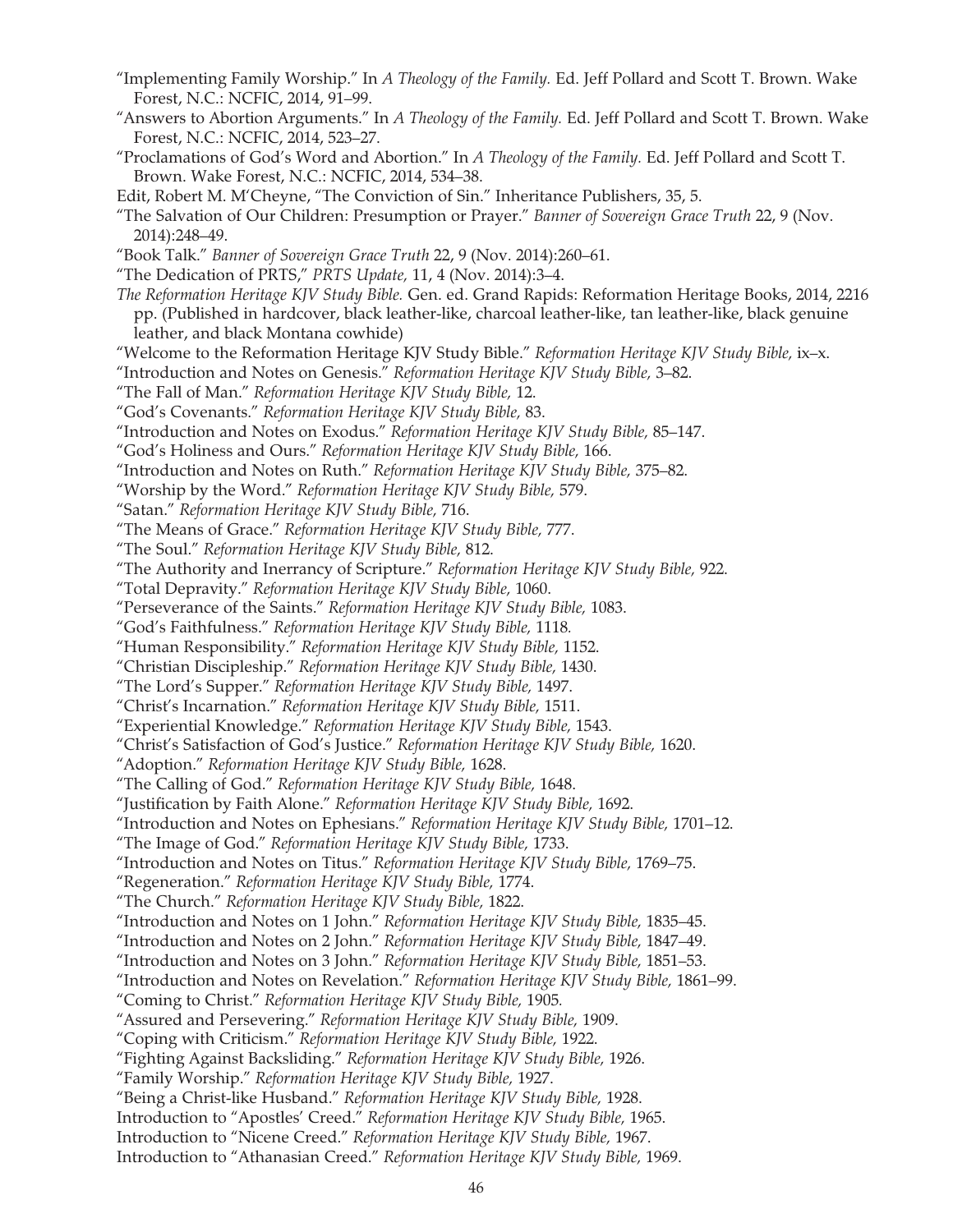Introduction to "Belgic Confession." *Reformation Heritage KJV Study Bible,* 1971.

Introduction to "The Heidelberg Catechism." *Reformation Heritage KJV Study Bible,* 1987.

- Introduction to "The Canons of Dort." *Reformation Heritage KJV Study Bible,* 2007.
- Series editor with Ryan M. McGraw, *How Do Preaching and Corporate Prayer Work Together?* Grand Rapids: Reformation Heritage Books, 2014, 26 pp.
- *How Should Men Lead Their Families?* Grand Rapids: Reformation Heritage Books, 2014, 29 pp,

"Jesus Christ's Two Amazing Natures." *Banner of Sovereign Grace Truth* 22, 10 (Dec. 2014):274–75.

"The Golden Age of Puritan Preaching." *Banner of Sovereign Grace Truth* 22, 10 (Dec. 2014):284–85.

"Book Talk." *Banner of Sovereign Grace Truth* 22, 10 (Dec. 2014):290–91.

*Proverbs Journible,* with Rob Wynalda. Grand Rapids: Reformation Heritage Books, 2014, 168 pp.

Reprint, *The Epistles of John.* Darlington, England: Evangelical Press, 2014, 272 pp.

Ed., *Rules for Walking in Fellowship,* by John Owen. Grand Rapids: Reformation Heritage Books, 2014, 91 pp. General Editor with Derek Thomas, *The Works of William Perkins, Volume 1,* by William Perkins, edited by J. Stephen Yuille. Grand Rapids: Reformation Heritage Books, 2014, 783 pp.

*Taking Hold of God* (in Korean). Seoul: YWAM Publishing Korea, 2014, 355 pp.

Series editor, *What is a Christian?* (in Korean), by Ryan M. McGraw. Seoul: Word of Life Press, 2014, 91 pp. *How To Read the Bible* (in Korean). Seoul: Word of Life Press, 2014, 81 pp.

- Series editor, *How Do I Kill Remaining Sin?* (in Korean), by Geoffrey Thomas. Seoul: Word of Life Press, 2014, 93 pp.
- Series editor, *What Does it Mean to Love God?* (in Korean), by Maurice Roberts. Seoul: Word of Life Press, 2014, 59 pp.
- "The Glory of Puritan Preaching." *Expositor* 2 (Nov/Dec): 24–27.
- Book review for *Calvinists and Catholics During Hollands' Golden Age; Heretics and Idolaters, by Christine* Kooi. *Church History: Studies in Christianity and Culture,* 83, 4 (Dec. 2014):1038–40.
- "Teologia Teocentrica en el ministerio de la Palabra," "God-Centered Theology in the Ministry of the Word" (in Spanish), translated by Josue Aleman Raga, http://www.scribd.com/doc/254026465/Teologia-Teocentrica-en-el-Ministerio-de-la-Palabra.
- "How to Teach Your Children Private Worship" (in Korean), translated by Jae-Eun Park.
- "Why You Should Read the Puritans," (in Indonesian), translated by Paulus Sulaeman.
- "Het Zien op Christus in Beproevingen, [Considering Christ in Affliction"], translated by Bartel Elshout, *De Gezinsgids.*

 $2015...$ 

- "The Union of God and Man in Christ." *Banner of Sovereign Grace Truth* 23, 1 (January 2015): 4.
- "Killing Remaining Sin." *Banner of Sovereign Grace Truth* 23, 1 (January 2015): 5.
- "How to Teach Your Children Private Worship." *Banner of Sovereign Grace Truth* 23, 1 (January 2015): 10–11.
- "The Life of William Perkins." *Banner of Sovereign Grace Truth* 23, 1 (January 2015): 19–20.
- "The Works of William Perkins Finally Being Reprinted!" *Banner of Sovereign Grace Truth* 23, 1 (January 2015): 21.
- *Revelation Journible,* with Rob Wynalda. Grand Rapids: Reformation Heritage Books, 2015, 168 pp. "How to Battle Hostility and Secularism," *Puritan Reformed Journal* 7, 1 (Jan): 269–84.
- Ed., *God's Battle Plan for the Mind: The Puritan Practice of Biblical Meditation,* by David W. Saxton*.* Grand Rapids: Reformation Heritage Books, 2015, 145 pp.

"John Calvin and John Brown of Wamphray on Justification." In *Reformed Orthodoxy in Scotland: Essays on Scottish Theology 1560–1775,* edited by Aaron Clay Denlinger. London: T&T Clark, 2015, 191–209.

- "The Case for Adam." In *God, Adam, and You,* edited by Richard D. Phillips. Phillipsburg, NJ: P&R Publishing, 2015, 15–43.
- "Christ, the Second Adam." In *God, Adam, and You,* edited by Richard D. Phillips. Phillipsburg, NJ: P&R Publishing, 2015, 141–68.
- Ed., *To Win Our Neighbors for Christ,* by Wes Bredenhof. Grand Rapids: Reformation Heritage Books, 2015, 95 pp.
- Ed., *Faith Seeking Assurance,* by Anthony Burgess. Grand Rapids: Reformation Heritage Books, 2015, 209 pp.
- Ed., *What is Experiential Calvinism?* by Ian Hamilton. Grand Rapids: Reformation Heritage Books, 2015, 37 pp.
- Ed., *Why Should I Fast?* by Daniel R. Hyde. Grand Rapids: Reformation Heritage Books, 2015, 48 pp.
- Ed., *The Quest for the Historical Adam: Genesis, Hermeneutics, and Human Origins, by William* 
	- VanDoodewaard. Grand Rapids: Reformation Heritage Books, 2015, 359 pp.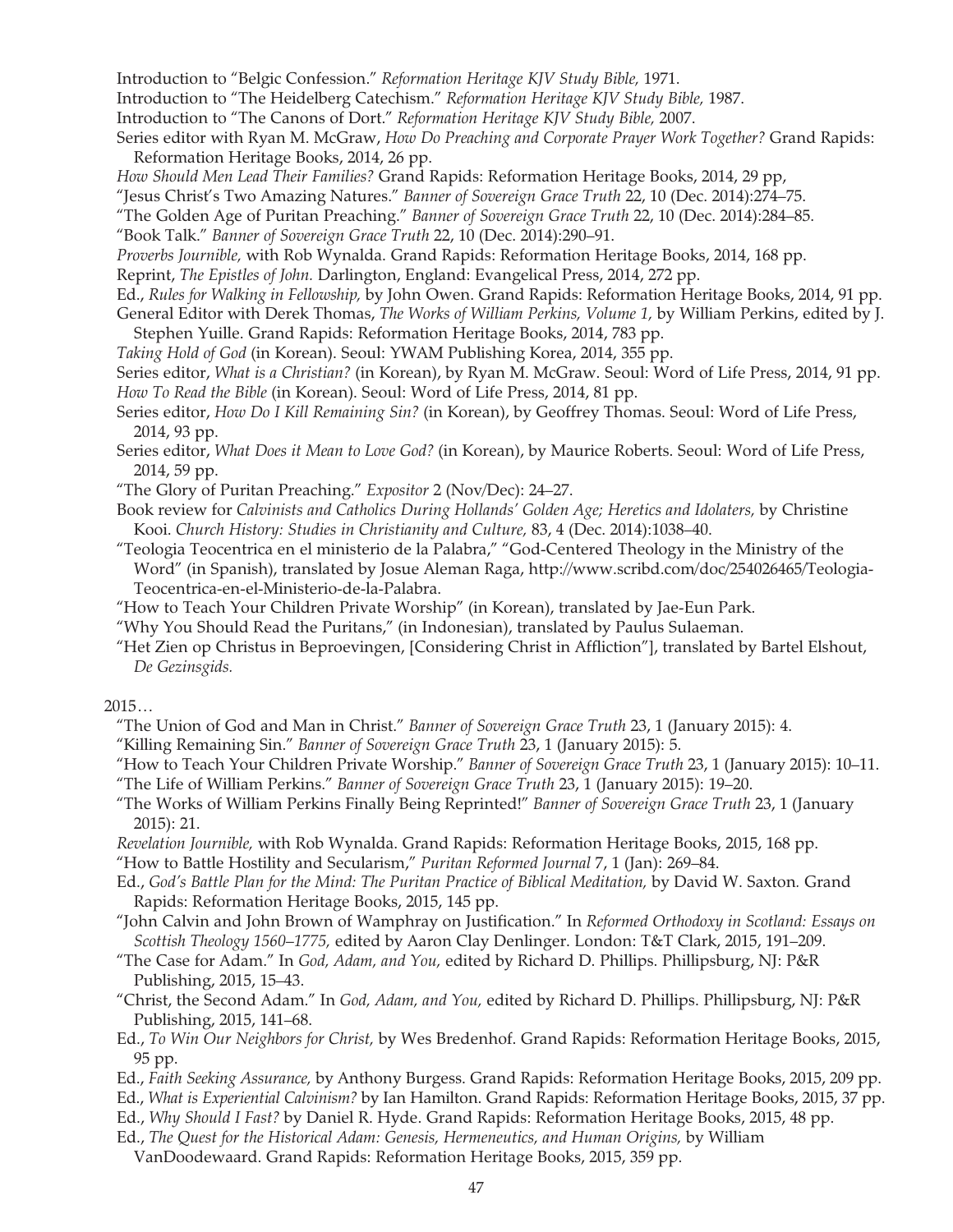- "Anthony Burgess on Assurance of Faith." *Banner of Sovereign Grace Truth* 23, 2 (February 2015): 48–49.
- "Eleven Attitudes in True Prayer." *Banner of Sovereign Grace Truth* 23, 3 (March 2015): 64.
- *Piety: The Heartbeat of Reformed Theology*. Phillipsburg, N.J. and Philadelphia: P&R and Westminster Seminary Press, 37 pp.
- Endorsement, *Salvation is of the Lord: An Exposition of the Doctrines of Grace by a Former Arminian,* by Dr. J.D. Watson. Meeker, CO: Sola Scriptura Publications, 2015.
- Ed., *Mercy Revealed: A Cross-Centered Look at Christ's Miracles,* by Gerald M. Bilkes. Grand Rapids: Reformation Heritage Books, 2015, 168 pp.
- Ed., *Puritan Reformed Journal* 7*,* 2 (July), 300 pp.
- "The Perspicuity of Scripture," *Puritan Reformed Journal* 7*,* 2 (July): 45–64.
- "Catechism Preaching," *Puritan Reformed Journal* 7*,* 2 (July): 215–42.
- Book review for *Calvinists and Catholics During Holland's Golden Age: Heretics and Idolaters, by Christine* Kooi. *Puritan Reformed Journal* 7*,* 2 (July): 279–81.
- Book review for *Cotton Mather; Biblia Americana,* edited by Harry Clark Maddux. *Puritan Reformed Journal* 7*,*  2 (July): 282–84.
- "Letters of Samuel Rutherford." In *You Must Read: Books That Have Shaped Our Lives.* Edinburgh: Banner of Truth Trust, 2015, 185–91.
- Endorsement, *Anchored in Grace: Fixed Points for Humble Faith,* by Jeremy Walker. Minneapolis, MN: Cruciform Press, 2015.
- *William Perkins,* with Stephen Yuille. Welwyn Garden City, UK: EP Books, 2015, 117 pp.
- Ed., *Developments in Biblical Counseling,* by J. Cameron Fraser. Grand Rapids: Reformation Heritage Books, 2015, 124 pp.
- Ed., *The Communicant's Spiritual Companion,* by Thomas Haweis. Grand Rapids: Reformation Heritage Books, 2015, 131 pp.
- Endorsement, *Parables: The Mysteries of God's Kingdom Revealed Through the Stories Jesus Told,* by John MacArthur. New York: Harper Collins, 2015.
- Ed., *Passing Through: Pilgrim Life in the Wilderness,* by Jeremy Walker. Grand Rapids: Reformation Heritage Books, 2015, 265 pp.
- Ed., *Marie Durand,* by Simonetta Carr. Grand Rapids: Reformation Heritage Books, 2015, 64 pp.
- *How Should We Develop Biblical Friendship?,* with Michael A.G. Haykin. Grand Rapids: Reformation Heritage Books, 2015, 46 pp.
- *Fighting Satan: Knowing His Weaknesses, Strategies, and Defeat.* Grand Rapids: Reformation Heritage Books, 2015, 147 pp. [revised edition of *Striving Against Satan.]*
- *The Family at Church: Listening to Sermons and Attending Prayer Meetings.* Grand Rapids: Reformation Heritage Books, 2015, 80 pp. [reprint]
- Ed., *Why Should You Deny Yourself?,* by Ryan M. McGraw. Grand Rapids: Reformation Heritage Books, 2015, 34 pp.
- "The Incarnate Word." In *The Triune God,* edited by Ronald L. Kohl. Phillipsburg, NJ: P&R Publishing, 2015, 135–159.
- "The Cross of Christ." In *The Triune God,* edited by Ronald L. Kohl. Phillipsburg, NJ: P&R Publishing, 2015, 181–209.
- Pastoral Letter #150 (May 11, 2015), 6 pp.
- "It Felt Like a Little Piece of Heaven." Pastoral Letter #151 (June 8, 2015), 18 pp.
- "The Uses of the Law." *Banner of Sovereign Grace Truth* 23, 4 (April 2015): 96.
- "The Perseverance of the Saints." *Banner of Sovereign Grace Truth* 23, 4 (April 2015): 97.
- "Book Talk." *Banner of Sovereign Grace Truth* 23, 4 (April 2015): 114-15.
- "Interview on *The Works of William Perkins,*" with Stephen Yuille. *Banner of Sovereign Grace Truth* 23, 5 (May/June 2015): 130–31.
- "Book Talk." *Banner of Sovereign Grace Truth* 23, 5 (May/June 2015): 140–41.
- *PRTS Update,* 12, 2 (May/June 2015).
- "First Vision: Christ Amid the Seven Candlesticks." *The Gospel Trumpet,* no. 20, pp. 31–51.
- "Why You Should Read the Puritans." http://www.meetthepuritans.com/why-you-should-read-thepuritans/
- *Puritan Theology,* in Korean. Seoul, Korea: Revival and Reformation Press, 2015, 1171 pp.
- Ed. and Introduction, *Systematic Theology: A Compendious View of Natural and Revealed Religion,* by John Brown of Haddington. Grand Rapids: Reformation Heritage Books, 2015, 576 pp.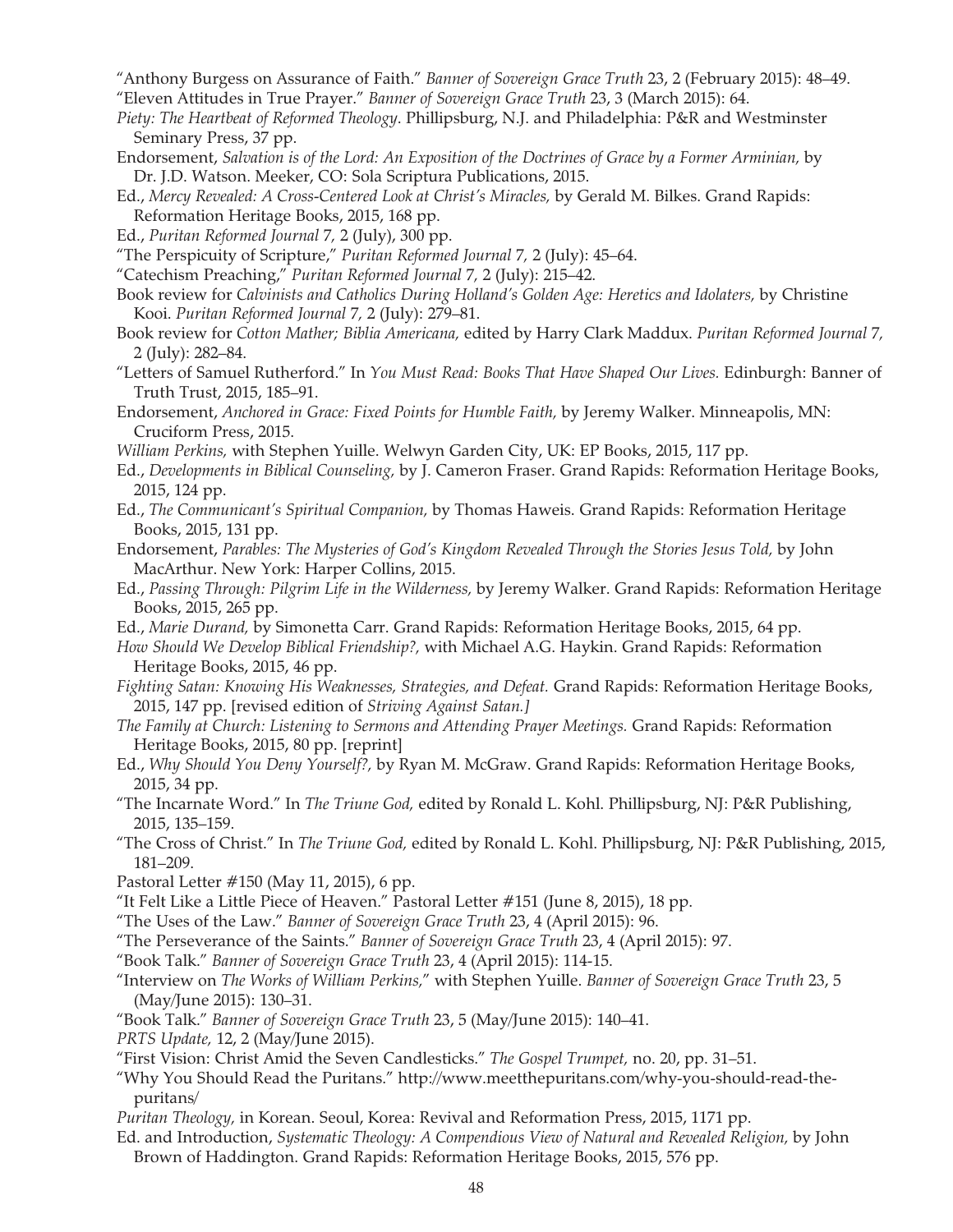- Ed., *The Happiness of Enjoying and Making a True and Speedy Use of Christ,* by Alexander Grosse. Grand Rapids: Reformation Heritage Books, 2015, 214 pp.
- Ed., *The Beauty and Glory of Christ's Bride.* Grand Rapids: Reformation Heritage Books, 2015, 180 pp. *Como Deus Usou Uma Tempestade e Outras Historias Devocionais* [*How God Used a Thunderstorm, and Other*
- *Devotional Stories* translated into Portuguese]. Ananindeua, Panama: Knox Publicacoes, 2015, 154 pp.
- Ed., *Why Must We Forgive?,* by Stanley D. Gale. Grand Rapids: Reformation Heritage Books, 2015, 31 pp.
- Ed., *Sabbathum Veteris Et Novi Testamenti: The True Doctrine of the Sabbeth,* by Nicholas Bownd. Grand Rapids: Reformation Heritage Books, 2015, 482 pp.
- Ed., *The Next to Last Word: Service, Hope, and Revival in the Postexilic Prophets,* by Michael P.V. Barrett. Grand Rapids: Reformation Heritage Books, 2015, 246 pp.
- Foreword, *Jonathan Edwards for the Church: The Ministry and the Means of Grace,* edited by William M. Schweitzer. Welwyn Garden City, UK: Evangelical Press.
- *Family Worship* [in Hebrew]. Israel: Hagefen Publishing, 2015, 56 pp.
- Ed., *The Forgotten Fear: Where Have All the God-Fearers Gone?,* by Albert N. Martin. Grand Rapids: Reformation Heritage Books, 2015, 175 pp.
- Ed., *Riots, Revolutions, and the Scottish Covenanters: The Work of Alexander Henderson,* by L. Charles Jackson. Grand Rapids: Reformation Heritage Books, 2015, 304 pp.
- *Why Should We Sing Psalms?* Grand Rapids: Reformation Heritage Books, 2015, 30 pp.
- Ed., with Paul M. Smalley and Derek W.H. Thomas, *The Works of William Perkins, Volume 2.* Grand Rapids: Reformation Heritage Books, 2015, 629 pp.
- Ed., with Rob Wynalda, *Mark Journible.* Grand Rapids: Reformation Heritage Books, 2015, 192 pp.
- Ed., *The Lord's Supper and the "Popish Mass": A Study of Heidelberg Catechism Q&A 80, by Cornelis P.* Venema. Grand Rapids: Reformation Heritage Books, 2015, 102 pp.
- Ed., *Thoughts on Preaching & Pastoral Ministry: Lessons from the Life and Writings of James W. Alexander,* by James M. Garretson. Grand Rapids: Reformation Heritage Books, 2015, 425 pp.
- "Justification By Faith Alone." *Banner of Sovereign Grace Truth* 23, 6 (July/August 2015): 152.
- "How Should You Teach Children Modesty?" *Banner of Sovereign Grace Truth* 23, 6 (July/August 2015): 164–167.
- "Book Talk." *Banner of Sovereign Grace Truth* 23, 6 (July/August 2015): 168–169.
- "Reflections on the Supreme Court Decision on Homosexual 'Marriages.'" *Banner of Sovereign Grace Truth*  23, 6 (July/August 2015): 176–177.
- "Questions on Living Christianly in an Unchristian World." *Banner of Sovereign Grace Truth* 23, 7 (September 2015): 184–185.
- "Guidelines for Teaching Your Children Modesty." *Banner of Sovereign Grace Truth* 23, 7 (September 2015): 190–191.
- "Book Talk." *Banner of Sovereign Grace Truth* 23, 7 (September 2015): 194–195.
- "Study Bibles for Our Hearts, Homes, and Churches." *Tabletalk* 39, 9 (September 2015): 12–15.
- "Study Bibles for Our Hearts, Homes, and Churches." *Banner of Sovereign Grace Truth* 23, 8 (October 2015): 208–209.
- "Questions on Living Christianly in an Unchristian World (2)." *Banner of Sovereign Grace Truth* 23, 8 (October 2015): 214–216.
- "Book Talk." *Banner of Sovereign Grace Truth* 23, 8 (October 2015): 224–225.
- "Mary the Mother of Christ and a Daughter of Grace." *Banner of Sovereign Grace Truth* 23, 9 (November 2015): 240–241.
- "Robert Traill (1642–1716)." *Banner of Sovereign Grace Truth* 23, 9 (November 2015): 246–248.
- "Book Talk." *Banner of Sovereign Grace Truth* 23, 9 (November 2015): 249–250.
- Ed., *Why Should You Deny Yourself?,* by Ryan M. McGraw. Grand Rapids: Reformation Heritage Books, 2015, 34 pp.
- Ed., *Puritan Reformed Theological Seminary Academic Catalog, 2015–2016.* Grand Rapids, 2015, 130 pp.
- "The Shepherd's Gift of Rest." *Gospel Trumpet,* No. 21: 15–34.
- Ed., *Reformation Heritage Books 2016 Catalog.* Grand Rapids, 2015, 48 pp.
- Ed., *Reformation Heritage Books Summer 2015 Trade Catalog.* Grand Rapids, 2015, 31 pp.
- "The Preacher and His Books." *Expositor* (July/August 2015): 22–26.
- "Ten Commandments for Church Members Regarding Your Pastor," [translated into Portueguese]. Accessed December 4, 2015 at https://felipealvesm.wordpress.com/2015/10/07/dez-mandamentos-paramembros-de-igreja-com-respeito-ao-seu-pastor/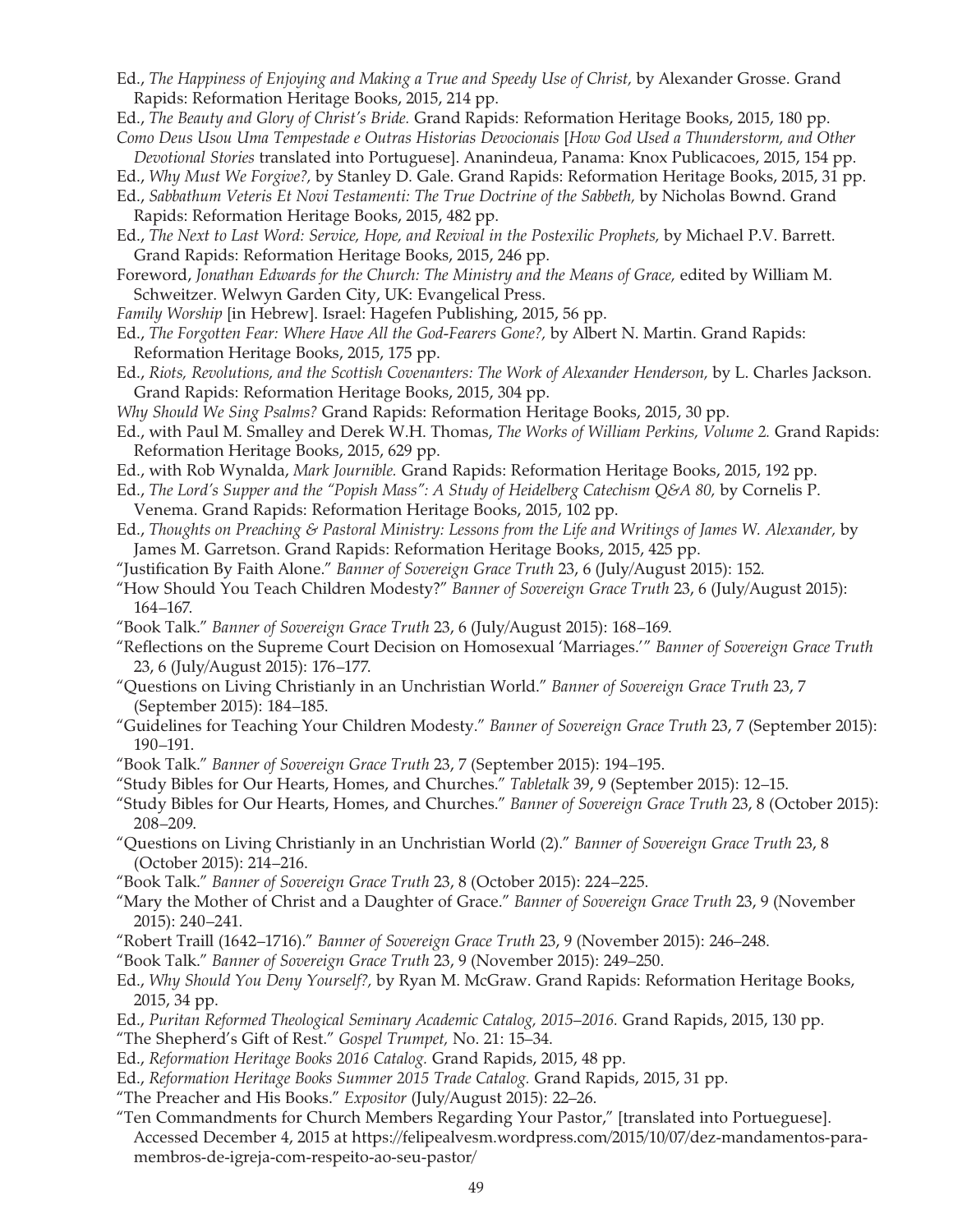- "Ten Commandments for Church Members Regarding Your Pastor," [translated into Danish]. Accessed December 4, 2015 at http://sandhedsord.dk/opbyggeligt/ti-bud-for-kirkemedlemmers-forhold-til-deres -pastor
- "What is Biblical Christianity and Why Is It Different?" with Paul M. Smalley. In *World Religions and Cults: Counterfeits of Christianity, Volume 1,* edited by Bodie Hodge and Roger Patterson. Green Forest, AK: Master Books, 2015, pp. 35–70.
- "Questions on Living Christianly in an Unchristian World," in Korean. *Banner of Sovereign Grace Truth* 12, 7 (September 2015): 184-185.
- *The Lord Shepherding His Sheep*. Grand Rapids: Reformation Heritage Books, 2015, 303 pp. [revised edition of *Jehovah Shepherding His Sheep*]
- *Portraits of Faith: What Five Biblical Characters Teach Us about Our Life with God*, Second Edition. Grand Rapids: Reformation Heritage Books, 2015, 115 pp.
- Ed., *What is Repentance?*, by Jeremy Walker. Grand Rapids: Reformation Heritage Books, 2015, 30 pp.
- Ed., *Is Church Membership Biblical?*, by Ryan M. McGraw & Ryan Speck. Grand Rapids: Reformation Heritage Books, 2015, 31 pp.
- Ed., *Turn and Live* (Puritan Treasures for Today series), by Nathaniel Vincent. Grand Rapids: Reformation Heritage Books, 2015, 88 pp.
- "Ten Commandments for Pastors and Church Members." *Banner of Sovereign Grace Truth* 23, 10 (December 2015): 270-271.
- "Why Should We Sing Psalms? (1)." *Banner of Sovereign Grace Truth* 23, 10 (December 2015): 277-279. "Book Talk." *Banner of Sovereign Grace Truth* 23, 10 (December 2015): 286-287.
- Ed., From the Inheritance of Our Fathers, Series 35, No. 7: *The Day of Judgment Asserted*, by Thomas Watson. Grand Rapids: Inheritance Publishers, 2015, 36 pp.
- *Is Abortion Really so Bad?*, with James W. Beeke. Pensacola, FL: Chapel Library, 2015, 19 pp. [reprint]
- Ed., *Godly Prayer and Its Answers,* by John Brown of Wamphray. Grand Rapids: Soli Deo Gloria, 2016, 352 pp.
- Publisher's Preface, *Godly Prayer and Its Answers,* by John Brown of Wamphray. Grand Rapids: Soli Deo Gloria, 2016, 352 pp.
- "Laurence Chaderton: His Life and Ecclesiology." *Puritan Reformed Journal* 8,1 (Jan):110–128.
- "A Life in the Word." *Puritan Reformed Journal* 8,1 (Jan):179–202.
- "Busy but Fruitful: How to Manage Time." *Puritan Reformed Journal* 8,1 (Jan):238–254.
- *Portraits of Faith* [in Persian-Farsi]. Translated by Niloufar Javid. Cheltanham, England: Parsa Trust, 2016.
- *Living in a Godly Marriage,* with James A. La Belle. Grand Rapids: Reformation Heritage Books, 2016, 268 pp. "Perseverance by the Spirit." *Shepherds After My Own Heart: Essays in Honour of Robert W. Oliver,* edited by
- Robert Strivens and S. Blair Waddell. Welwyn Garden City, UK: EP Books, 2016, 35-51.
- "Perseverance by the Word." *Shepherds After My Own Heart: Essays in Honour of Robert W. Oliver,* edited by Robert Strivens and S. Blair Waddell. Welwyn Garden City, UK: EP Books, 2016, 53-67.
- *One Man & One Woman: Marriage and Same-Sex Relations,* with Paul M. Smalley. Grand Rapids: Reformation Heritage Books, 2016, 82 pp.
- *Fighting Satan: Knowing His Weaknesses, Strategies, and Defeat.* [Audio CD, read by me]. Escondido, CA: Christian Audio, 2016, 4.2 hours, 4 CDs.
- "The Life and Vision of Abraham Kuyper." *By Common Confession: Essays in Honor of James M. Renihan,* edited by Ronald S. Baines, Richard C. Barcellos, and James P. Butler. Palmdale, CA: RBAP, 2015, 175-194.
- *John Bunyan and His Preaching* [in Korean]. Seoul: Korea Institute for Reformed Preaching/The Banner of Truth Korea, 2016.
- *How Can I Cultivate Private Prayer?* Grand Rapids: Reformation Heritage Books, 2016, 35 pp.
- "Revival and the Dutch Reformed Church in Eighteenth-Century America." *Pentecostal Outpourings: Revival and the Reformed Tradition,* edited by Robert Davis Smart, Michael A.G. Haykin, and Ian Hugh Clary. Grand Rapids: Reformation Heritage Books, 2016, 230-253.
- Ed., *Pentecostal Outpourings: Revival and the Reformed Tradition,* edited by Robert Davis Smart, Michael A.G. Haykin, and Ian Hugh Clary. Grand Rapids: Reformation Heritage Books, 2016, 230-253.
- Ed., *The Lord's Prayer for His People,* by Robert Traill. Grand Rapids: Soli Deo Gloria, 2016, 340 pp.
- Publisher's preface, with Paul Smalley, *The Lord's Prayer for His People,* by Robert Traill. Grand Rapids: Soli Deo Gloria, 2016, 340 pp.
- "From Lansing to South Korea." Pastoral Letter #153 (February 22, 2016), 8 pp.
- "My Indebtedness to the Puritans." *The Record* (February 2016), 24-25.
- "John Bunyan: The Faithful Tinker." *Expositor* (Issue 9, Jan/Feb 2016), 23-26.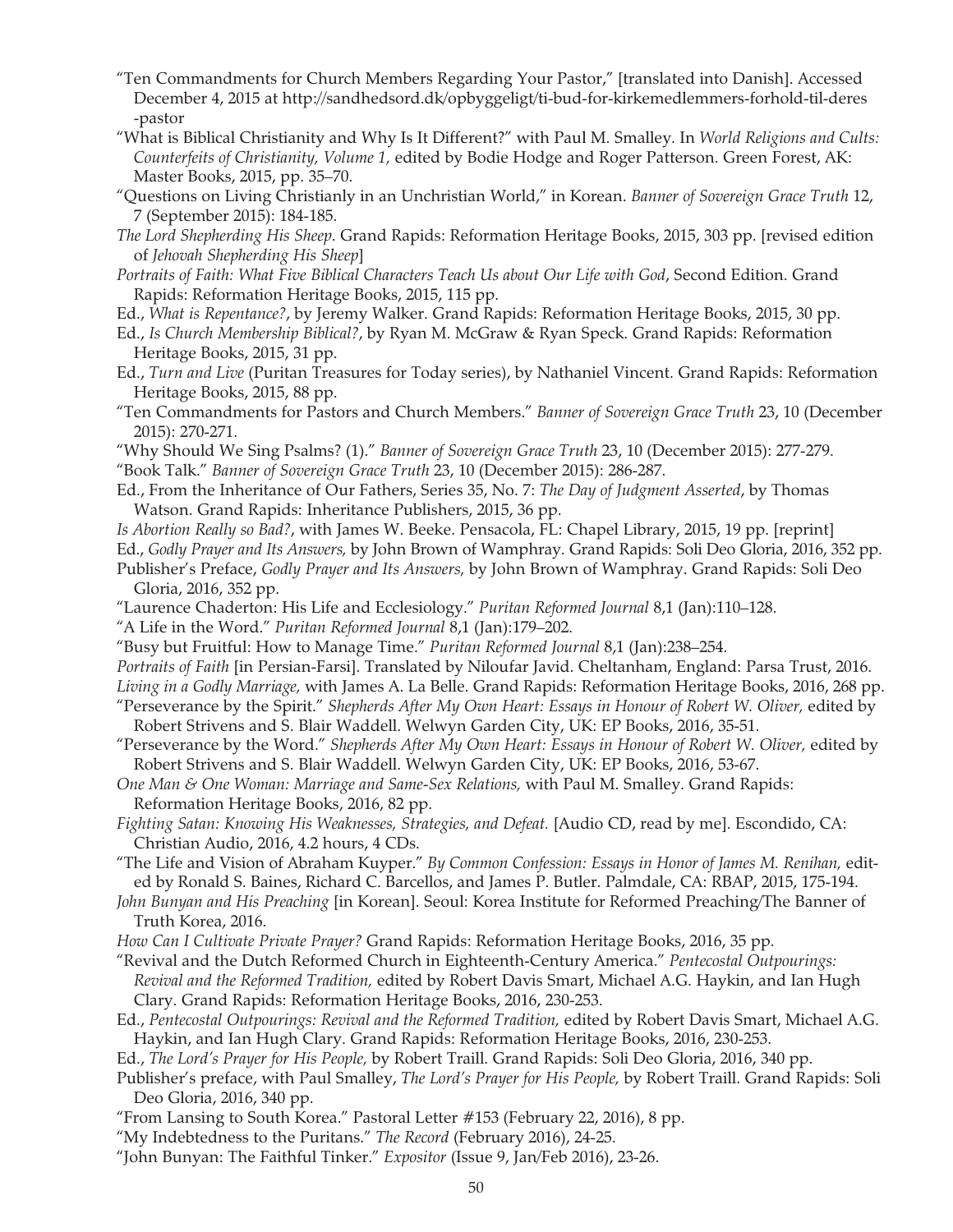- "I can't wait to go home, to fall on my face and repent before God." Pastoral Letter #154 (June 20, 2016), 12 pp.
- "Why Should We Sing Psalms? (3)" *The Banner of Sovereign Grace Truth* 24, 2 (March/April 2016): 50-51.
- "How Bad Were the Puritans?" *The Banner of Sovereign Grace Truth* 24, 2 (March/April 2016): 60.
- "Growing Friendship in Marriage." *The Banner of Sovereign Grace Truth* 24, 2 (March/April 2016): 61.
- "How God's Special Revelation Should Impact Worship." *The Banner of Sovereign Grace Truth* 24, 2 (March/ April 2016): 76-77.
- "Book Talk." *The Banner of Sovereign Grace Truth* 24, 2 (March/April 2016): 82-83.
- "The Lasting Power of Reformed Experiential Preaching." *Preaching and Preachers* (June 2016): 4-14.
- Book review for *Preaching: Communicating Faith in an Age of Skepticism,* by Timothy Keller*. Unio Cum Christo*  2, 1 (April 2016): 235-237.
- Interview, "The Works of William Perkins." *Evangelical Times* 50, 4 (April 2016): 23, 27.
- "John Bunyan: The Faithful Tinker." *The Banner of Sovereign Grace Truth* 24, 2 (May/June 2016): 112-114.
- "Book Talk." *The Banner of Sovereign Grace Truth* 24, 2 (May/June 2016): 122-123.
- Ed., *Reformation Heritage Books Trade Catalog* (June to December 2016). Grand Rapids, 2016, 32 pp.
- *Church History 101: The Highlights of Twenty Centuries,* with Sinclair B. Ferguson and Michael A.G. Haykin. Grand Rapids: Reformation Heritage Books, 2016, 99 pp.
- *Weersta de Boze! Zijn Zwakheid, Zijn Stratejie en Zijn Nederlaag* [*Fighting Satan* in Dutch]. Heerenveen: Uitgeverij Groen, 2016, 172 pp.
- "Loss of Assurance." *Tabletalk* 40, 7 (July 2016): 24-27.
- Ed., *The Beauty and Glory of God's Word.* Grand Rapids: Reformation Heritage Books, 2016, 142 pp.
- "Receiving and Doing the Word (James 1:21-25)." *The Beauty and Glory of God's Word.* Grand Rapids: Reformation Heritage Books, 2016: 117-139.
- Endorsement, *Twenty Messages to Consider Before Voting,* edited by David W. Hall. Powder Springs, GA: The Covenant Foundation, 2016.
- Ed., *A Clear & Simple Treatise on the Lord's Supper,* by Theodore Beza. Grand Rapids: Reformation Heritage Books, 2016, 192 pp.
- With Paul Smalley. "Wilhelmus a Brakel's Biblical Ethics of Spirituality." *Puritan Reformed Journal* 8, 2 (July): 107-124.
- With Paul Smalley. "Images of Union and Communion with Christ." *Puritan Reformed Journal* 8, 2 (July): 125-136.
- Ed., with Dustin W. Benge. *Pulpit Aflame: Essays in Honor of Steven J. Lawson.* Grand Rapids: Reformation Heritage Books, 2016, 188 pp.
- "A Historical Pedigree: Sixteenth-Century Reformed Preaching." *Pulpit Aflame: Essays in Honor of Steven J. Lawson.* Grand Rapids: Reformation Heritage Books, 2016: 43-58.
- Ed., *Divine Rule Maintained: Anthony Burgess, Covenant Theology, and the Place of the Law in Reformed Scholasticism.* Grand Rapids: Reformation Heritage Books, 2016, 188 pp.
- Endorsement, *The Trinity and the Covenant of Redemption,* by J.V. Fesko. Fear, Ross-shire, Scotland: Christian Focus, 2016, 414 pp.
- *PRTS Update,* 13, 2 (May/June 2016).
- "From the President." *PRTS Update,* 13, 2 (May/June 2016): 6.
- Series ed., Joseph A. Pipa Jr., *Is the Lord's Day for You?* Grand Rapids: Reformation Heritage Books, 2016, 36 pp.
- Series ed., Ryan M. McGraw, *How Can I Remember and Practice the Bible?* Grand Rapids: Reformation Heritage Books, 2016, 28 pp.
- Series ed. with Jay Collier, John Owen, *Gospel Evidences of Saving Faith,* Puritan Treasures for Today. Grand Rapids: Reformation Heritage Books, 2016, 105 pp.
- Series ed., *"Sweetly Set on God": The Piety of David Brainerd,* ed. Dustin W. Benge. Grand Rapids: Reformation Heritage Books, 2016, 159 pp.
- Series ed., Ryan M. McGraw, *Is the Trinity Practical?* Grand Rapids: Reformation Heritage Books, 2016, 18 pp.
- Endorsement, William D. Dennison, *In Defense of the Eschaton: Essays in Reformed Apologetics.* Eugene, Oregon: Wipf & Stock, 2015.
- Endorsement, Christine Farenhorst, *The Sweet Taste of Providence: 74 Devotional Episodes from History.*  Kitchener, Ontario: Joshua Press, 2016.
- Ed., Johannes Cocceius, *The Doctrine of the Covenant and Testament of God.* Grand Rapids: Reformation Heritage Books, 2016, 408 pp.